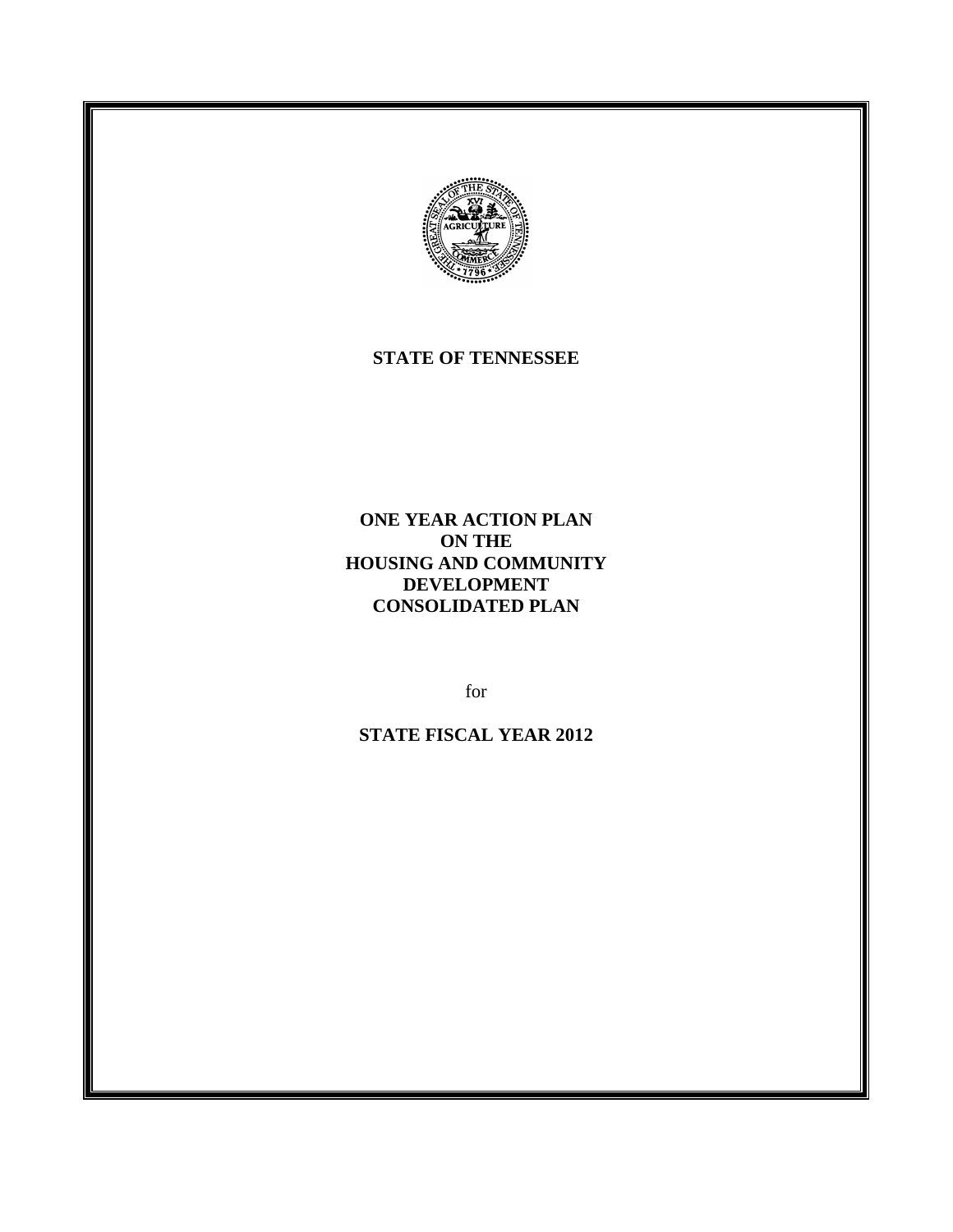#### **STATE OF TENNESSEE Fiscal Year 2012 Action Plan Executive Summary**

The Fiscal Year 2012 Action Plan describes actions on the part of the State of Tennessee to administer and implement the four United States Department of Housing and Urban Development (HUD) Consolidated Plan grant programs. The period covered by this Action Plan is the State Fiscal Year, July 1, 2011 to June 30, 2012.

The three departments of state government which have administrative responsibility for these four programs and the expected HUD allocations are as follows:

The Tennessee Department of Economic and Community Development has responsibility for the Community Development Block Grant (CDBG) Small Cities program. The expected allocation is \$24,449,84l.

The Tennessee Housing Development Agency has responsibility for the HOME Investment Partnerships Program and the Emergency Shelter Grant (ESG) Program. The HOME expected allocation is \$15,406,004; the Emergency Shelter Grant expected allocation is \$1,534,84l.

The Tennessee Department of Health (TDOH) manages the Housing Opportunities for Persons with AIDS (HOPWA) Program and expects HUD funds in the amount of \$9l6,803.

This fiscal year we will continue our HUD Outcome Measures initiative. We believe that the objectives of our Consolidated Plan fit precisely into the Outcome System. The specific objectives of the State Consolidated Plan 2010-2015 are: 1. increase the amount of affordable housing and preserve the affordable housing stock; 2. provide for the viability of communities through insuring infrastructure, community livability, health and safety, and economic development; 3. provide for the housing and supportive services needs of homeless individuals and other special needs populations; and 4. affirmatively further fair housing.

Each of the above named programs, CDBG, HOME, ESG, and HOPWA, addresses one or more of the objectives of the Consolidated Plan.

Also contained within this Action Plan are the Methods of Distribution which present the ways in which the aboved named agencies make the funds available to eligible applicants, either through a competitive grant program, or through a formula basis, or, in some cases, both.

Citizens of the state interested in learning more about the programs and how their communities might take advantage of them should notice the Geographic Distributions described in the program descriptions. A number of larger cities and some counties in Tennessee are designated by HUD as entitlement or local participating jurisdictions, and as such receive funds directly from HUD.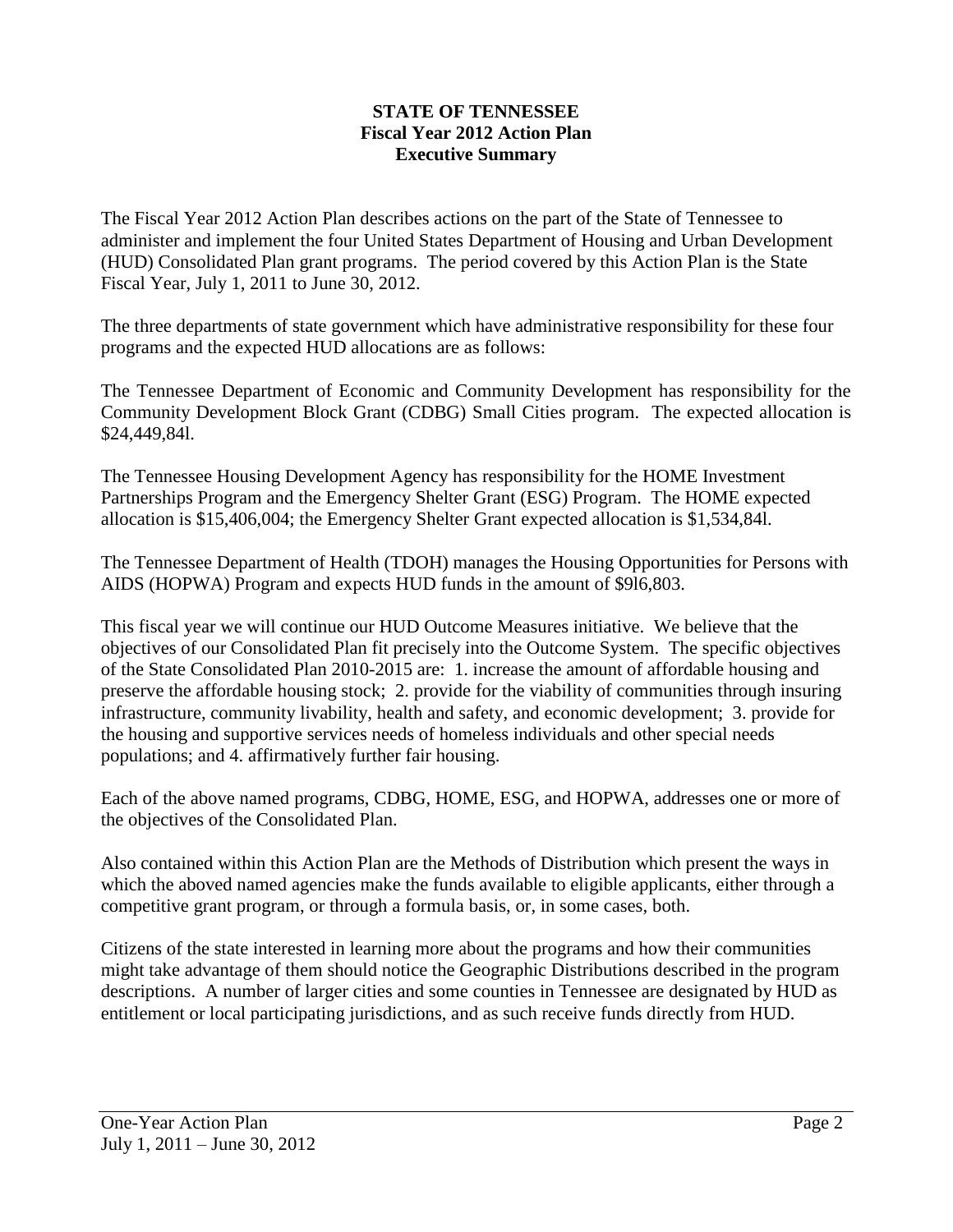The Action Plan contains descriptions of other Federal and non-Federal resources which are administered by THDA: Section 8 Rental Assistance and Contract Administration programs, the Low Income Housing Tax Credit program, the BUILD Loan program, the Community Investment Tax Credit (CITC) program, the Emergency Repair Program for the Elderly and the Homeownership Programs.

Finally, the Action Plan presents the ways in which these programs propose to address the priority needs and objectives described in the Consolidated Plan, as well as homeless and other special needs activities, the anti-poverty strategy, and other actions taken by the respective agencies to further affordable housing and community development.

While Tennessee Housing Development Agency is the designated lead agency, all of the above named state agencies participate in and have responsibility for the development of this Action Plan and the implementation of their respective programs. The Action Plan represents the cooperation of these agencies in working together to further affordable housing and community development in the State of Tennessee.

Our Action Plan is developed in consultation with the citizens of our state. The draft plan is made available for review and comment according to the guidelines of our Consolidated Plan, and described within this plan.

NOTICE: As found in 24 CFR Part 91 under the American Recovery and Reinvestment Act of 2009 for the Tax Credit Assistance Program (TCAP) and the Homelessness Prevention and Rapid Re-Housing Program (HPRP), and under Title III of Division B of the Housing and Economic Recovery Act of 2008 for the Neighborhood Stabilization Program, Consolidated Planning requirements do not apply.

# **DESCRIPTION OF RESOURCES EXPECTED TO BE MADE AVAILABLE**

# **I. HUD Resources Required Under Consolidated Planning**

# **A. Community Development Block Grant (CDBG) Small Cities Program**

The State of Tennessee, Department of Economic and Community Development, Office of Program Management, administers the Small Cities program for all those jurisdictions not designated by HUD as entitlement. In Tennessee thirteen cities and/or counties are designated as entitlement to receive direct CDBG funding. During State Fiscal Year 2012, the State of Tennessee expects to receive CDBG Small Cities funds in the amount of \$24,449,841.

# **B. HOME Investments Partnership (HOME)**

The State of Tennessee, through the Community Programs Division of Tennessee Housing Development Agency (THDA), administers the HOME program for those jurisdictions in the State not designated by HUD as a local Participating Jurisdictions (PJ). The HOME expected allocation is \$15,406,004.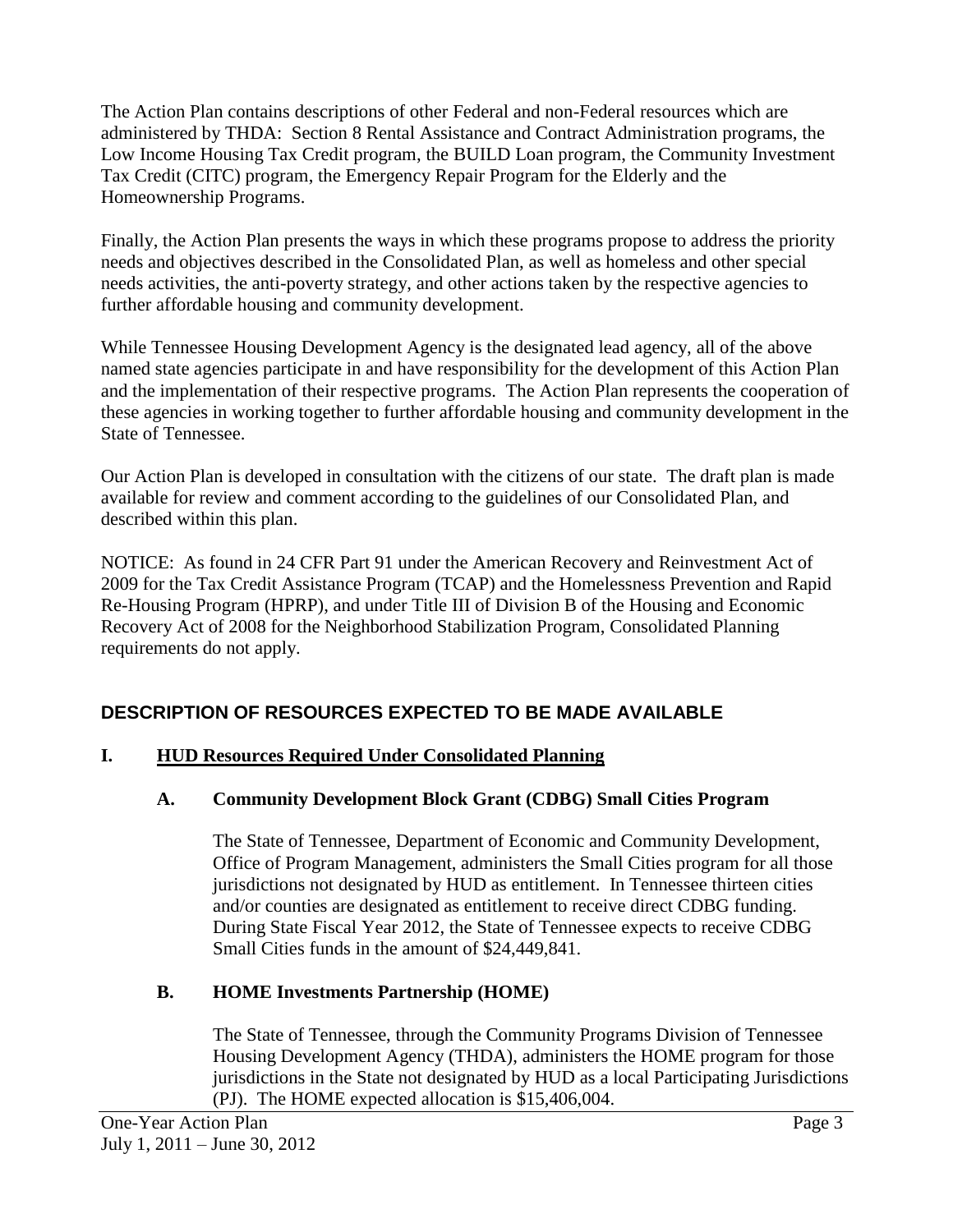# **C. Emergency Shelter Grants (ESG)**

The Tennessee Housing Development Agency (THDA) administers the federallyfunded Emergency Shelter Grant (ESG) Program. The Emergency Shelter Grant expected allocation is \$1,534,84l. HUD advised the state in mid-May 2011 to assume funding based on the previous year's allocation and to follow existing Emergency Shelter regulations to renew funding of existing programs.

# **D. Housing Opportunities for Persons with AIDS (HOPWA)**

The Tennessee Department of Health, which administers the state HOPWA program, will expect to provide HOPWA funds in the amount of \$916,803. The Department of Health will provide funds to nonprofit project sponsors to assist HIV-infected clients and their family members who are threatened with homelessness. State HOPWA funds are available on a formula basis to seven regional project sponsors outside of Nashville and Memphis, the two entitlement cities that receive HOPWA funds directly from HUD.

# **II. Other Federal Resources to be Made Available**

## **A. HUD Section 8 Tenant-Based and Project-Based Assistance Programs**

The State of Tennessee, Tennessee Housing Development Agency, administers both Section 8 Rental Assistance and Section 8 Contract Administration. The Rental Assistance Division of THDA, which administers the Section 8 Housing Choice Voucher Rental Assistance program, is authorized to operate in all 95 counties in Tennessee. During Fiscal Year 2012, it is anticipated that approximately \$30 million will be made available for this program. The Contract Administration Division of THDA, which administers Section 8 Project Based contracts, is responsible for the monthly Housing Assistance Payments (HAP) to Section 8 Project base properties throughout the state.

## **B. Low Income Housing Tax Credit Program (LIHTC)**

The State, through Tennessee Housing Development Agency, administers the Low-Income Housing Tax Credit (LIHTC) program, which is authorized under Section 42 of the Internal Revenue Code, as amended. The program offers owners of and investors in low-income rental housing a reduction in federal income tax liability over a period of ten years. The Internal Revenue Service allocates tax credit authority to states on a calendar year basis. The State of Tennessee anticipates receiving approximately \$16 million in tax credit authority in calendar year 2011 to be issued to nonprofit and for-profit developers of low-income housing.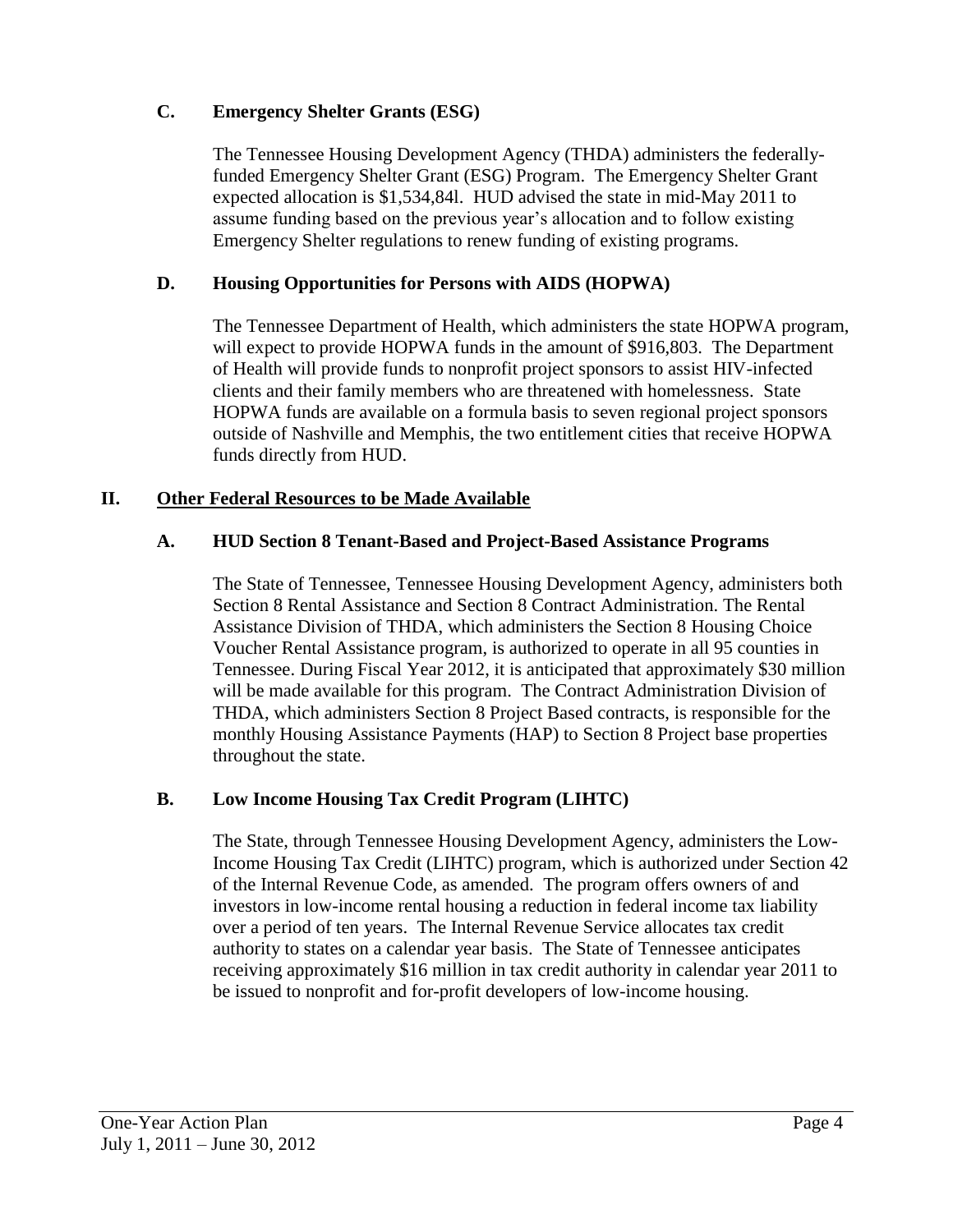## **III. Other Non-Federal Resources Expected to be Made Available**

#### **A. THDA Homeownership Programs**

The State of Tennessee, through the Homeownership Division of Tennessee Housing Development Agency, administers homeownership programs designed to provide opportunities for low- and moderate-income persons to purchase their first home. Funds are made available through the issuance of tax-exempt mortgage revenue bonds. Each program requires limitations on eligibility based on household income and acquisition costs.

THDA is not a direct lender to borrowers but works with approximately 90 approved mortgage lenders across the State to originate the loans. THDA purchases preapproved loans from the lenders after the loans are closed. During Fiscal Year 2011- 2012, THDA anticipates that approximately **\$**360 million in mortgage funds will be available for this program.

## **B. Community Investment Tax Credit**

The Community Investment Tax Credit (CITC) was authorized by a bill signed into law by Governor Phil Bredesen in June 2005. The program is administered by THDA in cooperation with the Tennessee Department of Revenue. The Law allows any financial institution a credit against franchise and excise tax liability when that institution makes a qualified loan, investment, grant or contribution to an eligible housing entity that engages in eligible low income housing activities. Qualified housing entities include Tennessee  $501(c)(3)$  nonprofit organizations, development districts, public housing authorities, and THDA. Qualified activities include those that create or preserve affordable housing, activities that assist in obtaining affordable housing, activities that help build the capacity of a nonprofit to provide affordable housing, and any other activity as approved the THDA Executive Director and the Commissioner of the Department of Revenue.

## **C. BUILD Loan Program**

In November 2005, THDA initiated the BUILD Loan Program to develop the capacity of nonprofit organizations to provide affordable housing to low income Tennesseans. The approximately \$5.0 million loan program supports the production of affordable housing by providing low interest, short term loans to eligible nonprofit organizations. BUILD loan funds may be used for new construction or rehabilitation of units for homeownership or rental housing, land acquisition, pre-development activities, and site preparation.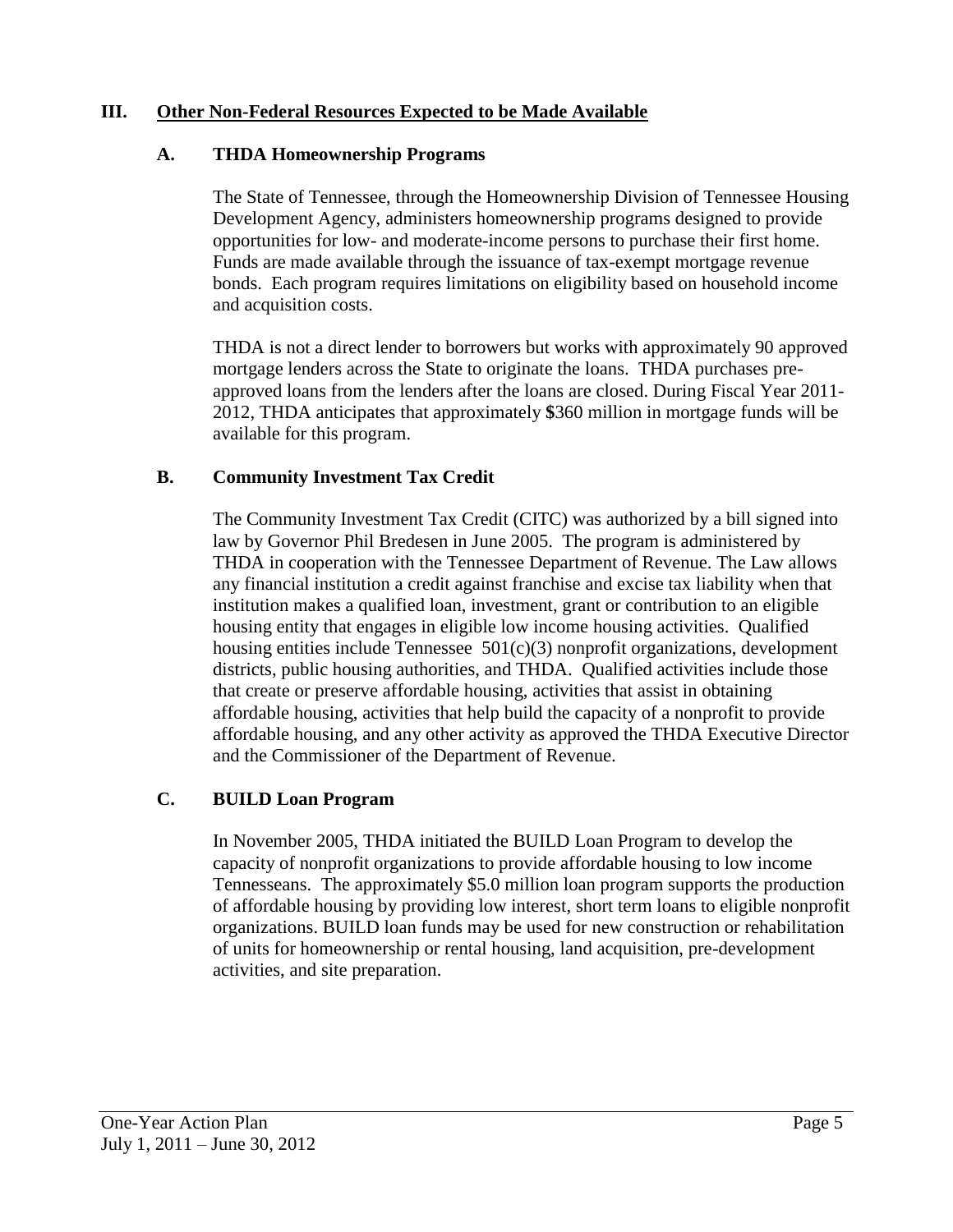# **D. Emergency Repair Program for the Elderly**

In January 2007, THDA created approximately \$2 million state-wide Emergency Repair Program for the Elderly. The program provides grants to low income, elderly homeowners who are 60 years or older to correct, repair, or replace an essential system and/or a critical structural problem. The purpose of the program is to stabilize the elderly homeowner's residence by making rapid, essential repairs to make the home livable. This is not a comprehensive homeowner rehabilitation program.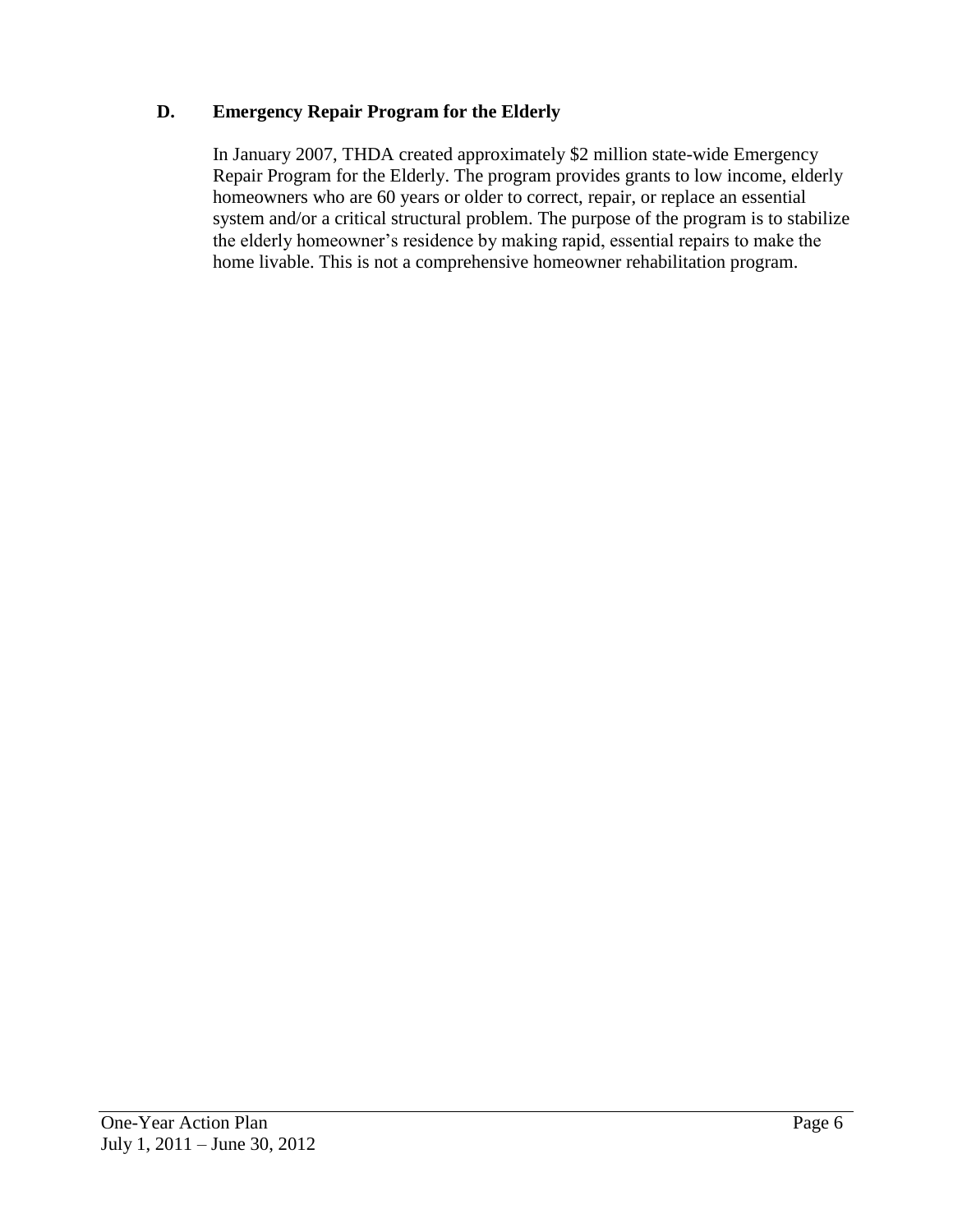# **Method of Distribution of Funds and Program Description Community Development Block Grant (CDBG) Program State Fiscal Year 2012**

# **I. Introduction**

The State of Tennessee anticipates an allocation in CDBG funds for Fiscal Year 2012 in the amount of \$24,449,84l. The purpose of this section is to describe the method of distribution of small cities Community Development Block Grant (CDBG) funds within Tennessee for meeting housing and community development policies and objectives. This section will describe all criteria used to select applications for funding, including the relative importance of the criteria. This section will also describe how CDBG funds will be allocated among all funding categories, any threshold factors, and grant size limits.

# **II. National Objectives**

The federal authorizing legislation for the CDBG program requires that the program activities be used to accomplish at least one of three national objectives, these being:

- A. Activities benefiting low and moderate income (LMI) persons;
- B. Activities which aid in the prevention or elimination of slums or blight;
- C. Activities designed to meet community development needs having a particular urgency. These have been defined as activities designed to alleviate existing conditions that pose a serious and immediate threat to the health or welfare of the community which are of recent origin or which recently became urgent, that the recipient is unable to finance the activity on its own, and that other sources of funding are not available. This condition is sometimes called an "imminent threat".

## **III. Community Development Objectives**

The objectives of the Tennessee CDBG program are the following:

- A. Human Resources Development to develop a human resource base that is healthy and capable of working at full capacity and that has the skills and education that enable them to do so.
- B. Physical Infrastructure Development to create the base of infrastructure that will provide for a high quality of life for individuals and productive capacity for communities.
- C. Job Opportunity Development to implement programs that will create a climate that is receptive to and encourages the growth of private sector jobs.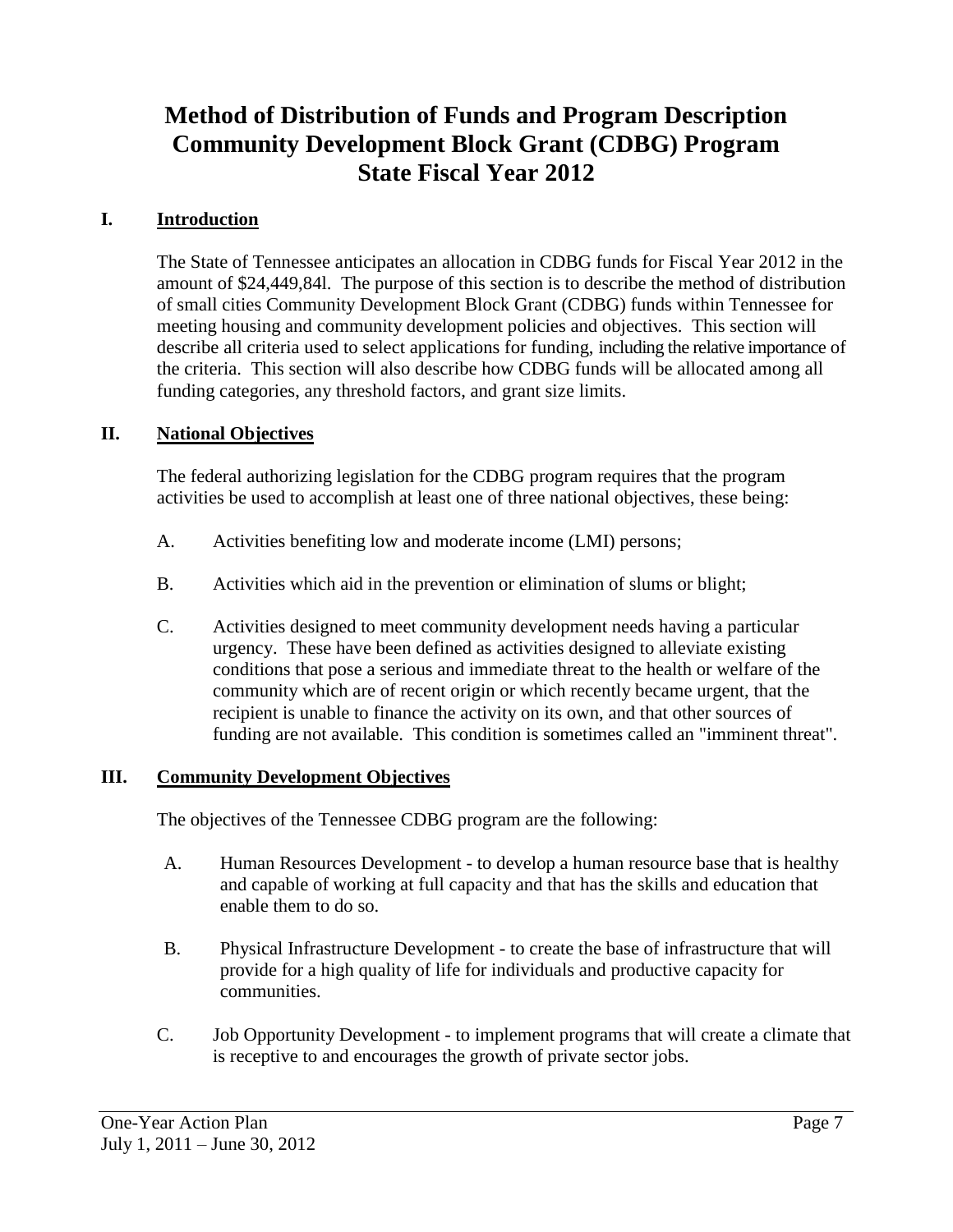- D. Target on Economic Distress to deliver community development programs in a manner that provides maximum assistance not only to economically disadvantaged individuals, but also to economically disadvantaged areas of the state.
- E. Maximize Grantees to use the resources available to the state in a manner which will maximize the number of grantees and, therefore, beneficiaries of the programs.

# **IV. Eligible Recipients of Funds**

Eligible applicants shall be city and county governments in Tennessee, except those cities of over 50,000 population and all principal cities of Metropolitan Statistical Areas (MSA). Local governments excluded from the state-administered CDBG program include: the cities of Bristol, Chattanooga, Clarksville, Cleveland, Franklin, Jackson, Johnson City, Kingsport, Knoxville, Memphis, Morristown, Murfreesboro, Oak Ridge, the Metropolitan Government of Nashville-Davidson County, and the counties of Knox and Shelby.

# **V. Eligible Activities**

Local governments may undertake a wide range of activities under the CDBG program. Eligible activities include:

- A. Acquisition of real property;
- B. Acquisition, construction, reconstruction, or installation of public works facilities (except for buildings for the general conduct of government), and site or other improvements;
- C. Code enforcement in deteriorated or deteriorating areas;
- D. Clearance, demolition, removal, and rehabilitation (including rehabilitation which promotes energy efficiency) of buildings and improvements;
- E. Disposition (through sale, lease, donation, or otherwise) of any real property acquired pursuant to Title I or its retention for public purposes;
- F. Special projects directed to the removal of material and architectural barriers which restrict the mobility and accessibility of elderly and handicapped persons;
- G. Payments to housing owners for losses of rental income incurred in holding for temporary periods housing units to be utilized for the relocation of individuals and families displaced by activities under Title I;
- H. Provisions of public services;
- I. Payment of the non-Federal share required in connection with a Federal grant-in-aid program undertaken as part of activities under Title I;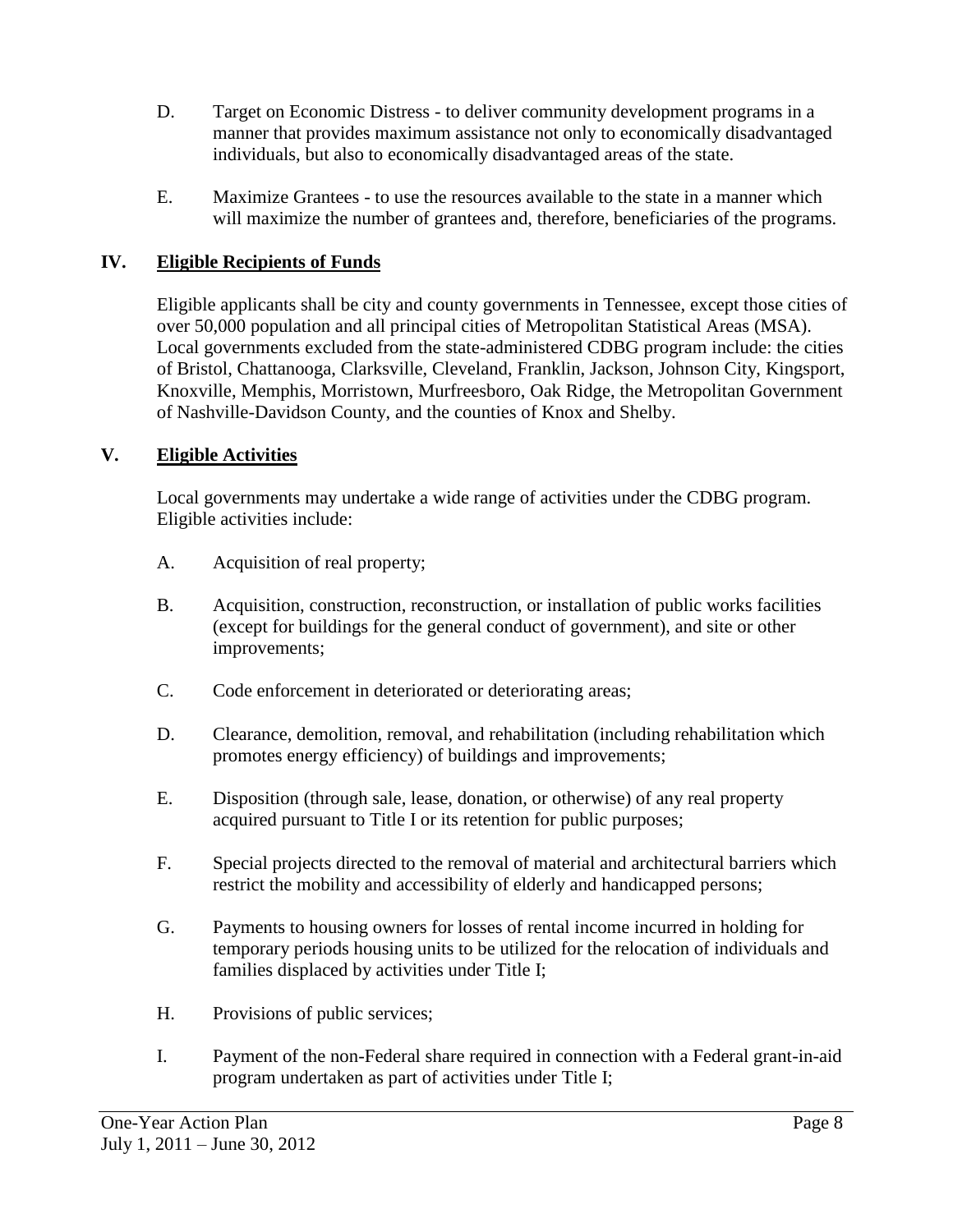- J. Payment of the cost of completing a project funded under Title I of the Housing Act of 1949;
- K. Relocation payments and assistance for displaced individuals, families, businesses, organizations, and farm operations, when determined by the grantee to be appropriate;
- L. Activities necessary to develop a comprehensive community development plan;
- M. Payment of reasonable administrative costs and carrying charges related to the planning and execution of community development and housing activities;
- N. Activities which are carried out by public or private non-profit entities;
- O. Assistance to neighborhood-based non-profit organizations, local development corporations, or entities organized under Section 301(d) of the Small Business Investment Act of 1958;
- P. Activities necessary to the development of a comprehensive community-wide energy use strategy;
- Q. Provision of assistance to private, for-profit entities, when the assistance is necessary or appropriate to carry out an economic development project;
- R. Rehabilitation or development of housing assistance under Section 17 of the United States Housing Act of 1937;
- S. Provision of assistance to facilitate substantial reconstruction of housing owned and occupied by LMI persons (1) where the need for the reconstruction was not determinable until after rehabilitation had already commenced, or (2) where the reconstruction is part of a neighborhood rehabilitation effort and the grantee (a) determines the housing is not suitable for rehabilitation, and (b) demonstrates that the cost of substantial reconstruction is significantly less than the cost of new construction and less than the fair market value of the property after substantial reconstruction;
- T. Assistance for the development, establishment, and operation for not to exceed two years after its establishment of a uniform emergency telephone number system if: (1) such system will contribute substantially to the safety of the residents of the area served by such system, (2) not less than 51 percent of the use of the system will be by persons of low and moderate income, and (3) other Federal funds received by the grantee are not available for the development, establishment, and operation of such system due to the insufficiency of the amount of such funds, the restrictions of the use of such funds, or the prior commitment of such funds for other purposes by the grantee;
- U. Homeownership assistance.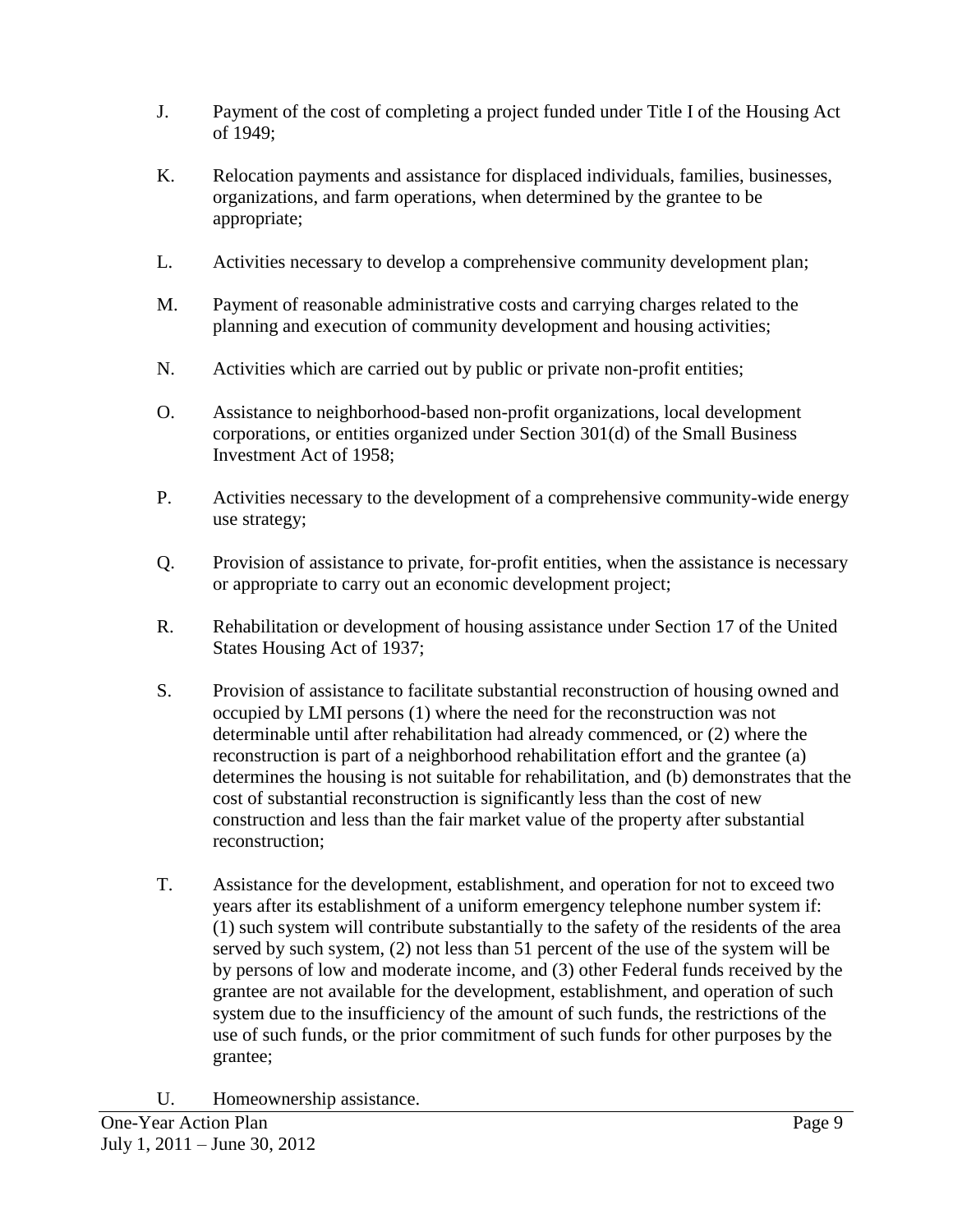# **VI. Grant Categories**

For State Fiscal Year 2012, applicants may apply for funding under four different program categories: Economic Development, Community Livability, Water/Sewer, and Housing Rehabilitation.

Economic Development projects include activities where a majority of funds are used to promote the creation or retention of jobs and enhance income through industrial locations and expansions where the funds are used as loans, and also to provide needed infrastructure to industries where funds are used as grants.

Water/Sewer project funds will be targeted at improving and extending water and sewer line systems, expanding water and wastewater treatment plant capacities, and addressing conditions detrimental to health, safety, or public welfare.

Housing Rehabilitation funds are targeted in communities with areas of substandard or dilapidated housing and community facilities in LMI neighborhoods.

Community Livability projects are activities designed to provide other community development services, particularly to benefit persons of low and moderate income.

Set-Aside funds may be used for projects with high project need scores but with other scores so low that the project did not rank high enough to be funded.

All funds awarded under the categories of Community Livability, Water/Sewer, and Housing Rehabilitation qualifying under the LMI objective must be spent in LMI target areas identified by the applicant unless the community is 100 percent eligible (51% or more LMI).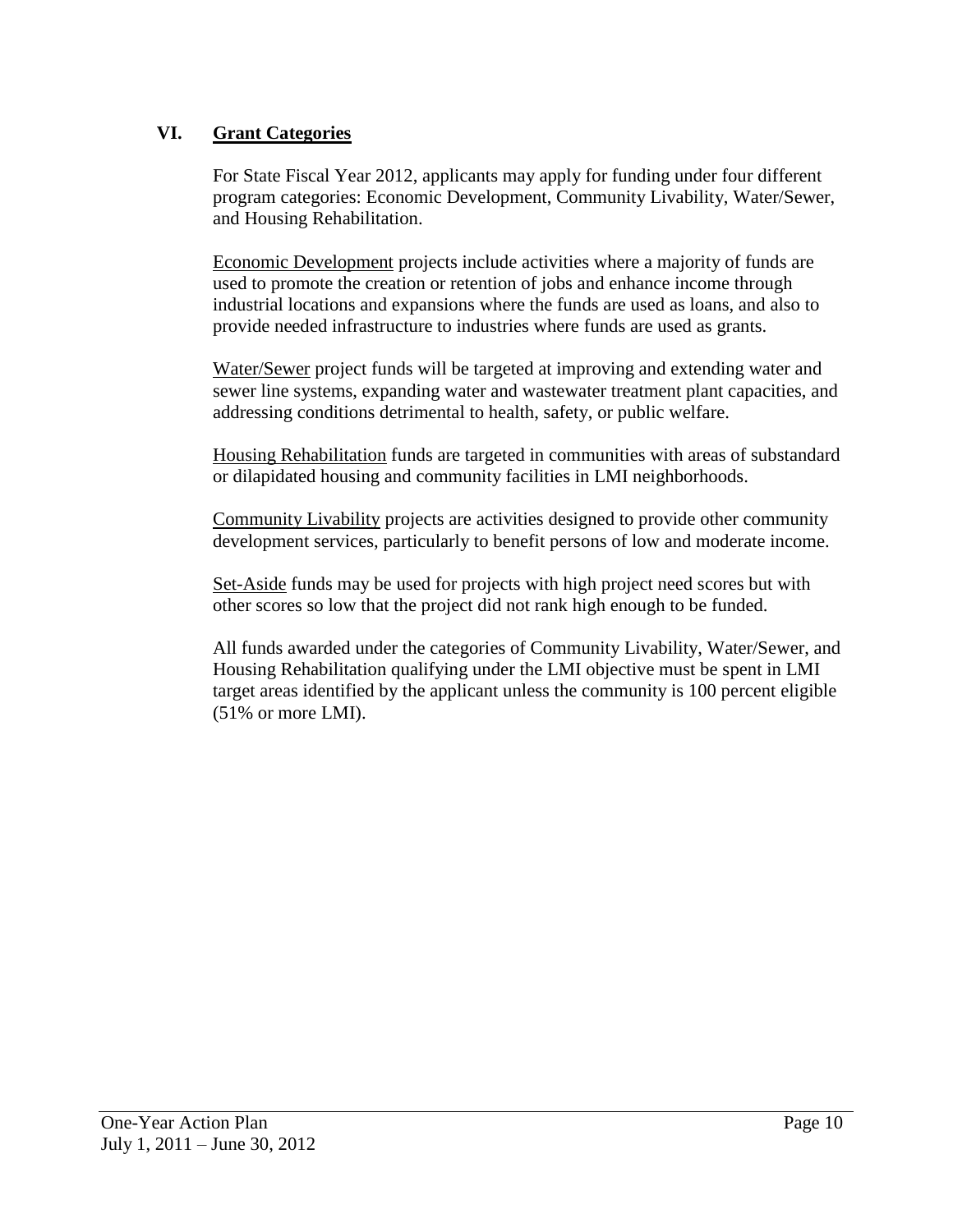# **II. Funding Levels**

Shown below are the funding categories for the fiscal year.

| Acquisition                                                               | 250,000<br>\$ |
|---------------------------------------------------------------------------|---------------|
| <b>Public Facilities</b>                                                  | 16,760,844    |
| Clearance/Demolition                                                      | 50,000        |
| Relocation                                                                | 500,000       |
| <b>Housing Rehabilitation</b>                                             | 1,400,000     |
| <b>Economic Development For-Profits</b>                                   | 2,500,000     |
| <b>Project Administration - Local Governments</b>                         | 1,400,000     |
| General Administration & Technical<br><b>Assistance- State Government</b> | 588,997       |
| Set-Aside Funds                                                           | 1,000,000     |
| TOTAL.                                                                    | \$24,449,841  |

The Set-Aside is designed to permit funding for meritorious community livability, water, sewer, solid waste, or housing rehabilitation projects (those with high project need scores) but where other scores in the selection criteria are low and the total points earned are lower than required for funding. Set-Aside projects must meet all program requirements. Funds not utilized from the Set-Aside will be returned to other categories.

If approvable projects are not available in Economic Development in sufficient quantities to utilize the target allocation, the amounts not so utilized will be allocated to the other categories. A 50 percent reduction in any category will also be permitted to facilitate proper program management and allow administrative flexibility, and the funds so reduced shall be allocated to other categories.

For all years, program recoveries of both recaptured and reallocated funds shall be reappropriated to any categories and distributed in accordance with the Final Statement.

If additional funds become available, they will be allocated using the same percentages outlined above, with the State reserving the right to apply this 50 percent flexibility to any of the categories.

Under certain circumstances, the State may increase funding on economic development projects previously funded in order to protect the State's investment in the project.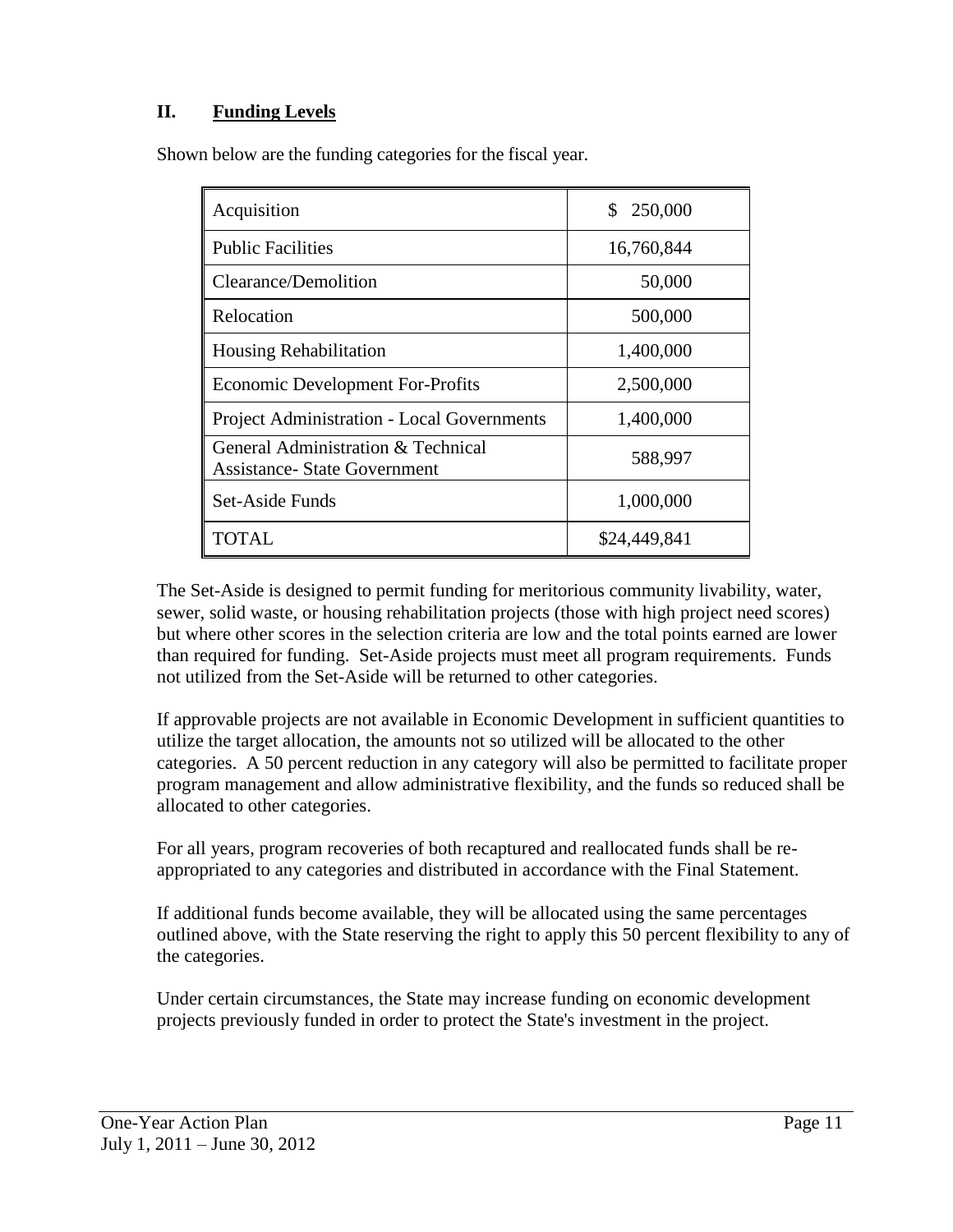Where grants to local governments are loaned to private for-profit business, the State requires loan repayments. These repayments will be returned to the State and will be used for CDBG eligible activities. Up to 2 percent of this program income can be used by the State for administration. In the event that program income is generated in a non-economic development project, the income will remain at the local level to be used for the same activity.

# **VIII. Project Eligibility Criteria for Community Development Projects in the Annual Competition**

- A. Grant categories in the annual competition are the following:
	- 1. Water/Sewer;
	- 2. Housing Rehabilitation;
	- 3. Community Livability.
- B. Applications were due in the Program Management Office in February 22, 2011**.** Applications should be complete as no additional required application material will be accepted after the deadline. However, additional information may be requested.
- C. All projects through 2010 must have their final change orders to ECD by February 1, 2011. The economic development projects will not count against the draw down restrictions.
- D. All projects through 2010 must have their final request for payment including supporting documentation and final budget revision to ECD by February 8, 2011. All projects through 2010 must have closeouts to ECD by February 15, 2011.
- E. Only one application may be submitted by each governmental unit except metro governments.
- G. The level of CDBG assistance for individual projects shall be limited by the following factors:
	- 1. The grant ceiling for all applicants is \$500,000, except for the following: Economic development projects may exceed \$500,000 but not be more than \$750,000 provided the county meets the economically distressed county criteria as described in part IX of this section.
	- 2. Community livability projects have a maximum grant of \$300,000.
	- 3. Maximum grants to any applicant of \$750,000 in two successive years, except for economic development projects.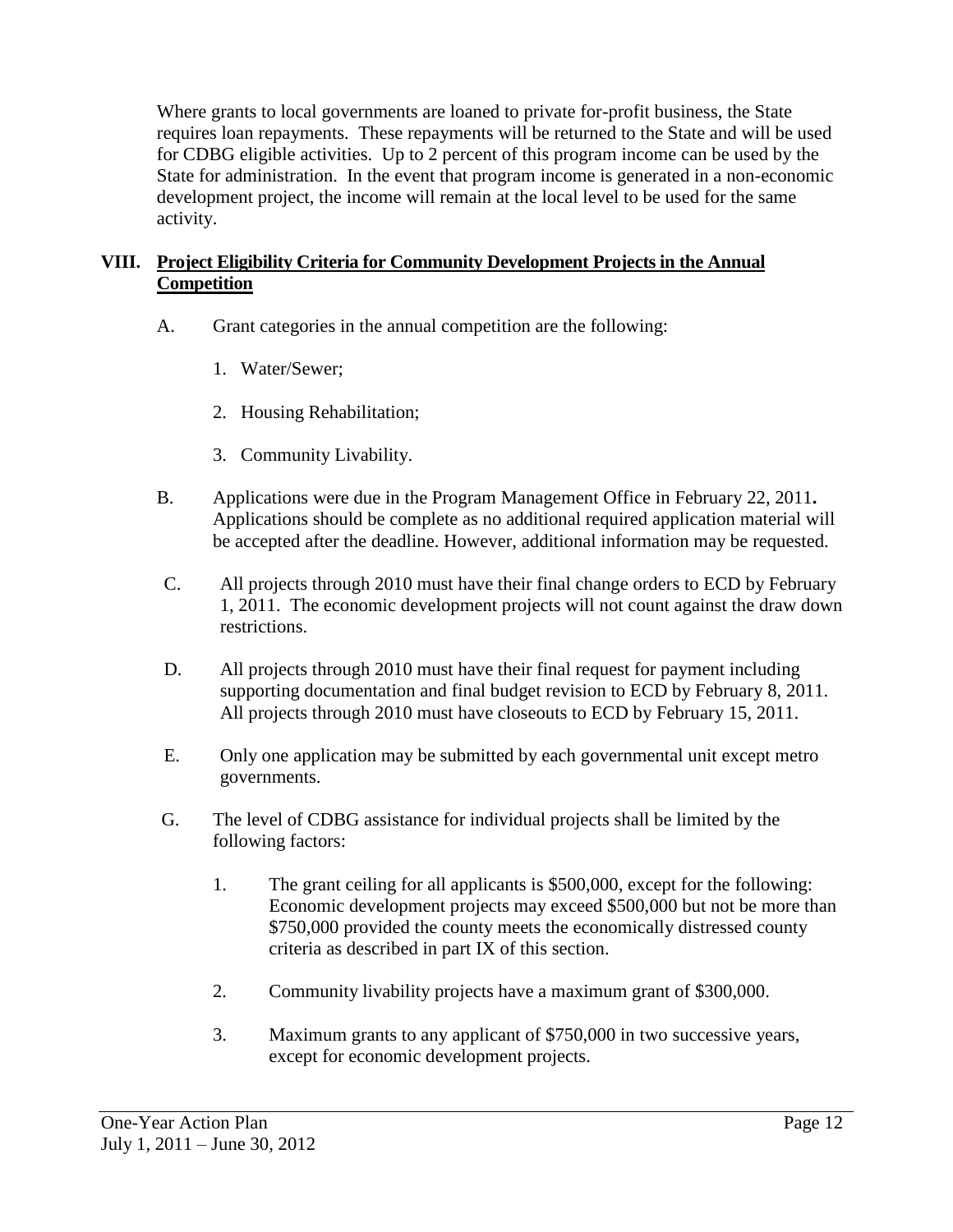- 4. The grantee's ability-to-pay (see Section XII for a description of ability-topay).
- 5. Higher grant levels (up to \$1,000,000) may be approved for regional projects.
- H. Funds are not available to cover cost overruns. Estimate project costs carefully.
- I. Local governments are required to hold two public meetings. These meetings must be advertised in the local newspaper at least one week prior to the date of the meeting. The advertisement must contain a statement of nondiscrimination and the name of a contact person for special accommodation required for persons with disabilities. All meeting places must be accessible to persons with disabilities.

The first meeting is designed to solicit information about community needs and how CDBG funds can best address those needs. Communities are required to present information about how much money is available, what kinds of projects are being considered, and what activities are eligible. To ensure compliance with Title VI of the Civil Rights Act of 1964, applicants must make an additional effort to secure minority participation in this process. This meeting must be conducted 30 days before the application due date. The second meeting occurs after the project is completed and is to discuss the accomplishments of the project.

J. The target area survey documenting the low- and moderate-income benefit must be random in order to have an eligible application under the LMI National Objective. Surveys conducted for 2008 and 2009 applications are acceptable for system wide projects. They must be compared to the new LMI threshold figures. Water line, sewer lines and housing projects can use the surveys conducted for 2009 applications if it is the exact application and no changes in the target area are proposed. The ECD form and randomness information distributed at the Application Workshop must be used. If another survey method is not specifically discussed in the survey procedure information presented in the application packet, please call Paula Lovett to discuss the survey method being proposed. Survey methods that are not described in the application information or are not pre-approved by Program Management may be considered unacceptable for the application process.

Census data is acceptable. It may be obtained from Program Management.

The LMI threshold figures dated May 14, 2010, must be used to determine LMI%. These figures were distributed at the public hearings and at the Application Workshop. Additional copies may be obtained from Program Management. Appropriate response rates for communities/target areas are in the application package. A 100% survey is required for line extension projects.

K. Multi-target areas (line extension projects) must each meet the 51% LMI threshold.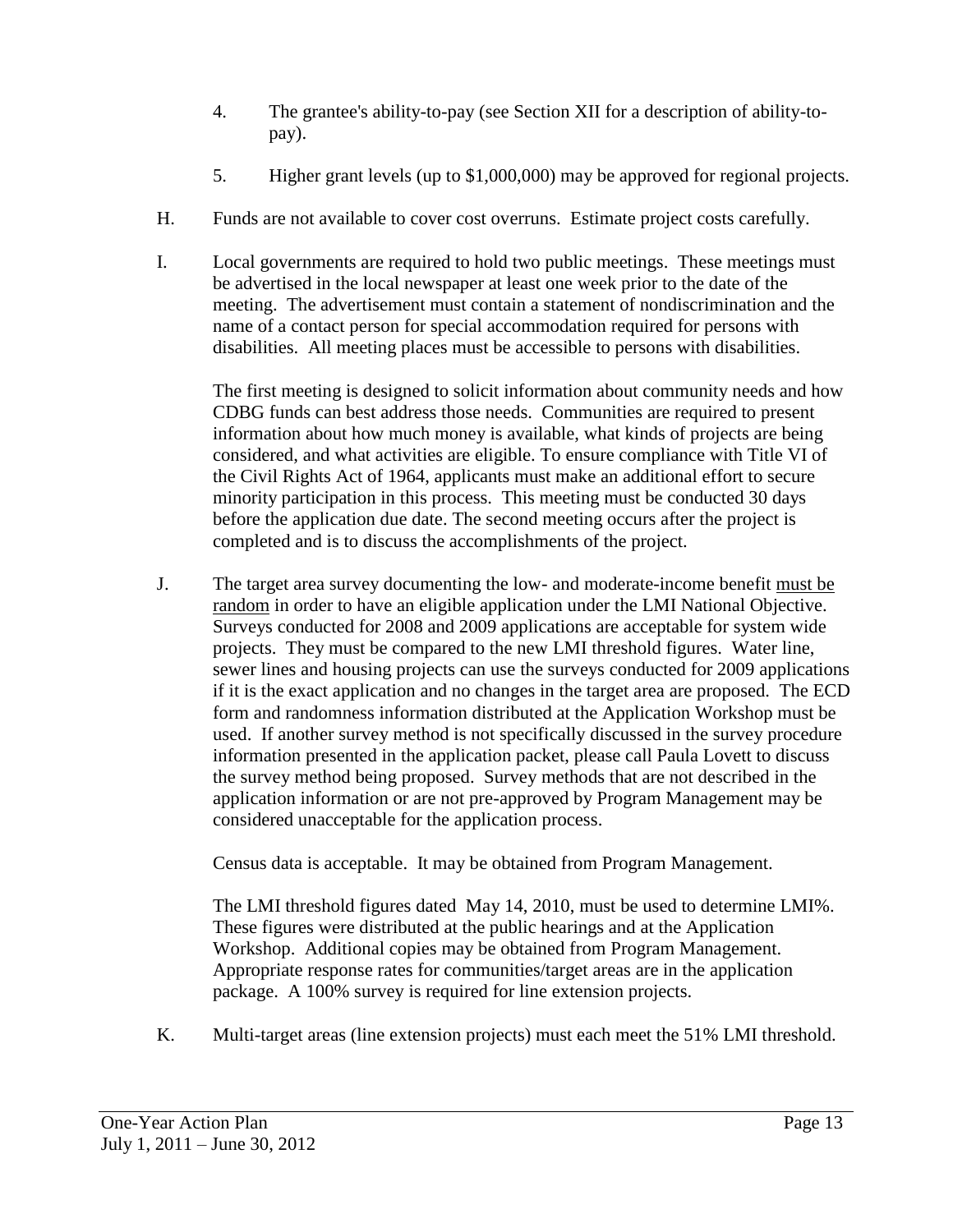- L. For line extension projects where a household indicates that they do not want the service, that household should not be calculated as a beneficiary. The house should be shown on the map and on the Map/Survey Form. Please code it as a household that does not want the service.
- M. The target area survey should be used to calculate target area per capita income for the community-need score. Instructions for calculating per capita income from the target area survey were explained at the Application Workshop and are included in the application.
- N. To submit a project under the national objective of Slums/Blight on an area basis, an activity must meet all of the following criteria:
	- 1. The area must be designated by the grantee and must meet a definition of a slum, blighted, deteriorated or deteriorating area under State or local law;
	- 2. There must be a substantial number of deteriorated or deteriorating buildings or public improvements throughout the area. As a "safe harbor," ECD will consider this criteria to have been met if either of the following conditions prevails in the area:
		- a. If State law does not specifically indicate the percentage of deteriorated or deteriorating buildings required to qualify the area, then at least one quarter of all the buildings in the area must be in a state of deterioration; or,
		- b. Public improvements throughout the area are in a general state of deterioration.

It is insufficient for only one type of public improvement, such as a sewer system, to be in a state of deterioration; rather, the public improvements taken as a whole must clearly exhibit signs of deterioration.

- 3. Documentation must be maintained by the grantee on the boundaries of the area and the condition that qualified the area at the time of its designation;
- 4. The activity must address one or more of the conditions that contributed to the deterioration of the area.

If submitting a project under Slums/Blight, this information should be submitted to ECD by December 8, 2010 so that, if Slums/Blight is not approved, sufficient time remains to complete a target area survey.

O. To submit a project under the national objective of urgent need (or imminent threat), the following information must be provided: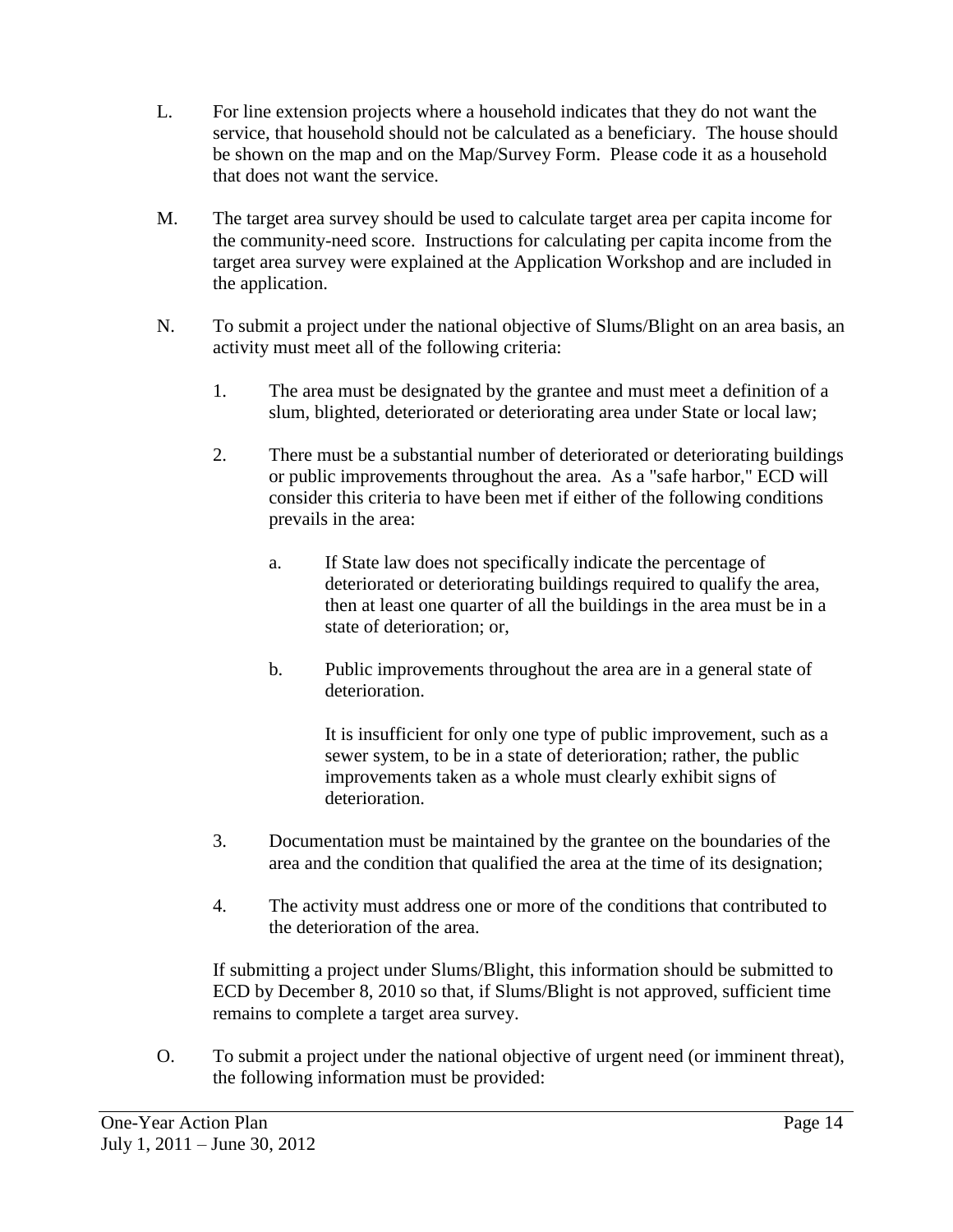- 1. Nature of problem/documentation;
- 2. How long problem has existed;
- 3. Explanation of why this problem is now so critical;
- 4. Any previous measures undertaken to correct problem;
- 5. Alternatives;
- 6. Projected date that problem must be corrected;
- 7. Why local and other funds are not available to correct the problem.

Imminent threat problems must be unique, unforeseen, and have developed to a critical stage in the last 18 months. Its continuation must represent a serious threat of loss of life.

The information will be reviewed and a determination will be made as to whether it meets the imminent threat national objective. A written determination will be provided.

Imminent threat projects will be received at any time. Threshold requirements will not count against the submittal of an application.

- P. Line Extension Projects
	- 1. A 100 percent survey is required including owners and current tenants of rental houses in the target area.
	- 2. All low and moderate income households must be provided free water/ sewer service. This includes tap fees, service lines and connection charges.
	- 3. If the property is rental and the homeowner is low and moderate- income then free service lines, taps and connections must be provided. The renter counts as the beneficiary.
	- 4. If the property is rental and the property owner is high income and pays for the service, then the renter can be counted as the beneficiary.
	- 5. People who only live in their house seasonally and receive service will count as a beneficiary. A survey or household verification form must be on file for them.
	- 6. If the seasonal homeowner is a low and moderate-income person, they are still entitled to free service. This includes tap fees, service lines and connection charges.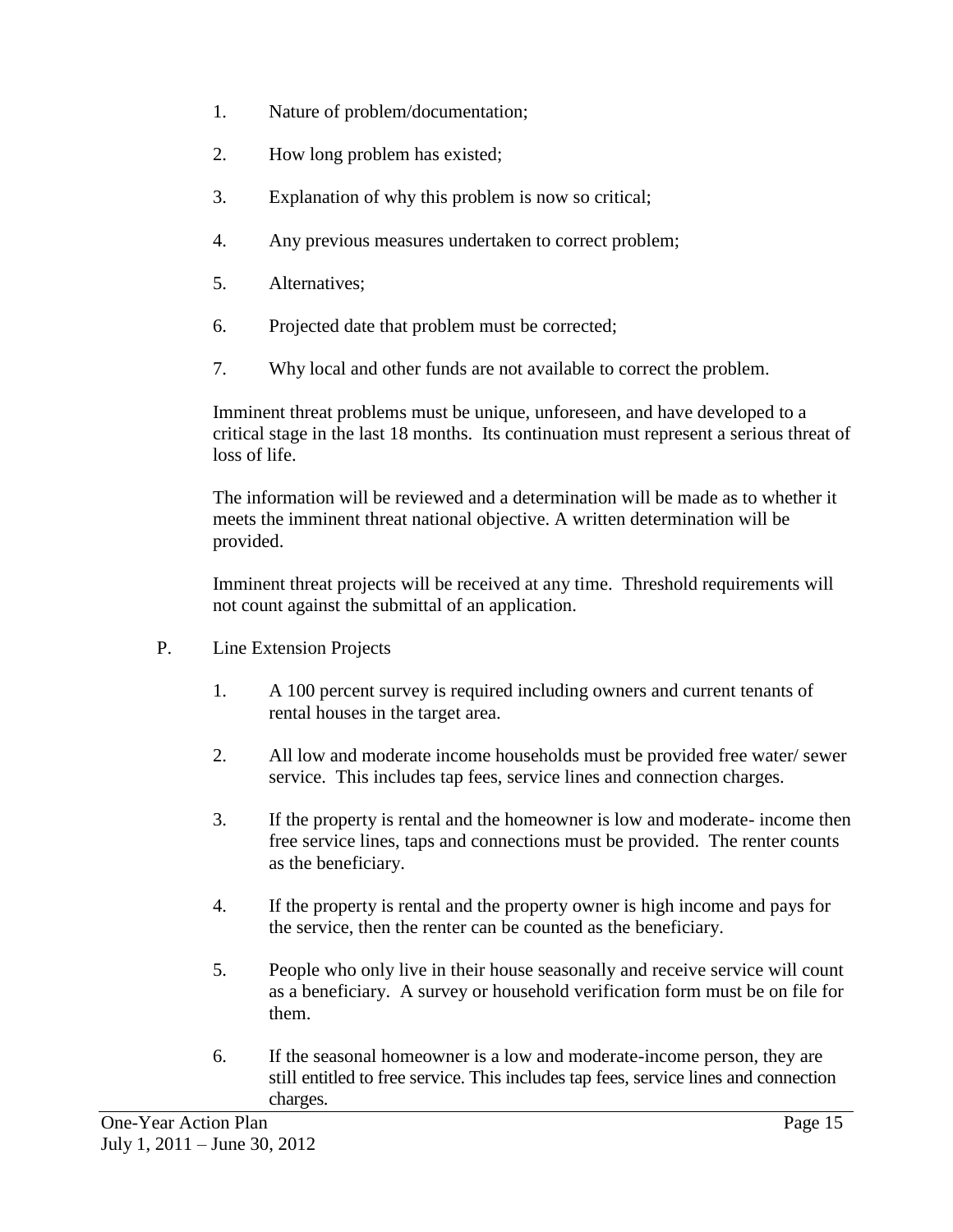- 7. If a household does not request the service, do not count as beneficiaries. If hook-up to the sewer system is mandatory, include a signed statement from the chief elected official plus a copy of the local ordinance and count all as beneficiaries.
- 8. Dry taps for purposes other than household use are not counted as beneficiaries. Dry taps for LMI are not paid for by CDBG funds.
- 9. The service must be run to the interior of the house, and must be utilized for domestic purposes. If service is not in the house, then they are not counted as beneficiaries.
- 10. If the service lines and connection charges are to be part of the construction bid then they must be included on the bid form.
- 11. If the service lines and connection charges for LMI are not going to be part of the construction bid, then approval from ECD must be obtained for the method of installation.
- Q. Water Line Extensions
	- 1. All water quality sample collections for bacteria and minerals must be done by a qualified person. A qualified person is defined as anyone certified by the Tennessee Department of Environment and Conservation Board of Certification as a water operator, a local environmental specialist or a person employed by a water utility that has at least one year of experience in collecting water samples. A letter from the person collecting the water quality samples must include:
		- a. Number of samples collected for bacteria and/or mineral testing;
		- b. Date collected;
		- c. Date delivered to lab;
		- d. Name of testing lab;
		- e. Signature and title of sample collector.
		- f. License Number
	- 2. The samples must be sent to the lab within 24 hours of collection.
	- 3. All water quality testing must be done by a State approved lab. A list of approved labs is available from Program Management and was distributed at the Application Workshop.
	- 4. If the collection and testing for bacteria and minerals are not done by a qualified person and approved lab, the applicant will receive zero points in project need in the water category for bacteria and minerals.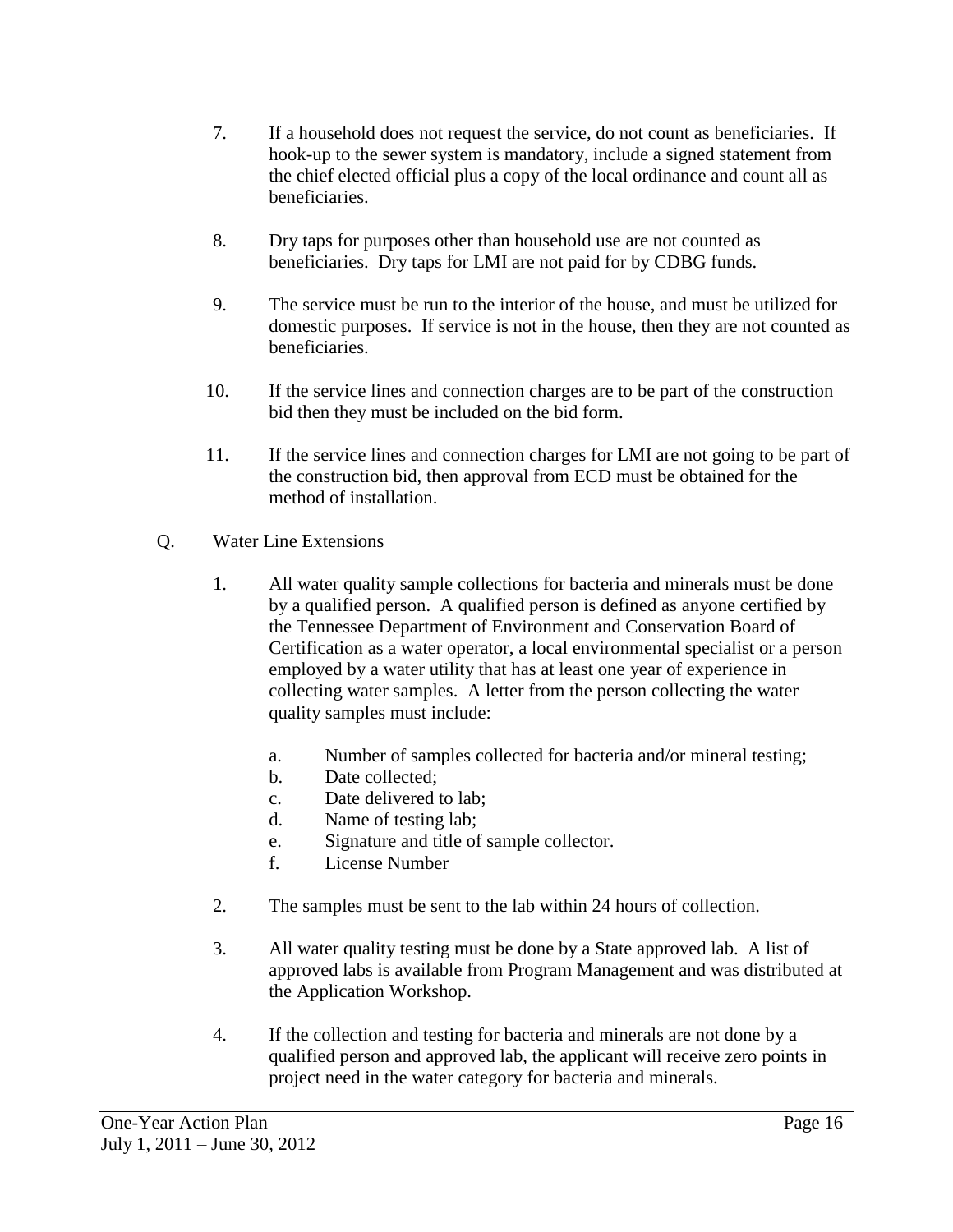- 5. Requirement for the maximum number of mineral tests is 10% of the number of houses in the target area. The minimum sampling is 2% of the houses in the target area. The tests must be random within the target area.
- 6. Requirements for the maximum number of bacteria tests are 35% of the number of houses in the target area. The minimum sampling is 10% of the houses in the target area. The tests must be random within the target area.
- 7. If your project involves a supply problem, then questions 15 and 16 of the target area survey must be completed.
- 8. The applicant will receive zero points in project need in the water category for bacteria and minerals if the test results are not submitted with the application on February 22, 2011**.**
- 9. Sampling must be random or applicant will receive zero (0) project need points.
- 10. Test results completed for 2010 applications are acceptable. Test results older than a year will not be acceptable.
- 11. Bacteria sampling must occur at the house.
- 12. Mineral sampling must occur at the source.
- 13. You must choose one problem to document for the project.
- R. For water distribution projects documenting inadequate pressure, project need will be evaluated in terms of the percentage of residential hookups with measured pressures below 20 PSI. All pressure readings must be taken by a qualified person (as defined in 16a) or an engineer. The readings must be made at residential meters and recorded in static readings. The tests must be random within the target area or system. A letter from the person conducting the pressure readings must include:
	- 1. Address, date, and time of each pressure reading;
	- 2. Statement that pressure readings were taken under normal system operating conditions;
	- 3. Signature, title, and if certified, the certification status including license number of person conducting the pressure readings.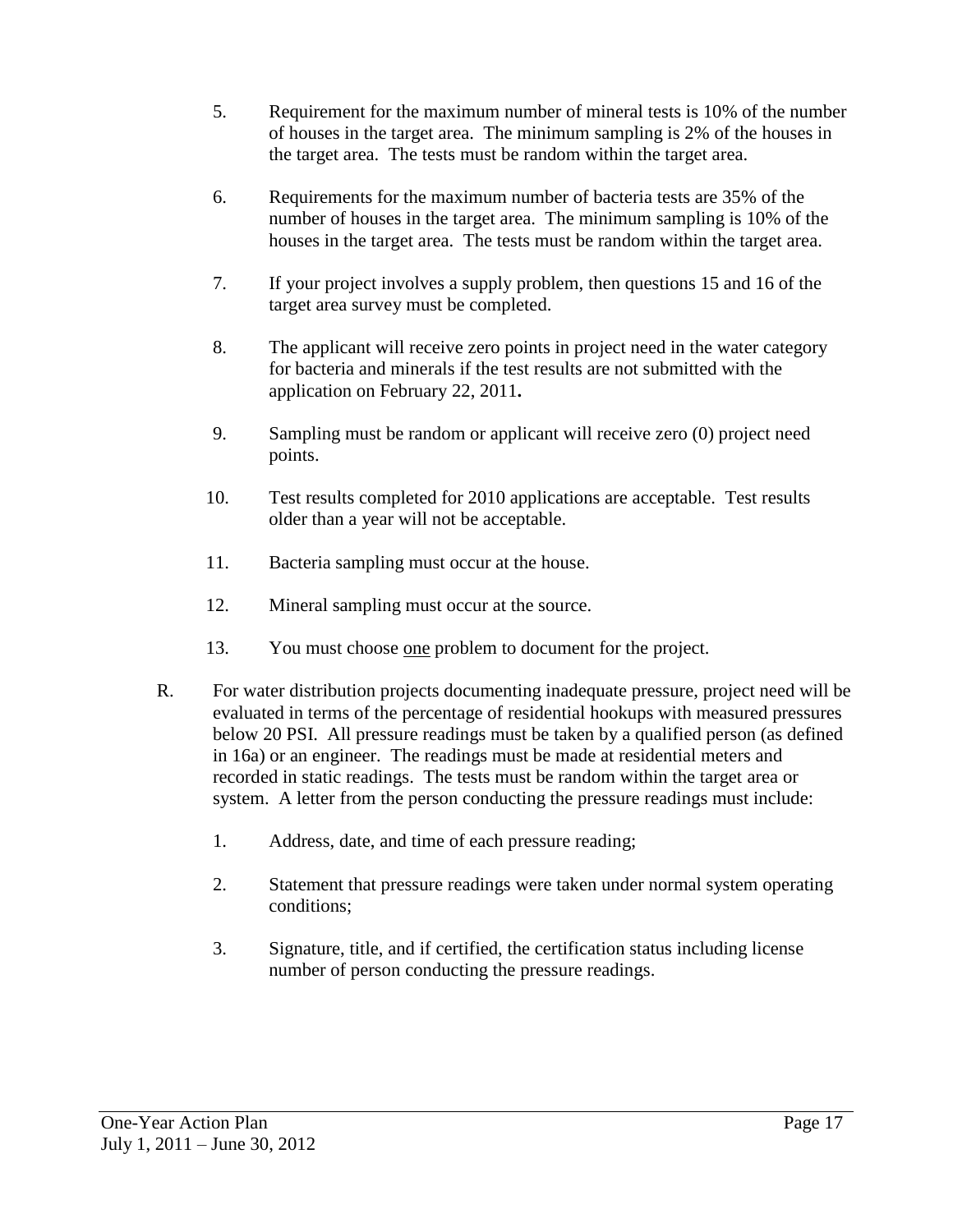- S. Sewer Projects: The testing for septic tank failure rates for sewer line extension projects must be done by the Tennessee Department of Environment and Conservation. TDEC have requested that they be given at least two months in which to do the test. It must be a 100 percent survey and form RDA 2403 must be used. Use the RDA 2403 form handed out at the application workshop. Gray water alone does not count as a failure. If the community has a sewer use ordinance, it should be included in the application appendix along with written assurance from the chief elected official that the ordinance is and will be enforced. Community sewer system projects must be listed on the TN. Dept. of Environment and Conservation, Division of Community Service 2010-2011 priority list. Requests should be submitted to that department no later than January 26, 2011, to meet the CDBG deadline. For more information contact the Tenn. Department Environment and Conservation, Division of Community Services, 401 Church St., Nashville, TN 37243-1533, 615-532-0445.
- T. Housing Rehabilitation
	- 1. In order for an application to be considered under "Housing," all activities in the application should be directly related to housing.
	- 2. CDBG funds will be limited to the renovation of owner occupied dwellings.
	- 3. CDBG funds will be limited to grants.
	- 4. CDBG funds used for rehabilitation will be dispersed only through competitive bids to private contractors, not through force account city work.
	- 5. The CDBG program is not to be used primarily as a new construction program or a relocation program. New construction should be minimal.
- U. Appropriate Applicant
	- 1. A county may apply for any project within the county.
	- 2. City applicants must provide the services or have a majority of the beneficiaries.

The objective is that the applicant should bear some logical relationship to the service area. If the project deviates from 1 or 2, contact Program Management for a determination of eligibility.

# **IX. Project Eligibility Criteria for Economic Development Projects**

A. The only purpose of the CDBG economic development program is to generate employment opportunities for Low-Moderate Income persons. Each application must contain a commitment by a private business that it will locate or expand as a result of the CDBG assistance, and that at least 51 percent of the jobs to be created or retained will be taken by LMI persons.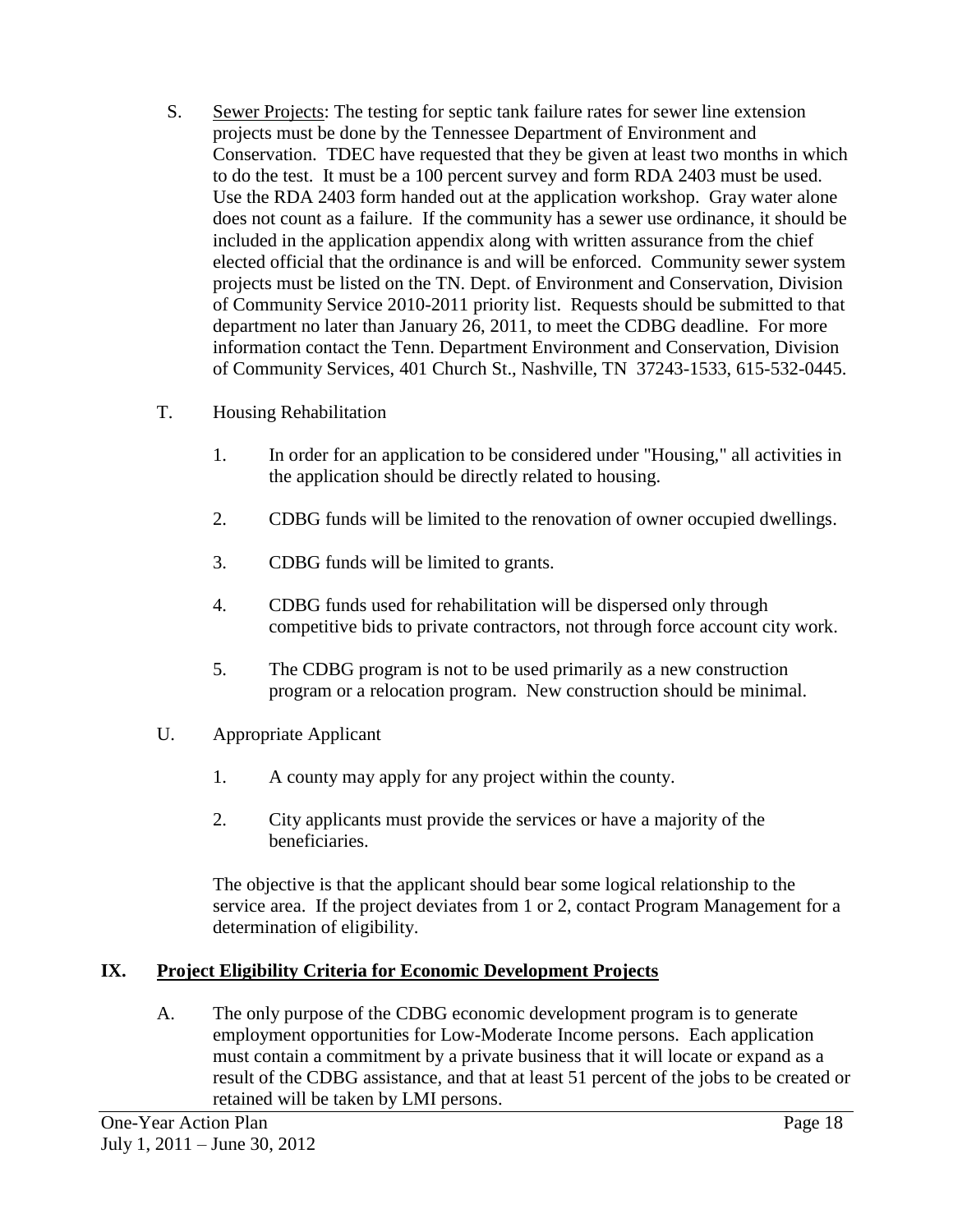- B. Only basic-type economic activities will be supported. These are businesses which export more than half of their products or services outside of Tennessee, generating income that supports the growth of the non-basic sector (retail, local services, etc.). Manufacturing is the classic basic economic activity, but businesses other than manufacturing will be considered if they can meet the test for a basic economic activity.
- C. Applications are reviewed on a first-come, first-serve basis and need not be submitted on any particular date. *Applications submitted must be complete.* Incomplete applications will be returned to the applicant community with a copy of the transmittal letter to the company and the application preparer. Once the complete application is received, it will be reviewed as a new application and will not assume its former position in the order of review.
- D. Local governments are required to hold two public meetings. The first meeting, which must be advertised in a local public paper at least one week prior to the date of the meeting, is designed to solicit information about the community needs and how CDBG funds can best be used to address these needs. Communities are required to present information about how much money is available, what types of projects are being considered, and what activities are eligible. After the grant is awarded, a second public hearing must be held to discuss the impact/accomplishments of the project.
- E. The maximum loan or grant any community/company may receive is \$500,000. A community's Three Star status can improve the amount the community is eligible for. Cities can increase up to \$550,000-\$600,000 in noneconomic distressed cities. Counties can increase up to \$600,000-\$650,000. All levels are determined by the Three Star Benchmark 1-2-3. Economically Distressed Counties which meet threshold tests for income, unemployment, and poverty may receive up to \$750,000. The amount of financing is negotiated with the company and is usually less than the maximum amounts available depending on the location of the project. The maximum term of a loan for equipment is seven years for any project. Special economic development incentives are provided for economically distressed counties. These are increasing the loan amount limits, extending the term of industrial buildings, and reducing the interest rates in economically distressed counties. Economically Distressed Counties (EDC) are those which are among the 10 worst counties for each of the following: unemployment, income, and poverty. The Commissioner of Economic and Community Development may designate additional counties as EDC if they exhibit substantial characteristics of economic distress such as major loss of employment, recent high unemployment rates, traditionally low levels of family incomes, high levels of poverty, and high concentrations of employment in declining industries.
- F. All federal requirements that apply to the community development projects in the annual competition apply to the economic development program.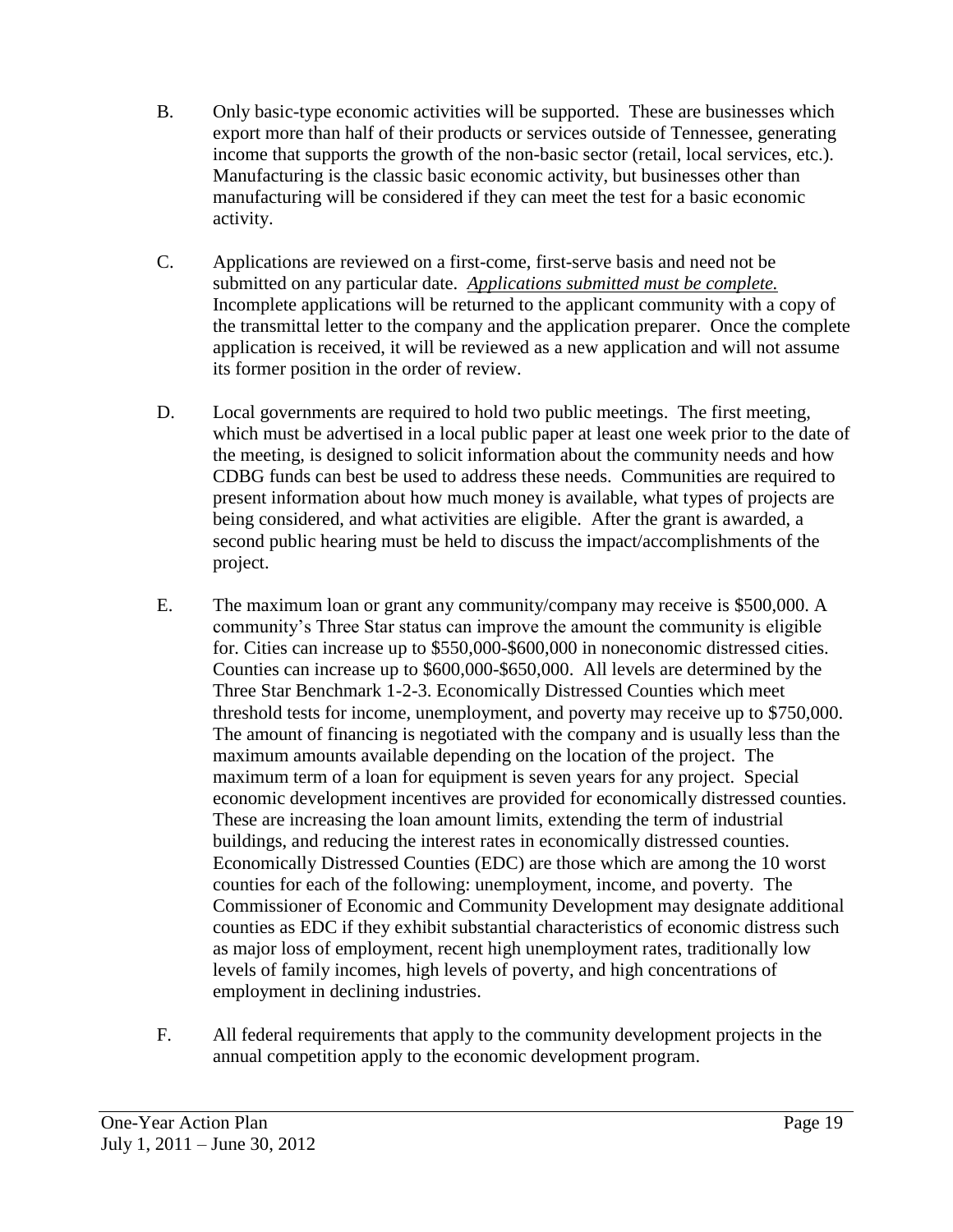G. Interest rates have been established which fluctuate as the prime rate fluctuates. The prime rate will be established quarterly on the first day of the following months: January, April, July and October as quoted in the Wall Street Journal. The base prime rate will be for the quarter in which the loan is approved by ECD Loan and Grant Committee. Once the base prime rate is established, it will be in effect for the life of the loan. The only adjustments to the loan's interest rate will be the adjustment made every five years, but this will not change the base rate set at the time the loan was approved by ECD Loan and Grant Committee, only the points below the set prime rate.

Loan terms and rates are presented on the following chart. Note that in no case shall the effective rate of interest charged on CDBG loans be less than One Percent.

| <b>PROVISION</b>                         | <b>Economically</b><br><b>Distressed</b> | <b>Other</b><br><b>Counties</b> |  |
|------------------------------------------|------------------------------------------|---------------------------------|--|
| Maximum Loan/Grant                       | \$750,000                                | \$500,000                       |  |
| Maximum Term on Building                 | 20 Years                                 | 15 Years                        |  |
| Maximum Term on Equipment                | 7 Years                                  | 7 Years                         |  |
| Minimum Interest Rate:                   |                                          |                                 |  |
| Years 1-5                                | 5 PBP                                    | 3 PBP                           |  |
| Years $6-10$                             | 4 PBP                                    | 2 PBP                           |  |
| <b>Years</b> 11-20                       | 3 PBP                                    | 1 PBP                           |  |
| PBP means percentage points below prime. |                                          |                                 |  |

- H. Applicants for start-up funding must have 20 percent equity and at least 30 percent of project financing must come from private sources. Any start-up applicant must have not only adequate working capital based on reasonable project success, but the potential for a second line of working capital should business conditions require it. Applications for start-up businesses will take approximately one month longer than other applications to review and make recommendations.
- I. A pre-application meeting is required for all economic development projects. This is to provide advice and give companies and communities the opportunity to ask questions.
- J. Companies applying for CDBG loan assistance must demonstrate their ability to ensure loan repayment. The state will determine the adequacy of public benefit by comparing the amount of loan funds requested, the number of jobs being generated, and the economic conditions in the country in which the loan will be made.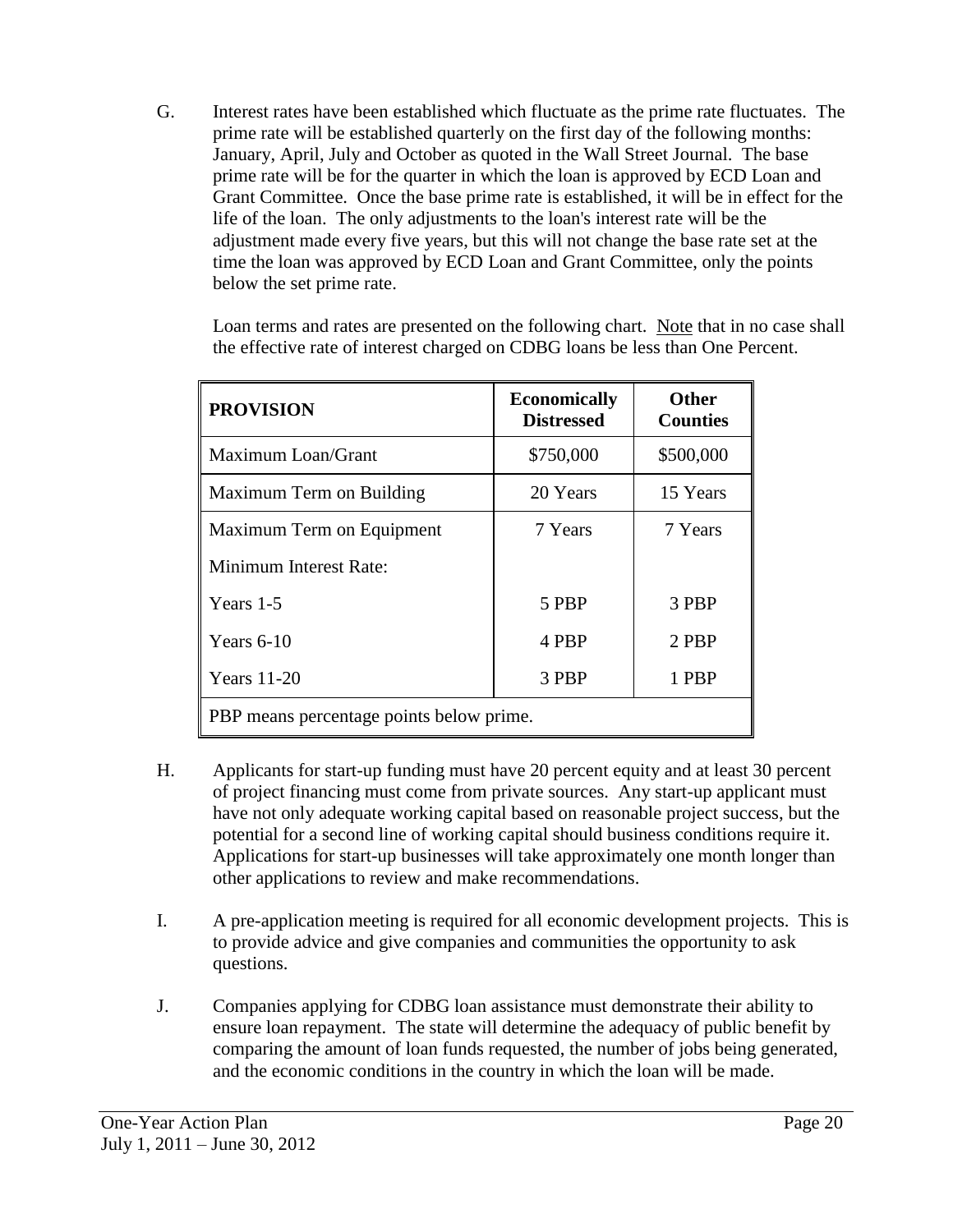# **X. Project Selection Criteria for Community Development Projects in the Annual Competition**

A. The allocation of funds for community development projects in the annual competition will be on a competitive basis because the demand for funds far exceeds the amounts available. ECD will utilize an annual grant cycle for Community Livability, Water/Sewer and Housing Rehabilitation grants. Units of local government will submit applications to ECD by the aforementioned deadline using the CDBG application package made available to them.

Selection Criteria for projects in the annual competition shall be objective and quantitative, and shall be based on project need, project feasibility, project impact, community need and project essentialness (for Community Livability only).

|                              | Community<br>Need | Project<br>Need | Project<br>Feasibility | Project<br>Impact | Project<br><b>Essentialness</b> |
|------------------------------|-------------------|-----------------|------------------------|-------------------|---------------------------------|
| Water, Sewer,<br>Solid Waste | 100               | 100             | Threshold              | 100               | $\theta$                        |
| Community<br>Livability      | 100               | 50              | 50                     | 50                | 50                              |
| Housing<br>Rehabilitation    | 100               | 50              | 50                     | 50                | $\theta$                        |

Points for projects in the annual competition in various categories will be rated by staff evaluation with maximum points as shown below:

The points for each criteria (community need, project need, etc.) will be totaled and the individual projects will be ranked from highest to lowest based on the total number of points earned. Projects in one category will not compete against projects in another category (water/sewer projects will not compete in the housing category). Projects will be approved in each category based on the total number of points earned, subject to the amount of money allocated to that category.

The selection criteria for Set-Aside projects will not be quantitative. The Set-Aside category was established to allow the state the flexibility to address situations where the selection criteria failed to operate as envisioned, and meritorious projects did not score enough total points to be approved. Therefore, the approval of Set-Aside projects must necessarily be subjective. Nevertheless, there are certain factors that will be considered when approving projects under the Set-Aside category.

Principal among these is the following:

- The project need points earned;
- The ability of the applicant to finance the project locally;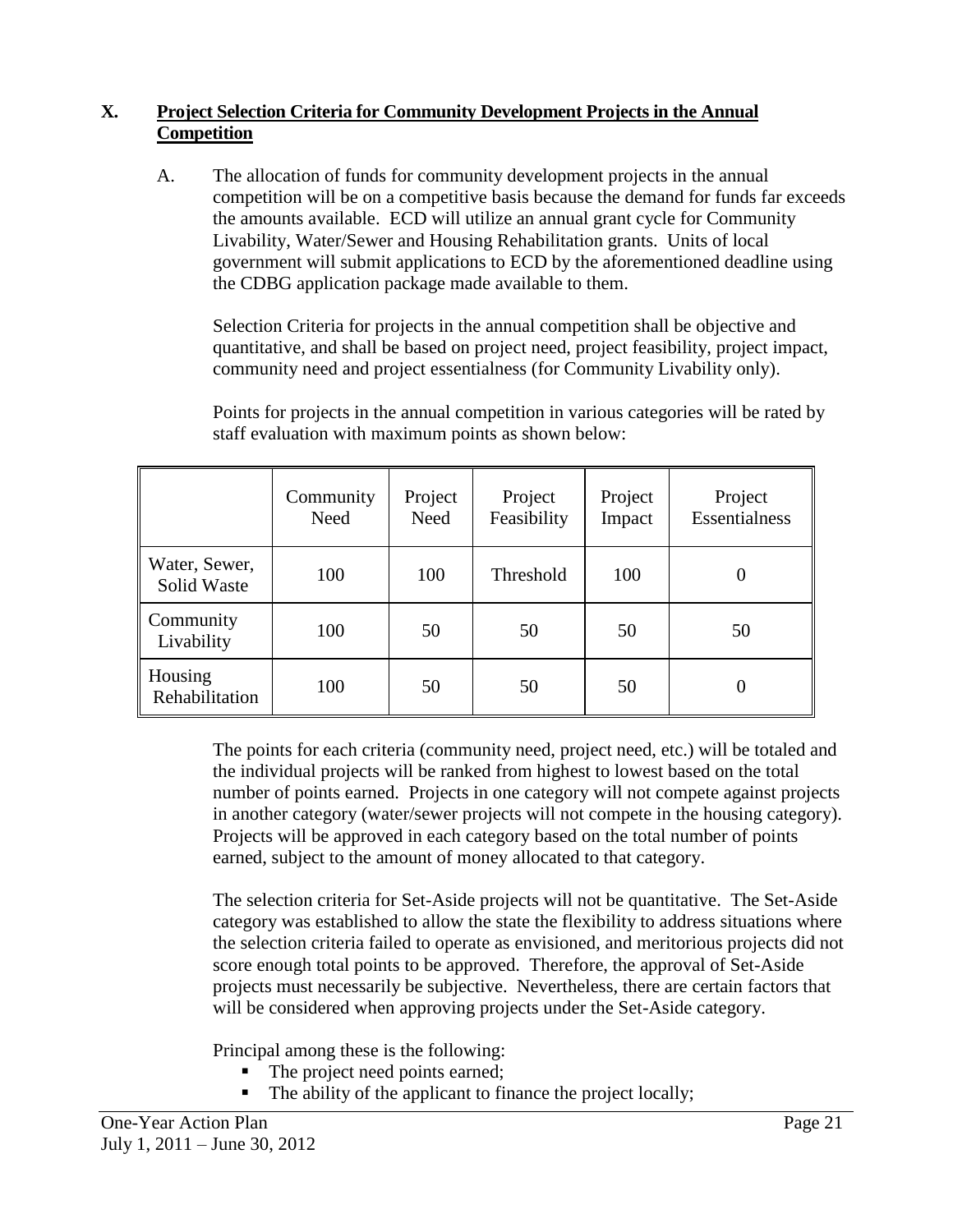- The potential loss of other funding that has been committed;
- The number and percentage of LMI residents.

Project application materials will be supplemented, as appropriate, by site visits and by informed opinions of state agencies knowledgeable about particular projects.

- B. Imminent threat projects (those meeting the national objective of imminent threat) will be automatically approved if all selection criteria and thresholds are met. Applications are accepted any time.
- C. Community Need Points

Community need is a measure of economic distress based on unemployment and income, and is calculated as follows:

- Latest annual county unemployment rate
- Target area per capita income
- <sup>1997-2006</sup> average county unemployment rate
- $\blacksquare$  1999 per capita income
- D. Project Need Points

Project need points measure the degree to which there is a need for the project (no existing facilities or existing facilities are inadequate). Because of the different types of projects, project need points must be structured differently for different types of projects. Listed below are the methods of calculating project need points for water, wastewater, and community livability projects.

1. Water Line Extensions

Project need for water line extensions relates to deficiencies with private sources (wells, springs, etc.) and is based upon a) water quantity problems which are measured by days of water shortage or b) water quality problems as measured by bacteria content or c) water quality problems as measured by mineral content. Water testing is required to document bacteria and mineral problems.

2. Water Treatment Plants

Project need for water treatment plants is based on the ability of the existing plant to provide the quantity and quality of water required to meet customer needs and standards of TDEC. Quantity problems are evaluated based on the percent of the existing capacity being utilized. Quality problems are evaluated by engineers in TDEC.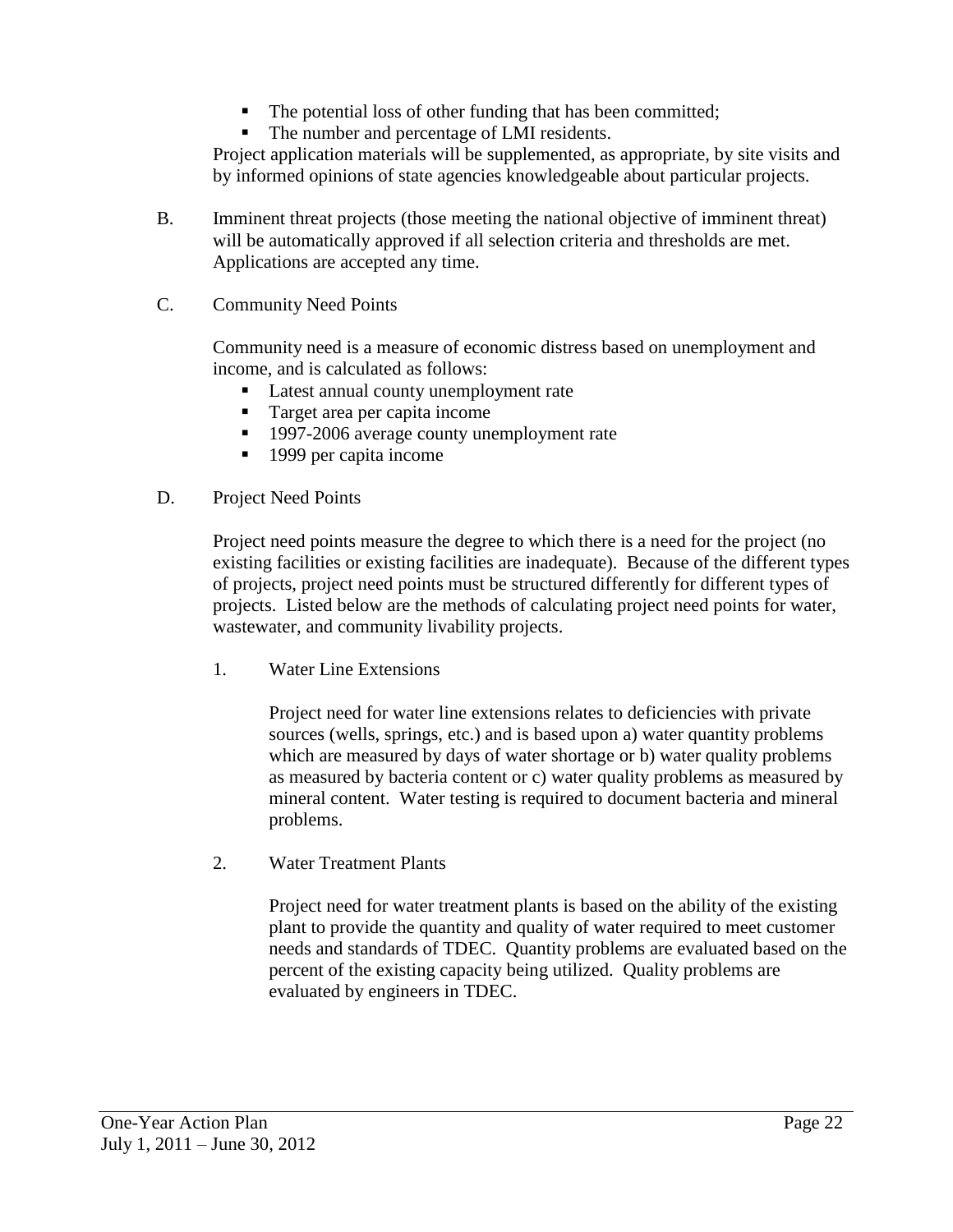3. Water Distribution Facilities

Water distribution problems relate to deficiencies in existing distribution facilities and are based upon a) lack of water storage, b) pressure problems, c) water loss. The adequacy of storage is measured against TDEC's requirement for storage capacity equal to 24 hours average usage. Pressure problems are documented by pressure tests. Water loss is calculated based on the difference between water produced and water sold.

4. Water Source Development

Water source problems are documented by the ability of the current source to meet projected demands for quantity or quality of water.

5. Sewer System Projects

Sewer system projects are those eligible for Federal funding from the Environmental Protection Agency (EPA). The CDBG evaluation system is based upon the points assigned by the TDEC for the EPA priority list plus 100 points for new treatment plants, SAWS and innovative alternatives, 75 points for sewer plant rehabilitation, upgrade, and/or additional plant, 50 points for line rehabilitation, and 25 points for interceptors.

6. Sewer Line Extensions

Project need for sewer line extensions is based upon septic tank failure rates. Testing of all septic tanks in the target area is required. Gray water problems alone do not count as septic tank failures.

7. Community Livability

Project need points for community livability projects are subjective because of the wide variety of projects that may be submitted under the community livability category. Project need points reflect the degree to which there is a need for the project. The adequacy of documentation to substantiate the nature and magnitude of the problem is very important.

8. Housing Rehabilitation

Project need points for housing applications will be based on two factors as follows:

- a. Percent of substandard houses to be rehabilitated with CDBG funds in the target area;
- b. Percentage of residents who are 62 years of age or above, and/or female head of household, and/or handicapped.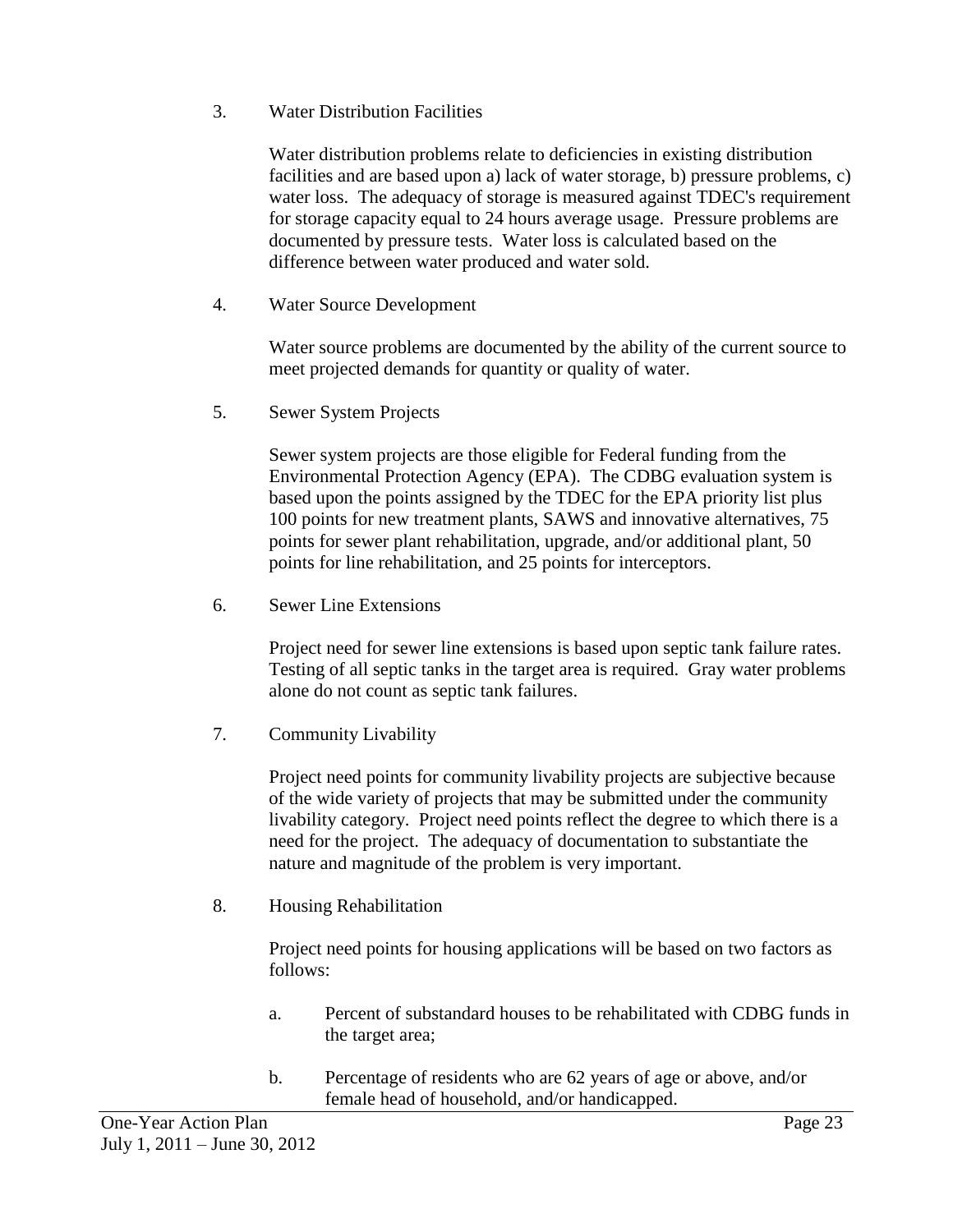# E. Project Feasibility

1. Water/Sewer

Project feasibility for water and sewer projects is a threshold. All projects will be reviewed for technical feasibility by the Department of Environment and Conservation engineers. If they do not meet this threshold, they will not be allowed to compete for funding.

2. Community Livability

Project feasibility points for community livability projects will be based upon the following considerations:

- a. Quality of design compared to accepted standards;
- b. Cost effectiveness, designed to create greatest benefit for least cost;
- c. Alternatives examined;
- d. Adequacy of operating budget;
- e. Quality of documentation that the project will solve the problem.
- 3. Housing Rehabilitation

Project feasibility points for housing applications will be based on the following considerations:

- a. A total of 25 points based on an assessment of whether the work proposed in the application can be accomplished with the funds available (including CDBG and other funds);
- b. A total of 25 points based on the relative magnitude of the problems identified in each application based on observations made on site visits.

#### F. Project Impact

1. Water/Sewer

Project impact points for water and sewer projects will be calculated as follows:

| a.             | CDBG cost per person;     | 25 Points |
|----------------|---------------------------|-----------|
| b.             | CDBG cost per LMI person; | 25 Points |
| $\mathbf{c}$ . | LMI percent;              | 30 Points |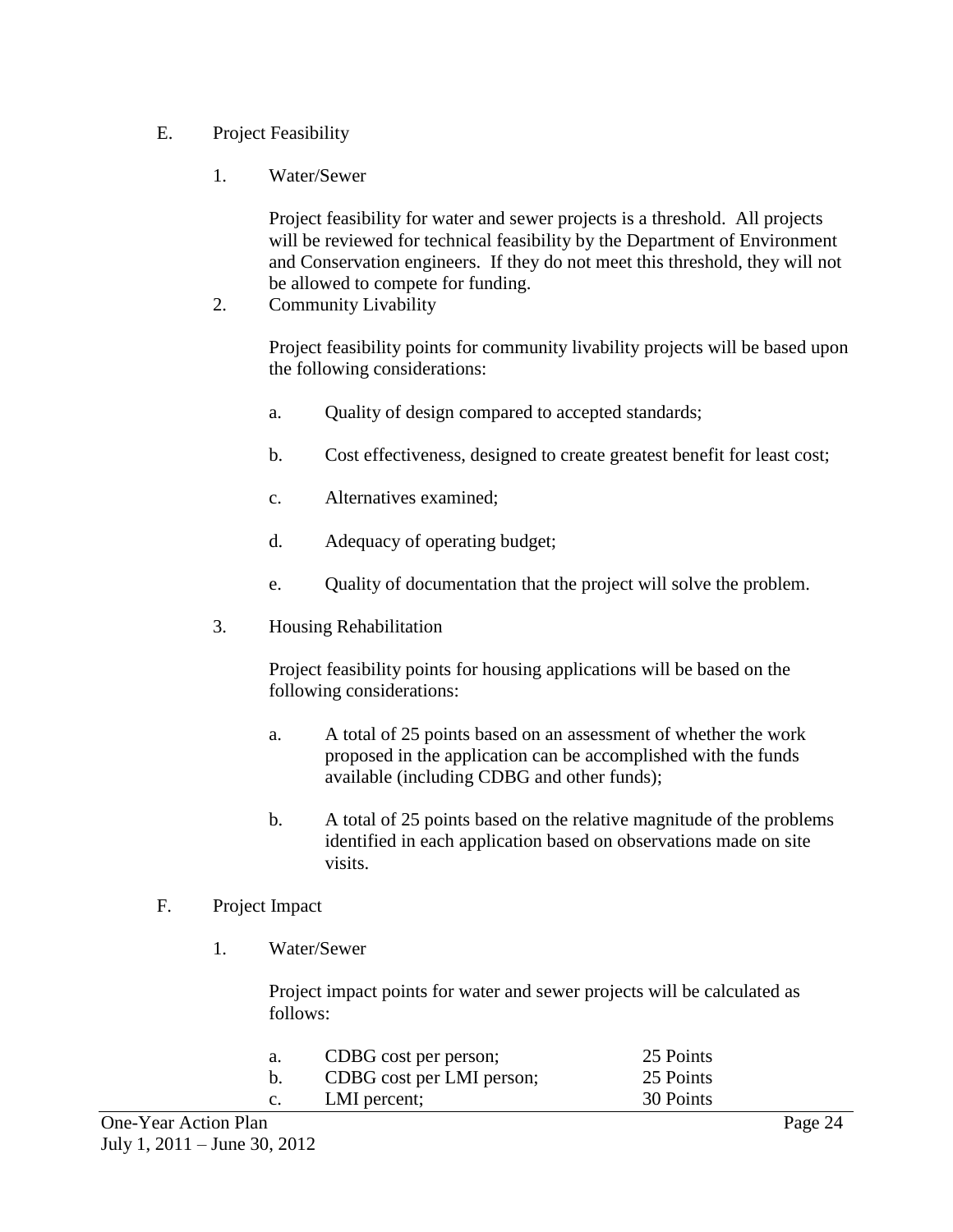| Rate factor;            | 20 Points  |
|-------------------------|------------|
| Monthly bill 5000 gals. |            |
| TAS PCI                 |            |
|                         | 100 Points |

# 2. Community Livability

Again, because of the variety of community livability projects that may be submitted, the calculation of project impact points must be able to be used for a variety of projects. Therefore, project impact points will be assigned as follows:

| а. | CDBG cost per LMI person; | 25 Points |
|----|---------------------------|-----------|
|    | CDBG cost per LMI person; | 25 Points |
|    |                           | 50 Points |

3. Housing Rehabilitation

Project impact points for housing applications will be based on the following considerations:

| а. | <b>LMI</b> Percentage; | 25 Points |
|----|------------------------|-----------|
| b. | Cost per LMI person;   | 25 Points |
|    |                        | 50 Points |

# G. Project Essentialness

Project essentialness points apply only to community livability projects, and are designed to assess the degree to which the project is essential for the maintenance of safe and tolerable living conditions. Project essentialness points are subjective and are assigned as follows:

| -1. | Extremely critical - restricted to life threatening situations; | 50 Points |
|-----|-----------------------------------------------------------------|-----------|
| 2.  | Critical - related to solving health and safety problems;       | 30 Points |
| 3.  | Important – improves living conditions, quality of life;        | 20 Points |
| 4.  | Needed – removes inconvenience, improves quantity or            | 10 Points |
|     | quality of public services;                                     |           |
| 5.  | Not Needed – does not address current problem                   | 0 Points  |

# **XI. Project Selection Process for Economic Development Projects**

Unlike the community development projects in the annual competition, it is not possible to use a point system to select economic development projects for funding. Because of this, the economic development program operates very much like a bank, with loan officers gathering as much information about a project as possible, analyzing this information and making a recommendation regarding funding, with the final decision regarding funding being the responsibility of the Department of Economic and Community Development's Loan/Grant Committee.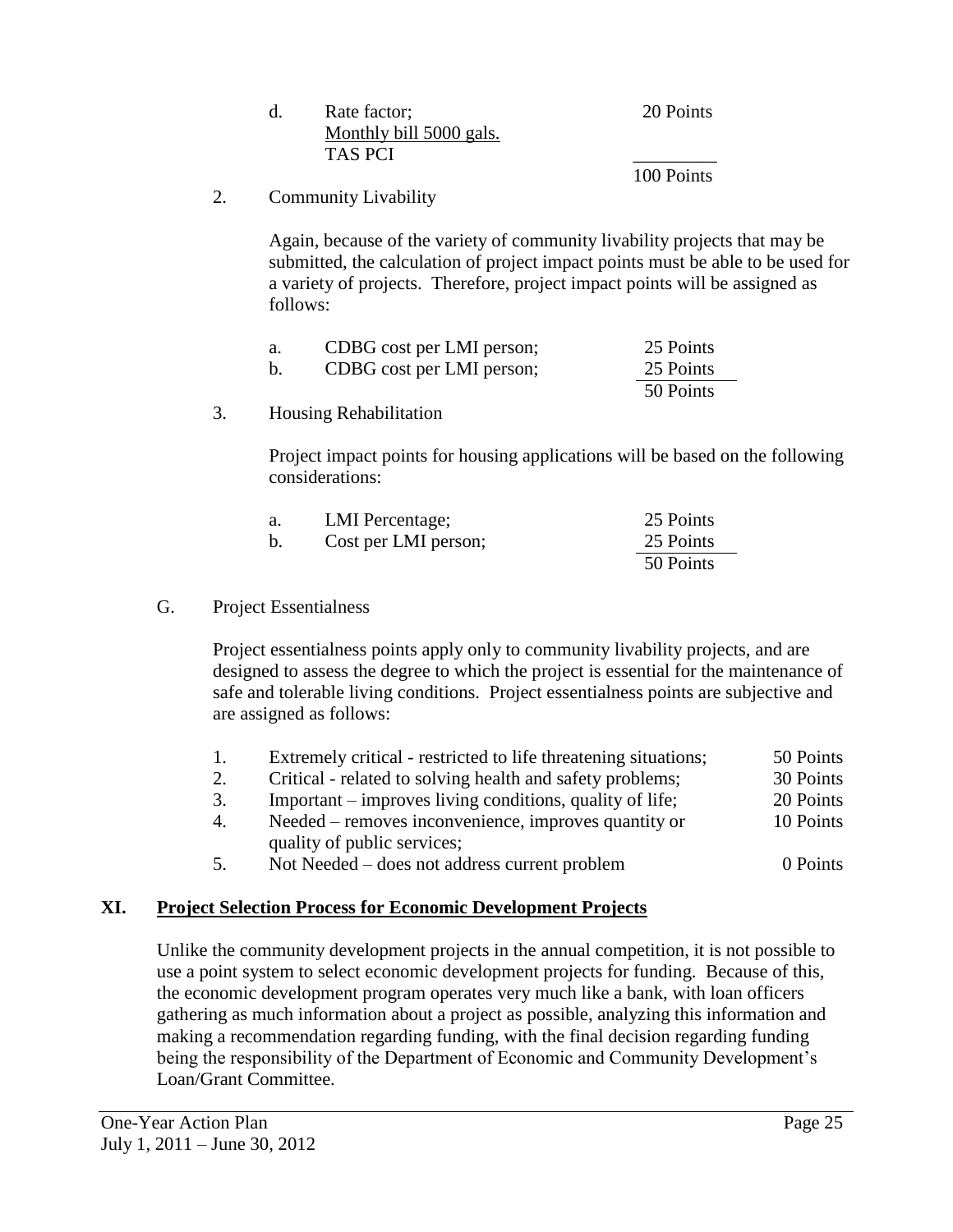In making a funding decision on economic development projects, the Loan/Grant Committee shall give consideration to the following:

- A. Economic development projects must create and/or retain jobs. The creation of private investment without the creation and/or retention of jobs will not qualify a project for CDBG assistance. Of the jobs created and/or retained, 51 percent must go to individuals who, prior to employment in the assisted business, were classified as having low or moderate income. Subsection I provides additional information regarding public benefit issues related to jobs created and/or retained compared to CDBG investments.
- B. The project costs of activities assisted with CDBG funds must be reasonable. For construction projects, reasonableness will be determined by competitive bidding, including the use of Davis-Bacon wage rates. For the acquisition of equipment, reasonableness will be determined by industry standards. For the acquisition of used equipment, industry standards will be determined through the appraisal of equipment to be purchased, with the asking price of the equipment being compared to the appraisal. For new equipment, industry standards will be based on recent experience with similar equipment. The borrower also has a vested interest in obtaining reasonable costs since the equipment loan must be repaid. The state will retain the final determination of reasonableness which will be based on cost comparison with recently funded similar projects.
- C. To the extent practicable, reasonable financial support must be committed for project activities from non-federal sources prior to the disbursement of federal funds.
- D. To the extent practicable, any grant funds to be provided for project activities must not substantially reduce the amount of non-federal financial support for the activities.
- E. Project activities must be financially feasible. Non-CDBG funds in a project must be sufficient to complete the project as proposed. When an infrastructure grant is involved, the assisted business must demonstrate a high expectation of success and long-term employment of low and moderate income individuals. When a building or equipment loan is involved, the business must demonstrate a high expectation of success and repayment of the federal funds.
- F. In determining a high expectation of success which includes the long-term employment of low and moderate income individuals and the repayment of federal funds, the Committee will consider the following:
	- 1. Historical financial statements.
	- 2. Projected financial statements.
	- 3. Dun and Bradstreet and/or business credit reports on the company.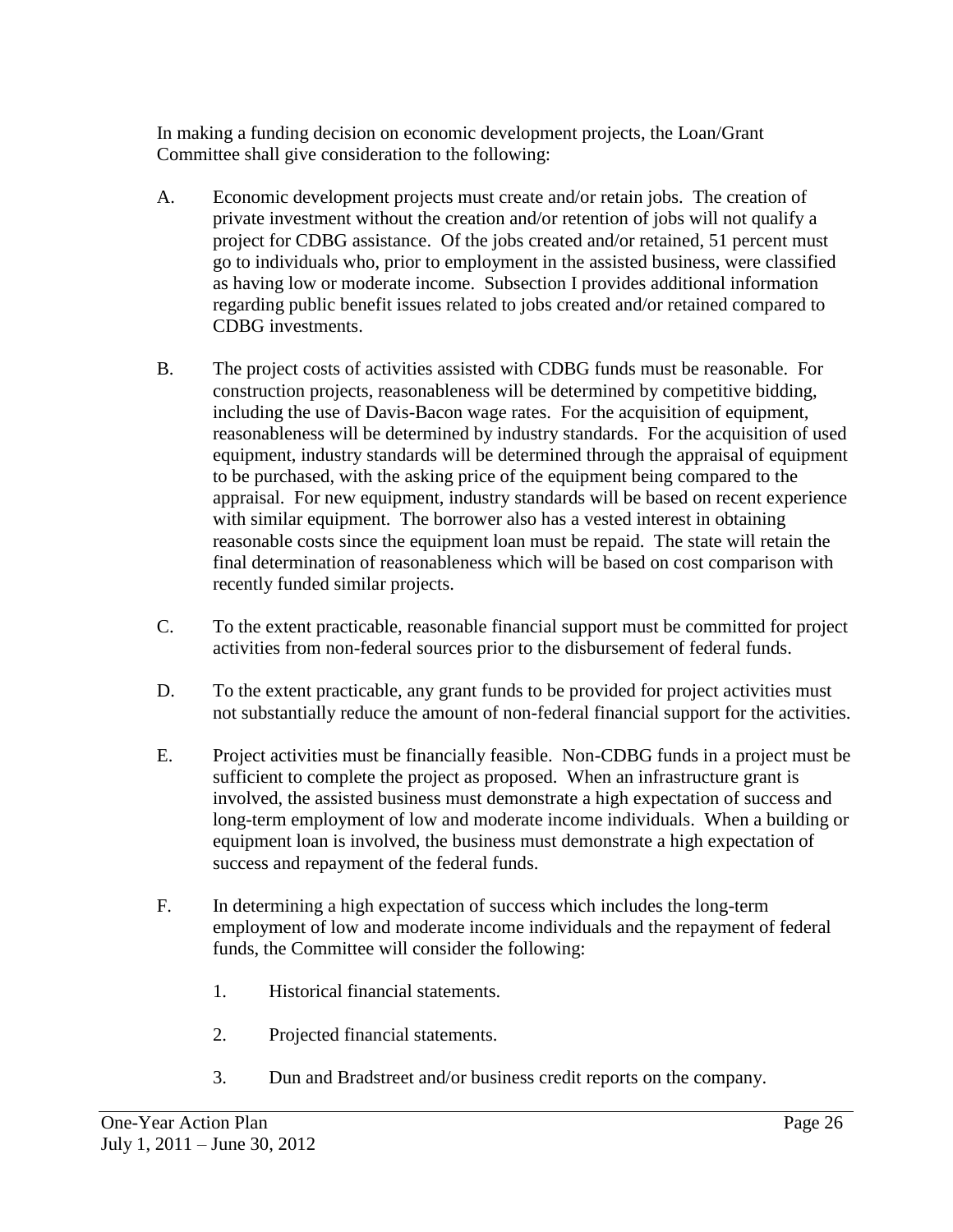- 4. Marketing plan.
- 5. Resumes of management to document operational expertise of the company.
- 6. Financial strength of the owner(s) of the company, including personal credit bureau reports.

In analyzing the historical and projected financial statements, comparisons are made to industry standards such as those contained in the Robert Morris Associates Annual Statement Studies (including debt to assets, profit to assets, profit to net worth, receivables, inventory, payables, etc.). Significant deviations from industry standards will result in a more in-depth review.

Dun and Bradstreet and business credit bureau reports are reviewed to identify any recent problems the company may have had.

Marketing plans are reviewed to assess current and future customers, and their continued interest in purchasing goods and services from the company.

Management expertise is reviewed to determine the level of experience in the industry and the management skills of who will operate the company.

The financial strength of the owner(s) of the company is assessed to ensure their ability to provide additional funding to the company if necessary. This may include discussion and verification of personal assets with owners' bankers.

- G. To the extent practicable, project activities assisted with CDBG funds must not provide more than a reasonable return on investment to the owner. The reasonableness of return on investment will take into consideration industry standards such as those contained in the Robert Morris Associates Annual Statement Studies. Projects which, as a result of the CDBG assistance, will have an unreasonably high return on investment will not be considered for assistance.
- H. To the extent practicable, grant amounts used for the costs of project activities will be disbursed on a pro-rata basis with the amounts of other sources.
- I. The public benefit provided by the project activities must be appropriate relative to the amount of assistance provided by grant funds. In determining appropriateness, the Committee will consider such factors as the number of jobs being created, the number of jobs being created for low and moderate income individuals, unemployment rates, income levels, poverty rates, recent plant closings, reliance on declining industries, isolation from centers of population and inadequate transportation facilities, labor force characteristics, and the amount of CDBG funds per full time equivalent job to be created or retained. HUD's threshold test of public benefit regardless of location is the creation or retention of at least one full-time equivalent permanent job per \$35,000 of CDBG funds used. Historically, Tennessee grants have created one job for each \$7,500 and rarely have exceeded one job per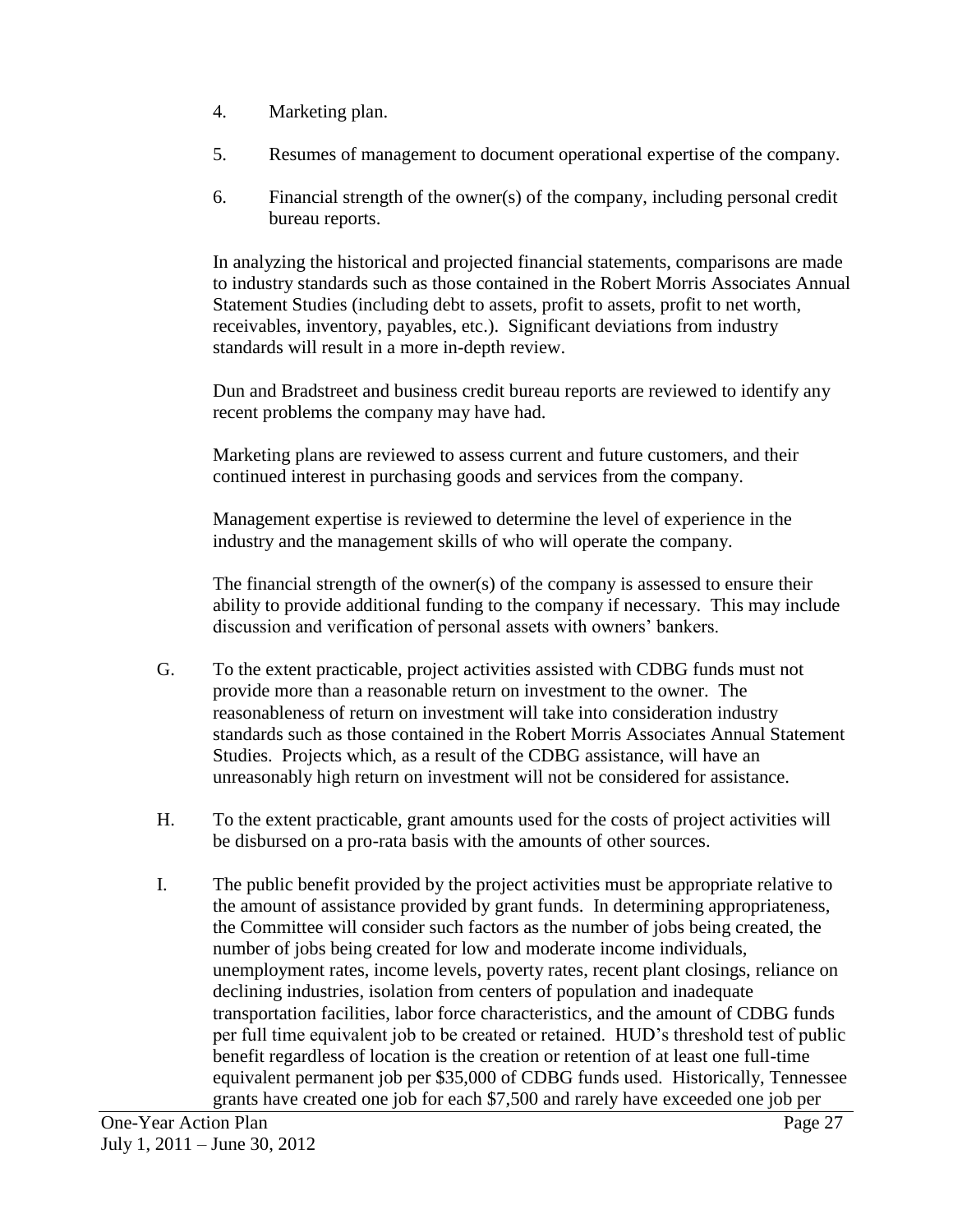\$15,000, and the state would expect that trend to continue. There may be exceptional cases, however, where it is appropriate for the cost per job to exceed \$15,000. These grants will be looked at on a case by case basis, considering the factors listed above that determine the appropriateness of the funding level. However, in no case will the state fund a project in excess of the HUD threshold of \$35,000 per job.

Grant and loan requests are presented to the ECD Loan/Grant Committee which consists of 1) the Commissioner of ECD, 2) the Deputy Commissioner of ECD; 3) the Assistant Commissioner of Community Development in ECD, 4) the Assistant Commissioner of Business Development in ECD, and 5) the Assistant Commissioner for Communications in ECD. The final disposition of the grant or loan request may be approval, denial, approval with conditions, or re-negotiation based on these same criteria.

The final decision on the loan or grant will be made by the Committee based on the following considerations:

- A. Does the project meet the basic federal requirements (especially LMI and public benefit test)?
- B. Is the level of risk acceptable? Based on the analysis of the business plan, marketing plan, historical and projected financial statements, and the organizational structure and expertise of the management of the company, does it appear that the company will remain in production for a significant period of time meeting its employment obligations, and if a loan is involved that the loan will be repaid.

The funding decision for economic development is necessarily subjective by the Committee, but it is based on specific criteria which are designed to identify those companies which hold promise for long-term success and continued employment of LMI persons.

Unlike the community development projects in the annual competition, it is not possible to use a point system to select economic development projects for funding. Because of this, the economic development program operates very much like a bank, with loan officers gathering as much information about a project as possible, analyzing this information and making a recommendation regarding funding, with the final decision regarding funding being the responsibility of a Loan/Grant Committee.

Each business requesting CDBG assistance is required to provide the following information:

Business plan; Marketing plan; Historical financial statements; Projections; Resumes.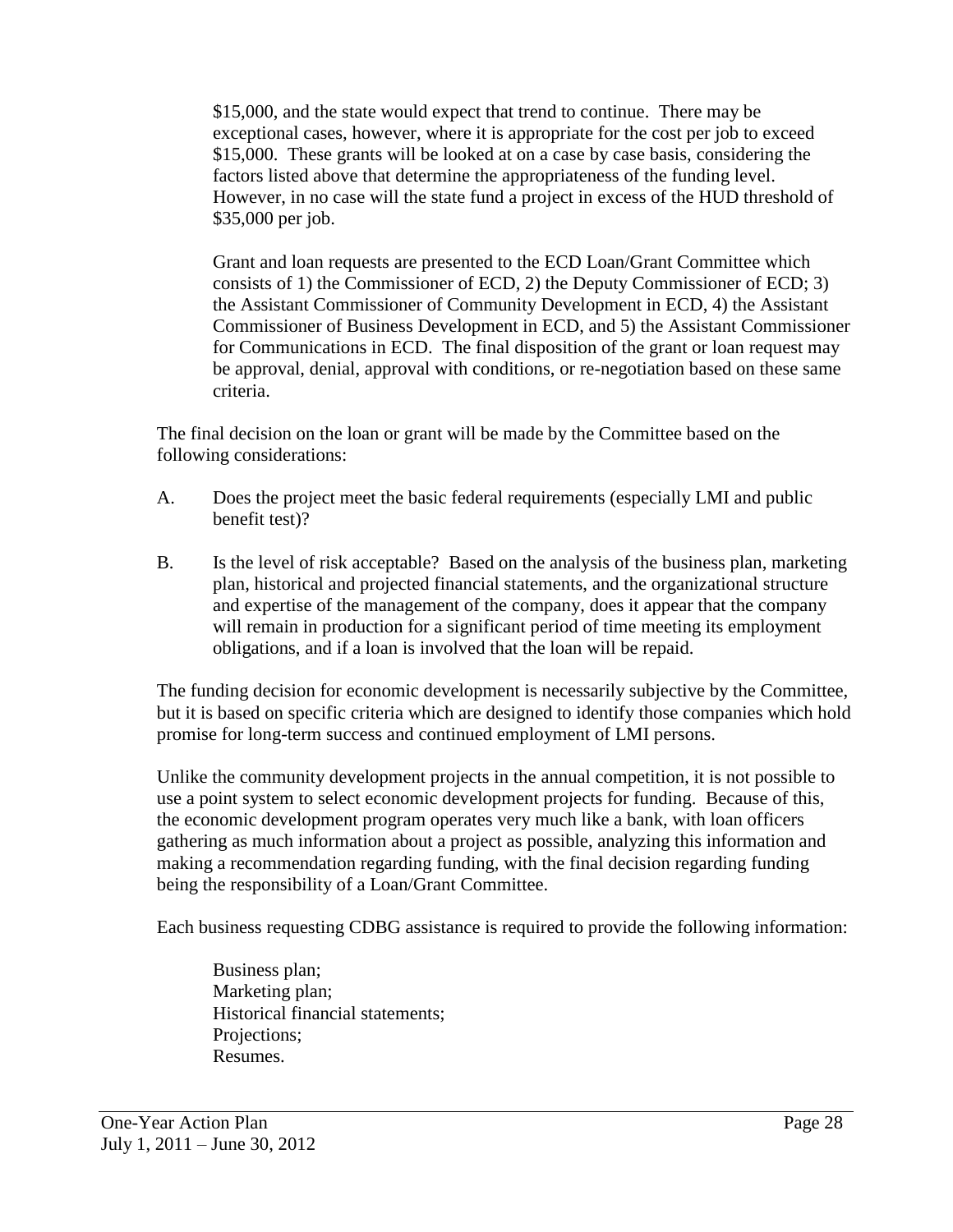This information is thoroughly analyzed and verified. This involves checking with customers, suppliers, banking references, and others that may provide information on the business and the principals in the business.

The grant or loan request is presented to a Loan/Grant Committee which consists of the Commissioner of ECD, the Deputy Commissioner of ECD, and the Assistant Commissioners of the Department as described above in Part XI. The final disposition of the grant or loan request may be approval, denial, approval with conditions, or renegotiation based on these same criteria. The final decision on the loan or grant request is based on the following:

- 1. Does the project meet the federal requirements of LMI especially and public benefit?
- 2. Are the number and type of jobs to be generated appropriate for the amount of assistance being requested?
- 3. Is the level of risk acceptable?

# **XII. Ability to Pay**

Each CDBG grant (not loan), except for housing, is based upon an ability-to-pay calculation that determines the level of local financial contribution that is required. This ability-to-pay determination includes per capita income, the value of taxable property, and the value of taxable sales.

User-financed projects are based on per capita income only. Tax financed projects are based on per capita income, property values, and sales.

Depending on the service area of the project, ability-to-pay is calculated for municipalities only, rural county only, and the county as a whole. The correct application of these different indices is as follows:

- A. For county applications where 75 percent of the beneficiaries are located in the county, use the county rural rate;
- B. For county applications where 75 percent of the beneficiaries are located in an incorporated area, use the city rate;
- C. For county applications that do not have 75 percent of the beneficiaries located in either the county or city, use the county aggregate rate;
- D. For city applications, use the city rate;
- E. For economic development applications, use the tax financed rate;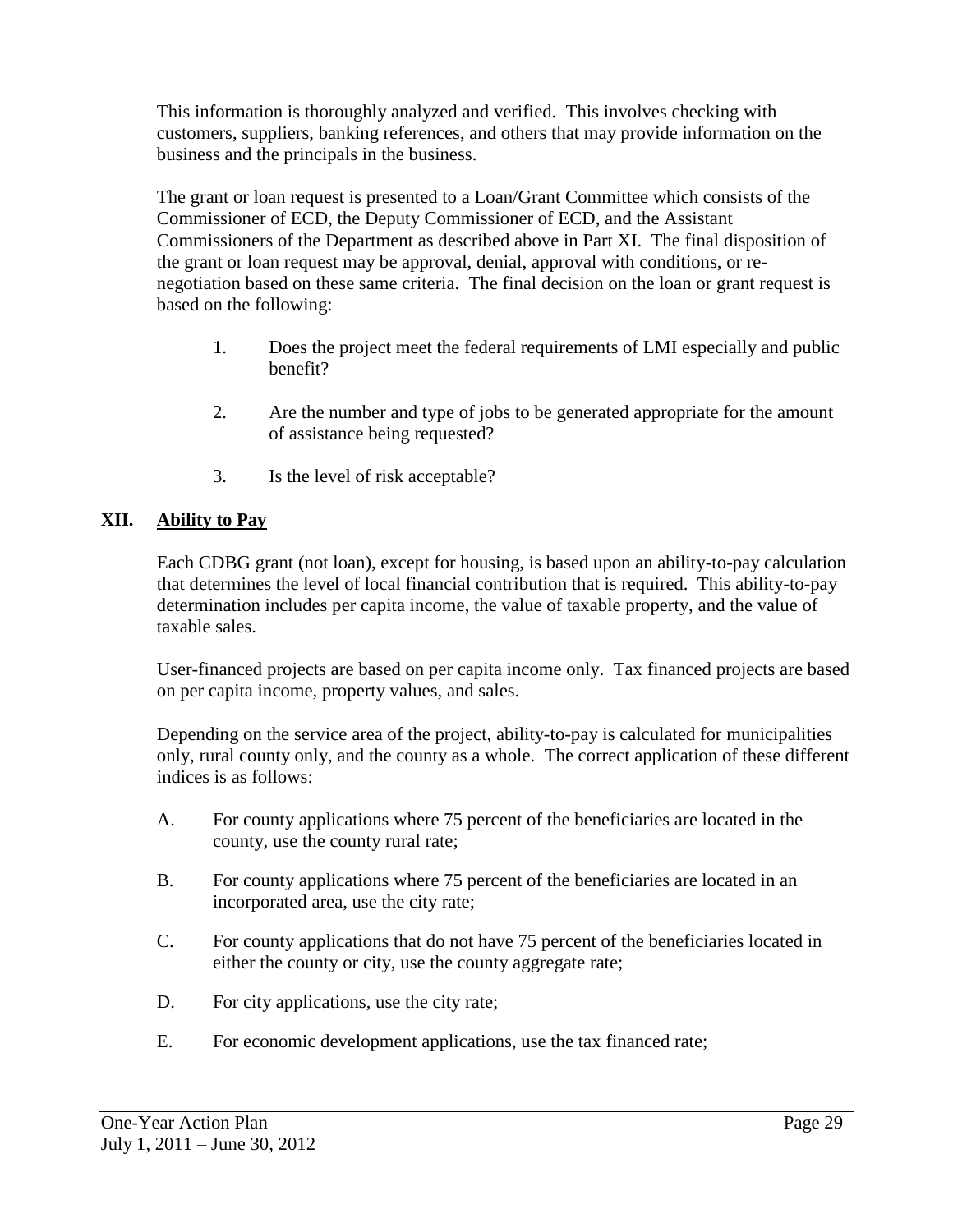F. For county economic development applications, use the county aggregate rate. Grant rates range from 60 to 100 percent for economic development projects and 70 to 100 percent for community development projects.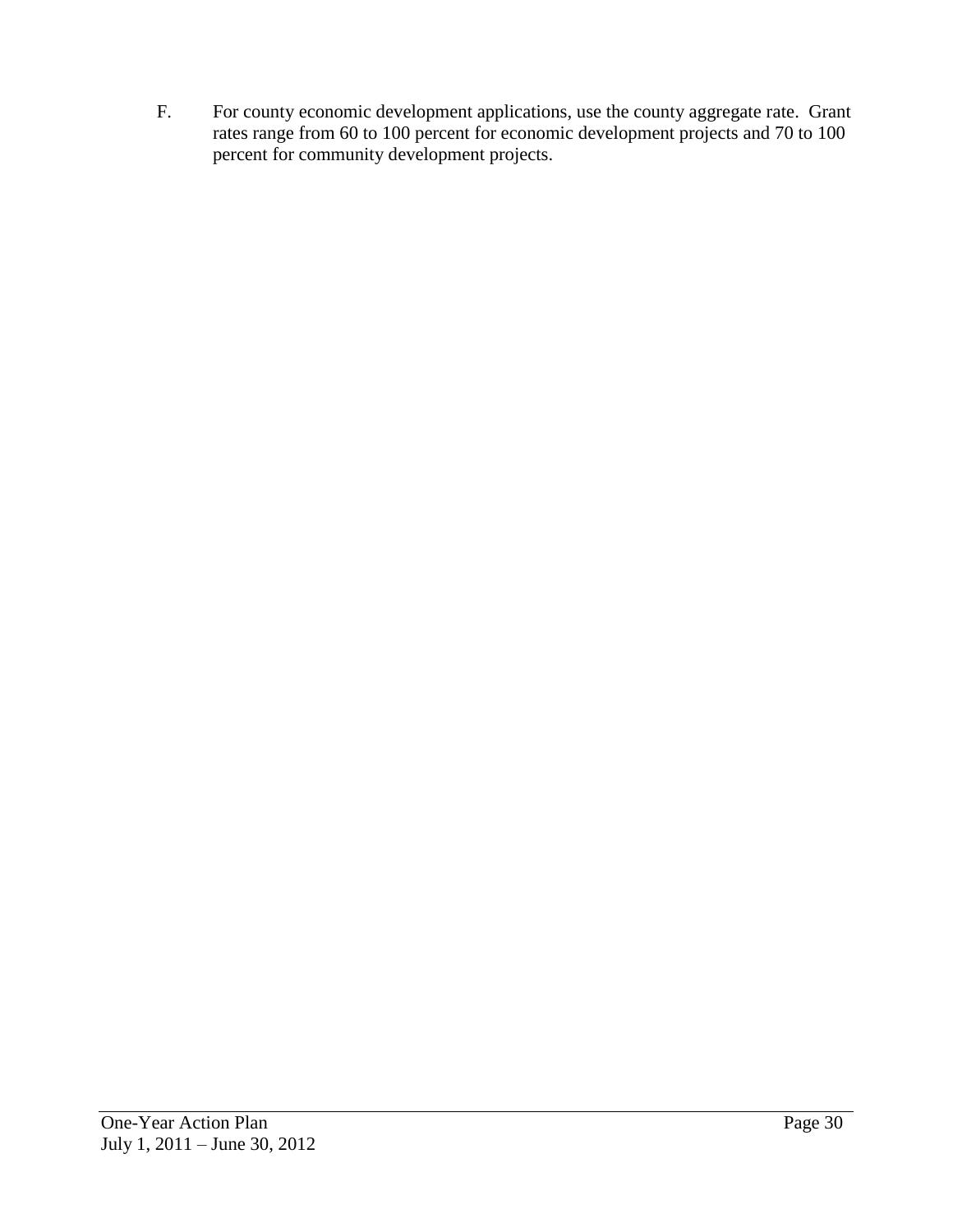# **III. Three Star Bonus**

|  | The following will be used for the Three Star bonus points and incentives: |
|--|----------------------------------------------------------------------------|
|  |                                                                            |

|                                     | Level I        | Level II       | Level III      |
|-------------------------------------|----------------|----------------|----------------|
| <b>CDBG</b> Points (Regular Round): |                |                |                |
| City                                | $\overline{2}$ | $\overline{2}$ | $\overline{2}$ |
| County                              | 5              | 5              | 5              |
|                                     |                |                |                |
| Local Match (CDBG):                 |                |                |                |
| City (Ability-to-Pay)               | $-1\%$         | $-2\%$         | $-3\%$         |
| County (Ability-to-Pay)             | $-3%$          | $-4\%$         | $-5%$          |
|                                     |                |                |                |
| <b>CDBG</b> Loan Limits:            |                |                |                |
| City                                | \$550,000      | \$575,000      | \$600,000      |
| County                              | \$600,000      | \$625,000      | \$650,000      |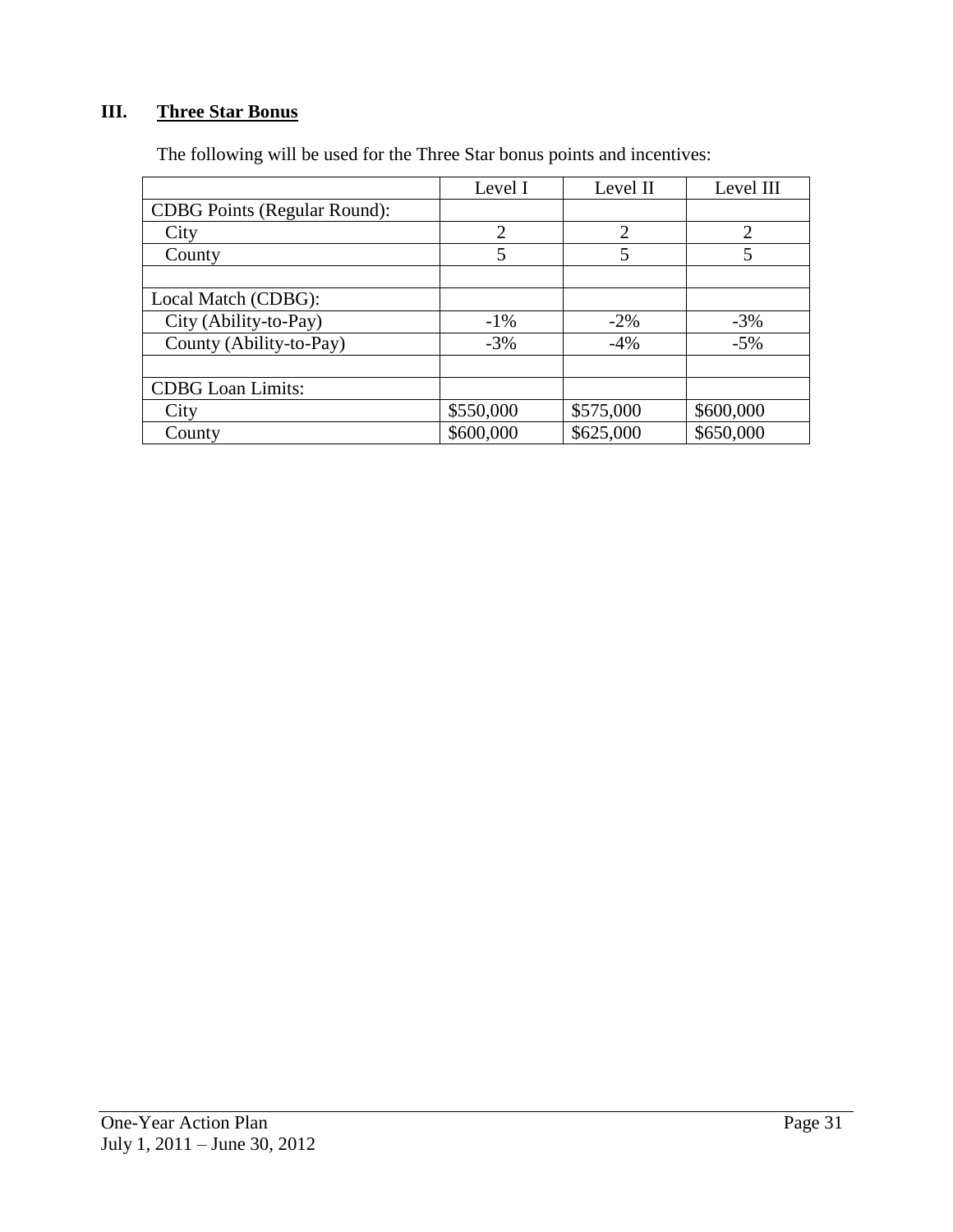# **Method of Distribution HOME Program for Fiscal Year 2011-2012**

#### **Introduction**

The State of Tennessee's allocation for FY2012 is \$15,406,004. The purpose of this section is to describe the method of distribution of HOME funds within Tennessee for meeting housing and community development policies and objectives. This section will describe all criteria used to select applications for funding, including the relative importance of the criteria. This section will also describe how HOME funds will be allocated among all funding categories, any threshold factors, and grant size limits.

The Tennessee Housing Development Agency (THDA) administers the federally funded HOME program to promote the production, preservation and rehabilitation of housing for low-income households. The purpose of this Program Description is to explain the requirements and the application process of the HOME program.

HOME funds are awarded through a competitive application process to cities, counties and nonprofit organizations outside local participating jurisdictions. Local participating jurisdictions (PJs) are those local governments in Tennessee that receive HOME funds directly from the Department of Housing and Urban Development (HUD). The Local PJs are Clarksville, Chattanooga, Jackson, Knoxville, Memphis, Nashville-Davidson County, Knox County, Shelby County and the Northeast Tennessee/Virginia Consortium (the cities of Bristol, Kingsport, Johnson City, Bluff City, Sullivan County, and Washington County, excluding the Town of Jonesborough). Community Housing Development Organizations (CHDOs) and non-profit organizations located in a local participating jurisdiction may apply for projects located outside the local participating jurisdictions. An applicant must apply for at least \$100,000 and may apply for a maximum HOME grant of \$500,000. There is a \$750,000 limit on the amount of HOME funds that can be awarded to any one county.

Applications for the HOME program must be received by THDA on or before Friday, March 4, 2011. THDA anticipates notifying successful applicants by the end of May, 2011. HOME contracts will begin July 1, 2011 and will end June 30, 2014.

## **The HOME Program**

This program is governed by Title 24 Code of Federal Regulations, Part 92. Those regulations are incorporated by reference in this Program Description. The federal regulations take precedence over this program description in cases of conflicting requirements.

## **A. ELIGIBLE APPLICANTS**

The State of Tennessee, through THDA, will accept applications for the HOME program from cities, counties, and private, non-profit organizations.

To be eligible the non-profit organization must: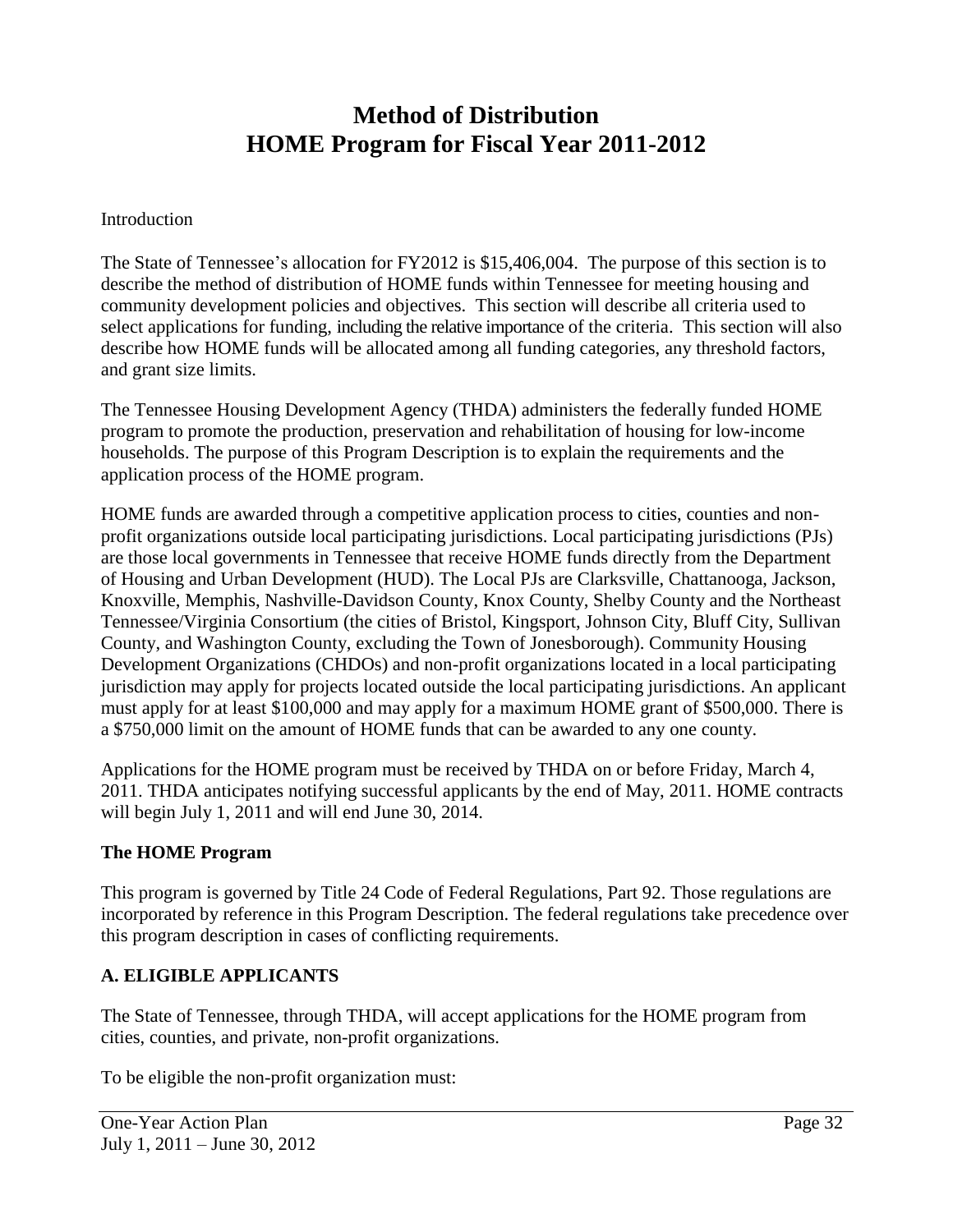- 1. Be organized under Tennessee law, as evidenced by a Certificate of Existence from the Tennessee Secretary of State dated within twelve months of the application due date;
- 2. Have no part of its net earnings inuring to the benefit of any member, founder, contributor or individual;
- 3. Have among its purposes the provision of decent housing that is affordable to low-income and moderate-income persons, as evidenced in its charter, articles of incorporation, resolutions or by-laws, and experience in the provision of housing to low income households;
- 4. Have standards of financial accountability that conform to 24 CFR 84.21, *Standards of Financial Management Systems*; and
- 5. Have an IRS designation under Section 501(c)(3) of the tax code. *Non-profit applicants may not submit an application until they have received their 501(c)(3) designation from the IRS.*

THDA will also accept HOME applications from community housing development organizations (CHDOs). A CHDO is a private, non-profit organization that meets all the requirements for a nonprofit listed above, plus the following additional requirements:

- 1. Is neither controlled by, nor under the direction of, individuals or entities seeking to derive profit or gain from the organization. A CHDO may be sponsored or created by a for-profit entity, but
	- a. The for-profit entity may not be an entity whose primary purpose is the development or management of housing, such as a builder, developer or real estate management firm;
	- b. The for-profit entity may not have the right to appoint more than one-third of the membership of the organization's governing body. Board members appointed by the for-profit entity may not appoint the remaining two-thirds of the board members; and
	- c. The CHDO must be free to contract for goods and services from vendors of its own choosing.
- 2. Does not include a public body (including the participating jurisdiction). An organization that is State or locally chartered may qualify as a CHDO; however, the State or local government may not have the right to appoint more than one-third of the membership of the organization's governing body and no more than one-third of the board members may be public officials or employees of the participating jurisdiction or State Recipient. Board members appointed by the State or local government may not appoint the remaining twothirds of the board members;
- 3. Maintains accountability to low income community residents by:
	- a. Maintaining at least one-third of its governing board's membership for residents of low-income neighborhoods, other low-income community residents, or elected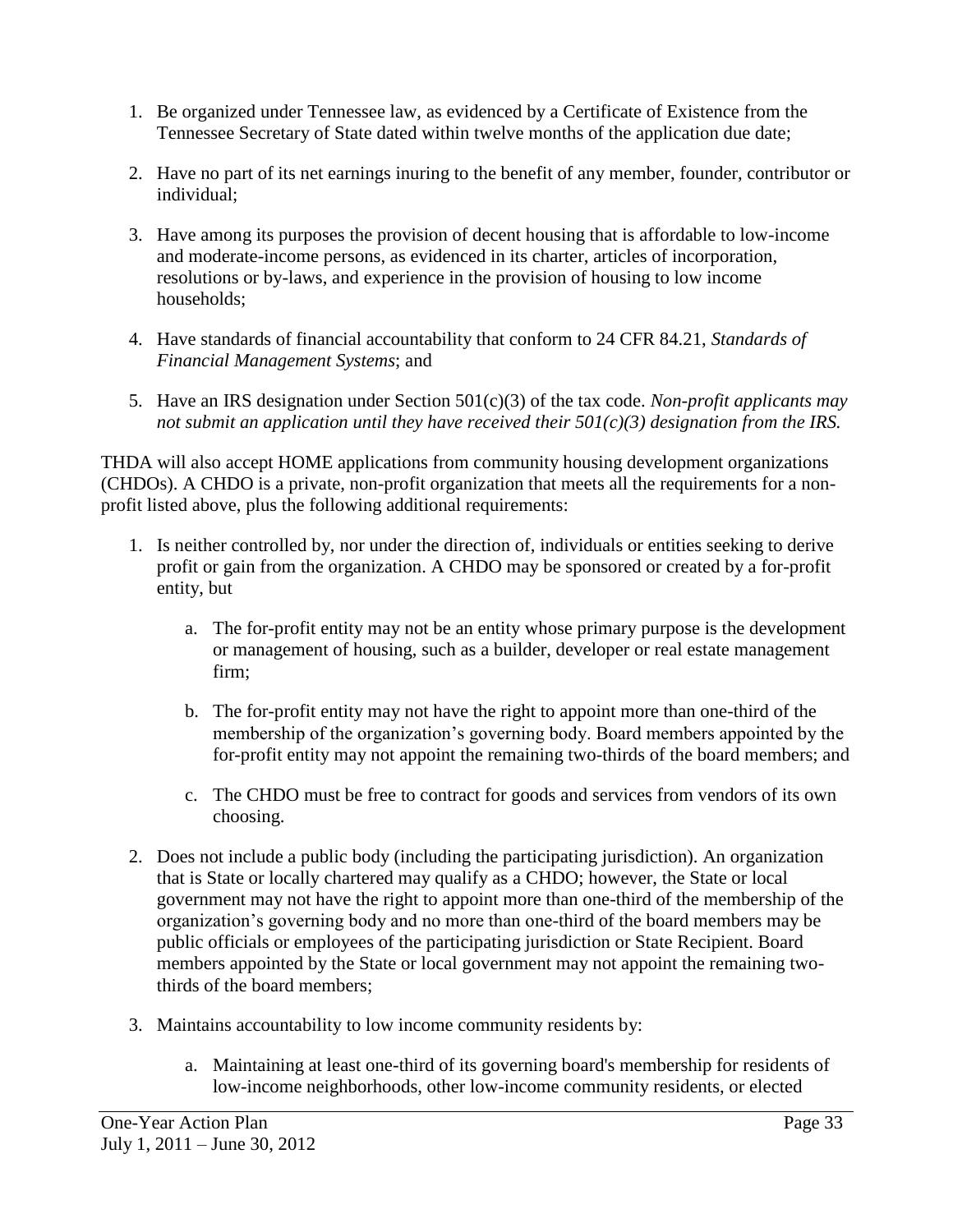representatives of low-income neighborhood organizations. For urban areas, "community" may be a neighborhood or neighborhoods, city, county or metropolitan area; for rural areas, it may be a neighborhood or neighborhoods, town, village, county, or multi-county area (but not the entire State); and

- b. Providing a formal process for low-income program beneficiaries to advise the organization in its decisions regarding the design, site selection, development, and management of affordable housing.
- 4. Has demonstrated a capacity for carrying out activities assisted with HOME funds. An organization may satisfy this requirement by hiring experienced key staff members who have successfully completed similar projects, or a consultant with the same type of experience and a plan to train appropriate key staff members of the organization; and
- 5. Has a history of serving the community within which the housing to be assisted with HOME funds is to be located. In general, an organization must be able to show one year of serving the community before HOME funds are reserved for the organization. However, a newly created CHDO formed by local churches, service organizations, or neighborhood organizations may meet this requirement by demonstrating that its parent organization has at least a year of serving the community.

CHDOs may only apply for HOME funding for projects in which the CHDO is the owner, sponsor or developer. With their permission, unsuccessful CHDO applicants will be referred to the HUD Technical Assistance provider to develop capacity.

Applicants with prior HOME grants must also have *requested* (submitted an official Request for Payment Form with supporting documentation) the following percentages of their grants by February 25, 2011 to be eligible for the 2011 HOME program:

| <b>HOME GRANT YEAR</b> | <b>SPEND DOWN REQUIREMENT</b> |
|------------------------|-------------------------------|
| $1992 - 2007$          | 100%                          |
| 2008                   | 75%                           |
| 2009                   | 50%                           |
| 2010                   | 25%                           |

These spending requirements also apply to applications from CHDOs. In addition, CHDOs that were funded for homeownership programs that generate CHDO proceeds will have to demonstrate a need for additional HOME funds to be eligible for the 2011 HOME program.

Subject to review by the Grants Committee of the THDA Board of Directors, applicants who have not submitted required documentation to close a prior grant or applicants found in material noncompliance with THDA rules are disqualified.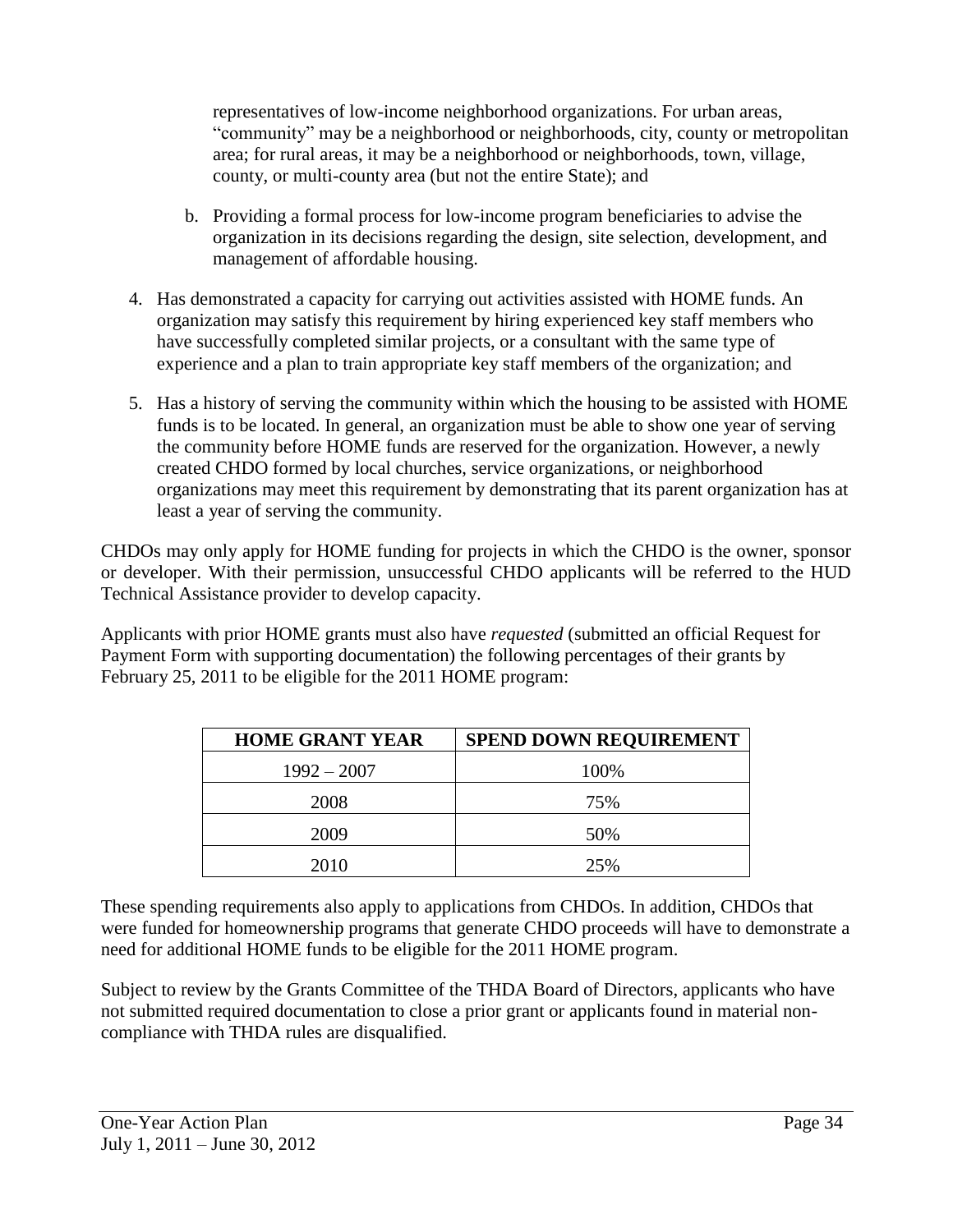# **B. ALLOCATION OF FUNDS**

HOME funds committed to the State of Tennessee, through THDA, will be allocated as promulgated in the State of Tennessee's Consolidated Plan, as amended. THDA will spend up to ten percent (10%) of its HOME allocation for administrative and planning expenses. THDA will use three percent (3%) of these funds for its own administrative expenses. The remaining seven percent (7%) is available to pay the administrative costs of local governments and non-profit grant recipients. The balance of THDA's FY 2011 HOME allocation will be divided as follows:

**CHDO Set-aside.** Fifteen percent (15%) of the total allocation will be reserved for eligible applications from CHDOs outside the local participating jurisdictions or from CHDOs located in local participating jurisdictions, but proposing projects outside the local participating jurisdictions. THDA will also accept applications for the CHDO set-aside for projects in Clarksville, Jackson, Knox County and Shelby County. The THDA HOME funding to successful applicants for projects in these four jurisdictions will be reduced by the amount of funding the CHDO receives from the local participating jurisdiction to keep within the \$500,000 maximum grant. THDA may spend up to seven percent (7%) of the CHDO set-aside for CHDO operating expenses. Funds not committed to CHDOs within 24 months will be recaptured by HUD. If in the opinion of THDA, the applications submitted do not represent CHDOs with viable proposals or with the organizational potential to comply with all HOME affordability requirements, THDA may choose not to award all of the FY 2011 CHDO funds in the current application round.

**Special Needs Set-aside.** Ten percent (10%) of the total allocation will be reserved for eligible applicants proposing special needs projects. *Special needs projects are limited to rental housing activities*. They include, but are not limited to, housing designed for persons with an unusual need due to a condition that can be either a permanent or temporary disability. *Special Needs applications must include documentation of on-going support services*. In a mixed project, over one half of the units must be targeted to special needs households to be considered a special needs project. Projects targeted to the elderly or homeowner rehabilitation projects are not considered special needs projects. Special needs projects will be scored and ranked on a separate special needs matrix. See *Eligible Activities, Section C, Special Needs Housing* for additional information. If there are not enough applicants for the Special Needs Set-aside, the remaining funds will be combined with the funds in the Regional Allocation.

**Regional Allocation.** The remaining sixty-five percent (65%) of the HOME funds will be allocated regionally, based upon the percentage of low-income households outside the local participating jurisdictions. Counties will be grouped in regions that correspond to the existing nine development districts across the state with three regions in each Grand Division. There will be a matrix for each region and the applicants will be scored, ranked and funded until the funds are used. There will be a \$750,000 maximum grant per county in each region, and grants will be reduced proportionately should there be multiple successful applicants from the same county with a minimum grant of \$250,000. The THDA Board of Directors may, however, award less than \$250,000 should there be more than three successful applicants from the same county. In the event that a region is not able to utilize its total allocation, the funds would be reallocated within the Grand Division, and the unfunded applicants from the three regions would compete for the remaining funds in a Grand Division matrix.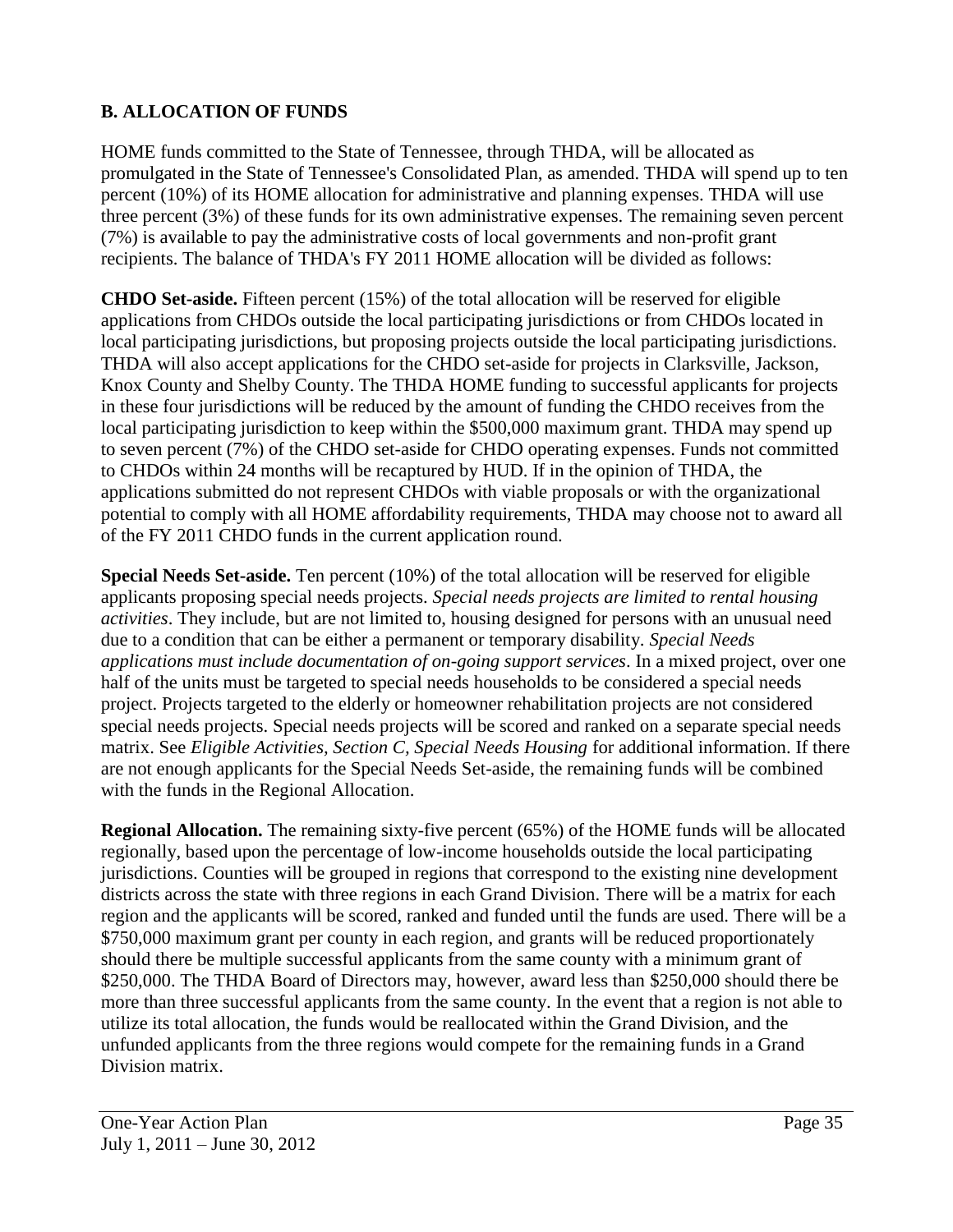HOME awards will be in the form of a grant. There is, however, an exception for rental housing projects. For small rental projects (those with less than 12 units) the HOME funds awarded to a successful applicant can be in the form of a loan or grant. For rental projects of 12 or more units, HOME funds will be awarded to successful applicants only in the form of a loan, subject to terms and conditions approved by THDA.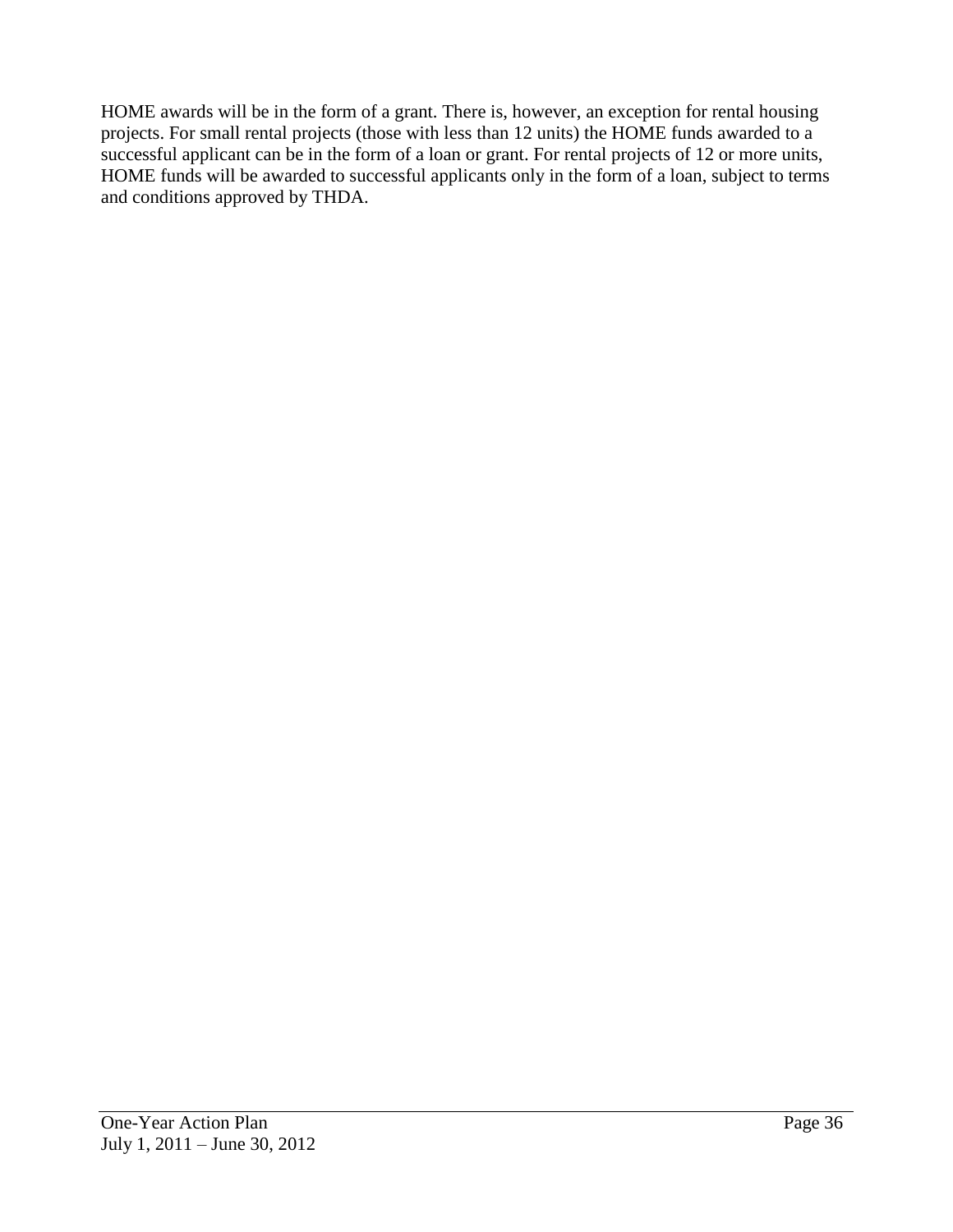# **ATTACHMENT TWO: REGIONAL ALLOCATION PLAN<sup>1</sup>**

| <b>REGION</b><br>(Excluding Local PJs)                                                                                                                     | 2011<br>ALLOCATION <sup>1</sup> | <b>GRAND</b><br><b>DIVISION</b> | \$ PER GRAND<br><b>DIVISION</b> |
|------------------------------------------------------------------------------------------------------------------------------------------------------------|---------------------------------|---------------------------------|---------------------------------|
| <b>UPPER EAST TN</b><br>Carter, Greene, Johnson, Hancock, Hawkins, Unicoi                                                                                  | \$761,057                       |                                 |                                 |
| <b>EAST TN</b><br>Anderson, Blount, Campbell, Claiborne, Cocke,<br>Grainger, Hamblen, Jefferson, Loudon, Monroe,<br>Morgan, Roane, Scott, Sevier, Union    | \$2,260,138                     | <b>EAST</b>                     | \$4,209,845                     |
| <b>SOUTHEAST TN</b><br>Bledsoe, Bradley, Grundy, Hamilton, Marion,<br>McMinn, Meigs, Polk, Rhea, Sequatchie                                                | \$1,188,650                     |                                 |                                 |
| <b>UPPER CUMBERLAND</b><br>Cannon, Clay, Cumberland, DeKalb, Fentress,<br>Jackson, Macon, Overton, Pickett, Putnam, Smith,<br>Van Buren, Warren, White     | \$1,022,419                     |                                 |                                 |
| <b>GREATER NASHVILLE</b><br>Cheatham, Dickson, Houston, Humphreys,<br>Montgomery, Robertson, Rutherford, Stewart,<br>Sumner, Trousdale, Williamson, Wilson | \$1,890,625                     | <b>MIDDLE</b>                   | \$4,073,655                     |
| <b>SOUTH CENTRAL TN</b><br>Bedford, Coffee, Franklin, Giles, Hickman,<br>Lawrence, Lewis, Lincoln, Marshall, Maury, Moore,<br>Perry, Wayne                 | \$1,160,611                     |                                 |                                 |
| <b>NORTHWEST TN</b><br>Benton, Carroll, Crockett, Dyer, Gibson, Henry,<br>Lake, Obion, Weakley                                                             | \$830,153                       |                                 |                                 |
| <b>SOUTHWEST TN</b><br>Chester, Decatur, Hardeman, Hardin, Haywood,<br>Henderson, Madison, McNairy                                                         | \$589,819                       | <b>WEST</b>                     | \$1,730,403                     |
| <b>MEMPHIS-DELTA</b><br>Fayette, Lauderdale, Tipton                                                                                                        | \$310,431                       |                                 |                                 |

l

<sup>&</sup>lt;sup>1</sup> The 2011 HOME allocation for Tennessee is \$15,406,004. After adjustments for the 15% CHDO set-aside, the 10% administrative set-aside, and the 10% Special Needs set-aside, there is \$10,013,903 available for the Regional allocation.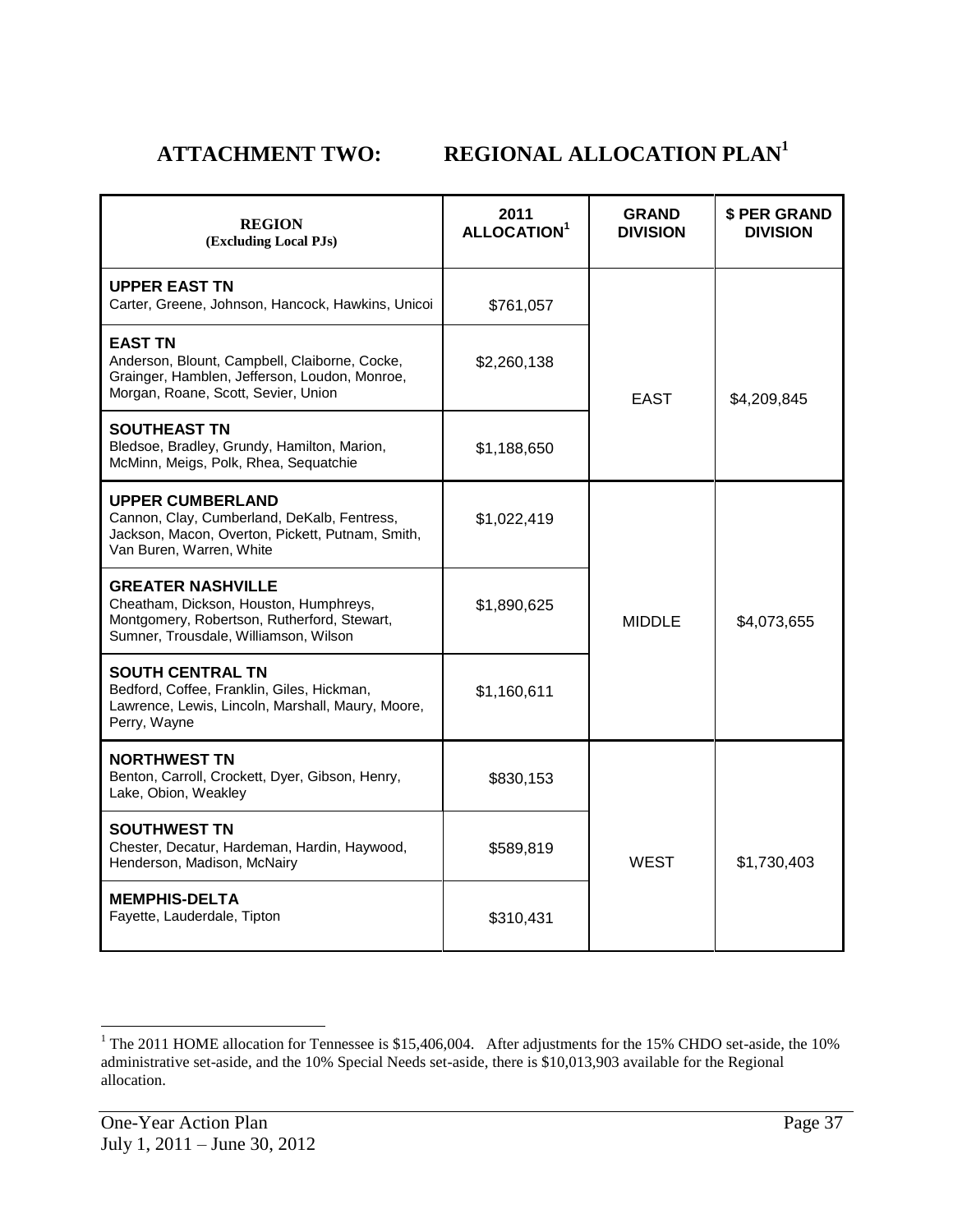### **C. ELIGIBLE ACTIVITIES**

There are specific eligible activities under the HOME Program that must address the housing needs of low-income households. Housing includes manufactured housing and manufactured housing lots, permanent housing for disabled homeless persons, transitional housing, single-room occupancy housing and group homes. Housing does not include emergency shelters (including shelters for disaster victims) or facilities such as nursing homes, convalescent homes, hospitals, residential treatment facilities, correctional facilities and student dormitories. Eligible housing activities include:

### **1. Homeowner rehabilitation programs.**

*Reconstruction*. For the purposes of the HOME program, rehabilitation includes the demolition and rebuilding or reconstruction of substandard housing. Reconstruction is defined as the rebuilding, on the same lot, of housing standing on a site at the time of project commitment. The number of housing units on the lot may not be decreased or increased as part of a reconstruction project. However, the number of rooms per unit may be increased or decreased depending upon the needs and the size of the household. The reconstructed housing must be substantially similar (i.e., singleor multi-family housing) to the original housing. Reconstruction also includes replacing an existing substandard unit of manufactured housing with a new or standard unit of manufactured housing. All reconstructed units will have a compliance period of 15 years.

*New Construction without acquisition*. Based upon approval by THDA, replacement of a manufactured housing unit with a stick-built unit is considered new construction. It can be considered an eligible activity as long as all of the requirements for homeownership, including the affordability period and the resale/recapture provisions, are met. These federal affordability restrictions are more stringent than the THDA required compliance period for homeowner rehabilitation projects.

*Conversion*. Under the HOME program, rehabilitation also includes the conversion of an existing structure from an alternative use to affordable, residential housing. If conversion involves additional units beyond the walls of an existing structure, the project will be deemed new construction. Conversion of a structure to commercial use is not an eligible use of HOME funds.

*Manufactured Housing*. For purposes of this program description, the definition of manufactured housing contained in the Code of Federal Regulations and used by HUD is adopted. Manufactured housing is transportable in one or more sections, which in the traveling mode is eight feet or more in width, or forty feet or more in length, or when erected on site, is 320 or more square feet in size; is built on a permanent chassis to assure the initial and continued transportability of the structure; and is designed to be used as a dwelling with or without a permanent foundation.

Under limited circumstances, HOME funds may be used to renovate existing manufactured housing, but the HOME assistance will be limited to a maximum of \$10,000 for single-wide units. Multiple-width units will be evaluated and pre-approved by THDA on a case by case basis. The \$10,000 limit does not apply to the replacement of substandard manufactured housing units under reconstruction; however, replacement must also be pre-approved by THDA.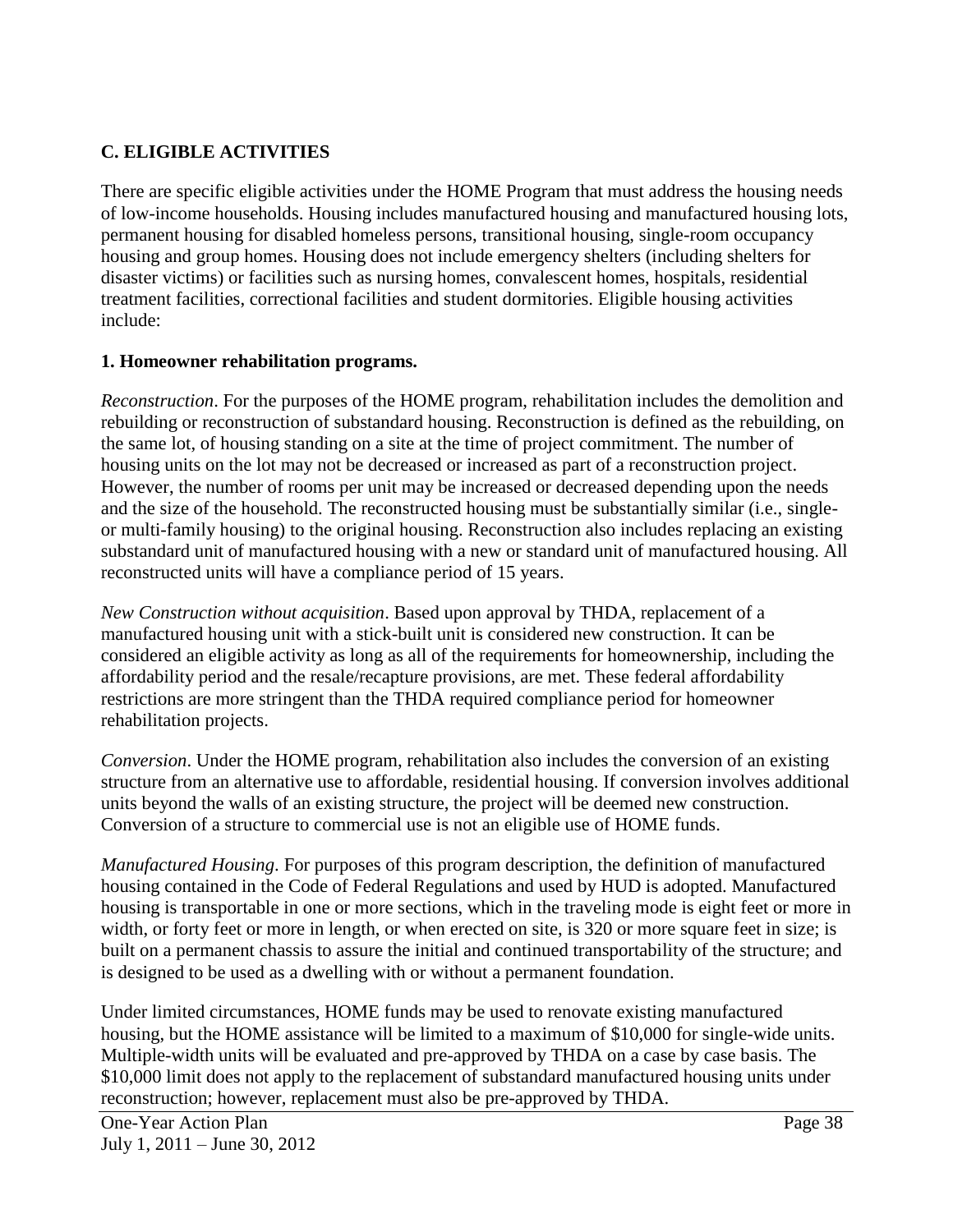To receive assistance, the owner of the manufactured home must also own the land on which the home is located or have a 99-year lease.

*Housing Rehabilitation Costs and Lead-based Paint*. If a unit to be rehabilitated was built after 1978, the rehabilitation costs are capped by the HOME subsidy limits. *All units built prior to 1978 will require a risk assessment by a qualified lead inspector*. If the risk assessment of a pre-1978 unit discloses no lead, then the cap for rehabilitation costs will be the HOME subsidy limits. If the risk assessment for a pre-1978 unit reveals the presence of lead-based paint and the estimated rehabilitation costs are less than \$25,000, then standard treatments will apply and the HOME subsidy for rehabilitation is limited to \$25,000. If the risk assessment reveals the presence of leadbased paint and the estimated rehabilitation costs exceed \$25,000, then abatement will be required by a qualified abatement contractor to provide assistance up to the HOME subsidy limits. These restrictions do not apply to instances of reconstruction.

## **2. Homeownership Programs**.

*CHDOs*. Construction financing or acquisition and substantial rehabilitation of substandard singlefamily dwellings. HOME funds are to be used as the primary method of financing (without interest cost) the development of affordable single-family units either through new construction or acquisition and rehabilitation of substandard units by the CHDO. The CHDO must be the owner, sponsor or developer of the project. At the time of permanent financing the HOME funds are repaid to the CHDO as CHDO proceeds and are used to develop additional single-family units for homeownership. A CHDO must allow up to \$14,999 of HOME funds to remain with the unit as a soft second mortgage as necessary to qualify the household for permanent financing. THDA requires that a subsidy remain in the financing when the unit is sold so affordability is based on the less restrictive recapture provision of the HOME regulations.

*Cities, counties and non-profit organizations (non-CHDO).* Homeownership programs are restricted to a soft second mortgage necessary to qualify the household for permanent financing.

*Soft second mortgages.* Any HOME funds used for a soft second mortgage in homeownership programs are limited to a maximum subsidy of \$14,999 per household with a five-year affordability period forgiven at the end of the fifth year.

*Sales Price Limits*. The sales price limits for homeownership programs are the same as the property value limits for homeowner rehabilitation programs.

*Underwriting*. Front and back end ratios may not exceed thirty-five (35%) and forty-five percent (45%), respectively. Lower ratios are encouraged.

*Permanent Financing*. Under homeownership programs, THDA expects the use of THDA mortgages whenever suitable. Other financing may be used if it is comparable to a THDA mortgage. Permanent financing is considered comparable if the interest rate does not exceed the prevailing THDA Great Rate by more than two percentage points. All loans must have a fixed interest rate fully amortizing over the term of the loan. There can be no pre-payment penalty for early payoffs.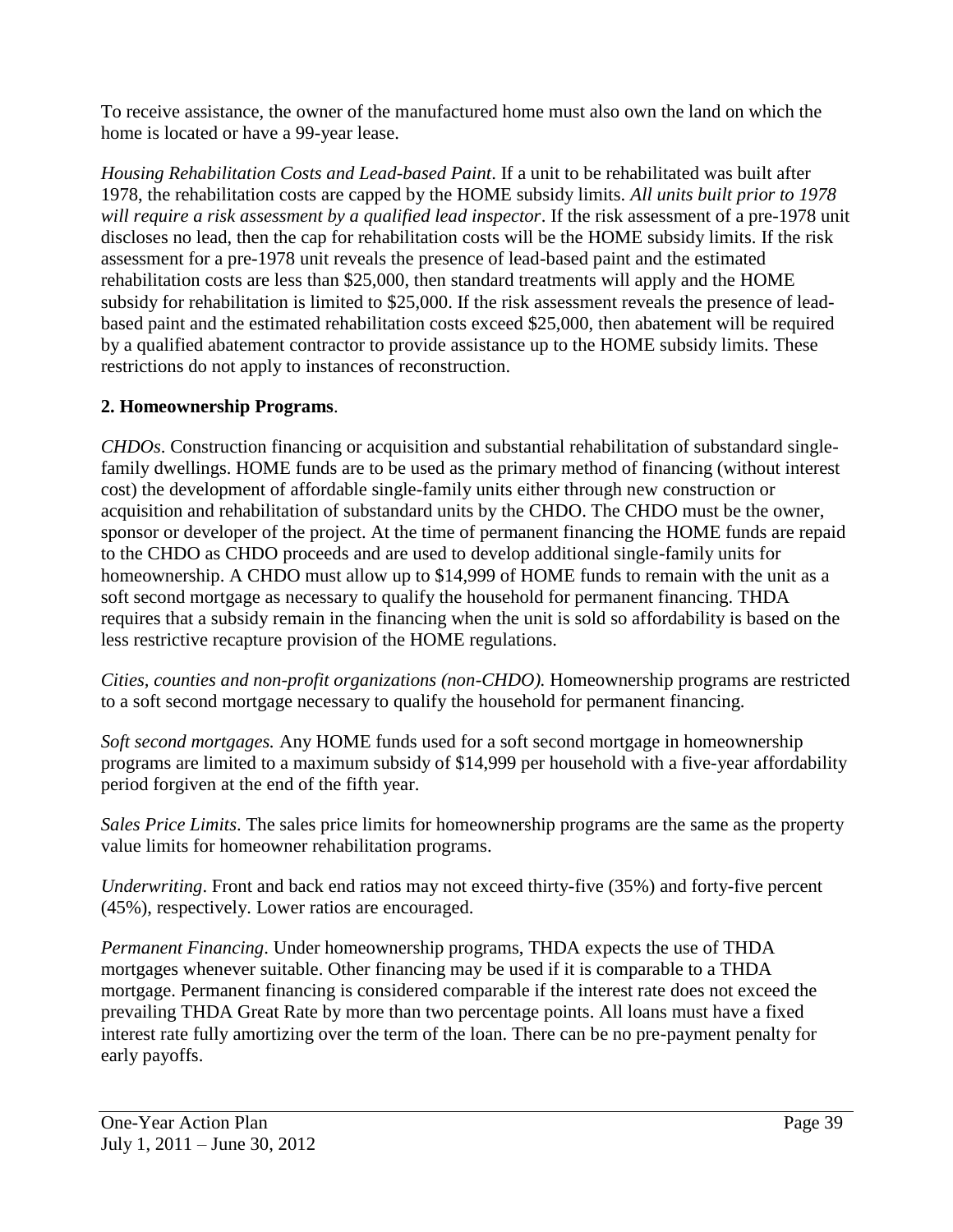*Homebuyer Contribution*. The homebuyer must make a contribution from their own funds equal to one percent (1%) of the purchase price of the property.

*Homebuyer Education*. All homebuyers must complete a homebuyer education program from a THDA qualified homebuyer education trainer prior to purchase.

Before construction or acquisition and rehabilitation can begin under homeownership, all units must have qualified buyers pre-approved for a permanent loan. No speculative construction or acquisition is allowed. However, lease purchase is permitted if necessary.

It is expected that the grantee will not only shepherd the homebuyer through the home buying process, but also work toward fostering an on-going relationship with the homebuyer. This includes facilitating additional homeowner counseling, verifying homeowner occupancy requirements on an annual basis, and monitoring mortgage default issues.

## **3. Rental Housing Programs.**

New construction of rental housing units.

Acquisition and/or rehabilitation of rental housing units.

*Special Needs Housing*. New Construction, acquisition and/or rehabilitation of housing, including transitional housing, single-room occupancy housing and group homes, for persons with a physical, emotional or mental disability.

A *person with disabilities* means a household composed of one or more persons, at least one of whom is an adult who has a disability. A person is considered to have a disability if the person has a physical, mental or emotional impairment that is expected to be of long-continued and indefinite duration; substantially impedes his or her ability to live independently; and is of such a nature that such ability could be improved by more suitable housing.

A person will also be considered to have a disability if he or she has a developmental disability, which is a severe, chronic disability that is attributable to a mental or physical impairment or combination of mental and physical impairments; is manifested before the person attains age 22; is likely to continue indefinitely; results in substantial functional limitations in three or more of the following areas of major life activity: self-care, receptive and expressive language, learning, mobility, self-direction, capacity for independent living, and economic self-sufficiency; and reflects the person's need for a combination and sequence of special interdisciplinary, or generic care, treatment, or other services that are of lifelong or extended duration and are individually planned and coordinated.

*Transitional housing* means housing that is designed to provide housing and appropriate support services to persons, including (but not limited to) deinstitutionalized individuals with disabilities, homeless individuals with disabilities, and homeless families with children; and has as its purpose facilitating the movement of individuals and families to independent living within a time period that is set by the grantee or project owner before occupancy.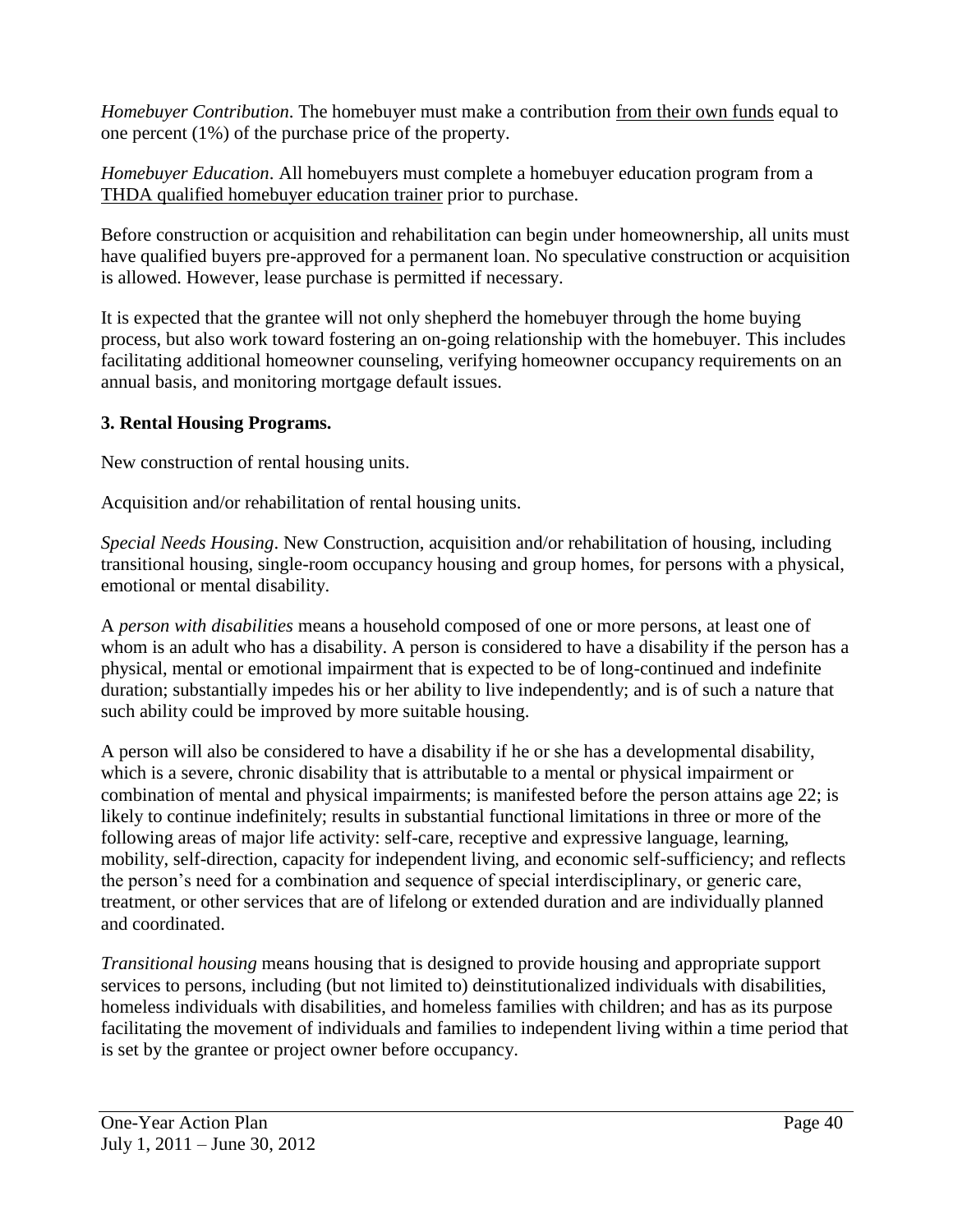*Group Home* means housing occupied by two or more single persons or families consisting of common space and/or facilities for group use by the occupants of the unit, and (except in the case of shared one-bedroom units) separate private space for each household. Supportive services may be provided. A group home is generally a large single-family unit, and is considered a one-unit project.

The subsidy limit is based upon the number of bedrooms in the unit, including bedrooms occupied by resident support service providers.

Rents for HOME-assisted group homes are based upon the number of bedrooms in the unit, excluding bedrooms occupied by live-in support service providers, with each household paying its proportionate share of the total unit rent.

*Single Room Occupancy (SRO)* housing means housing consisting of clearly identifiable separate dwelling units that are the primary residence of its occupant or occupants. If the project consists of new construction, conversion of non-residential space, or reconstruction, then the unit must contain either food preparation or sanitary facilities (and may contain both). For acquisition or rehabilitation of an existing residential structure or a hotel, neither food preparation nor sanitary facilities are required to be in the unit. If the units do not contain sanitary facilities, the building must contain sanitary facilities that are shared by the tenants.

The maximum per unit subsidy is the subsidy for zero-bedroom units times the number of HOMEassisted units in the structure. However, in no event may the maximum subsidy exceed the actual development cost of the HOME-assisted units based on their proportionate share of the total development cost.

If the HOME-assisted SRO unit has neither food preparation nor sanitary facilities, or only one, the rent may not exceed 75% of the FMR for a zero bedroom unit.

If the HOME-assisted SRO unit has both food preparation and sanitary facilities in the unit, the High and Low HOME rent requirements of the HOME program apply. *See Section H- Additional Requirements for HOME Rental Housing Programs.*

HOME funds are used as gap financing, and the applicant must demonstrate a need for the HOME funds. If the project development costs require additional financing, documentation must be provided that the other financing has been secured. If the project can support a debt, other financing will be a threshold requirement.

## **4. CHDO Operating Expenses, Developer's Fees and CHDO Proceeds.**

*CHDO Operating Expenses.* CHDO may request up to 7% of the grant as CHDO operating expenses to help with the administrative costs of operating a housing program. Operating expenses are separate from project funds.

*Developers Fees.* A CHDO may also request an 8% developer's fee if the CHDO is acting as a developer of housing. The developer's fee is 8% of the HOME funds used to construct or acquire and rehabilitate the unit. The developer's fee is a project soft cost and counts against the maximum per unit subsidy limit.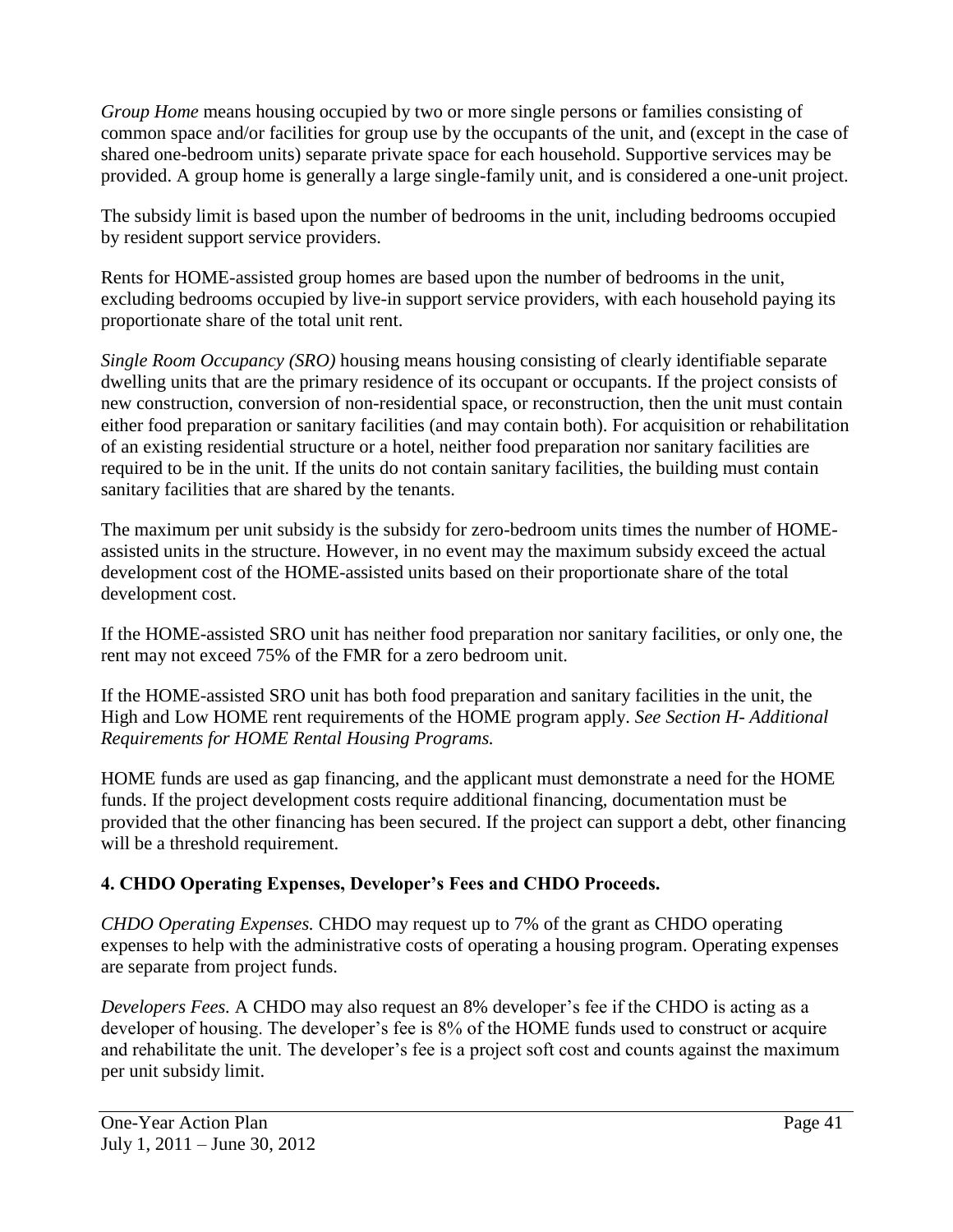*CHDO Proceeds*. CHDO proceeds are the HOME funds returned to a CHDO upon the sale of a unit developed by the CHDO from the buyer's permanent financing. The CHDO must use its CHDO proceeds to develop more housing. A CHDO may use 15% of the CHDO proceeds for operating expenses, 7% for administration and 8% for developer's fees. Once the CHDO proceeds are used a second time to develop more housing, the HOME restrictions on the use of proceeds are eliminated. There is, however, a cap of 25% on the amount of CHDO proceeds that can be used for operating or administrative expenses and a CHDO must submit audited financial statements annually that the 25% cap has not been exceeded. (This policy applies retroactively to existing CHDO proceeds as well as the 2006 and future HOME programs.)

## **5. Project Soft Costs.**

In planning their programs, applicants may include as a project soft cost the costs for inspections and work write-ups. There is a limit to these costs of 7% of the hard costs of the rehabilitation or construction, not to exceed \$2,100 or be less than \$500. In addition to the costs for inspections and work write-ups, the costs for lead-based paint inspections, risk assessments and clearance testing, and architectural and engineering fees are also paid as project soft costs. All project soft costs count toward the maximum per unit subsidy limit.

## **D. PROHIBITED ACTIVITIES**

1. Provide project reserve accounts, or operating subsidies;

2. Provide tenant-based rental assistance for the special purposes of the existing Section 8 program, in accordance with Section 212(d) of the Act;

3. Provide non-federal matching contributions required under any other Federal program;

4. Provide assistance authorized under Section 9 of the 1937 Act (annual contributions for operation of public housing);

5. Carry out activities authorized under 24 CFR Part 968 (Public Housing Modernization);

6. Provide assistance to eligible low-income housing under 24 CFR Part 248 (Prepayment of Low Income Housing Mortgages;

7. Provide assistance (other than assistance to a homebuyer to acquire housing previously assisted with HOME funds) to a project previously assisted with HOME funds during the period of affordability established by HUD and THDA in the written agreement. However, additional HOME funds may be committed to a project up to one year after project completion, but the amount of HOME funds in the project may not exceed the maximum per-unit subsidy amount;

8. Pay for any cost that is not eligible under 24 CFR 92.206 through 92.209;

9. Provide assistance to private, for-profit owners of rental properties;

10. Provide assistance to projects that propose combining HOME funds with HUD 811 or 202 projects; and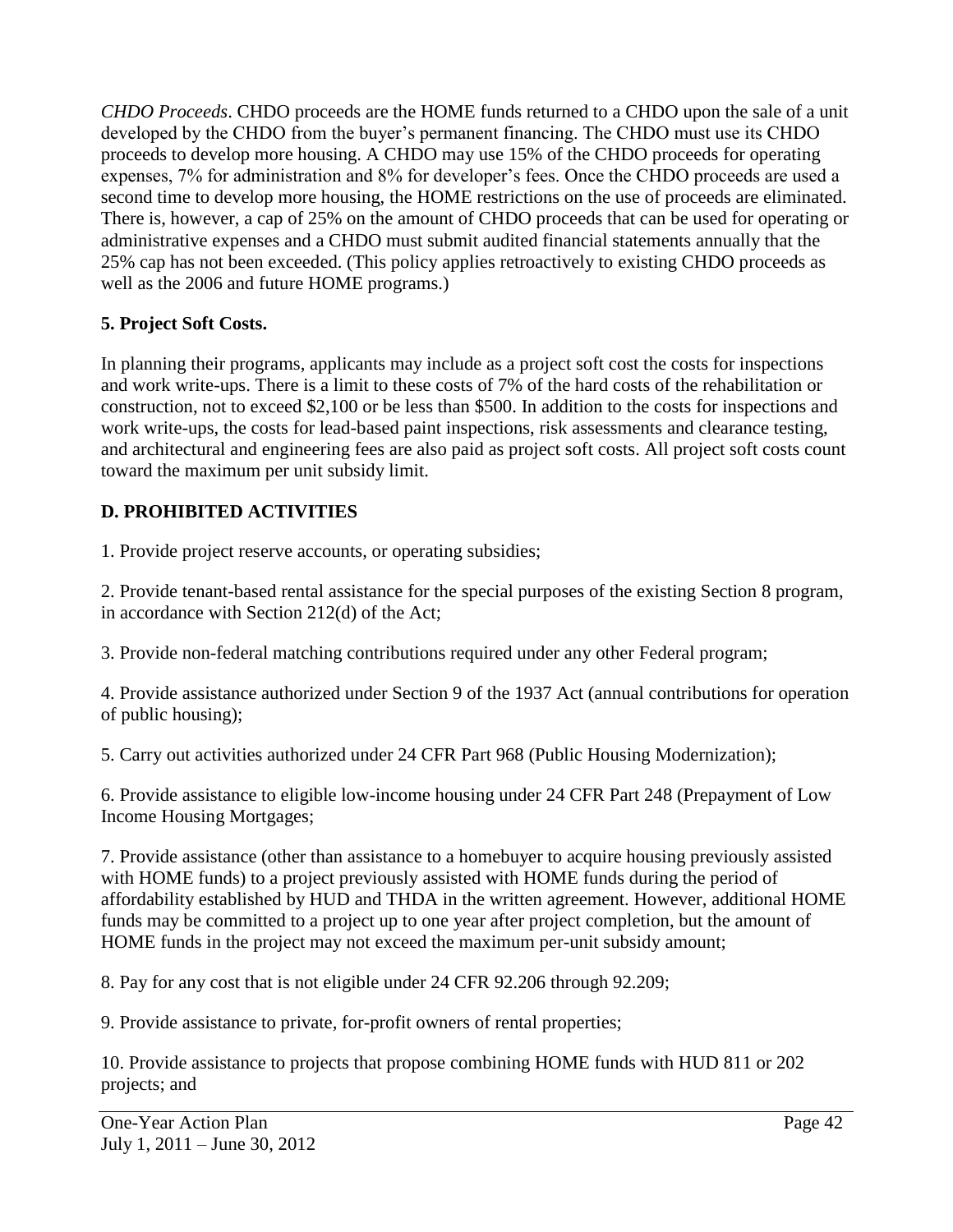11. Provide assistance for a homeowner rehabilitation project by a CHDO from the 15% CHDO setaside. A CHDO funded through the 15% CHDO Set-aside can only participate in the HOME program if they are the owner, sponsor or developer of a project.

## **E. LAYERING**

Layering is the combining of other federal resources on a HOME-assisted project that results in an excessive amount of subsidy for the project. Such activity is prohibited. Grantees will analyze each project to insure that only the minimum amount of assistance is allocated to the project. In no case may the amount of HOME funds exceed the Maximum Per Unit Subsidy Limit.

## **F. MATCH AND LEVERAGE**

For the FY 2010 HOME program, THDA will continue to provide the required federal match. Although no local match is required from applicants, THDA will count toward its matching requirement any non-federal project funds that qualify as match under the HOME rule.

In the scoring matrix, any project that has leveraged funds will receive additional points. Leveraged funds are funds provided by the local governments, grants from other sources and cash from program beneficiaries. Loan proceeds from a lending institution do not count as leverage. However, the savings generated from a below market interest rate will count as leverage. Administrative funds*, anticipated* fund-raising revenues, THDA BUILD loan funds, and construction loans do not count toward leverage. Leveraged funds counted in one program year do not qualify again as leverage in subsequent years.

The value of donated labor, materials and land will count toward leverage. The value of unskilled labor is set at the current minimum wage, and the value of skilled labor is set at twice the current minimum wage. The value of land and/or a building donated or acquired for a project prior to the application will count as leverage, but there must be an appraisal or tax assessment included in the application to document its value. In order to count donated supplies or materials, only the documented value of the actual goods or materials will be considered and they must be legitimately required by the program. The donor must provide a letter to confirm the amount of the supplies or materials. Proposed discounts will not count as leverage.

In addition, for rental projects, HOME funds are to be used a gap funding, and the applicant must demonstrate a need for the HOME funds. If development costs require other financing, documentation must be provided that the other financing has been secured. If a rental project can support debt, other financing will be a threshold requirement.

## **G. HOME PROGRAM REQUIREMENTS**

## **1. INCOME LIMITS**

HOME funds may be used to benefit only low-income or very low-income households. "Low income households" means an individual or household whose income does not exceed 80% of the area median income, adjusted for household size. "Very low income household" means an individual or household whose income does not exceed 50% of the area median income, adjusted for household size.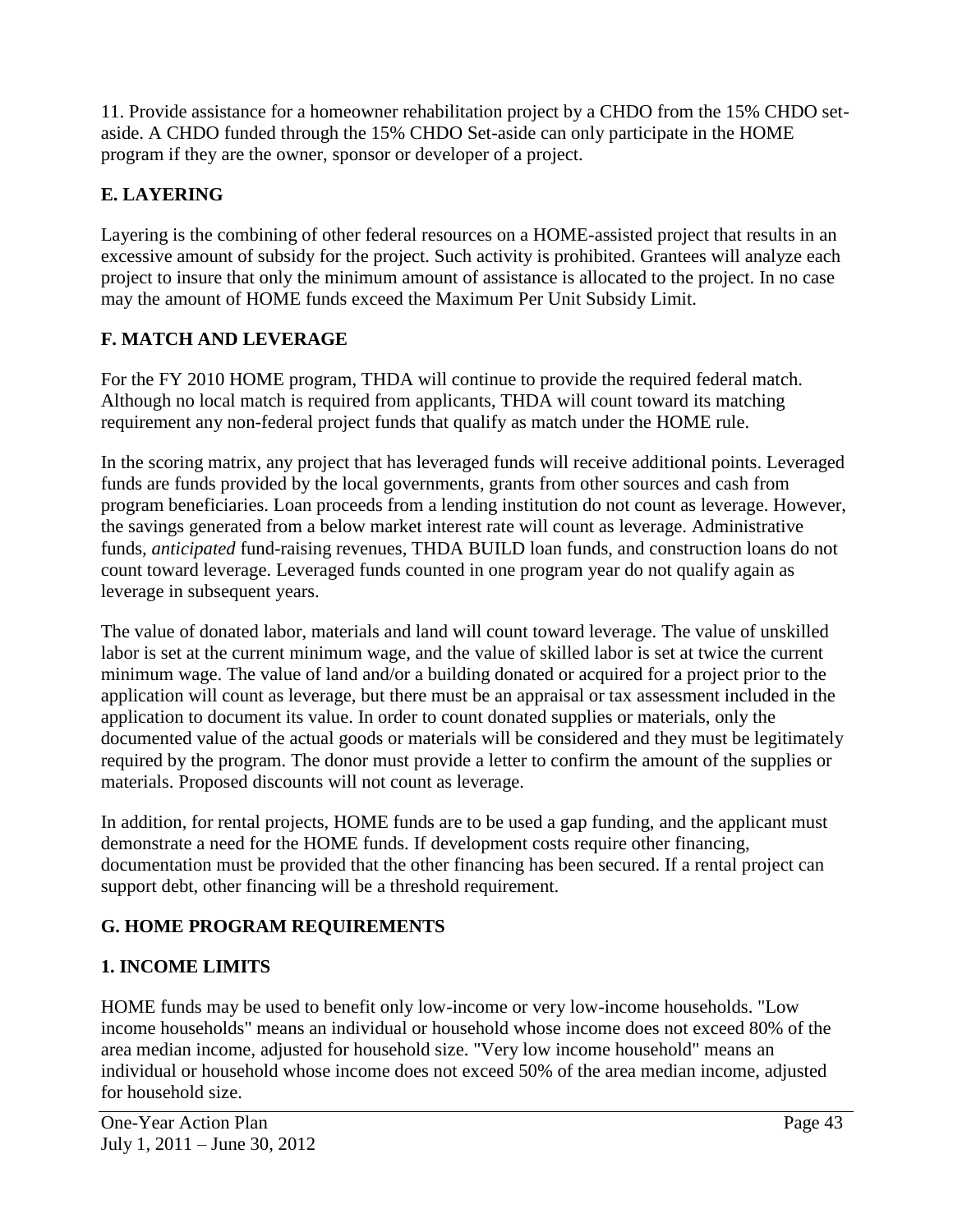For rental property, the income limits apply to the incomes of the tenants, not to the owners of the property. At initial occupancy 90% of the tenant households must have incomes below 60% of the area median income, adjusted for household size. *(Refer to Section H - Additional Requirements for HOME Rental Programs.)*

The income of the household to be reported for purposes of eligibility is the sum of the annual gross income of the beneficiary, the beneficiary's spouse, and any other household member residing in the home or rental unit. Annual gross income is "anticipated" for the next 12 months, based upon current circumstances or known upcoming changes, minus certain income exclusions.

Median income for an area or the state shall be that median income estimate made by HUD. Median incomes change when HUD makes revised estimates.

## **2. FORMS OF ASSISTANCE**

*Homeowner rehabilitation*. Assistance from grant recipients to program beneficiaries will be limited to forgivable grants that are completely forgiven after a specified period of time as long as the beneficiary adheres to the conditions of the grant.

*Homeownership programs*. Assistance from grant recipients to program beneficiaries as soft second mortgages will be limited to loans which are forgiven at the end of 5 years.

*Rental programs*. For small rental projects (those with less than 12 units) the HOME funds awarded to a successful applicant in the form of a grant. For rental projects of 12 or more units, HOME funds will be awarded to successful applicants only in the form of a loan, subject to terms and conditions approved by THDA.

Applicants may request approval from THDA to provide loans which generate program income. During the time the HOME grant is active, drawn requests must be reduced by accumulated program income before drawing down "new" HOME funds. Once a HOME grant is closed out, program income must be accounted for and reported to THDA at least quarterly. A Grantee may also elect to return accumulated program income to THDA on a quarterly basis.

### **3. COMPLIANCE PERIOD**

*Homeowner rehabilitation without reconstruction*. Grants for homeowner rehabilitation projects that do not involve reconstruction shall have a compliance period of at least five years with a forgiveness feature of 20% annually. In order to enforce the compliance period, THDA will require that homeowners sign both a grant note and a deed of trust.

*Homeowner rehabilitation with reconstruction*. Grants for homeowner rehabilitation projects involving reconstruction of substandard units will have a compliance period of 15 years with a forgiveness feature of 6.66% annually. In order to enforce the compliance period, THDA will require that homeowners sign both a grant note and a deed of trust.

If the homeowner of a property that has been rehabilitated or reconstructed dies during the compliance period and the property is inherited by heirs, the property may be rented without repaying the unforgiven portion of the HOME subsidy to THDA. However, if the house is sold by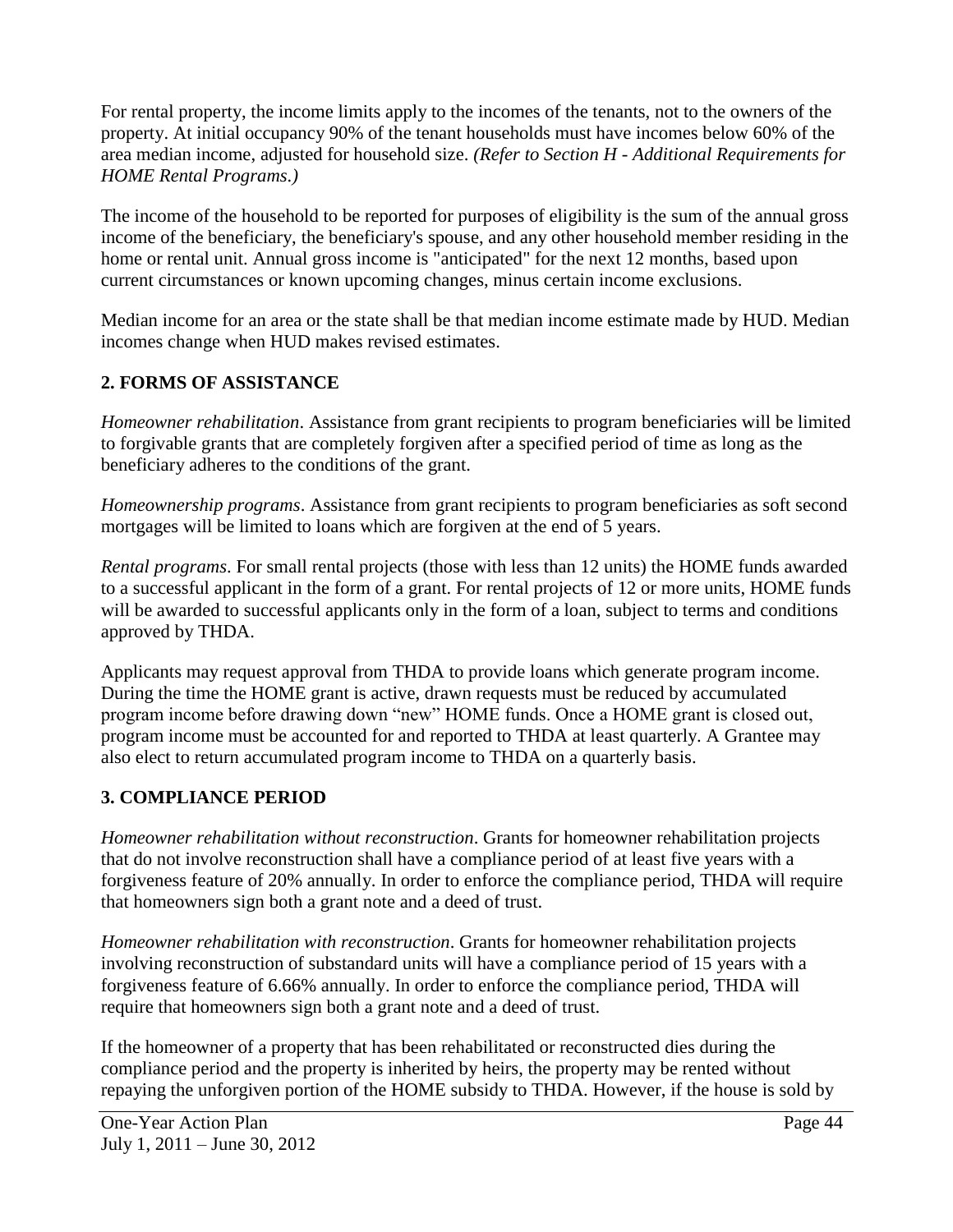the heirs during the affordability period, the remaining unforgiven portion must be repaid to THDA. This policy may be applied retroactively to prior HOME projects as needed.

If the homeowner of a manufactured housing unit replaced with a stick-built unit dies during the 15 year affordability period, the entire amount of HOME-assistance must be repaid to THDA.

*Homeownership Programs*. A CHDO must leave up to \$14,999 of HOME funds in the unit as a soft second mortgage necessary to qualify a household for permanent financing. There will be an affordability period of five years which is forgiven at the end of the 5th year if the unit remains in compliance, i.e., remains the primary residence of the initial homebuyer and is not leased.

If the HOME-assisted unit is sold on or before the end of the affordability period, the amount of the HOME subsidy subject to recapture will be reduced by 20% per year. If the remaining outstanding principal balance of the HOME Note plus the amount of the downpayment made by the homeowner, if any, plus the amount of any capital improvement investment made by the homeowner exceeds the amount of net proceeds available as a result of the sale, the Grantee shall recapture a pro rata share of the net proceeds of the sale in lieu of the full remaining outstanding principal balance of the HOME Note. The pro rata amount to be recaptured shall be calculated in accordance with the HOME Program Regulations at 24 CFR  $92.254(a)(5)(ii)(A)(3)$ . If the unit does not remain in compliance, the entire \$14,999 of HOME assistance must be repaid. In order to enforce the affordability period, THDA will require that the homebuyer sign both a note and a deed of trust.

Under construction financing, the per unit amount of HOME funds and the affordability period they trigger are based upon the amount of HOME funding invested in the unit. In order to enforce the provisions of the Working Agreement, THDA will require that a restrictive covenant be recorded against the property.

| <b>HOMEOWNERSHIP</b><br><b>ASSISTANCE</b><br><b>HOME SUBSIDY PER UNIT</b> | <b>MINIMUM PERIOD OF</b><br><b>AFFORDABILITY</b> |
|---------------------------------------------------------------------------|--------------------------------------------------|
| Under \$15,000                                                            | 5 Years                                          |
| $$15,000 - $40,000$                                                       | 10 Years                                         |
| Over \$40,000                                                             | 15 Years                                         |

*Rental Housing Projects*. Grants for rental housing projects will be subject to affordability requirements based upon the project type and the amount of HOME subsidy per unit. *See Section H-4, Affordability Terms For Rental Projects.* Prior to drawing down HOME funds, owners of rental projects will be required to sign a grant note, deed of trust and restrictive covenant to enforce the HOME affordability period.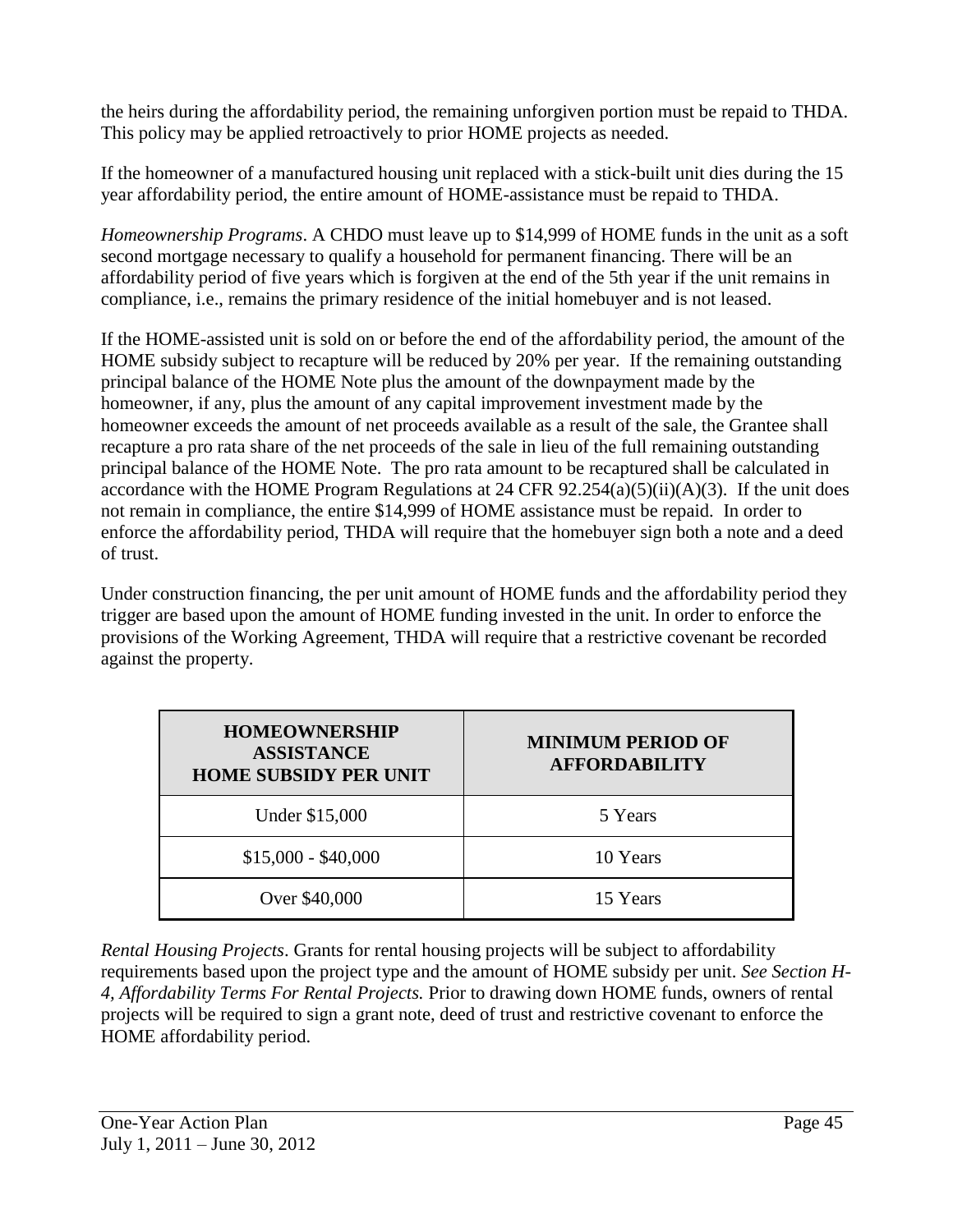#### **4. LEVEL OF SUBSIDY**

| <b>MINIMUM HOME DOLLARS</b>           | \$1,000   | PER UNIT                               |
|---------------------------------------|-----------|----------------------------------------|
| <b>MAXIMUM HOME</b><br><b>DOLLARS</b> | \$52,470  | 0-BEDROOM (EFFICIENCY)<br><b>LIMIT</b> |
|                                       | \$60,148  | 1-BEDROOM LIMIT                        |
|                                       | \$73,140  | 2-BEDROOM LIMIT                        |
|                                       | \$94,619  | <b>3-BEDROOM LIMIT</b>                 |
|                                       | \$103,863 | 4-BEDROOM OR MORE<br><b>LIMIT</b>      |

#### **5. PROPERTY STANDARDS**

Minimal property standards must be met when HOME funds are used for a project. Any housing constructed or rehabilitated with THDA grant funds under the HOME program must meet all applicable local codes, rehabilitation standards, and zoning ordinances at the time of project completion.

In the absence of a local code, new construction of multi-family apartments of 3 or more units must meet the 2009 International Building Code; new construction or reconstruction of single-family units or duplexes must meet the 2009 International Residential Code for One- and Two-Family Dwellings; and rehabilitation of existing rental units or existing homeowner units must meet the 2006 International Existing Building Code and the 2006 International Property Maintenance Code. In addition, rental units must, at a minimum, continue to meet Section 8 Housing Quality Standards (HQS) on an annual basis.

The International Code books are available from: International Code Council 4051 W. Flossmore Road Country Club Hills, IL 60478-5795 Telephone: (800) 786-4452 Fax: (866) 891-1695 Website: www.iccsafe.org

*Energy Code*. New construction projects, including reconstructions, must also meet the 2006 International Energy Conservation Code. Copies of the Energy Code may also be obtained from the International Code Council at the address listed above.

*Energy Conservation*. In addition to meeting the 2006 International Energy Conservation Code, new construction projects, including reconstructions, must be Energy Star qualified and certified by an independent HERS rater.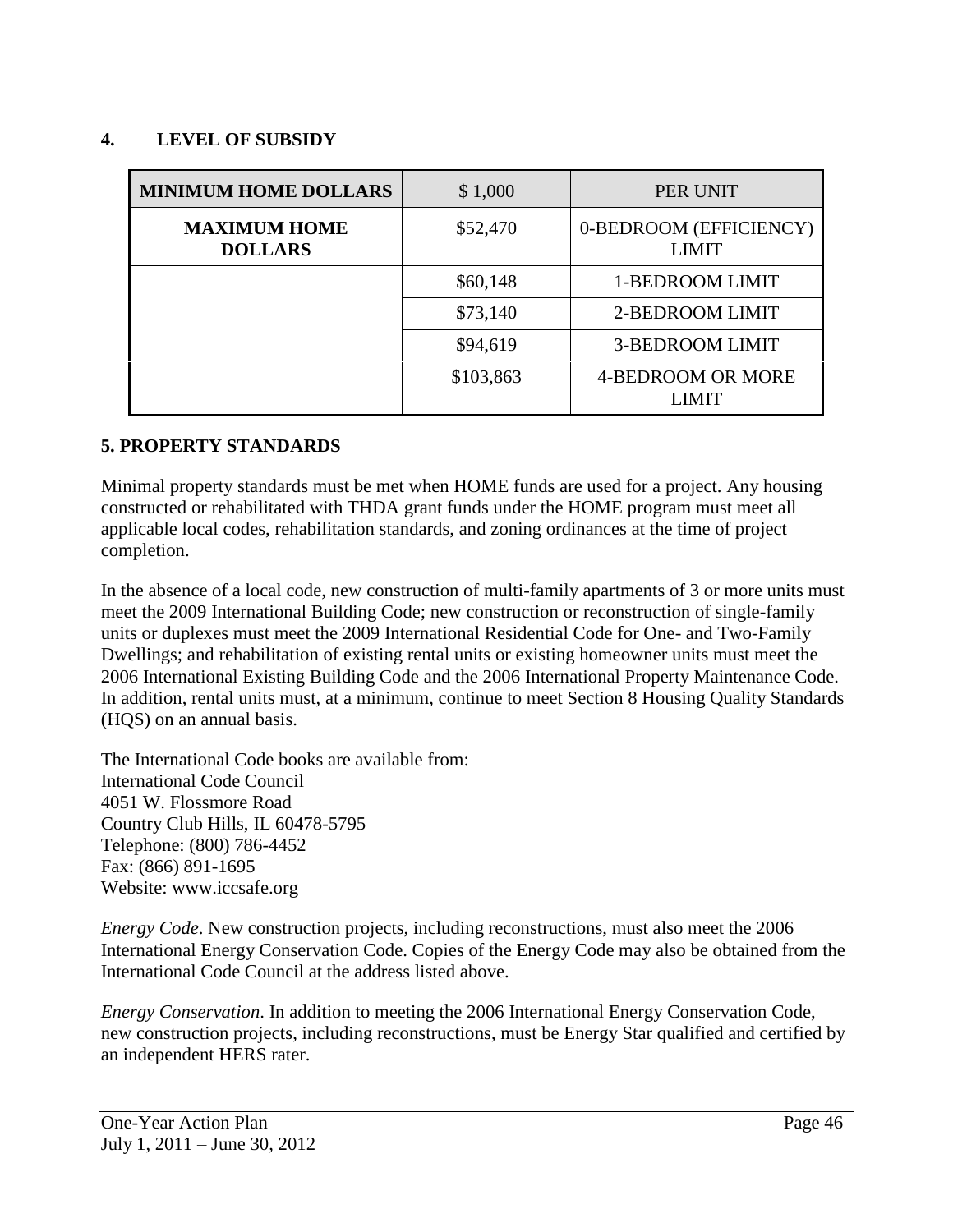*Section 504*. Section 504 of the Rehabilitation Act of 1973 prohibits discrimination in federally assisted activities and programs on the basis of handicap, and imposes requirements to ensure that qualified individuals with handicaps have access to these programs and activities.

For new construction of multi-family projects (five or more units), a minimum of 5% of the units in the project (but not less than one unit) must be accessible to individuals with mobility impairments, and at a minimum, an additional 2% of the units (but not less than one unit) must be accessible to individuals with sensory impairments. The total number of units in a HOME-assisted project, regardless of whether they are all HOME-assisted, is used as the basis for determining the minimum number of accessible units. Also, in a project where not all the units are HOME-assisted, the accessible units may be either HOME-assisted or non-HOME-assisted.

The Section 504 definition of substantial rehabilitation for multi-family projects includes construction in a project with 15 or more units for which the rehabilitation costs will be 75% or more of the replacement cost. In such developments, a minimum of 5% of the units in the project (but not less than one unit) must be accessible to individuals with mobility impairments, and an additional 2%, at a minimum, (but not less than one unit) must be accessible to individuals with sensory impairments. As in the case of new construction, the total number of units in a HOMEassisted, regardless of whether they are all HOME-assisted, is used as the basis for determining the minimum number of accessible units, and, in a project where not all of the units are HOMEassisted, the accessible units may be either HOME-assisted or non-HOME-assisted.

When rehabilitation less extensive than substantial rehabilitation is undertaken in projects of 15 or more units, alterations must, to the maximum extent feasible, make the units accessible to and usable by individuals with handicaps, until a minimum of 5% of the units (but not less than one unit) are accessible to people with mobility impairments. For this category of rehabilitation, the additional 2% of units requirement for individuals with sensory impairments does not apply. Alterations to common spaces must, to the maximum extent feasible, make those areas accessible.

## **6. AFTER REHABILITATION PROPERTY VALUE**

For homeowner rehabilitation projects, the maximum after rehabilitation value permitted for the type of single-family housing (1-4 family residence, condominium, cooperative unit, combination manufactured home and lot) shall not exceed 95% of the median purchase price for the area as established by HUD. The after rehabilitation value is determined by adding the appraised value of the land and improvements from the county assessor's office and the cost of the rehabilitation (construction hard costs plus project soft costs). These limits are also the sales price limits for homeownership programs.

## **H. ADDITIONAL REQUIREMENTS FOR HOME RENTAL HOUSING PROGRAMS**

## **1. INCOME AND RENT REQUIREMENTS FOR HOME TENANTS AT INITIAL OCCUPANCY**

Rental housing will qualify as affordable only if, INITIALLY, the income composition is as follows: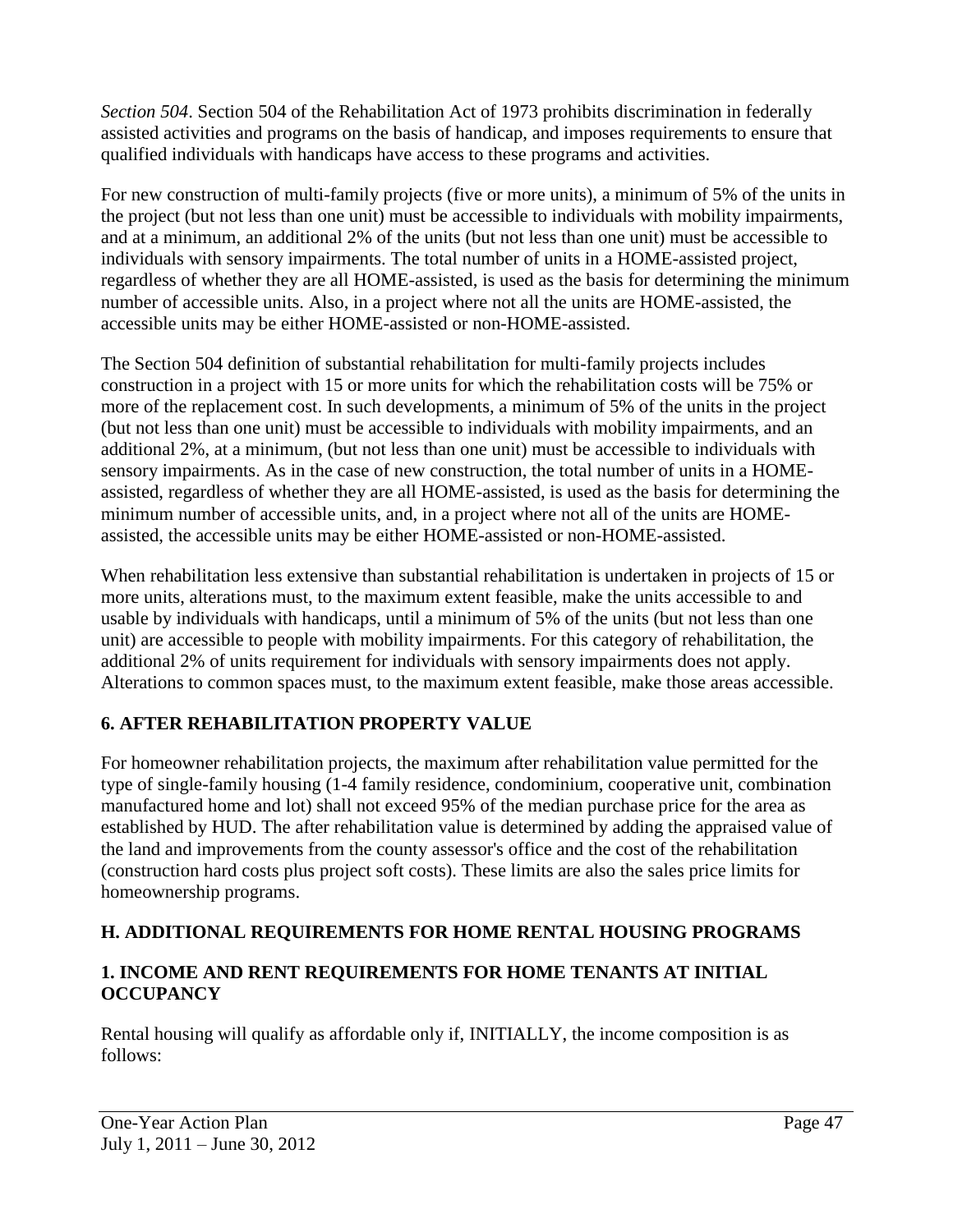*Five or more units*. In the case of projects with five or more rental units or in the case of an owner of multiple one or two unit projects with a total of five or more rental units:

20% of the HOME-assisted rental units must be occupied by tenants who have annual incomes that are 50% or less of median income, adjusted for household size, and must pay the Low HOME rents;

70% of the HOME-assisted rental units must be occupied by tenants who have annual incomes that are 60% or less of median, adjusted for household size, and may pay the High HOME rents; and

The remaining 10% of the HOME-assisted rental units must be occupied by tenants who have annual incomes that are 80% or less of median income, adjusted for household size, and may pay the High HOME rents.

*Four or less units*. If the five or more unit rule does not apply to your project, then the tenants may pay the High HOME rents and the income composition *at initial occupancy is*:

10% of the HOME-assisted rental units must be occupied by tenants who have annual incomes that are 80% or less of median income, adjusted for household size; and

90% of the HOME-assisted rental units must be occupied by tenants who have annual incomes that are 60% or less of median income, adjusted for household size.

## **2. LONG TERM OCCUPANCY REQUIREMENTS FOR HOME TENANTS**

Owners of rental property are required to maintain occupancy of units by low income and very low income persons for an affordability period ranging from 5 to 20 years.

*Five or more units*. In the case of projects with five or more rental units or in the case of an owner of multiple one or two unit projects with a total of five or more rental units:

During the applicable affordability period, 80% of the HOME-assisted units must be occupied by persons with incomes at or below 80% of median income, adjusted for household size, and may pay the High HOME rents;

20% of the HOME-assisted units must be occupied by households with incomes at or below 50% of area median income, adjusted for household size, and pay the Low HOME rents.

*Four or less units*. In the case of projects with less than five rental units, all of the tenants may pay the High HOME rents and have incomes at or below 80% of area median income, adjusted for household size.

Tenants whose annual incomes increase to over 80% of median may remain in occupancy but must pay no less than 30 percent of their adjusted monthly income for rent and utilities.

HOME-assisted units retain their HOME designation for the entire period of affordability. However, units that are designated as Low HOME rent units and High HOME rent units can, but are not required to, "float" within the HOME-assisted units to maintain compliance with long-term occupancy requirements.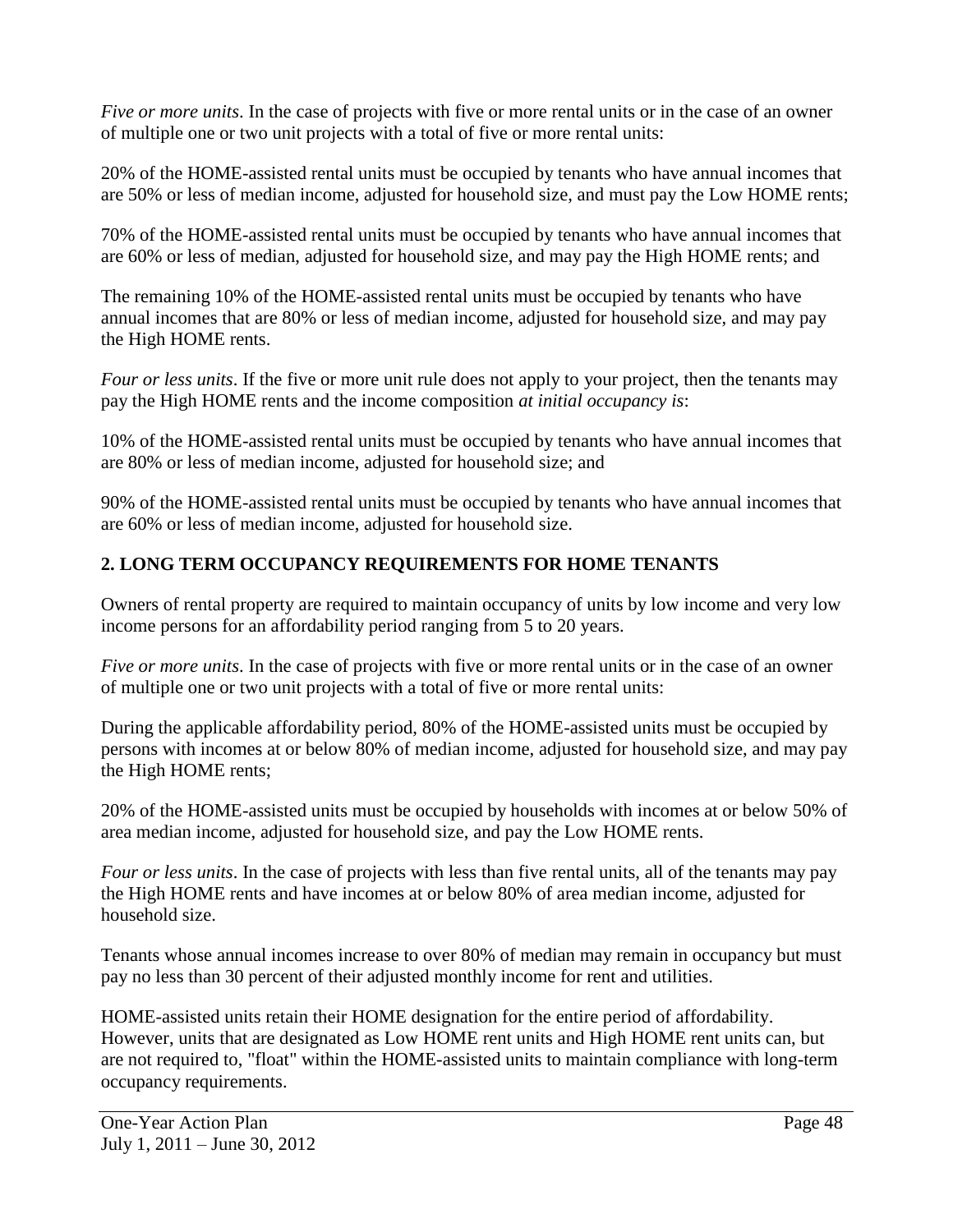The owner shall make every effort to keep the project in compliance during the affordability period by leasing the next available unit to an individual at the income level needed for compliance.

## **3. RENT LEVELS**

Every HOME assisted unit is subject to rent controls designed to make sure that rents are affordable to low or very low-income households. These maximum rents may be referred to as HOME rents.

Rents are controlled for the length of the applicable affordability period. These rents are determined on an annual basis by HUD. The owner will be provided with these rents, which include all utilities. *The cost of utilities paid by tenants must be subtracted (using applicable utility allowances) from the published HOME rents to determine the maximum allowable rents.* HOME rents are not necessarily representative of market conditions and HOME rents may increase or decrease from year to year. Regardless of changes in fair market rents and in median income over time, the HOME rents for a project are not required to be lower than the HOME rents for the project in effect at the time of project commitment. HOME rents represent the following:

*HIGH HOME RENTS.* The LESSER of Fair Market Rents for existing units as determined by HUD OR 30% of 65% of median income, adjusted for household size.

*LOW HOME RENTS*. This rent is equal to 30% of 50% of median income, adjusted for household size.

Each Grantee should be aware of the market conditions of the area in which the project is located. The High HOME rents and Low HOME rents are maximum rents which can be charged. Each project should show market feasibility not based upon the High and Low HOME rents, but rather upon area housing markets and HOME occupancy requirements which demand occupancy by lowincome persons. Rents shall not exceed the published High and Low HOME rents, adjusted for utility arrangements and bedroom size. However, because these rents must also be attractive to lower income tenants, actual rents may be lower than the High and Low HOME rents. Programs should be designed so they take into consideration the market feasibility of projects funded.

## **4. AFFORDABILITY TERMS FOR RENTAL PROJECTS**

HOME assisted Rental units are rent and income controlled for varying lengths of time depending upon the average amount of HOME funds invested per unit:

| <b>ACTIVITY</b>                                                                              | \$ PER HOME<br><b>UNIT</b> | <b>AFFORDABILITY</b><br><b>PERIOD</b> |
|----------------------------------------------------------------------------------------------|----------------------------|---------------------------------------|
| Rehabilitation or Acquisition of existing housing                                            | Less than \$14,999         | 5 years                               |
| Rehabilitation or Acquisition of existing housing                                            | $$15,000 - $40,000$        | 10 years                              |
| Rehabilitation or Acquisition of existing housing or<br>rehabilitation involving refinancing | Over \$40,000              | 15 years                              |
| New Construction or Acquisition of New Housing                                               |                            | 20 years                              |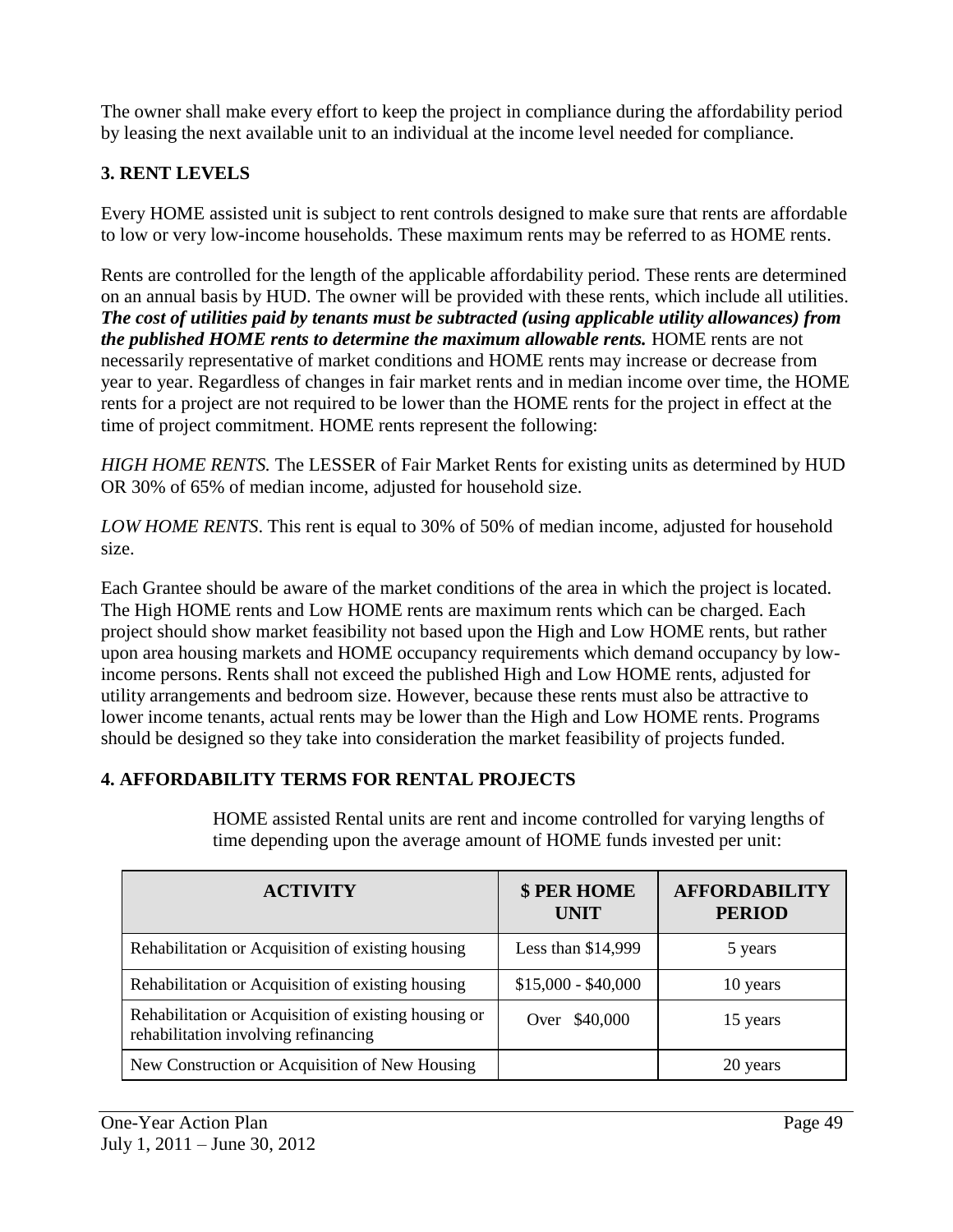## **5. GRANTEE'S ON-GOING OBLIGATIONS FOR RENTAL PROPERTY**

After the project is officially closed out by letter to the Grantee, the record will be transferred to the Program Compliance Division of THDA for long-term compliance monitoring. The Program Compliance Division will provide Grantees with information on HOME Long Term Compliance. Each Grantee will be monitored annually to determine each project's compliance with the HOME Rules and Regulations. Each Grantee will also be monitored for adherence to its contract with THDA.

The rental housing long term monitoring requirements are the responsibility of the Grantees. They are responsible for:

a Annual income certification of tenants;

- b. Adherence to the HOME rent and income composition guidelines;
- c. Compliance with the Standard Housing Codes or Section 8 Housing Quality Standards;

d. Reporting to THDA.

## **I. HOME RELOCATION REQUIREMENTS**

#### *THDA DISCOURAGES PROJECTS INVOLVING DISPLACEMENT OR RELOCATION OF HOUSEHOLDS. PRIOR TO APPLICATION, CONTACT THDA IF YOU ARE PLANNING ANY PROJECT THAT MAY INVOLVE DISPLACEMENT OR RELOCATION.*

The Uniform Relocation Assistance and Real Property Acquisition Policies Act of 1970 (Uniform Act), and its implementing regulations, 49 CFR Part 24 requires relocation assistance where acquisition has occurred under the Uniform Act. In addition, the Uniform Act coverage was expanded in 1987 amendments to cover displacement of individuals resulting from rehabilitation, demolition or private acquisition carried out under a federally assisted project or program.

Section 104(d) of the Housing and Community Development Act ("The Barney Frank Amendments") and HUD's Residential Anti-Displacement and Relocation Assistance Plan include additional relocation requirements. This extra level of relocation protection may be triggered for low-income households when units are converted or demolished with CDBG, UDAG, or HOME funds. In addition, when Section 104(d) is triggered, jurisdictions may need to replace any low/moderate income dwelling units that are lost due to the conversion or demolition. This section refers only to residential relocation. If non-residential (commercial/industrial) relocation is involved, contact THDA.

Understanding how relocation requirements are triggered, alternate ways of meeting them, and the costs of the alternatives is essential in making HOME program decisions. Concerns about relocation may cause an administrator to consider establishing a preference for vacant buildings. However, administrators should also consider that vacant buildings are often very deteriorated. Rehabilitating an occupied building even with the cost of assisting tenants to remain or relocate, may be less costly than rehabilitating a vacant building. In occupied buildings, program administrators must consider whether occupants will be able to return after rehabilitation and whether Section 8 assistance is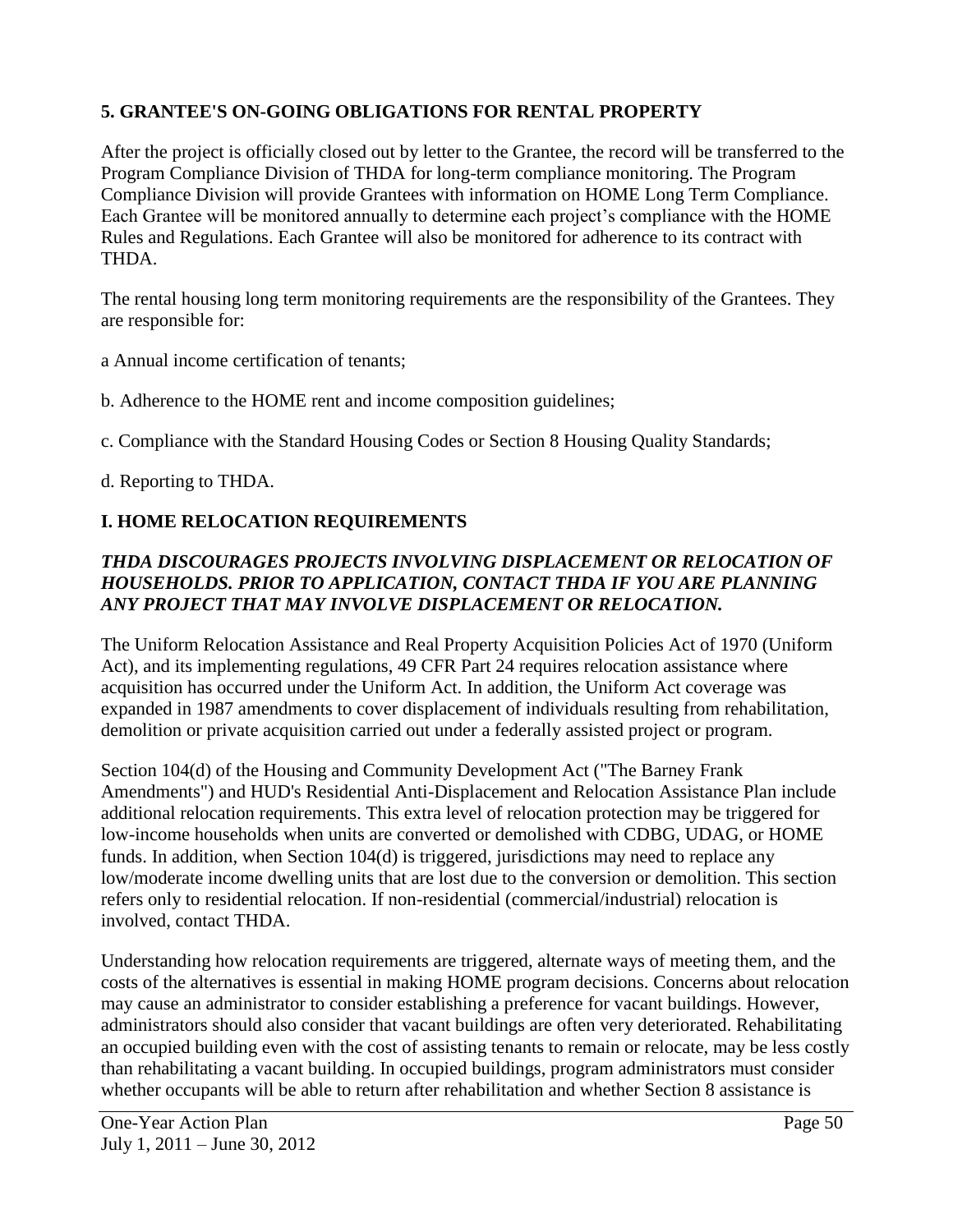available to help meet relocation costs. Selecting vacant projects does not relieve all relocation concerns. Vacant buildings in good condition may have been recently occupied. If so, the program administrator must consider whether the owner removed the tenants in order to apply for HOME assistance for a vacant building. If so, these tenants are displaced persons.

Skilled staff can save the local program money and build goodwill with owners and tenants. Failure to understand and follow relocation requirements can result in unnecessary costs for the local program. It is possible for uninformed owners and staff to take steps that would obligate the local program to provide significant relocation benefits and services. Early briefings for owners and program staff on relocation rules are essential. Handbook 1378, Tenant Assistance, Relocation and Real Property Acquisition consolidates relocation requirements for HOME and other HUD programs in one document. It is available from HUD Field Offices or by contacting THDA. HUD informational booklets for persons who are displaced or whose property is to be acquired are also available from HUD Field Offices or from THDA.

URA requirements are triggered at the time the application is being prepared, and additional requirements are triggered at the time the working agreement is signed between the owner and the grantee and when rehabilitation is completed. Treatment of displaced persons depends upon whether the displaced person is (1) a tenant or owner; (2) a business or household; (3) has income above or below the Section 8 Lower Income Limit.

**WHO IS A DISPLACED PERSON?** - Any person (household, individual, business, farm, or nonprofit organization) that moves from the real property, permanently, as a direct result of rehabilitation, demolition, or acquisition for a project assisted with HOME funds. Relocation requirements apply to all occupants of a project/site for which HOME assistance is sought even if less than 100% of the units are HOME assisted.

**WHO IS NOT A DISPLACED PERSON?** - A tenant evicted for cause, assuming the eviction was not undertaken to evade URA obligations. A person with no legal right to occupy the property under State or local law (e.g., squatter). A tenant who moved in after the application was submitted but before signing a lease and commencing occupancy, was provided written notice of the planned project, it's possible impact on the person (e.g., the person may be displaced, temporarily relocated, or experience a rent increase), and the fact that the person would not qualify as a "displaced person" (or for any assistance under URA) as a result of the project. A person, after being fully informed of their rights, waives them by signing a Waiver Form.

### **HOW IS DISPLACEMENT TRIGGERED?**

*Before Application*. A tenant moves permanently from the property before the owner submits an application for HOME assistance **if** THDA or HUD determines that the displacement was a direct result of the rehabilitation, demolition, or acquisition for the HOME project. (e.g., THDA determines that the owner displaced tenants in order to propose a vacant building for HOME assistance.)

*After Application.* A tenant moves permanently from the property after submission of the application, or, if the applicant does not have site control, the date THDA or the local program administrator approves the site because: (1) the owner requires the tenant to move permanently; or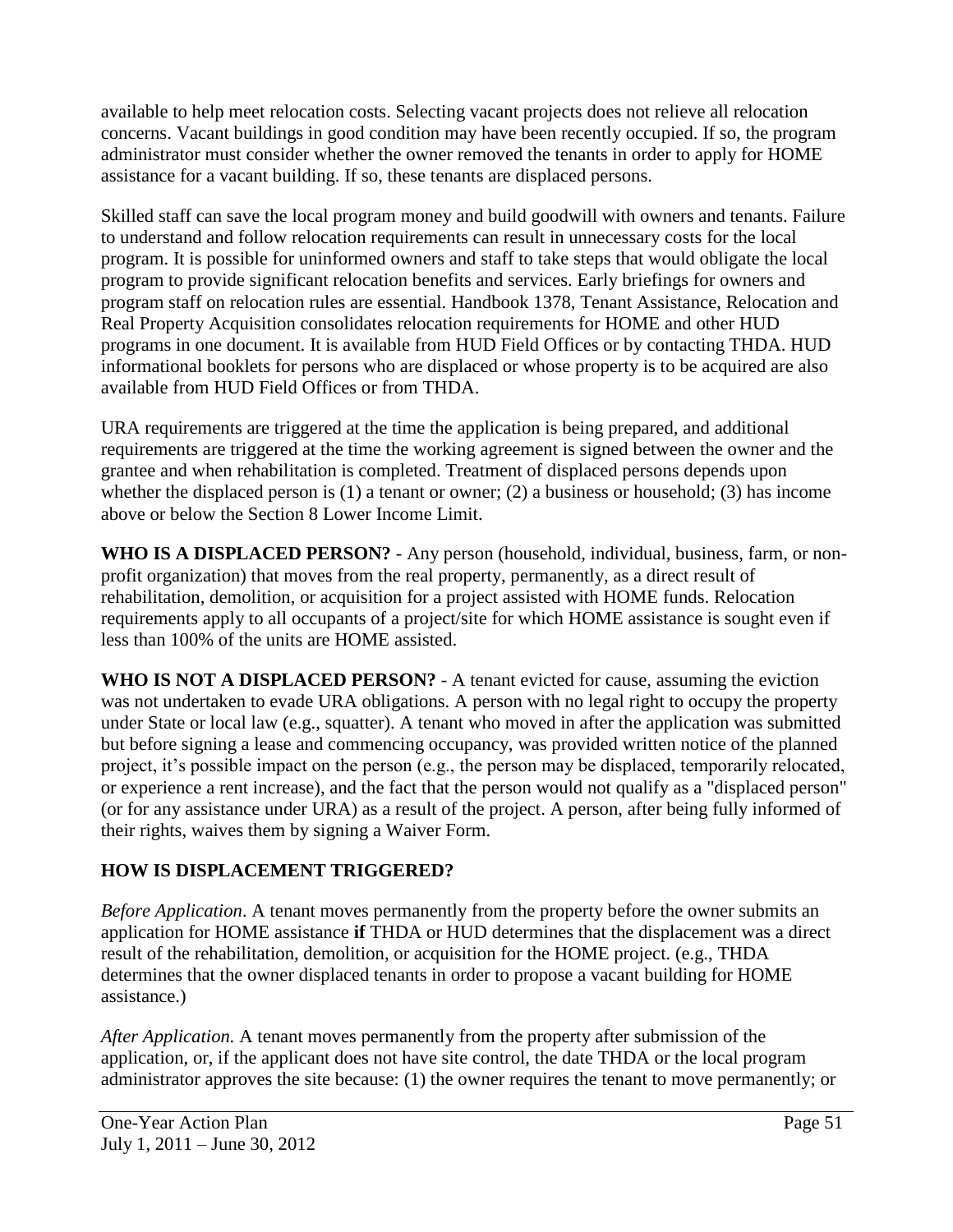(2) the owner fails to provide timely required notices to the tenant; or (3) the tenant is required to move temporarily and the owner does not pay all actual, reasonable out-of-pocket expenses or because the conditions of the move are unreasonable.

*After Execution of Agreement*. A tenant moves permanently from the project after execution of the agreement covering the acquisition, rehabilitation or demolition because the tenant is not provided the opportunity to lease a suitable, affordable unit in the project.

## **J. HOME RESIDENTIAL ANTI-DISPLACEMENT AND RELOCATION ASSISTANCE PLAN**

THDA will replace all occupied and vacant habitable lower income housing demolished or converted to a use other than as lower income housing in connection with a project assisted with funds provided under the HOME Investment Partnership Act.

All replacement housing will be provided within three years after the commencement of the demolition or conversion. Before entering into a working agreement committing THDA to provide funds for a project that will directly result in the demolition or conversion, THDA will make public by and submit to the HUD/Knoxville HOME coordinator certain information. Each applicant proposing demolition or any reduction in lower income housing units must submit the following information to THDA:

1. A description of the proposed assisted project;

2. The address, number of bedrooms, and location on a map of lower income housing that will be demolished or converted to a use other than as lower income housing as a result of an assisted project;

3. A time schedule for the commencement and completion of the demolition or conversion;

4. To the extent known, the address, number of bedrooms and location on a map of the replacement housing that has been or will be provided;

5. The source of funding and a time schedule for the provision of the replacement housing;

6. The basis for concluding that the replacement housing will remain lower income housing for at least 10 years from the date of initial occupancy; and

7. Information demonstrating that any proposed replacement of housing units with smaller dwelling units (e.g., a 2-bedroom unit with two 1-bedroom units), or any proposed replacement of efficiency or single-room occupancy (SRO) units with units of a different size, is appropriate and consistent with the housing needs and priorities identified in the approved Consolidated Plan.

## **K. EQUAL OPPORTUNITY AND FAIR HOUSING**

No person in the United States shall on the grounds of race, color, religion, sex, familial status, national origin, age, or disability be excluded from participation, denied benefits or subjected to discrimination under any program funded in whole or in part by HOME funds. The following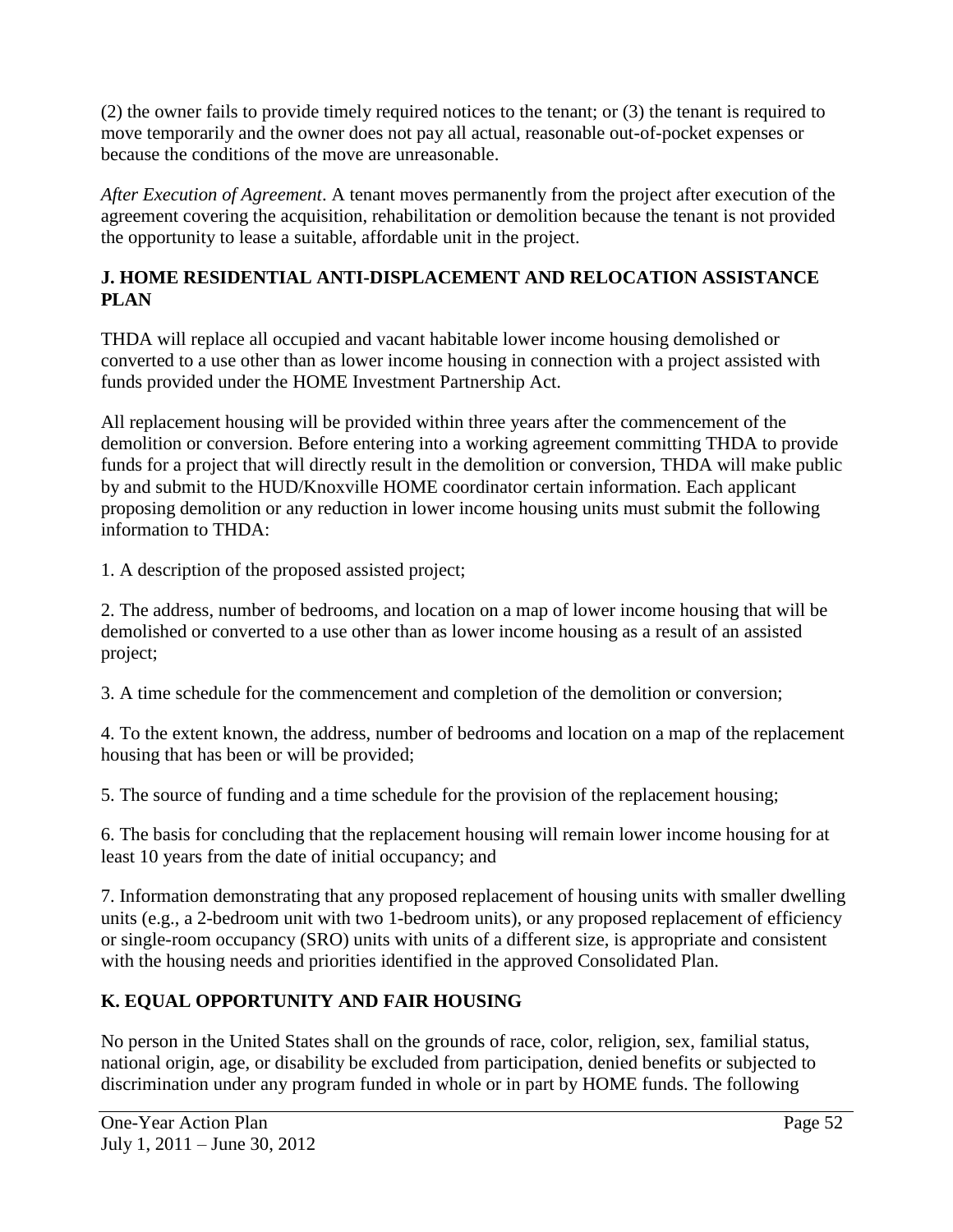Federal requirements as set forth in 24 CFR 5.105(a), Nondiscrimination and equal opportunity, are applicable to HOME projects:

| <b>Fair Housing Act</b>                                                             | <b>24 CFR Part 100</b>  |
|-------------------------------------------------------------------------------------|-------------------------|
| Executive Order 11063, as amended<br>(Equal Opportunity in Housing)                 | 24 CFR Part 107         |
| Title VI of the Civil Rights Act of 1964<br>(Nondiscrimination in Federal programs) | 24 CFR Part 1           |
| Age Discrimination Act of 1975                                                      | 24 CFR Part 146         |
| Section 504 of the Rehabilitation Act of 1973                                       | 24 CFR Part 8           |
| Title II of the Americans with Disabilities Act                                     | 42 U.S.C. 12101 et seq. |
| Nondiscrimination Based on Handicap                                                 | 24 CFR Part 8           |

#### **Assisted Programs and Activities of the Dept of Housing and Urban Development**

| Section 3 of the Housing & Urban Development Act of 1968 | 24 CFR 135 |
|----------------------------------------------------------|------------|
|----------------------------------------------------------|------------|

Section 3 requires that the employment and other economic opportunities generated by Federal financial assistance for housing and community development programs shall, to the greatest extent feasible, be directed toward low-income persons, particularly those who are recipients of government assistance for housing.

| Executive Order 11246, as amended       | 41 CFR 60 |
|-----------------------------------------|-----------|
| (Equal Employment Opportunity Programs) |           |

Executive Order 11625, as amended (Minority Business Enterprises)

Executive Order 12432, as amended (Minority Business Enterprise Development)

Executive Order 12138, as amended (Women's Business Enterprise)

Executive Orders 11625, 12432, and 12138 (Minority/Women's Business Enterprise) require that PJs and local programs must prescribe procedures acceptable to HUD for a minority outreach program to ensure the inclusion, to the maximum extent possible, of minorities and women and entities owned by minorities and women in all contracts. Local programs must also develop acceptable policies and procedures if their application is approved by THDA.

In addition to the above requirements, the PJ and local programs must assure that its Equal Opportunity and Fair Housing policies in the HOME Program are consistent with its current Consolidated Plan.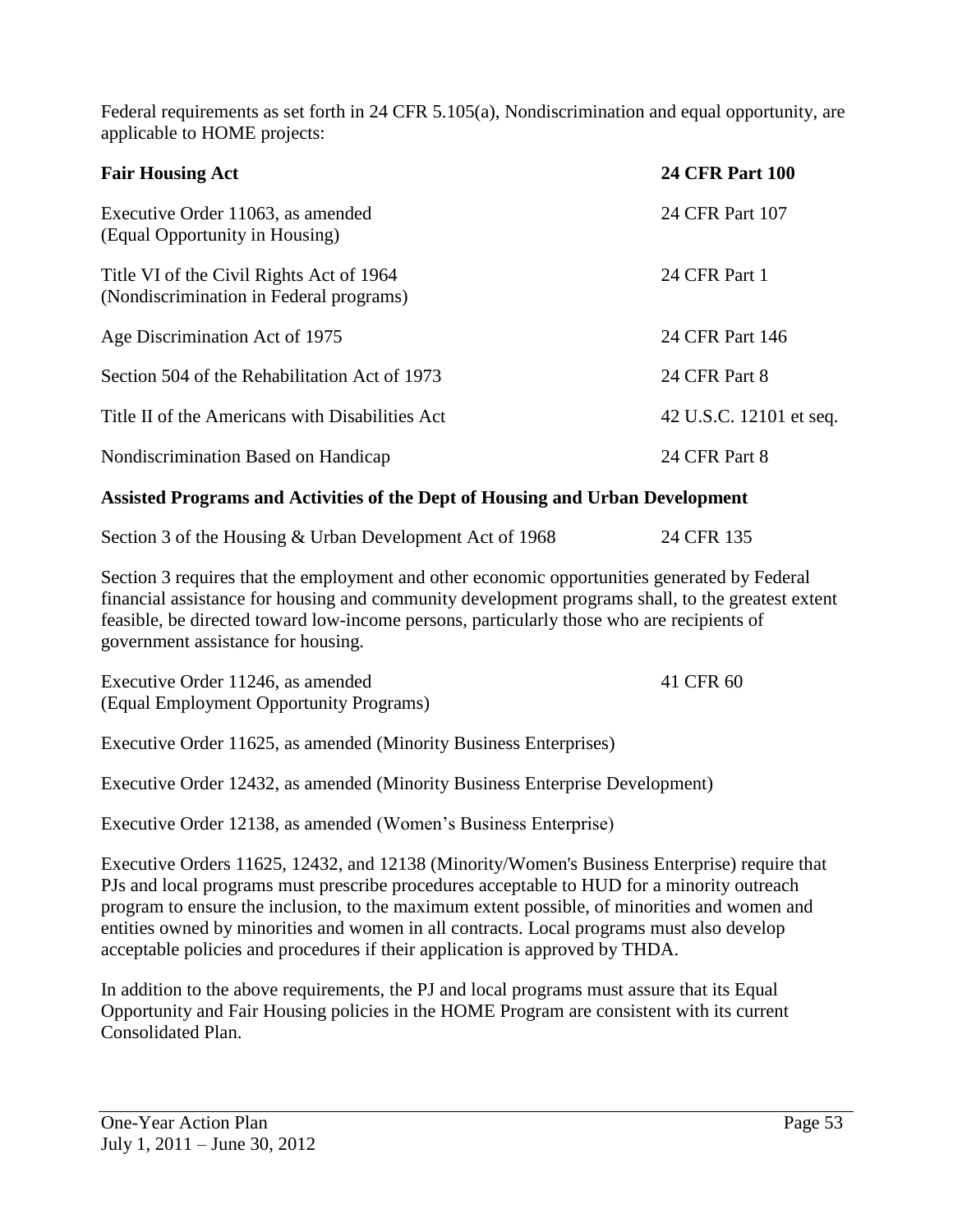## **L. SITE AND NEIGHBORHOOD STANDARDS**

*General*. Housing provided through the HOME program must be suitable from the standpoint of facilitating and furthering full compliance with the applicable provisions of Title VI of the Civil Rights Act of 1964, the Fair Housing Act, Executive Order 11063, and HUD regulations issued pursuant thereto; and promotes greater choice of housing opportunities.

*New rental housing*. In carrying out the site and neighborhood requirements for new construction of rental housing, the grantee is responsible for making the determination that proposed sites for new construction meet the requirements in 24 CFR 983.6(b) which places limiting conditions on building in areas of "minority concentration" and "racially mixed" areas.

These rules are complex and subject to interpretation. Several common sense actions will help in deciding on projects. Avoid action which would ultimately increase the racial segregation in your communities. Review rental new construction plans with your HUD field office. Try to get input from the Fair Housing person and the program person. Identify and address community concerns about projects to the greatest extent possible before committing funds.

## **M. AFFIRMATIVE MARKETING**

Local programs must adopt affirmative marketing procedures and requirements for all HOME rental housing with five or more units. These must be approved by THDA prior to any HOME funds being committed to a project. Requirements and procedures must include:

1. Methods for informing the public, owners and potential tenants about fair housing laws and the local program's policies;

2. A description of what owners and/or the program administrator will do to affirmatively market housing assisted with HOME funds;

3. A description of what owners and/or the program administrator will do to inform persons not likely to apply for housing without special outreach;

4. Maintenance of records to document actions taken to affirmatively market HOME-assisted units and to assess marketing effectiveness; and

5. Description of how efforts will be assessed and what corrective actions will be taken where requirements are not met.

### **N. ENVIRONMENTAL REVIEW**

In implementing the HOME program, the environmental effects of each activity must be assessed in accordance with the provisions of the National Environment Policy Act of 1969 (NEPA) and the related authorities listed in HUD's regulations at 24 CFR Parts 50 and 58.

THDA as the Participating Jurisdiction and the units of local government funded by THDA will be responsible for carrying out environmental reviews. THDA will approve the release of funds for local governments and must request the release of funds from HUD for any projects of CHDOs or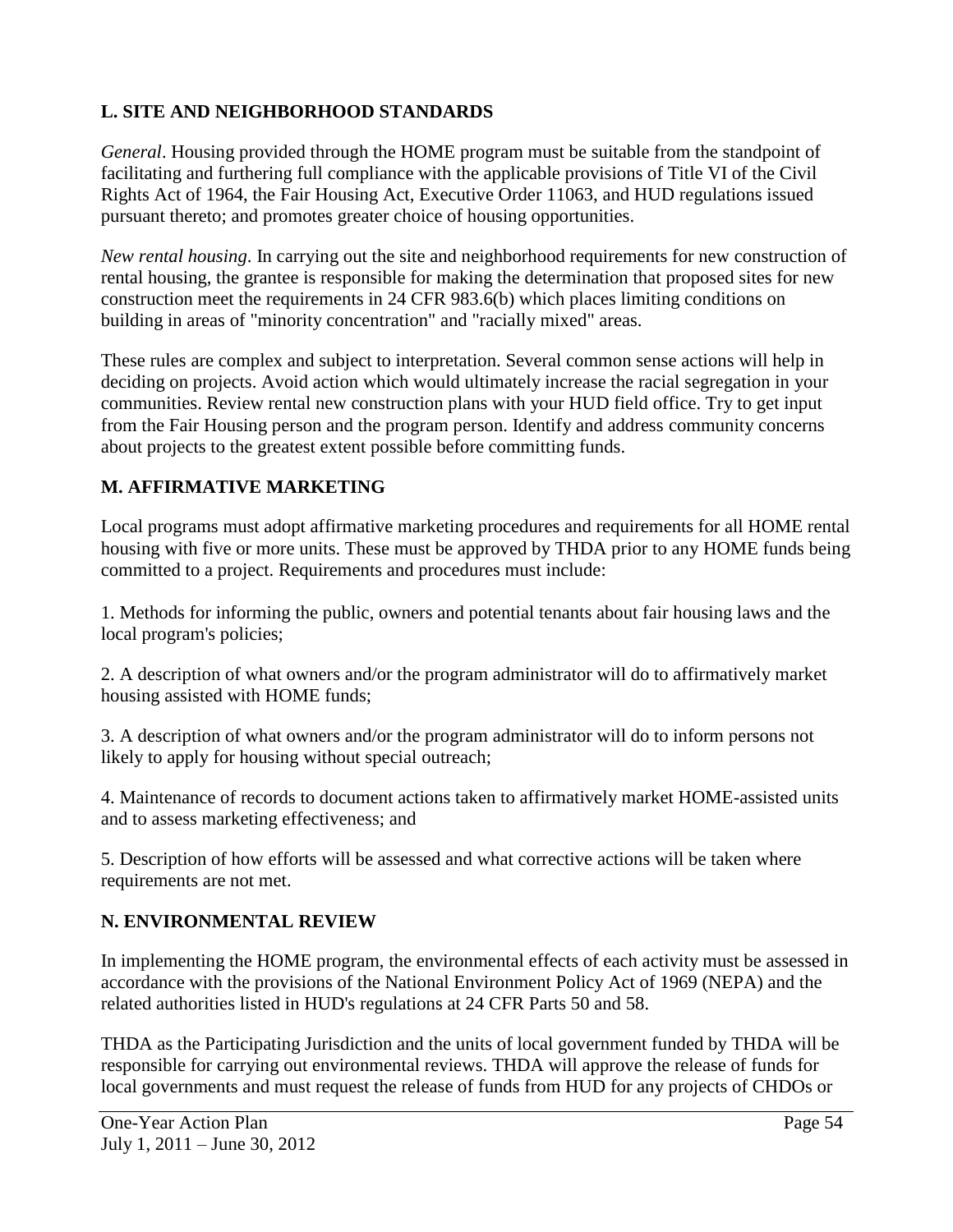non-profit organizations. The CHDOs and non-profit organizations will be responsible for gathering the information required for the environmental reviews. HOME funds cannot be committed until the environmental review process has been completed. Commitments for expenditures made prior to the approval of the environmental review cannot be reimbursed with HOME funds.

## **O. LEAD-BASED PAINT**

Housing assisted with HOME funds is subject to the Lead-Based Paint Poisoning Prevention Act (42 U.S.C. 4821 et seq.) and 24 CFR Part 35, Subparts C through M. The lead-based paint provisions of 982.401(j) also apply, irrespective of the applicable property standard under 24 CFR 92.251. The Lead-Based Paint regulations are available at www.hud.gov/lea or by contacting 1-800- 424-LEAD (5323). In a rental project in which not all units are assisted with HOME funds, the leadbased paint requirements apply to all units and common areas in the project.

## **P. LABOR STANDARDS**

Davis-Bacon wage compliance and other Federal laws and regulations pertaining to labor standards apply to all contracts for rehabilitating or constructing 12 or more units assisted with HOME funds. The contract for construction must contain the applicable wage provisions and labor standards. Davis-Bacon does not apply to projects using volunteer labor or to sweat equity projects.

## **Q. DEBARMENT AND SUSPENSION**

Local programs must require participants in lower-tier transactions covered by 24 CFR 24 to certify that neither it nor its principals are presently debarred, suspended, proposed for debarment, declared ineligible or voluntarily excluded from the covered transaction.

## **R. FLOOD PLAINS**

*HOME funds may not be used to construct or reconstruct housing* in an area identified by the Federal Emergency Management Agency as having special flood hazards. In addition, THDA discourages the rehabilitation of units located in special flood hazard areas, but in a few instances and with written permission from THDA, houses located in a floodplain may be assisted. The community must be participating in the National Flood Insurance Program and flood insurance must be obtained on the units.

## **S. CONFLICT OF INTEREST**

In the procurement of property and services, the conflict of interest provisions in 24 CFR 85.36 and 24 CFR 84.42, respectively, apply. In all cases not governed by 24 CFR 85.36 and 24 CFR 84.42 the conflict of interest provisions of the HOME Rule apply.

The conflict of interest provisions of the HOME program are stricter than those of other federal programs. The HOME conflict of interest provisions apply to any person who is an employee, agent, consultant, officer, elected official or appointed official of THDA, a State recipient or subrecipient receiving HOME funds. No person listed above who exercises or has exercised any functions or responsibilities with respect to activities assisted with HOME funds or who is in a position to participate in a decision-making process or gain inside information with regard to these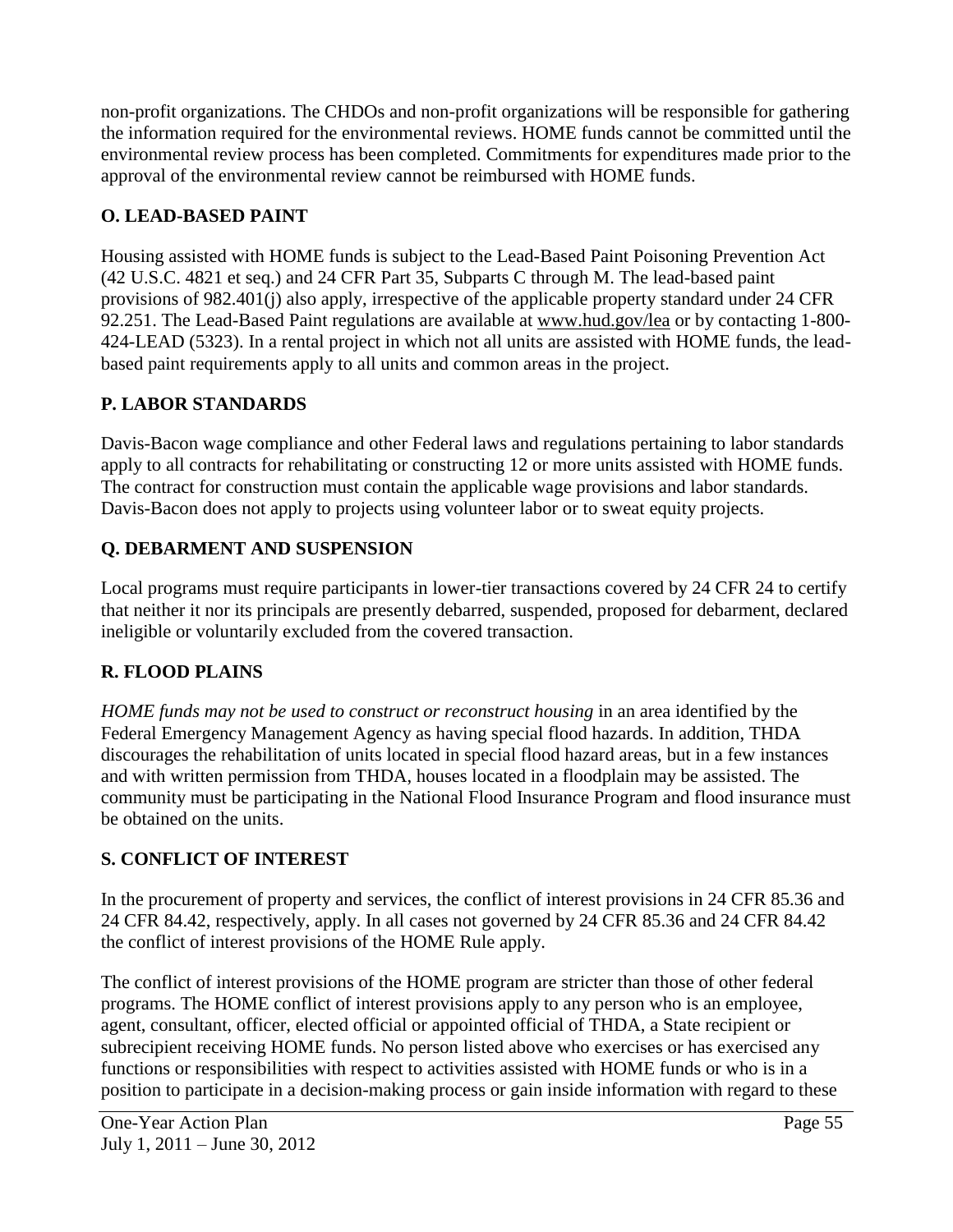activities may obtain a financial interest or benefit from a HOME-assisted activity, or have an interest in any contract, subcontract or agreement with respect thereto, or the proceeds thereunder, either for themselves or those with whom they have family or business ties, during their tenure or for one year thereafter.

No owner, developer or sponsor of a project assisted with HOME funds (or officer, employee, agent or consultant of the owner, developer or sponsor) whether private, for profit or non-profit (including a CHDO when acting as an owner, developer or sponsor) may occupy a HOME-assisted affordable housing unit in a project. This provision does not apply to an owner-occupant of single-family housing or to an employee or agent of the owner or developer of a rental housing project who occupies a HOME-assisted unit as the project manager or maintenance worker.

THDA does not routinely consider requesting exceptions to the conflict of interest provisions from HUD.

## **T. PROCUREMENT**

It is important to keep the solicitation of bids for goods and services as well as professional services contracts open and competitive. Cities, counties and non-profit organizations must follow their procurement policies and meet state and federal requirements. At a minimum, cities and counties must comply with 24 CFR 85.36 and non-profits (including CHDOS) must comply with 24 CFR  $84.40 - 84.48$ .

Applicants should obtain 3 to 5 bids using formal advertising or requests for proposals for the procurement of professional services such as grant administration, inspections and work write-ups. There must be an established selection procedure and a written rationale for selecting the successful bid or proposal.

## **U. APPLICATION AND EVALUATION PROCEDURE**

THDA will evaluate each application to determine if the proposal meets threshold criteria. Threshold criteria includes: submission of a complete application; proposal of an eligible activity; proposal of a project that in the opinion of THDA is physically, financially and administratively feasible; proposal of a project that meets the requirements of 24 CFR Part 92, as amended; and documentation of an approved growth plan and the formation of a Joint Economic and Community Development Board (JECDB) prior to the submission of the 2011 HOME application. Threshold requirements for special needs applications includes documentation that funding for support services for program beneficiaries has been secured.

Documentation must be submitted along with the completed Checklist to demonstrate that the organization meets threshold requirements and has the capacity to provide affordable housing for low income households, including the administration of the proposed project.

Applications meeting the threshold criteria will be scored and ranked in descending numerical order within the nine regional rounds, the special needs round or the CHDO round, based on the following categories: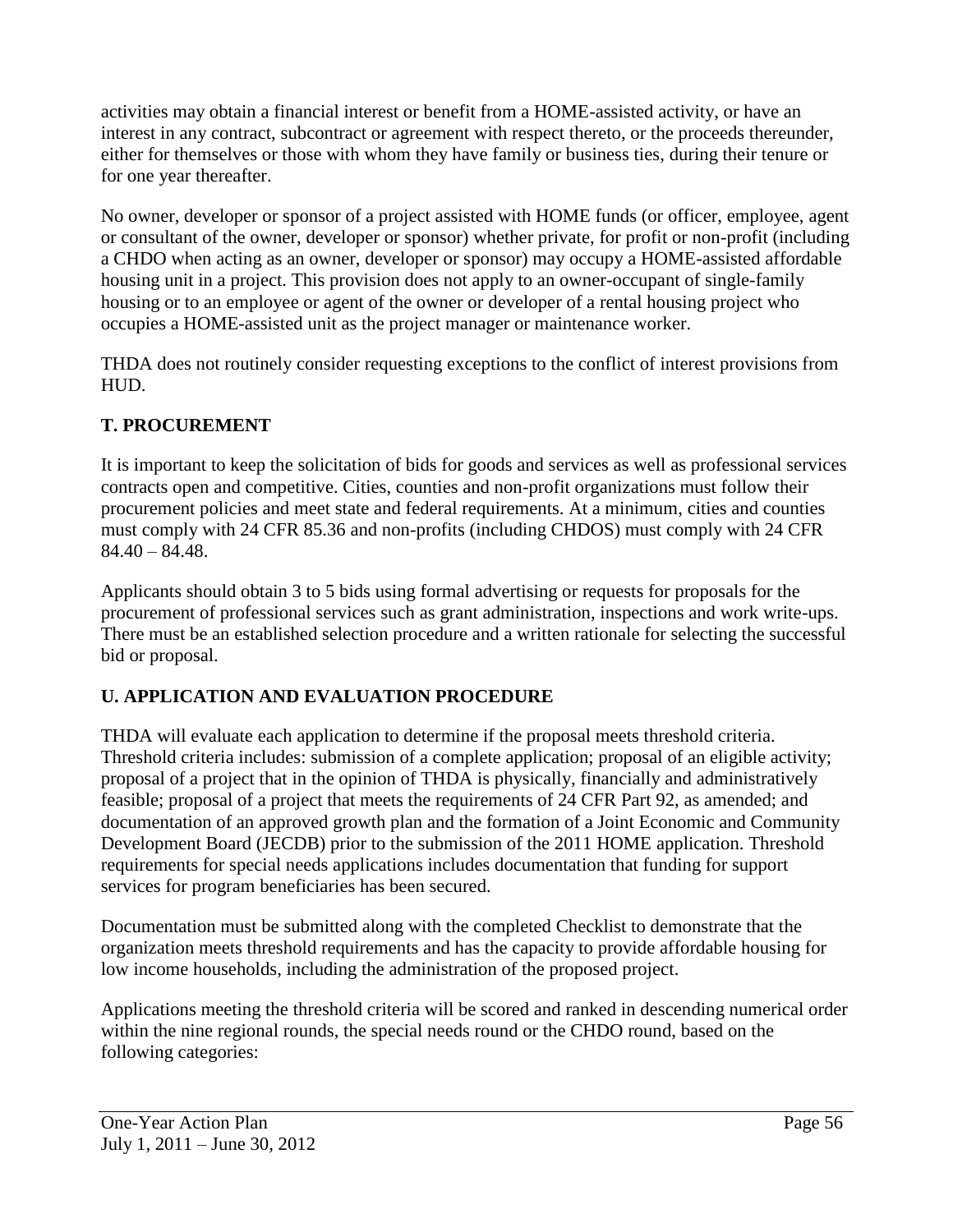### *REGIONAL AND SPECIAL NEEDS MATRICES Up to 170 Points*

The proposed program demonstrates exceptional planning, readiness and administrative capability. All necessary components to accomplish the project have been identified in the application.

- Program administrators have been identified.
	- o The administering agency has personnel that is knowledgeable in grant administration.
	- o has relevant experience in the administration of housing grants; and/or has otherwise shown the capability to administer the project;
	- o has the ability to follow the timeframe of Attachment B: Implementation Plan of the Working Agreement;
	- o is able to draw down funds in a timely manner;
	- o the lack of monitoring findings; and
	- o responds appropriately to client concerns or complaints, contractors concerns or complaints, and information requests from THDA staff.
- Individuals/firms providing architectural, construction management and/or inspection services have been identified and are qualified to perform the services.
- If applicable, the lead inspector and/or risk assessors have been identified and are qualified to perform the services.
- If the applicant is a local community, the local government is involved in the administration of the project.
- For Rental Projects:
	- Potential sites have been identified in the application.
	- If not a Special Needs project, there is a demonstrated capacity to secure financial arrangements which exceed threshold.
	- The applicant has experience in rental housing oversight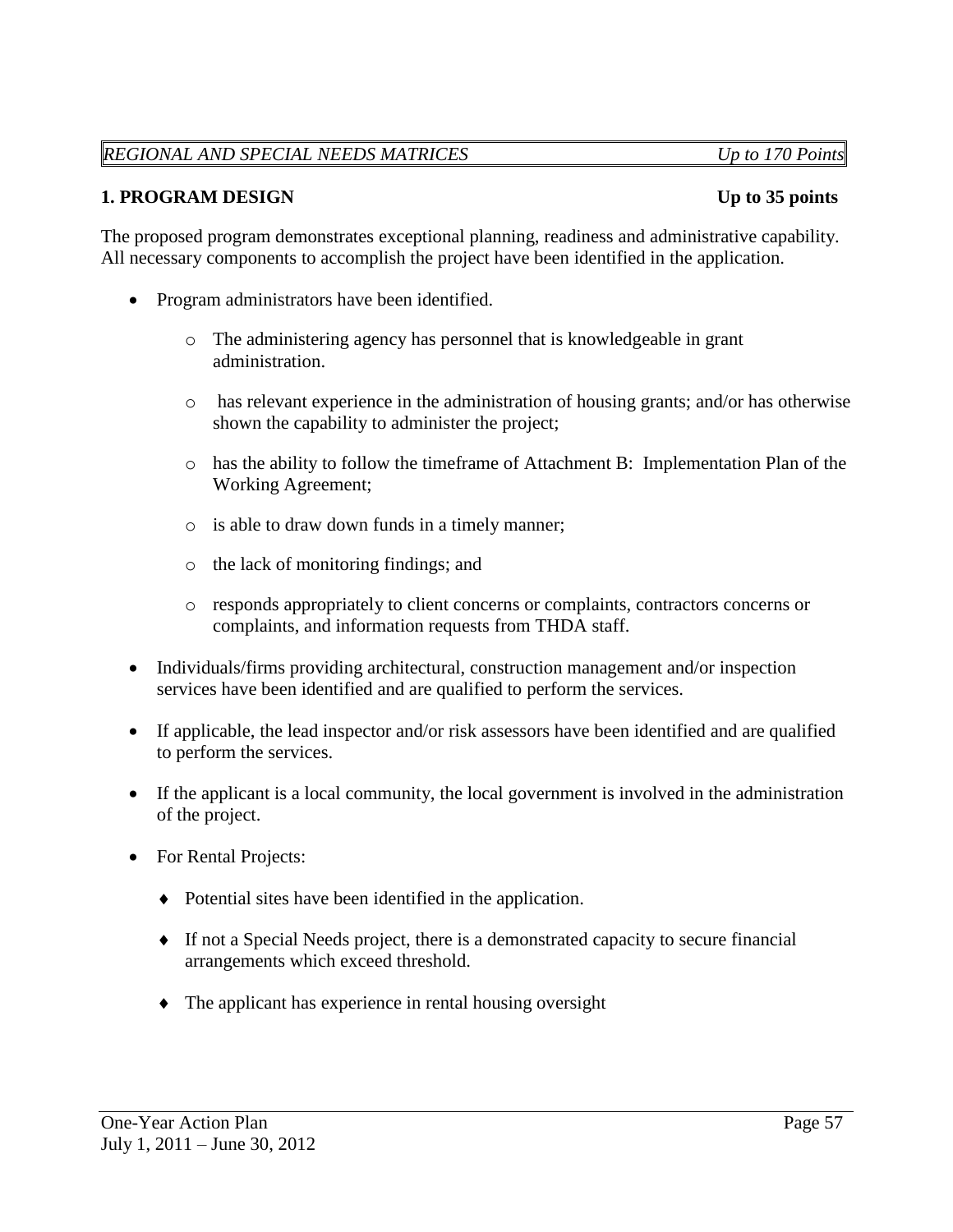#### One-Year Action Plan Page 58 July 1, 2011 – June 30, 2012

#### THDA has calculated need factors using housing statistics for counties. Factors are based on percentages rather than absolute numbers. For homeowner projects, the need factors used are the percentage of owner households that are low income; the percentage of low income owner households with cost burden or other problems; and the percent of affordable owner units built before 1960.

For rental projects, the county need factors used are the number of affordable units per 100 low income households; the percentage of low income households with cost burden or other problems; and the percentage of affordable units built before 1960.

For multi-county projects, the need score is calculated proportionately according to the number of units proposed for each county.

## **3. NOT PROPORTIONALLY SERVED** Up to 50 points

THDA shall award up to 50 additional points to applications submitted from areas where the amount of THDA and HOME funding is below the state average. The formula for awarding these points is based on the percentage of 2008, 2009 and 2010 HOME dollars awarded in each county. For multi-county projects, this score is calculated proportionately according to the number of units in each county.

### **4. DISASTER AREAS. 10 points**

THDA shall award 10 additional points to applications for projects located in counties that have been declared a presidential disaster area under the Robert T. Stafford Disaster Relief and Emergency Assistance Act in the year prior to the application due date.

### **5. LEVERAGE. Up to 10 points**

THDA shall award up to 10 additional points to applications that include the use of funds from other sources. THDA will award points in this category based on the actual percentage of other funds in the project. Leveraged funds counted in one program year do not qualify again as leverage in subsequent years. In order to receive points, there must be written documentation of the leveraged funds in the application.

### **6. ENERGY CONSERVATION. Up to 5 points**

THDA shall award up to 5 additional points to applications for rehabilitation that include an independent energy audit and, to the extent feasible, incorporate the recommendations of the audit report in the rehabilitation work write-up.

## **7. THREE-STAR PROGRAM. Up to 10 points**

THDA shall award up to 10 additional points to applications from communities participating in the Department of Economic and Community Development's (ECD) Three-Star Program with a housing component as determined by ECD.

### **2. NEED** Up to 50 points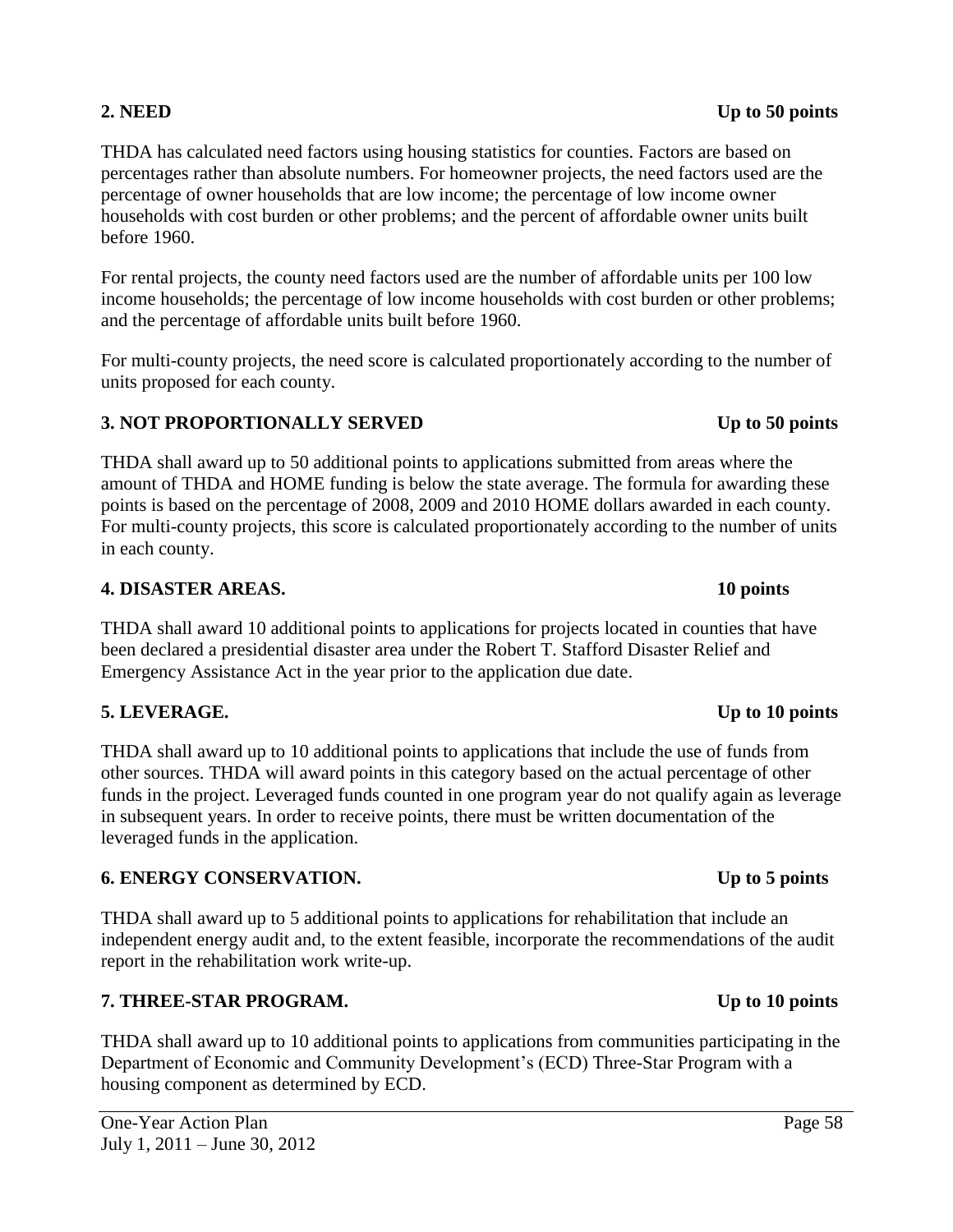### **1. CAPABILITY** Up to 50 points

- The proposed project demonstrates exceptional planning and readiness. *Up to 25 points*
	- The program design is complete and all necessary components to accomplish the project are identified in the application.
	- Sites have been identified and CHDO has site control.
	- Feasibility worksheet is complete and demonstrates need for HOME funds.
	- CHDO has the capacity to secure other funding for the project. Commitment letters are included in the application.
- The organization demonstrates sufficient capacity beyond threshold. *Up to 25 points*
	- The organization has produced successful affordable housing projects.
	- The organization has a demonstrated capacity to manage rental or homeownership programs, if applicable.
	- The agency's budget reflects multiple sources of funding.
	- If previous experience under HOME, the ability to conform to the timeframe of Attachment B; Implementation Plan of the HOME Working Agreement; the ability to draw down funds; the agility to complete a project in a timely manner; the lack of monitoring findings; and appropriate response to client concerns or complaints.

#### **2.** NEED Up to 50 points

THDA has calculated need factors using housing statistics for counties. Factors are based on percentages rather than absolute numbers. For homeowner projects, the need factors used are percentage of owner households that are low income; the percentage of low income owner households with cost burden or other problems; and the percent of affordable owner units built before 1960.

For rental projects, the county need factors used are the number of affordable units per 100 low income households; the percentage of low income households with cost burden or other problems; and the percentage of affordable units built before 1960.

For multi-county projects, the need score is calculated proportionately according to the number of units proposed for each county.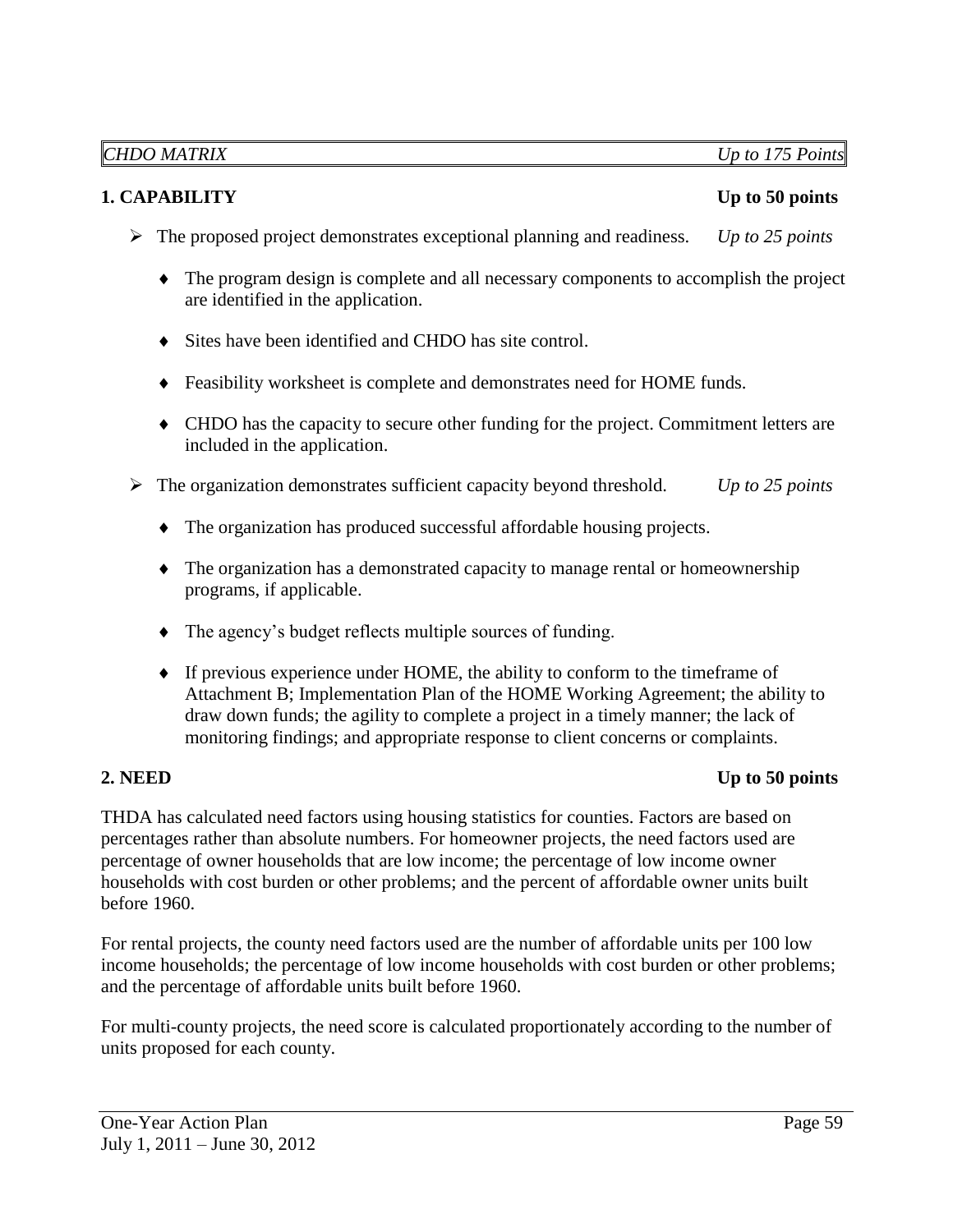## **3. NOT PROPORTIONALLY SERVED Up to 50 points**

THDA shall award up to 50 additional points to applications submitted from areas where the amount of THDA and HOME funding is below the state average. The formula for awarding these points is based on the percentage of 2008, 2009 and 2010 HOME dollars awarded in each county.

#### **4. DISASTER AREAS 10 points**

THDA shall award 10 additional points to applications for projects located in counties that have been declared a presidential disaster area under the Robert T. Stafford Disaster Relief and Emergency Assistance Act in the year prior to the application due date.

### **5. LEVERAGE Up to 10 points**

THDA shall award up to 10 additional points to applications that include the use of funds from other sources. THDA will award point in this category based on the actual percentage of other funds in the project. Leveraged funds counted in one program year do not qualify again as leverage in subsequent years. In order to receive point, there must be written documentation for the leveraged funds in the application.

#### **6. ENERGY CONSERVATION Up to 5 points**

THDA shall award up to 5 additional points to applications for rental rehabilitation that include an independent energy audit and, to the extent feasible, incorporate the recommendations of the audit report in the rehabilitation work write-up.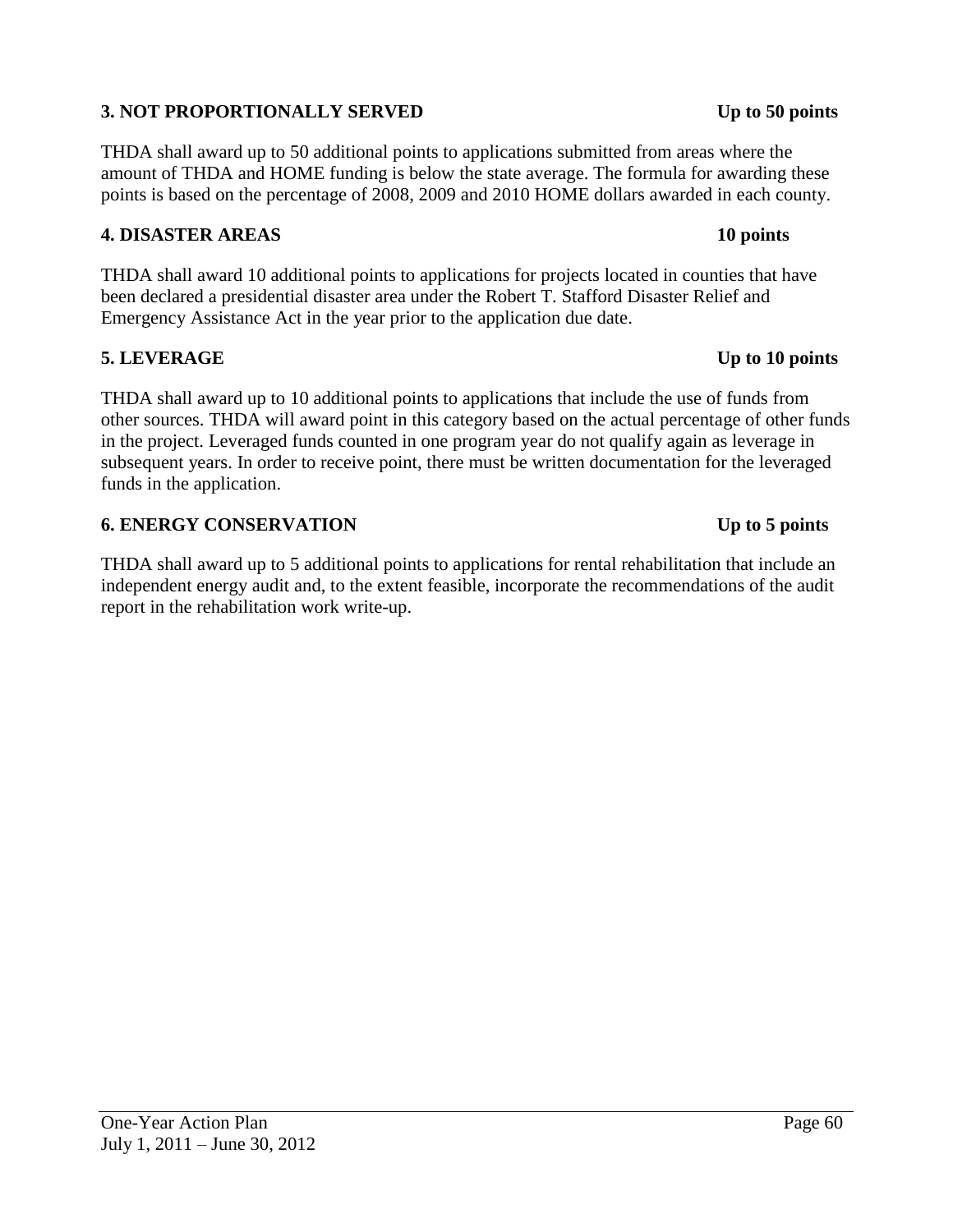# **Method of Distribution of Funds and Program Description Emergency Shelter Grant (ESG) Program Fiscal Year 2012**

The Tennessee Housing Development Agency (THDA) administers the federally-funded Emergency Shelter Grant (ESG) Program. In May 2011, HUD advised state and entitlement Emergency Shelter Grant grantees to follow the existing Emergency Shelter Grant regulations and to **renew existing** programs. THDA will renew existing Emergency Shelter Grants, based on the expected allocation of \$1,534,84l. By renewing the existing Emergency Shelter grants, THDA will prevent any further lapse of much needed services to assist the homeless in Tennessee. The following describes the 2010-2011 Method of Distribution whereby THDA awarded Emergency Shelter Grant funds.

ESG funds are awarded on a competitive basis to non-profit organizations outside the CDBG entitlement communities that receive their own ESG funding directly from the U. S. Department of Housing and Urban Development. The Tennessee entitlement communities that receive their own allocation of ESG funds are Knoxville, Memphis and Nashville-Davidson County. An applicant must apply for at least \$35,000 and may apply for a maximum of \$75,000 in ESG funding.

## **THE ESG PROGRAM**

The ESG program is governed by Title 24 Code of Federal Regulations, Part 576. Those regulations are incorporated by reference in this Program Description. The federal regulations take precedence over this program description in cases of conflicting requirements.

The objectives of the ESG program are:

- 1. To help improve the quality of emergency shelters for the homeless;
- 2. To help meet the costs of operating and maintaining emergency shelters;
- 3. To provide essential services so that homeless individuals have access to the assistance they need to improve their situation; and
- 4. To provide emergency intervention assistance to prevent homelessness.

**Note:** ESG funds cannot be utilized for permanent housing projects.

A person is considered homeless only when he/she resides in one of the places described below:

- 1. In places not meant for human habitation, such as cars, parks, sidewalks, abandoned buildings or on the street;
- 2. In an emergency shelter;
- 3. In transitional or supportive housing for homeless persons who originally came from the streets or emergency shelters;
- 4. In any of the above places but is spending a short time (up to 30 consecutive days) in a hospital or other institution;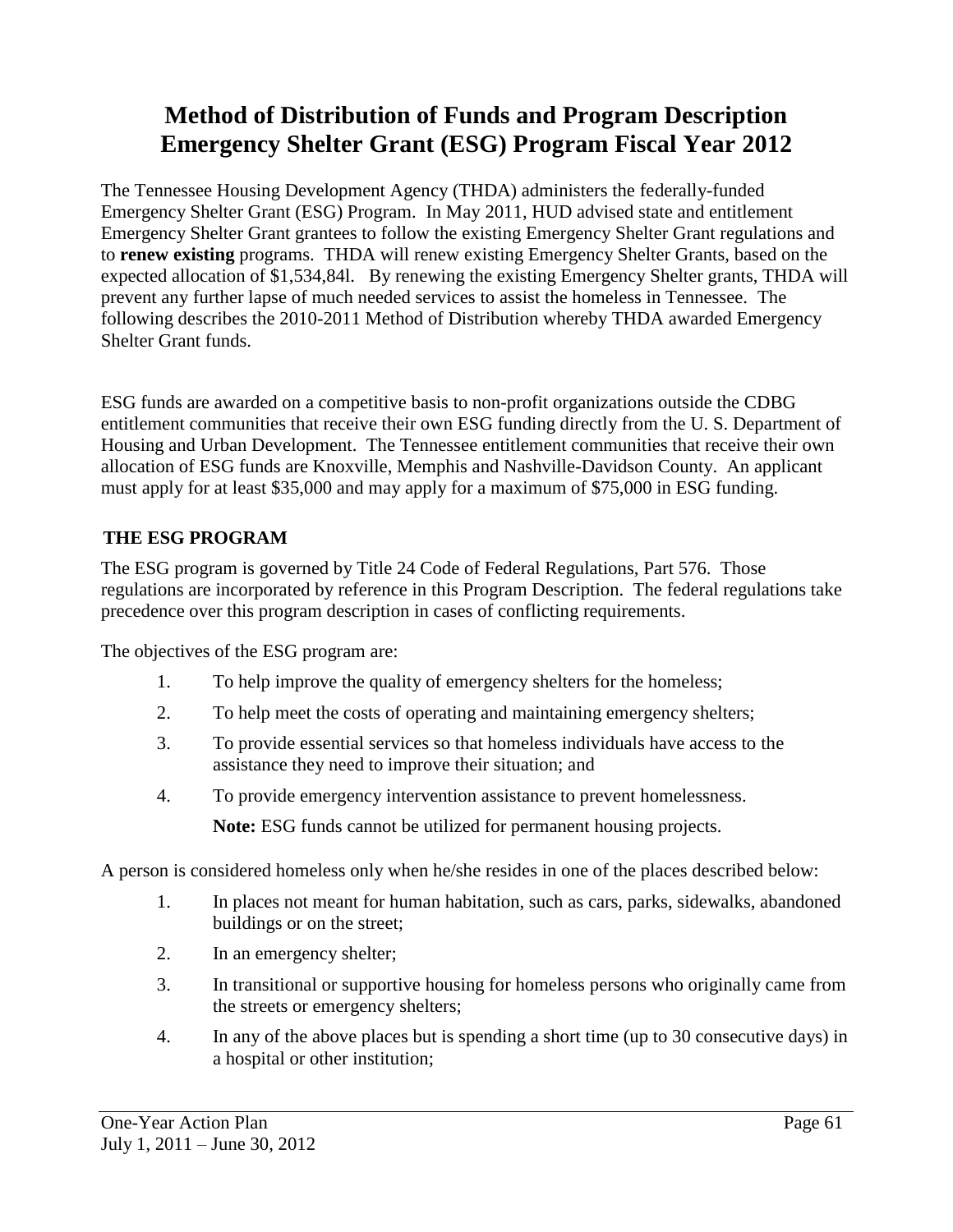- 5. Is being evicted within a week from a private dwelling unit and no subsequent residence has been identified and the person lacks the resources and support networks needed to obtain housing or their housing has been condemned by housing officials and is no longer considered meant for human habitation;
- 6. Is being discharged within a week from an institution in which the person has been a resident for more that 30 consecutive days and no subsequent residence has been identified and the person lacks the resources and support networks needed to obtain housing; or
- 7. Is fleeing a domestic violence housing situation and no subsequent residence has been identified and the person lacks the resources and support networks needed to obtain housing.

**Exclusion:** The term "homeless" or "homeless individual" does not include any individual imprisoned or otherwise detained pursuant to an Act of Congress or a State law.)

## **A. CONSISTENCY WITH THE CONSOLIDATED PLAN**

ESG activities are focused on helping meet the needs of emergency homeless shelters and programs in under-served areas of the State outside of Entitlement Cities. The State is particularly interested in developing and expanding shelter programs in rural areas that lack ready access to other homeless funds. The State is also placing a priority on shelter programs serving families and on transitional living shelters that provide an array of supportive services in addition to living arrangements for a period of at least six months. ESG proposals will be evaluated for consistency with the State of Tennessee's Consolidated Plan, as amended. The State's Consolidated Plan identifies the need for the following types of emergency shelters:

- 1. Emergency Family Shelters. With the increase of homeless single and two-parent families noted statewide, there is a need for 24-hour emergency family shelters.
- 2. Emergency Elderly and Disabled Shelters. Small, non-traditional shelter arrangements for the frail, elderly and disabled elderly will protect this vulnerable group. Such shelters could exist in a family home system or be tied to an existing service center for the elderly that could make needed services more accessible.
- 3. 24-Hour Emergency Shelters for the Employed. Most shelters require participants to vacate the shelter during the day. Shelter residents who become employed or who enter the shelter employed may work odd shifts and require access for sleeping, etc. A small shelter for the employed would accommodate second and third shift employees and make available employment support services.
- 4. Shelters for the Mentally Ill. The actions of chronic mentally ill homeless persons can be very distressing to others as well as themselves. Emergency shelters for the chronic mentally ill would allow for a more appropriately controlled environment that would ultimately serve the support needs of these clients.

## **B. ALLOCATION OF FUNDS**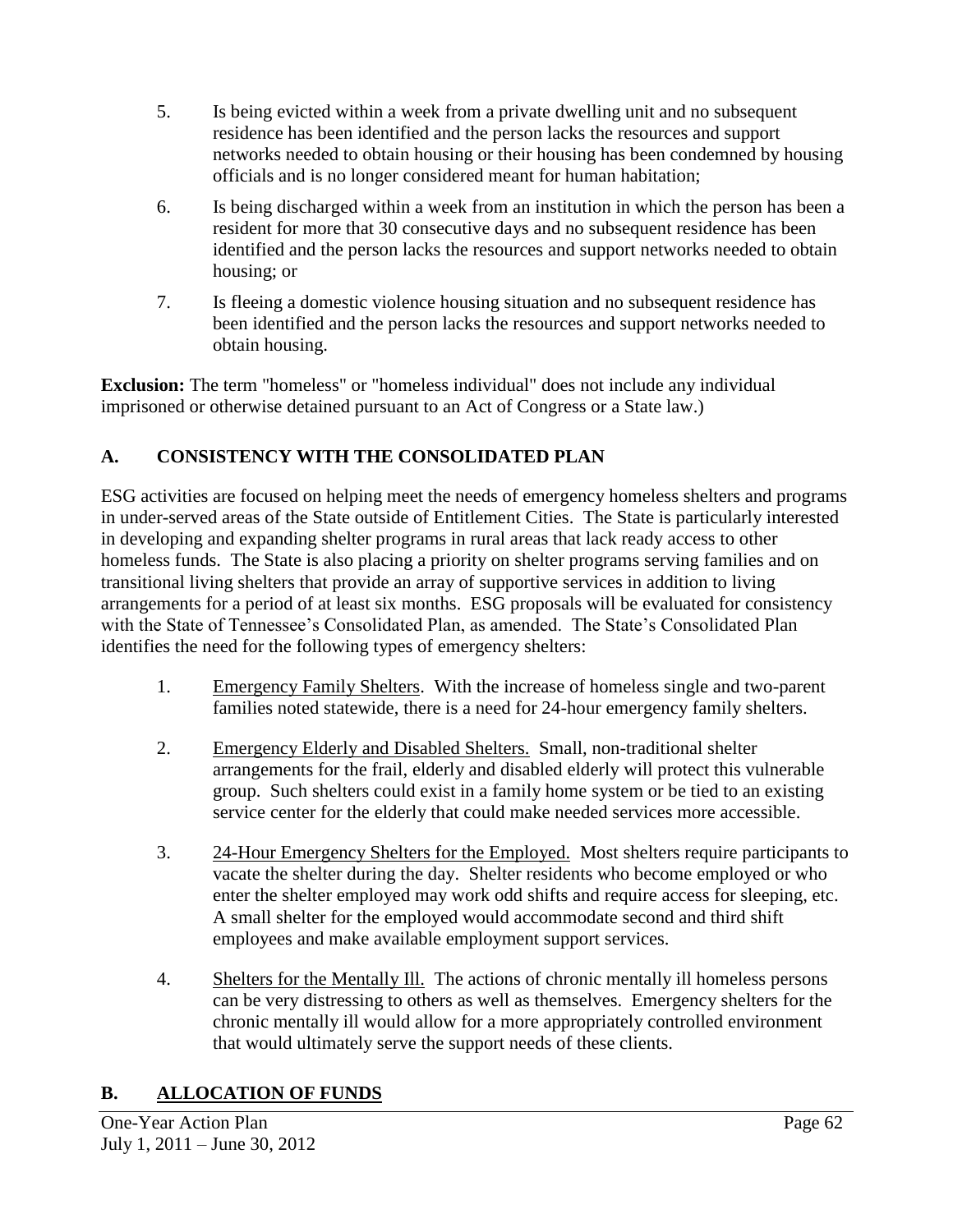ESG funds committed to the State of Tennessee, through THDA, will be allocated as promulgated in the State of Tennessee's Consolidated Plan, as amended. THDA will spend up to 5% of its ESG allocation for administrative and planning expenses. THDA will share the amount available for administration with the small city entitlement communities that do not receive their own ESG allocation from HUD.

THDA Targeted Set-Aside. For the 2010 ESG program, and as renewed for the 2011-2012 fiscal year, THDA will allocate the \$100,000 of ESG funding that does not require matching funds to the Tennessee Department of Mental Health and Developmental Disabilities (TDMHDD). TDMHDD will use the ESG funds for essential services, operations and prevention activities through its established network of housing agencies providing services to clients being discharged from medical and mental health facilities.

Chattanooga Set-Aside: For the 2010 ESG program, THDA will allocate approximately \$84,000 to the City of Chattanooga which has lost its direct ESG allocation from HUD.

The remaining ESG funds will be allocated as follows:

Small Cities Set-Aside. THDA will allocate 52% of the remaining ESG funds on a formula basis to the ten CDBG entitlement cities that do not receive ESG grants, but are expected to address homelessness through the "Continuum of Care" described in their Consolidated Plans. These cities are: Bristol, Clarksville, Cleveland, Franklin, Jackson, Johnson City, Kingsport, Morristown, Murfreesboro and Oak Ridge.

Competitive Allocation. The remaining 48% of the ESG funds will be allocated to eligible applicants in a competitive grant review process.

## **C. ELIGIBLE APPLICANTS**

The State of Tennessee, through THDA, will accept applications for the ESG program from nonprofit organizations.

To be eligible to apply for ESG funding the non-profit organization must:

- 1. Be organized under Tennessee law, as evidenced by a Certificate of Existence from the Tennessee Secretary of State dated within six months of the application due date;
- 2. Have no part of its net earnings inuring to the benefit of any member, founder, contributor or individual;
- 3. Be established for charitable purposes and whose activities include, but are not limited to, the promotion of social welfare and the prevention or elimination of homelessness., as evidenced in its charter, articles of incorporation, resolutions or by-laws, and experience in the provision of shelter and services to the homeless;
- 4. Have standards of financial accountability that conform to 24 CFR 84.21, Standards of Financial Management Systems; and
- 5. Have an IRS designation under Section 501(c)(3) of the tax code. Non-profit applicants may not submit an application until they have received their  $501(c)(3)$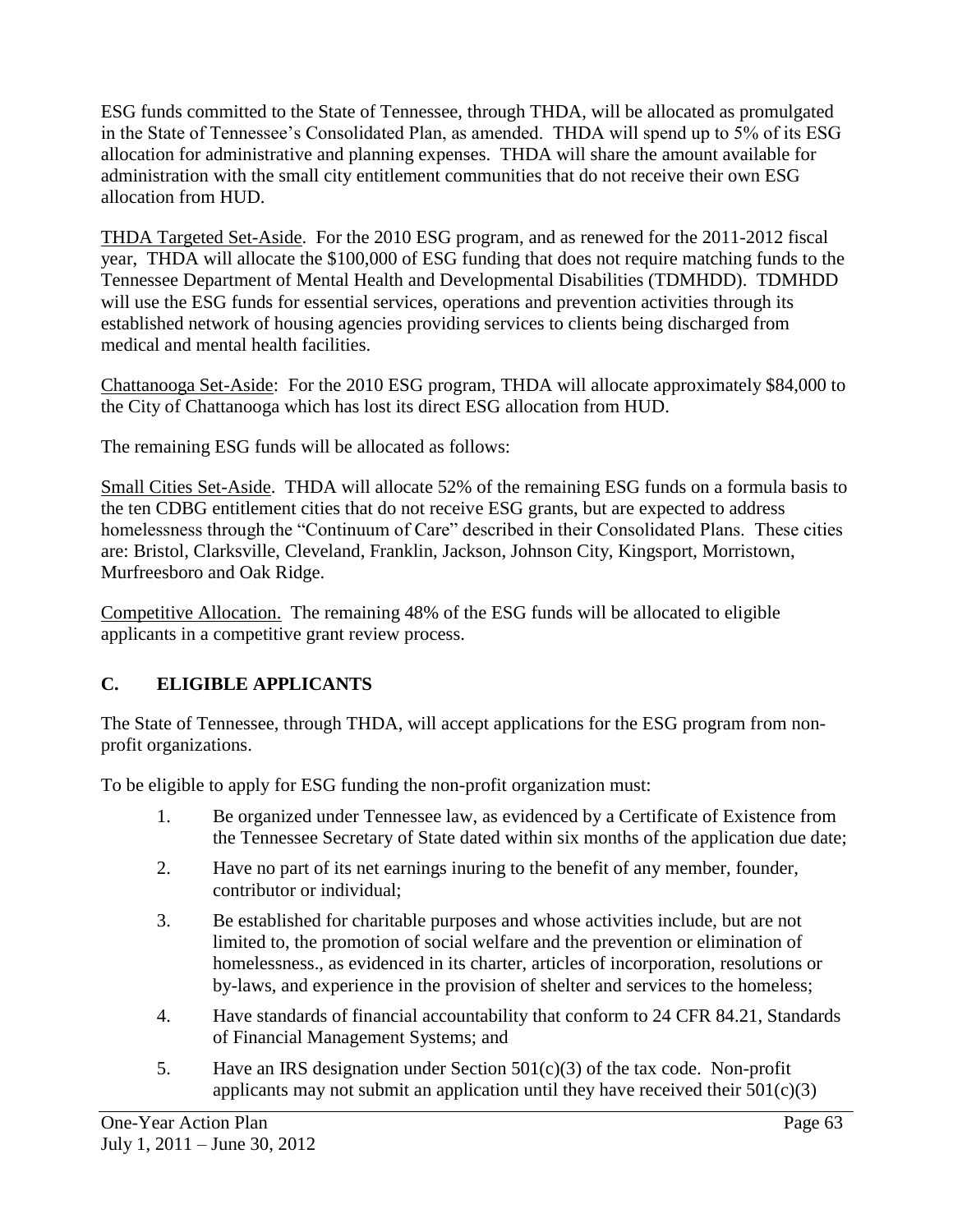designation from the IRS.

6. Faith-based organizations receiving ESG funds, like all organizations receiving HUD funds, must serve all eligible beneficiaries without regard to religion.

Non-profit organizations are eligible to receive funds only if such funding is approved by the local government jurisdiction where programs are based. If the organization intends to provide homeless assistance in a number of jurisdictions, the certification of approval must be submitted by each of the units of local government in which the projects are to be located. Housing agencies funded by TDMHDD are not eligible to apply for ESG funds through the Competitive Allocation.

## **D. ELIGIBLE ACTIVITES**

*Renovation, major rehabilitation or conversion.* – Renovation means rehabilitation that involves costs of 75% or less of the value of the building before renovation. Major rehabilitation means rehabilitation that involves costs in excess of 75% of the value of the building before rehabilitation. Conversion means a change in the use of the building to an emergency shelter for the homeless, where the cost of conversion exceeds 75% of the value of the building after conversion.

All renovation, rehabilitation or conversion work proposed for buildings constructed prior to 1978 must comply with Lead-Based Paint Regulations at 24 CFR Part 35, Subpart J, as applicable.

Grantees receiving ESG assistance for major rehabilitation or conversion must maintain the building as a shelter for homeless individuals and families for 10 years; grantees receiving ESG assistance for renovations must be maintained as a shelter for homeless individuals and families for 3 years.

- *Essential services to the homeless*. This includes services concerned with employment, health, drug abuse, education and staff salaries necessary to provide these services and may include, but are not limited to:
	- 1. Assistance in obtaining permanent housing;
	- 2. Medical and psychological counseling and supervision;
	- 3. Employment counseling;
	- 4. Nutritional counseling;
	- 5. Substance abuse treatment and counseling;
	- 6. Assistance in obtaining other Federal, State and local assistance including mental health benefits; employment counseling; medical assistance; Veteran's benefits; and income support assistance such as Supplemental Security Income, Food Stamps and Aid to Families with Dependent Children;
	- 7. Other services such as child care, transportation, job placement and job training; and
	- 8. Staff salaries necessary to provide the above services.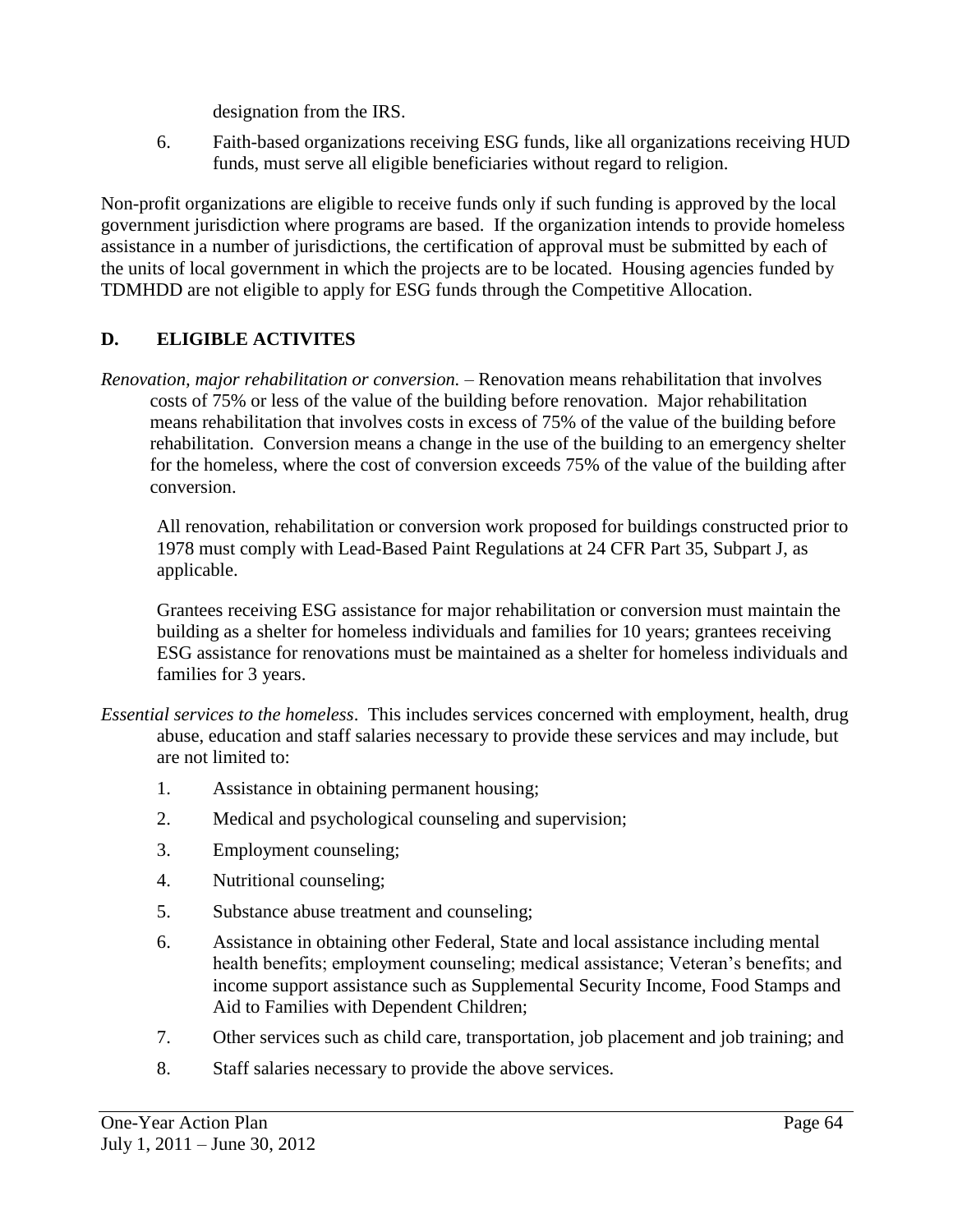ESG regulations restrict the amount of ESG funds that may be spent on essential services to 30 percent of the total State ESG allocation, and restrict funding to new services or a quantifiable increase in services above the level funded during the immediately previous 12 month period. ESG may not be used to replace existing government or non-profit funding of service. However, once a new or increased level of service meets the above standards, ESG funds may be used to continue funding that service in subsequent years.

*Operating expenses.* Payment of eligible operation costs related to the operation of emergency and transitional housing, including but not limited to, maintenance, operation, rent, repair, security, fuel, equipment, insurance, utilities, food and furnishings.

Staff salaries (including fringe benefits) paid under the operating costs category are limited to 10% of the grant. Maintenance and security salary costs are not subject to the 10% cap.

- *Prevention Activities.* Development and implementation of homeless prevention activities including but not limited to:
	- 1. Short-term subsidies to defray utility, rent or mortgage arrearages;
	- 2. Security deposits or first month's rent to permit a homeless family to move into an apartment;
	- 3. Mediation programs for landlord tenant disputes;
	- 4. Legal services to represent tenants in eviction proceedings;.

ESG regulations restrict the amount of ESG funds that may be spent on prevention activities to 30 percent of the total State ESG allocation.

Local government recipients may distribute all or a part of their ESG funds to eligible, private nonprofit organizations for allowable ESG activities.

For each of the eligible activities, THDA reserves the right to adjust funding requests to remain within the required percentages.

### **E. INELIGIBLE ACTIVITIES**

Under renovation, rehabilitation or conversion projects, ESG funds may not be used for the following:

- 1. Acquisition of real property;
- 2. New construction of an emergency shelter for the homeless;
- 3. Property clearance or demolition;
- 4. Rehabilitation administration, such as the preparation of work specifications or inspections;
- 5. Staff training or fund raising activities associated with rehabilitation;
- 6. Building maintenance and repairs.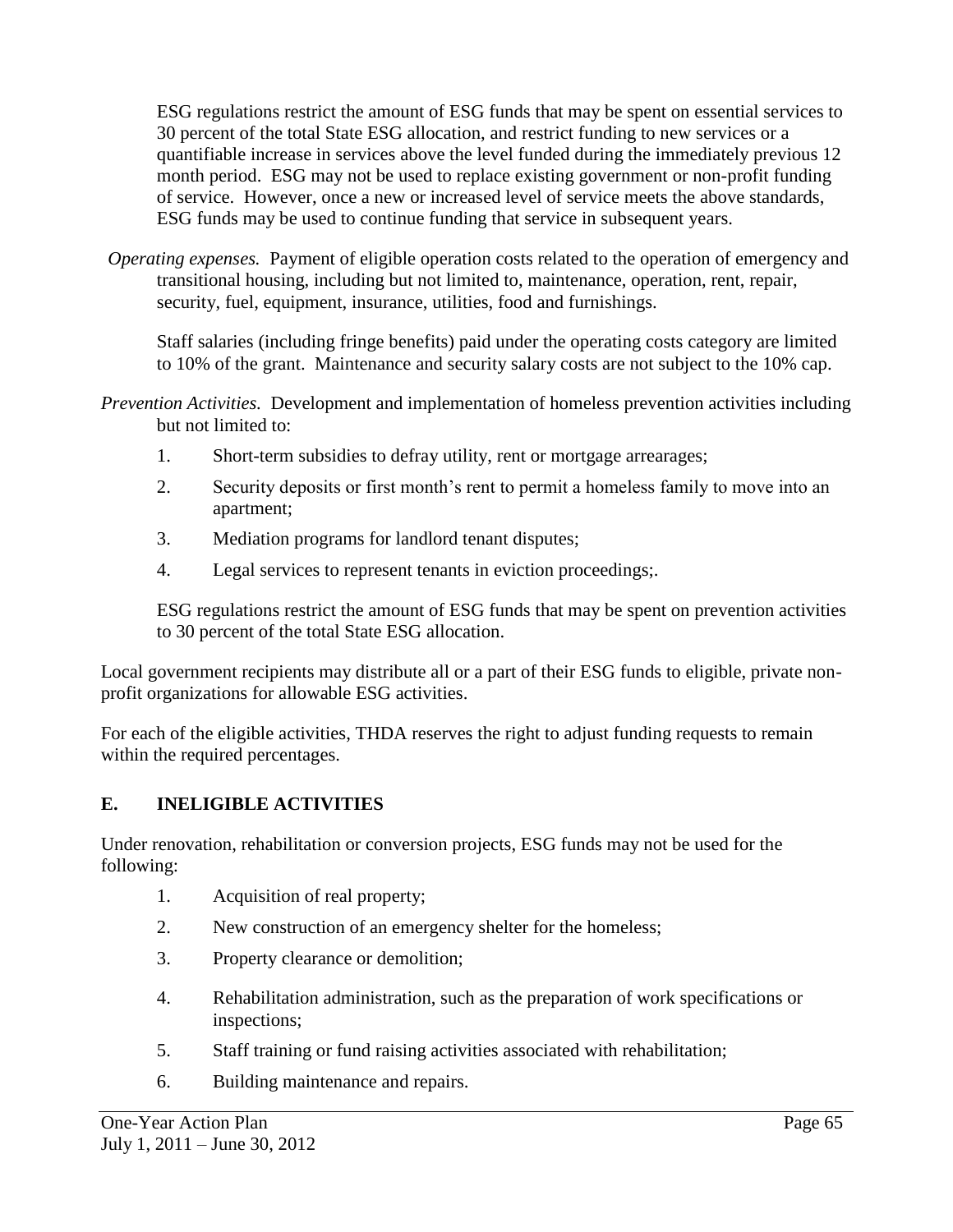Under essential service programs, ESG funds may not be used for the following:

- 1. Existing services and staff (services must be new or provided to more persons);
- 2. Salary of case management supervisor when not working directly on participant issues;
- 3. Advocacy, planning, and organizational capacity building;
- 4. Staff recruitment and/or training
- 5. Transportation costs not directly associated with service delivery.

Under operating or maintenance programs, ESG funds may not be used for the following:

- 1. Recruitment or on-going training of staff;
- 2. Depreciation;
- 3. Costs associated with the organization rather than the supportive housing project (advertisements, pamphlets about the agency, surveys, etc.)
- 4. Staff training, entertainment, conferences or retreats;
- 5. Public relations or fund raising;
- 6. Bad debts or bank fees;
- 7. Mortgage payments.

### **F. MATCHING FUNDS**

The ESG program requires a dollar for dollar match for the ESG funds.All grantees must supplement their ESG funds with equal amounts of funds or in-kind support from non-ESG sources. Certain other federal grants contain language that may prohibit their being used as a match. Matching funds or in-kind support must be provided after the date of the grant award to the recipient and within the period of the ESG contract with THDA. The recipient may not include funds used to match any previous ESG grant.

### **G. OTHER FEDERAL REQUIREMENTS**

NON-DISCRIMINATION AND EQUAL OPPORTUNITY. – Grantees must make facilities and services available to all on a nondiscriminatory basis, and publicize the facilities and services. The procedures a Grantee uses to convey the availability of such facilities and services should reach persons with handicaps or persons of any particular race, color, religion, sex, age, familial status, or national origin within their service area who may qualify for them. If not, the Grantee must establish additional procedures that will ensure that these persons are made aware of the facilities and services. Grantees must adopt procedures to disseminate information to anyone who is interested regarding the existence and location of handicap accessible services or facilities.

LEAD BASED PAINT. - Housing assisted with ESG funds is subject to the Lead-Based Paint Poisoning Prevention Act and the Act's implementing regulations at 24 CFR Part 35, Subparts C through M for any building constructed prior to 1978. Grantees using ESG funds only for essential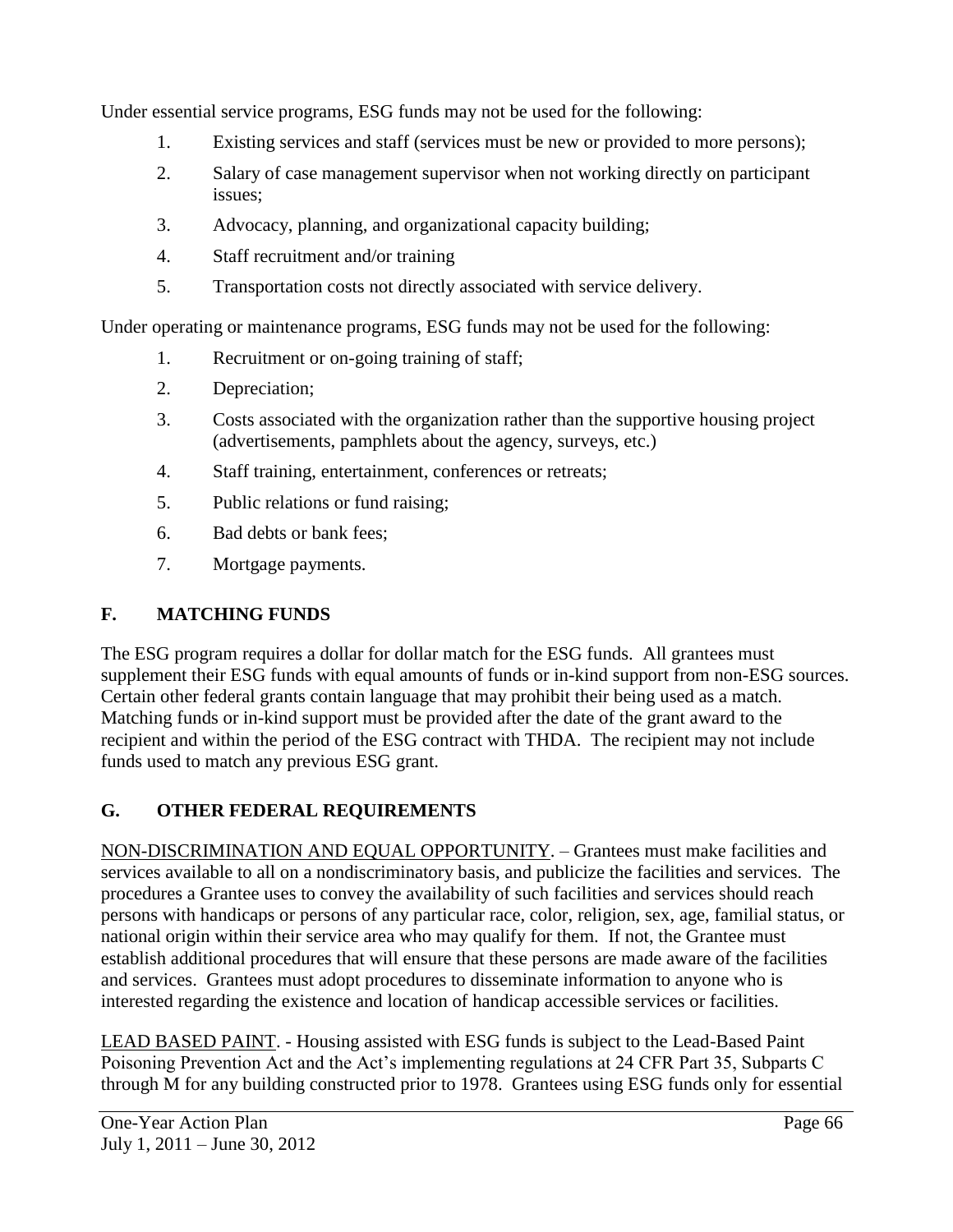services and operating expenses must comply with Subpart K to eliminate as far as practical leadbased paint hazards in a residential property that receives federal assistance for acquisition, leasing, support services or operation activities. Grantees using ESG funds for renovation, major rehabilitation or conversion must comply with Subpart J to eliminate as far as practical lead-based paint hazards that receives federal assistance for rehabilitation. The Lead-Based Paint Regulations are available at [www.hud.gov/lea.](http://www.hud.gov/lea)

PROPERTY MANAGEMENT STANDARDS. – In addition to the three-year or ten-year compliance period required for projects that use ESG funds for rehabilitation, renovation or conversion, recipients of ESG funds are also required to follow uniform standards for using and disposing of capital improvements and equipment. Equipment is defined as having a useful life of one year and a per unit value of \$5,000 or more.

RELOCATION AND DISPLACMENT. – Grantees are required to take reasonable steps to minimize the displacement of persons, families, individuals, businesses, non-profit organizations or farms as a result of administering projects funded through ESG. Any persons displaced by the acquisition of property must be provided with relocation assistance (24 CFR 576.59).

ENVIRONMENTAL REVIEW. - In implementing the ESG program, the environmental effects of each activity must be assessed in accordance with the provisions of the National Environment Policy Act of 1969 (NEPA) and the related authorities listed in HUD's regulations at 24 CFR Part 58. THDA as the Responsible Entity and the units of local government funded by THDA will be responsible for carrying out environmental reviews.

THDA will approve the release of funds for local governments and must request the release of funds from HUD for any projects of non-profit organizations. The non-profit organizations will be responsible for gathering the information required for the environmental reviews. ESG funds cannot be committed until the environmental review process has been completed. Commitments for expenditures made prior to the approval of the environmental review cannot be reimbursed with ESG funds.

CONFLICT OF INTEREST. - Each ESG recipient must adopt a conflict of interest policy which prohibits any employee, persons with decision making positions or having information about decisions made by an organization, from obtaining a personal or financial interest or benefit from the organization's activity, including through contracts, subcontracts, or agreements. (24 CFR 576.57).

ASBESTOS. - Prior to renovation, Tennessee State law requires an asbestos inspection for any structure that is not a residential building having four or fewer dwelling units. The costs of asbestos removal may be included in the grant request.

CONTRACTUAL AGREEMENT. - All recipients must enter into a contractual agreement with THDA. This Working Agreement includes all requirements contained in the ESG Final Rule (24 CFR Part 576) in addition to all other applicable rules and regulations. The Working Agreement will include, but is not limited to the following: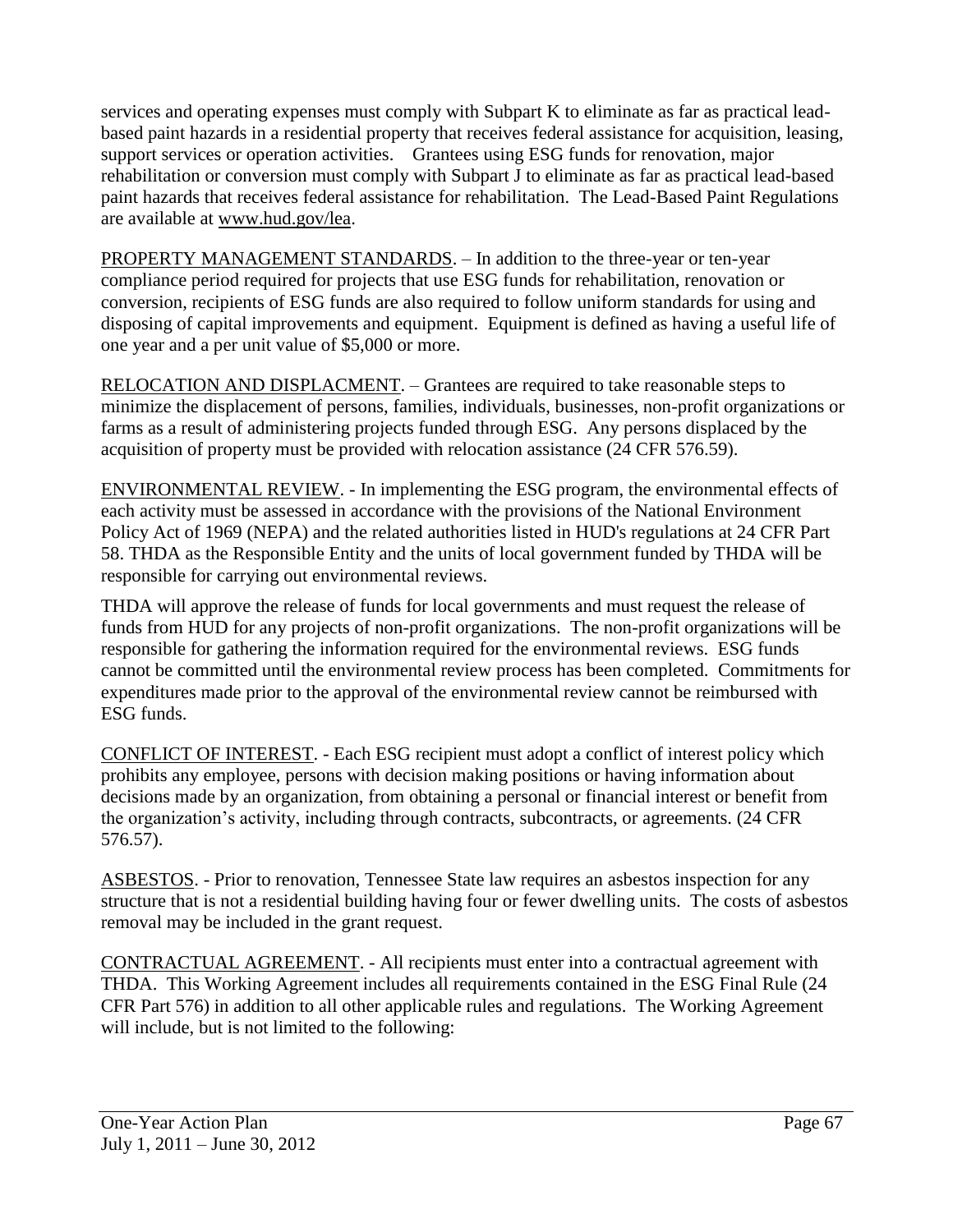- 1. BUILDING STANDARDS. Recipients must ensure that any building for which emergency shelter grants are used for renovation, conversion or major rehabilitation will meet the local government standards for safety and sanitation.
- 2. CERTIFICATION OF ASSISTANCE. Recipients must certify that on-going assistance will be provided to homeless individuals in obtaining appropriate supportive services, including permanent housing, medical and mental health treatment, counseling, supervision and other services essential for achieving independent living and other federal, state local and private assistance available for such persons.
- 3. CONFIDENTIALITY. Recipients must develop procedures to ensure the confidentiality of victims of domestic violence.
- 4. DRUG AND ALCOHOL-FREE FACILITIES. Recipients must administer a policy designed to ensure that each assisted homeless facility is free from the illegal use, possession or distribution of drugs or alcohol by its beneficiaries.
- 5. CLIENT PARTICIPATION. Recipients must involve the homeless individuals and families in the maintenance and operation of facilities, and in the provision of services to residents of these facilities to the maximum extent possible. The involvement of homeless persons is required through the Housing and Community Development Act of 1992.
- 6. PROCUREMENT PROCEDURES. Each ESG recipient must have an appropriate procurement procedure in place. At a minimum, three telephone bids must be obtained for any equipment or furniture purchases to be charged totally or in part to ESG.
- 7. FAIR HOUSING. All ESG recipients must perform and document action in the area of enforcement and/or promotion to affirmatively further fair housing. During the grant year recipients must carry out a minimum of one activity to promote fair housing. Non-discrimination and equal opportunity are applicable to ESG programs  $(24 \text{ CFR } 5.105(a)]$
- 8. TERMINATING ASSISTANCE. All ESG recipients must have a formal process for terminating assistance to an individual or family. At a minimum, there must be an appeals procedure with one level of administrative review for clients who are evicted or refused service from the facility for any reason.
- 9. REPORTING REQUIREMENTS. Each ESG recipient must complete periodic reporting forms as required by THDA.

## **H. APPLICATION AND EVALUATION PROCEDURE**

THDA will evaluate each application to determine if the proposal meets threshold criteria. Threshold criteria includes: submission of a complete application; proposal of an eligible activity; proposal of a project that in the opinion of THDA is physically, financially and administratively feasible; proposal of a project that meets the requirements of 24 CFR Part 576, as amended.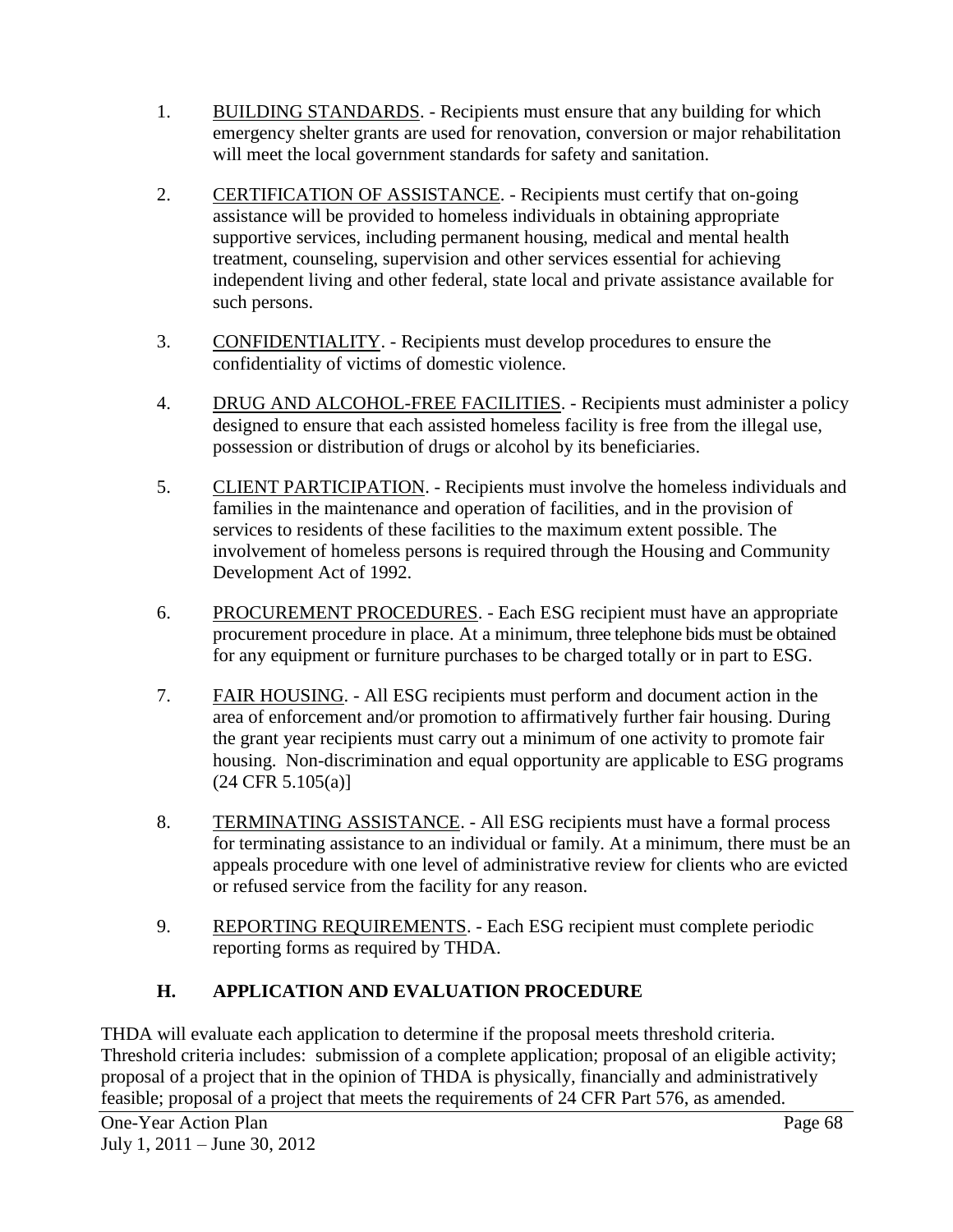Documentation must be submitted along with the completed Checklist to demonstrate that the organization meets threshold requirements and has the capacity to provide shelter, essential services and/or operations for programs serving the homeless. Applications meeting the threshold criteria will be scored and ranked in descending numerical order.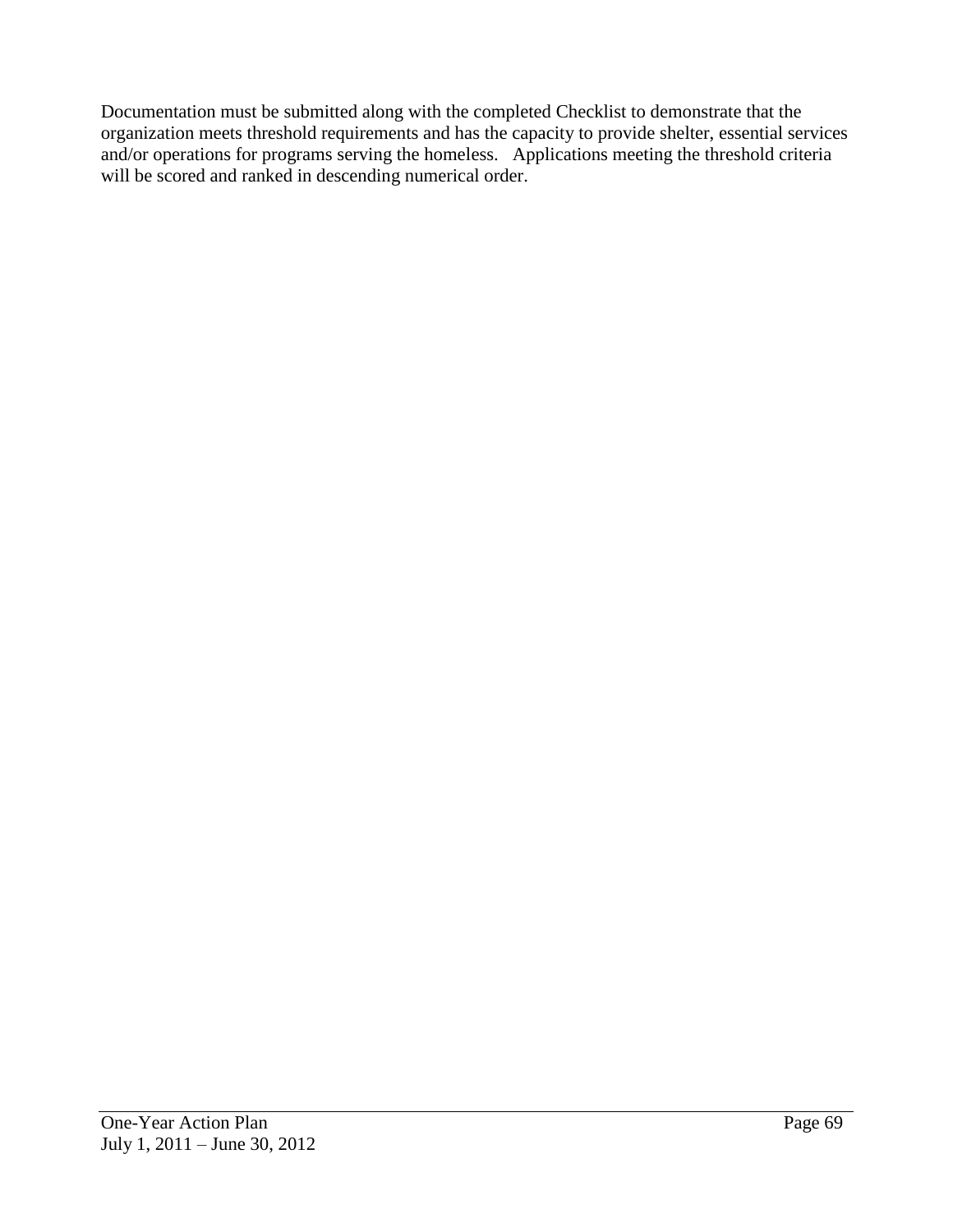#### **2010 ESG COMPETITIVE ALLOCATON RATING SCALE 200 POINTS**

#### **1. NEEDS SCORE UP TO 60 POINTS**

THDA has calculated need factors using poverty statistics for counties. Factors are based on percentages rather than absolute numbers. The need factors used are the percentage of households that are low income; percentage of population receiving food stamps, percentage of reported domestic violence victims, unemployment rates, and percentage of homeless reported.

#### **2. AGENCY DATA UP TO 60 POINTS**

Documentation of Agency's administrative capacity to administer ESG grant and experience with grant funding. Adequate description of staff and volunteers available to implement the proposed activities. *Attention will be paid towards agencies that have shown an ability to turn in pay requests with appropriate documentation and turn in reports as requested.*

#### **3. FISCAL INFORMATION UP TO 60 POINTS**

Completeness of budget. Clear and specific documentation of match, source(s) and level of committed cash match. This criterion will include a review of past expenditure of ESGP funds. *Attention will be paid towards agencies that draw their funds down as needed and in a timely manner.*

#### **4. DISASTER AREAS 10 POINTS**

THDA shall award 10 additional points to applications for projects located in counties that have been declared a presidential disaster area under the Robert T. Stafford Disaster Relief and Emergency Assistance Act in the year prior to the application due date.

#### **5. LACK OF RESOURCES 5 POINTS**

THDA shall award 5 additional points to applications for projects located in counties that do not have other resources within the county to serve the homeless or to provide homelessness prevention.

#### **6. DOMESTIC VIOLENCE SHELTERS UP TO 5 POINTS**

THDA recognizes that while the risk factors for homelessness are also risk factors for domestic violence – they aren't the only risk factors. We recognize that domestic violence cannot be necessarily be tracked in the same way as other subgroups of the homeless. Therefore, up to 5 additional points will be granted to domestic violence shelters in areas of reported incidents.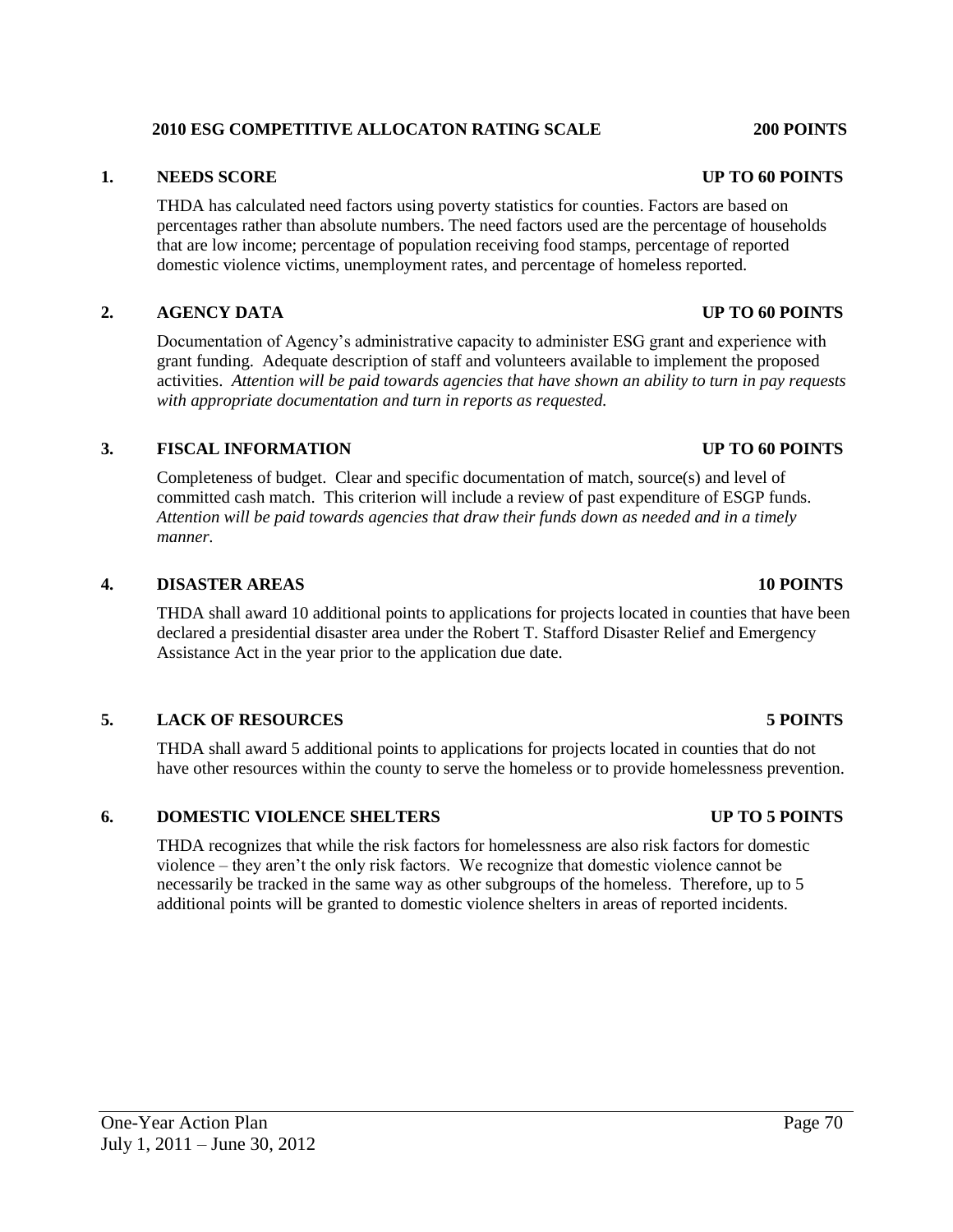| <b>CDBG SMALL CITY</b><br><b>ENTITLEMENT AREAS</b> | <b>POPULATION</b><br>$<$ 50% AMI | % OF TOTAL<br><b>SMALL CITY VLI</b><br><b>POPULATION</b> | *2011 SMALL CITY<br>ALLOCATION <sup>2</sup> |
|----------------------------------------------------|----------------------------------|----------------------------------------------------------|---------------------------------------------|
| <b>BRISTOL</b>                                     | 2,647                            | 5.80%                                                    | \$40,202                                    |
| <b>CLARKSVILLE</b>                                 | 6,007                            | 13.17%                                                   | \$91,285                                    |
| <b>CLEVELAND</b>                                   | 4,479                            | 9.82%                                                    | \$68,065                                    |
| <b>FRANKLIN</b>                                    | 2,241                            | 4.91%                                                    | \$34,033                                    |
| <b>JACKSON</b>                                     | 6,396                            | 14.02%                                                   | \$97,176                                    |
| <b>JOHNSON CITY</b>                                | 5,912                            | 12.96%                                                   | \$89,888                                    |
| <b>KINGSPORT</b>                                   | 5,324                            | 11.67%                                                   | \$80,888                                    |
| <b>MORRISTOWN</b>                                  | 3,085                            | 6.76%                                                    | \$46,855                                    |
| <b>MURFREESBORO</b>                                | 7,289                            | 15.98%                                                   | \$110,692                                   |
| <b>OAK RIDGE</b>                                   | 2,247                            | 4.92%                                                    | \$34,101                                    |
| <b>TOTAL</b>                                       | 45,627                           | 100.00%                                                  | \$693,128                                   |

# **SMALL CITIES ESG ALLOCATION PLAN<sup>1</sup>**

l

<sup>\*</sup>The 2011 ESG allocation is based on the expected allocation as described above and represents the renewal of existing contracts.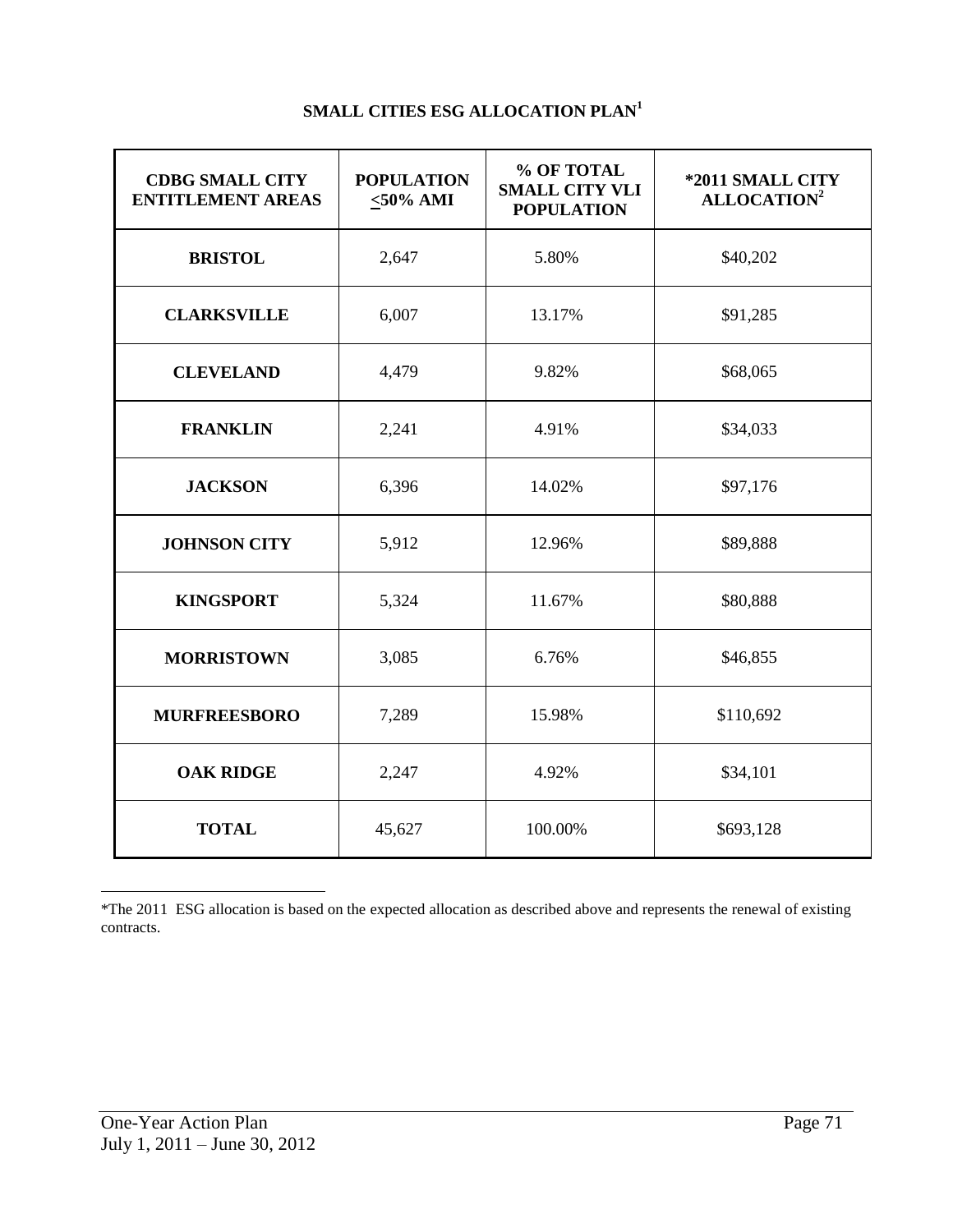| <b>COUNTY</b>  | <b>POINTS</b> | <b>COUNTY</b>  | <b>POIN</b> |
|----------------|---------------|----------------|-------------|
| Anderson       | 46            | Hancock        | 33          |
| <b>Bedford</b> | 37            | Hardeman       | 56          |
| Benton         | 43            | Hardin         | 51          |
| <b>Bledsoe</b> | 38            | Hawkins        | 52          |
| <b>Blount</b>  | 53            | Haywood        | 52          |
| <b>Bradley</b> | 53            | Henderson      | 51          |
| Campbell       | 58            | Henry          | 54          |
| Cannon         | 23            | Hickman        | 29          |
| Carroll        | 53            | Houston        | 32          |
| Carter         | 52            | Humphreys      | 36          |
| Cheatham       | 22            | <b>Jackson</b> | 31          |
| Chester        | 37            | Jefferson      | 51          |
| Claiborne      | 47            | Johnson        | 39          |
| Clay           | 31            | Knox**         | 56          |
| Cocke          | 50            | Lake           | 34          |
| Coffee         | 36            | Lauderdale     | 59          |
| Crockett       | 41            | Lawrence       | 37          |
| Cumberland     | 45            | Lewis          | 28          |
| Decatur        | 38            | Lincoln        | 28          |
| DeKalb         | 32            | Loudon         | 38          |
| Dickson        | 31            | Macon          | 43          |
| Dyer           | 57            | Madison        | 51          |
| Fayette        | 46            | Marion         | 42          |
| Fentress       | 39            | Marshall       | 43          |
| Franklin       | 45            | Maury          | 33          |
| Gibson         | 59            | McMinn         | 42          |
| Giles          | 32            | McNairy        | 56          |
| Grainger       | 42            | Meigs          | 36          |
| Greene         | 55            | Monroe         | 55          |
| Grundy         | 43            | Montgomery     | 43          |
| Hamblen        | 54            | Moore          | 18          |
| Hamilton*      | 55            | Morgan         | 36          |

#### **COUNTY NEEDS SCORE**

| <b>COUNTY</b>  | <b>POINTS</b> | <b>COUNTY</b> | <b>POINTS</b> | <b>COUNTY</b>  | <b>POINTS</b> |
|----------------|---------------|---------------|---------------|----------------|---------------|
| Anderson       | 46            | Hancock       | 33            | Obion          | 46            |
| <b>Bedford</b> | 37            | Hardeman      | 56            | Overton        | 33            |
| Benton         | 43            | Hardin        | 51            | Perry          | 28            |
| Bledsoe        | 38            | Hawkins       | 52            | Pickett        | 29            |
| <b>Blount</b>  | 53            | Haywood       | 52            | Polk           | 35            |
| <b>Bradley</b> | 53            | Henderson     | 51            | Putnam         | 51            |
| Campbell       | 58            | Henry         | 54            | Rhea           | 48            |
| Cannon         | 23            | Hickman       | 29            | Roane          | 41            |
| Carroll        | 53            | Houston       | 32            | Robertson      | 32            |
| Carter         | 52            | Humphreys     | 36            | Rutherford     | 55            |
| Cheatham       | 22            | Jackson       | 31            | Scott          | 47            |
| Chester        | 37            | Jefferson     | 51            | Sequatchie     | 31            |
| Claiborne      | 47            | Johnson       | 39            | Sevier         | 51            |
| Clay           | 31            | Knox**        | 56            | Shelby***      | 60            |
| Cocke          | 50            | Lake          | 34            | Smith          | 29            |
| Coffee         | 36            | Lauderdale    | 59            | <b>Stewart</b> | 31            |
| Crockett       | 41            | Lawrence      | 37            | Sullivan       | 55            |
| Cumberland     | 45            | Lewis         | 28            | Sumner         | 39            |
| Decatur        | 38            | Lincoln       | 28            | Tipton         | 56            |
| DeKalb         | 32            | Loudon        | 38            | Trousdale      | 20            |
| Dickson        | 31            | Macon         | 43            | Unicoi         | 30            |
| Dyer           | 57            | Madison       | 51            | Union          | 37            |
| Fayette        | 46            | Marion        | 42            | Van Buren      | 26            |
| Fentress       | 39            | Marshall      | 43            | Warren         | 48            |
| _<br>Franklin  | 45            | Maury         | 33            | Washington     | 50            |
| Gibson         | 59            | McMinn        | 42            | Wayne          | 29            |
| Giles          | 32            | McNairy       | 56            | Weakley        | 56            |
| Grainger       | 42            | Meigs         | 36            | White          | 41            |
| Greene         | 55            | Monroe        | 55            | Williamson     | 31            |
| Grundy         | 43            | Montgomery    | 43            | Wilson         | 42            |
| Hamblen        | 54            | Moore         | 18            |                |               |
| Hamilton*      | 55            | Morgan        | 36            |                |               |
|                |               |               |               |                |               |

| <b>COUNTY</b> | <b>POINTS</b> |
|---------------|---------------|
| Obion         | 46            |
| Overton       | 33            |
| Perry         | 28            |
| Pickett       | 29            |
| Polk          | 35            |
| Putnam        | 51            |
| Rhea          | 48            |
| Roane         | 41            |
| Robertson     | 32            |
| Rutherford    | 55            |
| Scott         | 47            |
| Sequatchie    | 31            |
| Sevier        | 51            |
| Shelby***     | 60            |
| Smith         | 29            |
| Stewart       | 31            |
| Sullivan      | 55            |
| Sumner        | 39            |
| Tipton        | 56            |
| Trousdale     | 20            |
| Unicoi        | 30            |
| Union         | 37            |
| Van Buren     | 26            |
| Warren        | 48            |
| Washington    | 50            |
| Wayne         | 29            |
| Weakley       | 56            |
| White         | 41            |
| Williamson    | 31            |
| Wilson        | 42            |

\*Hamilton County excluding Chattanooga \*\*Knox County excluding Knoxville \*\*\*Shelby County excluding Memphis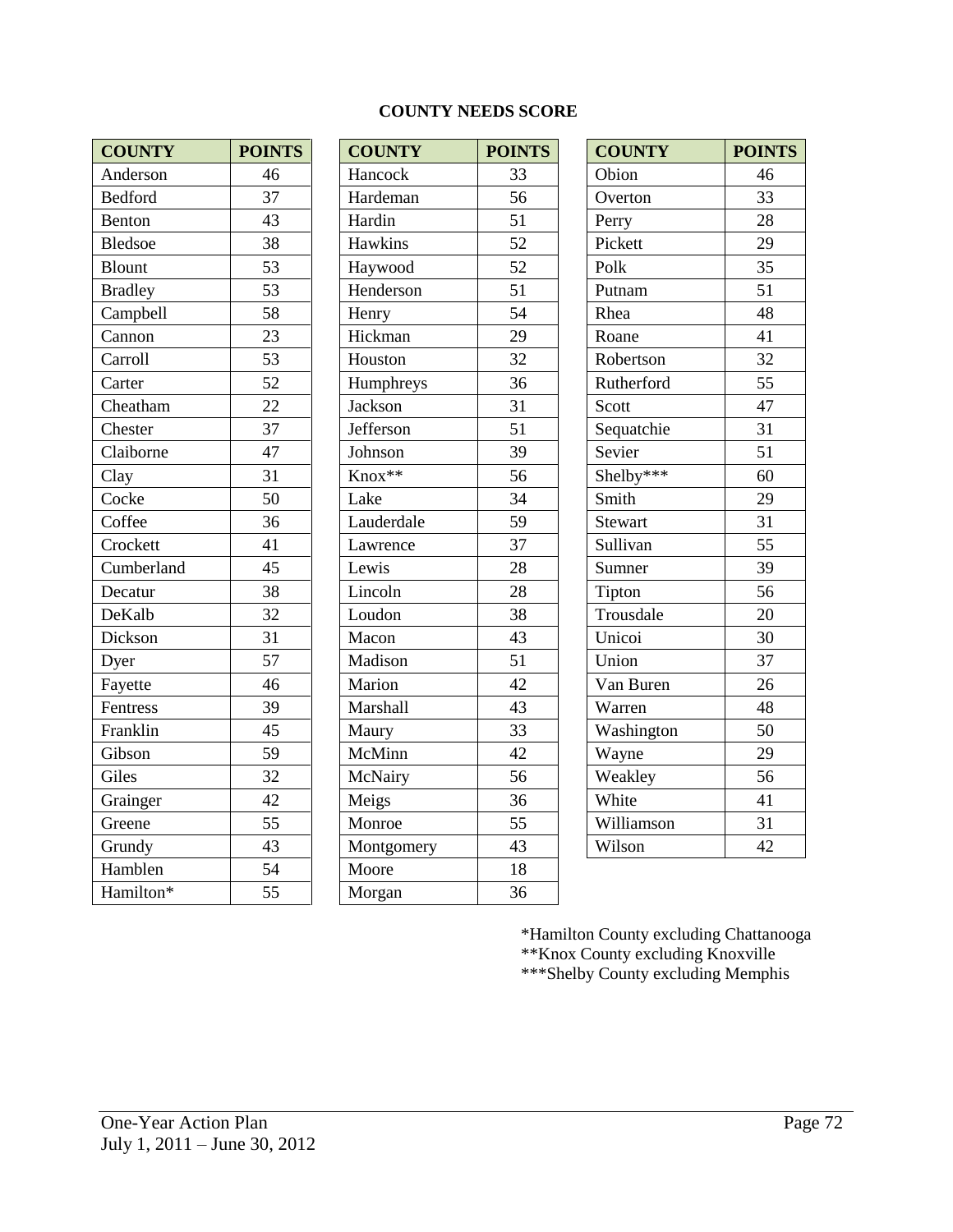# **CURRENT DISASTER COUNTIES**

| <b>Disaster Declarations:</b> | <b>FEMA-1821-DR</b> | February 17, 2009 |
|-------------------------------|---------------------|-------------------|
|                               | <b>FEMA-1839-DR</b> | May 15, 2009      |
|                               | <b>FEMA-1851-DR</b> | July 13, 2009     |
|                               | <b>FEMA-1856-DR</b> | August 21, 2009   |

| <b>CHESTER</b>    |
|-------------------|
| <b>DECATUR</b>    |
| <b>FAYETTE</b>    |
| <b>HENRY</b>      |
| <b>LAKE</b>       |
| <b>MONTGOMERY</b> |
| <b>OVERTON</b>    |
| <b>SEQUATCHIE</b> |
| <b>STEWART</b>    |
| <b>WEAKLEY</b>    |
|                   |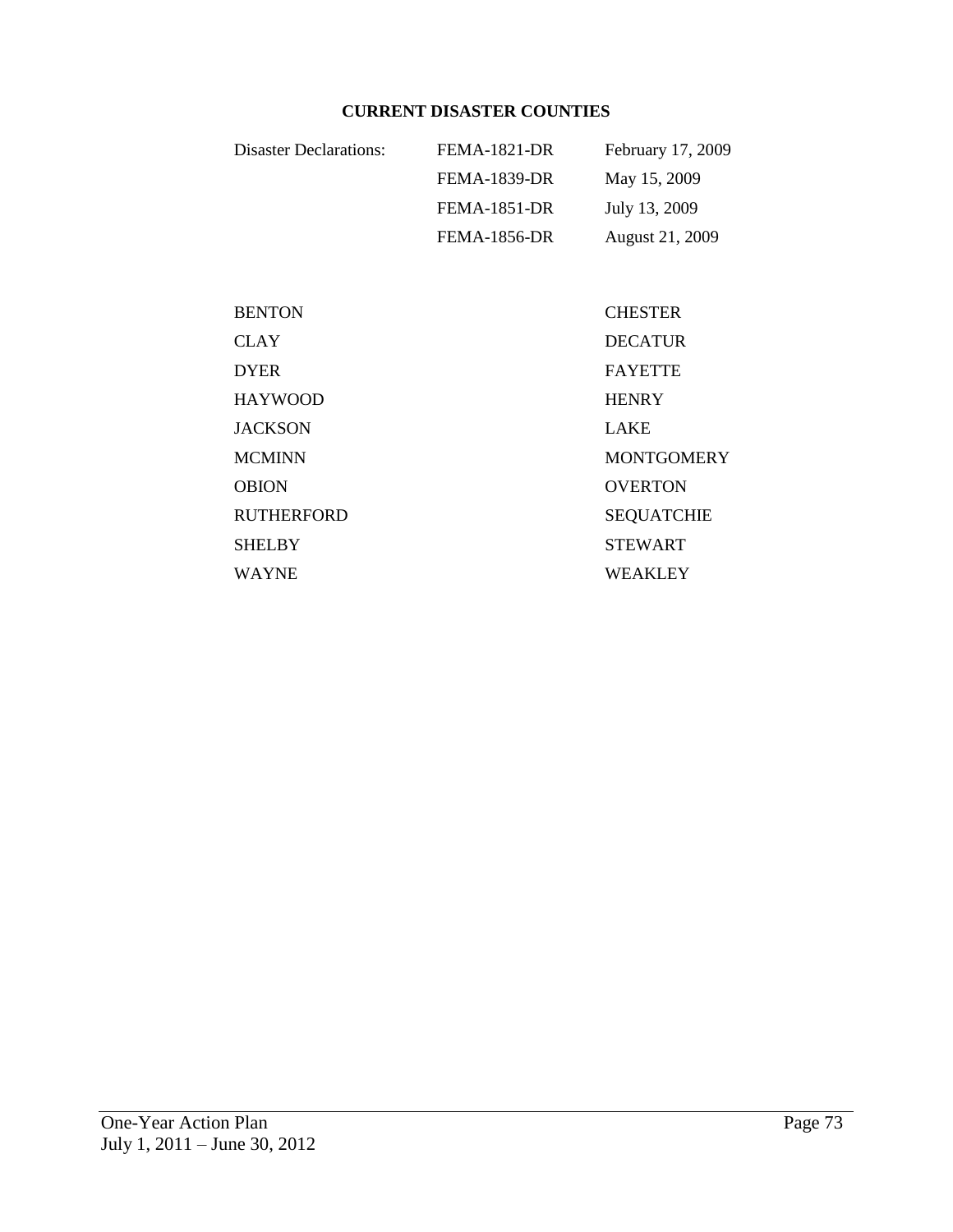| <b>COUNTY</b>  | <b>POINTS</b>  | <b>COUNTY</b> | <b>POINTS</b>  | <b>COUNTY</b>  | <b>POINTS</b>    |
|----------------|----------------|---------------|----------------|----------------|------------------|
| Anderson       | 5              | Hancock       | $\mathbf{1}$   | Obion          | $\overline{4}$   |
| <b>Bedford</b> | $\overline{4}$ | Hardeman      | $\overline{4}$ | Overton        | $\overline{3}$   |
| Benton         | $\overline{3}$ | Hardin        | $\overline{4}$ | Perry          | $\mathbf{1}$     |
| <b>Bledsoe</b> | $\mathbf{1}$   | Hawkins       | $\overline{4}$ | Pickett        | $\boldsymbol{0}$ |
| <b>Blount</b>  | $\overline{5}$ | Haywood       | $\overline{3}$ | Polk           | $\overline{3}$   |
| <b>Bradley</b> | 5              | Henderson     | $\overline{4}$ | Putnam         | 5                |
| Campbell       | $\overline{4}$ | Henry         | $\overline{4}$ | Rhea           | $\overline{4}$   |
| Cannon         | $\overline{2}$ | Hickman       | $\overline{4}$ | Roane          | $\overline{4}$   |
| Carroll        | $\overline{3}$ | Houston       | $\overline{3}$ | Robertson      | 5                |
| Carter         | $\overline{4}$ | Humphreys     | $\overline{3}$ | Rutherford     | 5                |
| Cheatham       | $\overline{4}$ | Jackson       | $\mathbf{1}$   | Scott          | $\overline{4}$   |
| Chester        | $\overline{2}$ | Jefferson     | $\overline{4}$ | Sequatchie     | 3                |
| Claiborne      | $\overline{4}$ | Johnson       | $\overline{3}$ | Sevier         | 5                |
| Clay           | $\overline{2}$ | Knox          | $\overline{5}$ | Shelby         | $\overline{5}$   |
| Cocke          | $\overline{3}$ | Lake          | $\mathbf{1}$   | Smith          | 3                |
| Coffee         | $\overline{4}$ | Lauderdale    | $\overline{4}$ | <b>Stewart</b> | $\overline{3}$   |
| Crockett       | $\overline{3}$ | Lawrence      | $\overline{4}$ | Sullivan       | $\overline{5}$   |
| Cumberland     | $\overline{4}$ | Lewis         | $\overline{3}$ | Sumner         | $\overline{5}$   |
| Decatur        | $\overline{2}$ | Lincoln       | $\overline{4}$ | Tipton         | 5                |
| DeKalb         | $\overline{3}$ | Loudon        | $\overline{4}$ | Trousdale      | $\overline{3}$   |
| Dickson        | $\overline{5}$ | Macon         | $\overline{3}$ | Unicoi         | $\overline{3}$   |
| Dyer           | $\overline{5}$ | Madison       | $\overline{5}$ | Union          | $\overline{2}$   |
| Fayette        | $\overline{4}$ | Marion        | $\overline{4}$ | Van Buren      | $\mathbf{1}$     |
| Fentress       | $\overline{3}$ | Marshall      | $\overline{4}$ | Warren         | $\overline{4}$   |
| Franklin       | $\overline{4}$ | Maury         | 5              | Washington     | 5                |
| Gibson         | $\overline{4}$ | McMinn        | $\overline{4}$ | Wayne          | $\overline{3}$   |
| Giles          | $\overline{4}$ | McNairy       | $\overline{3}$ | Weakley        | $\overline{4}$   |
| Grainger       | $\overline{3}$ | Meigs         | $\overline{2}$ | White          | 3                |
| Greene         | $\overline{4}$ | Monroe        | $\overline{4}$ | Williamson     | 5                |
| Grundy         | $\overline{3}$ | Montgomery    | 5              | Wilson         | 5                |
| Hamblen        | $\overline{4}$ | Moore         | $\mathbf{1}$   |                |                  |
| Hamilton       | $\overline{5}$ | Morgan        | $\overline{2}$ |                |                  |

| <b>COUNTY</b> | <b>POINTS</b>            |
|---------------|--------------------------|
| Hancock       | $\mathbf{1}$             |
| Hardeman      | $\overline{4}$           |
| Hardin        | $\overline{4}$           |
| Hawkins       | $\overline{4}$           |
| Haywood       | $\overline{3}$           |
| Henderson     | $\overline{4}$           |
| Henry         | $\overline{4}$           |
| Hickman       | $\overline{\mathcal{L}}$ |
| Houston       | $\overline{3}$           |
| Humphreys     | $\overline{3}$           |
| Jackson       | $\mathbf{1}$             |
| Jefferson     | $\overline{\mathcal{L}}$ |
| Johnson       | $\overline{\mathbf{3}}$  |
| Knox          | $\overline{5}$           |
| Lake          | $\mathbf{1}$             |
| Lauderdale    | $\overline{4}$           |
| Lawrence      | $\overline{4}$           |
| Lewis         | 3                        |
| Lincoln       | $\overline{4}$           |
| Loudon        | $\overline{4}$           |
| Macon         | $\overline{3}$           |
| Madison       | $\overline{5}$           |
| Marion        | $\overline{4}$           |
| Marshall      | $\overline{4}$           |
| Maury         | $\overline{5}$           |
| McMinn        | $\overline{4}$           |
| McNairy       | 3                        |
| Meigs         | $\overline{2}$           |
| Monroe        | $\overline{4}$           |
| Montgomery    | $\overline{5}$           |
| Moore         | $\mathbf{1}$             |
| Morgan        | $\overline{2}$           |

| <b>COUNTY</b> | <b>POINTS</b>                                                                                                   |
|---------------|-----------------------------------------------------------------------------------------------------------------|
| Obion         | $\overline{4}$                                                                                                  |
| Overton       | $\overline{3}$                                                                                                  |
| Perry         | $\overline{1}$                                                                                                  |
| Pickett       | $\overline{0}$                                                                                                  |
| Polk          | $\frac{3}{5}$                                                                                                   |
| Putnam        |                                                                                                                 |
| Rhea          | $\overline{4}$                                                                                                  |
| Roane         | $\overline{4}$                                                                                                  |
| Robertson     | $\overline{5}$                                                                                                  |
| Rutherford    |                                                                                                                 |
| Scott         |                                                                                                                 |
| Sequatchie    | $\frac{1}{5}$ $\frac{4}{3}$ $\frac{3}{5}$ $\frac{5}{3}$ $\frac{3}{5}$ $\frac{5}{5}$ $\frac{5}{3}$ $\frac{5}{3}$ |
| Sevier        |                                                                                                                 |
| Shelby        |                                                                                                                 |
| Smith         |                                                                                                                 |
| Stewart       |                                                                                                                 |
| Sullivan      |                                                                                                                 |
| Sumner        |                                                                                                                 |
| Tipton        |                                                                                                                 |
| Trousdale     |                                                                                                                 |
| Unicoi        | $\frac{3}{2}$                                                                                                   |
| Union         |                                                                                                                 |
| Van Buren     | $\overline{1}$                                                                                                  |
| Warren        | $\overline{4}$                                                                                                  |
| Washington    | 5                                                                                                               |
| Wayne         | $\overline{\mathbf{3}}$                                                                                         |
| Weakley       | $\overline{4}$                                                                                                  |
| White         |                                                                                                                 |
| Williamson    | $\frac{3}{5}$                                                                                                   |
| Wilson        |                                                                                                                 |

 $3$  Data from TIBRS database, 2008. Tennessee Bureau of Investigation, Crime Statistics Unit

l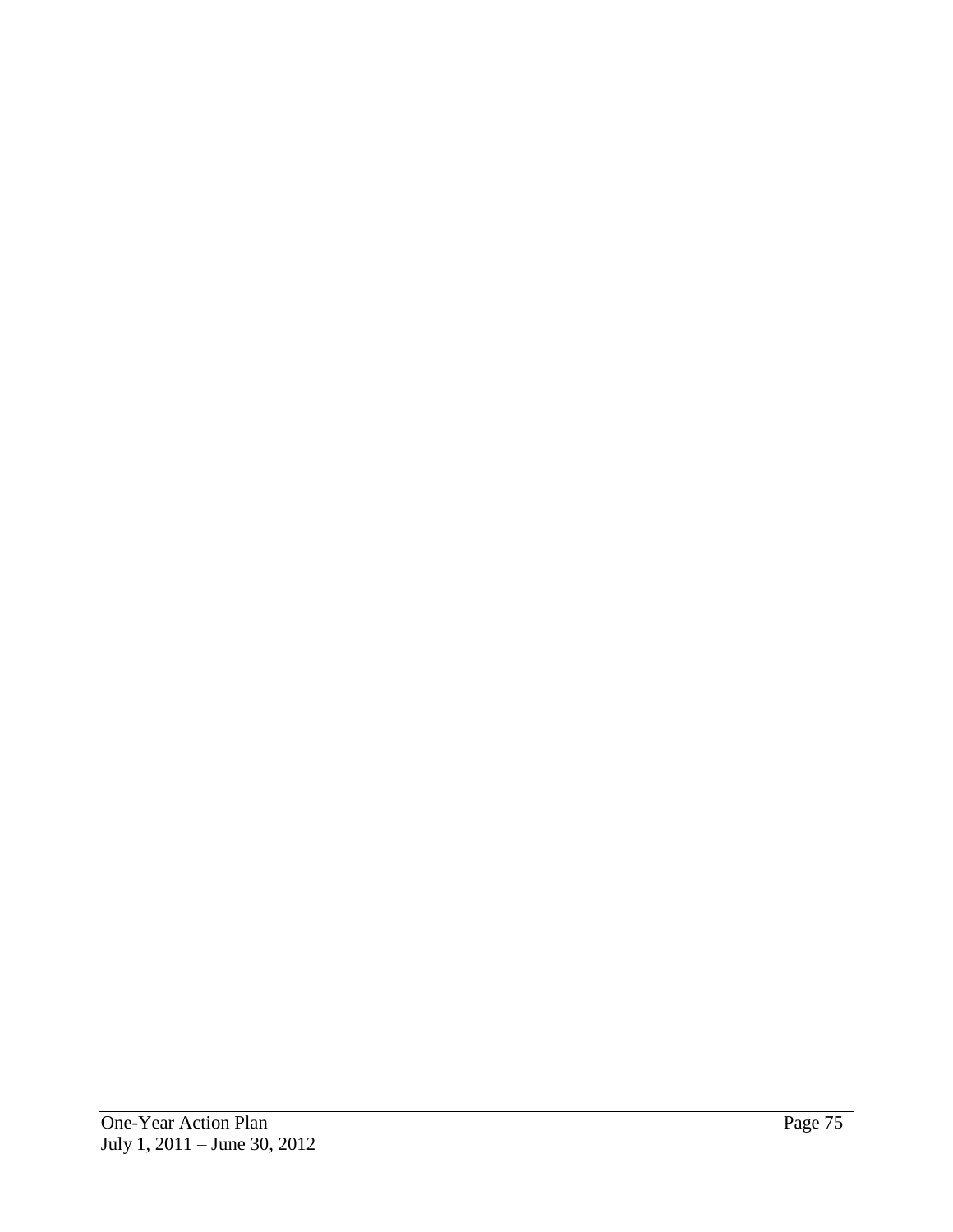# **Method of Distribution of Funds and Program Description Housing Opportunities for Persons with AIDS Program (HOPWA) Fiscal Year 2011-2012**

#### **I. Introduction**

The State of Tennessee anticipates federal funds for the Housing Opportunities for Persons with AIDS (HOPWA) program in the amount of \$916,803. Two metropolitan areas of the State receive direct HOPWA funds from HUD, Nashville and Memphis. The State will administer funds to the remainder of Tennessee, and no more than 3% of the State's award will be retained by the Department of Health, HIV/AIDS/STD Section for administrative costs. The remaining 97% will be contractually awarded to the seven Project Sponsors across the State. These were originally selected using a request for grant proposal (RFGP) process for not-for-profit organizations and/or Community-Based Organizations (CBOs).

During the 1996 grant year, the State was notified that two of its metropolitan regions (Memphis and Nashville) qualified as Eligible Metropolitan Statistical Areas (EMSAs) for HOPWA formula allocations beginning in FY 1997. At that time, the State revised the geographic breakdown for HOPWA into seven regions, which include every county in the State not supported by the two EMSAs. Each of the seven (7) regions has one not-for-profit agency that is the Project Sponsor for HOPWA. The not-for-profit organizations were selected using the RFGP process.

In the winter of 2003, the Office of Management and Budget (OMB) released updated service areas, with HOPWA formula jurisdictions based on the 2000 Census. The update had been conducted periodically, since that time and, by 2005, fifteen counties had been removed from the State's service area. These include: Cannon, Cheatham, Davidson, Hickman, Macon, Robertson, Rutherford, Smith, Sumner, Trousdale, Williamson, and Wilson counties. They became the responsibility of the metropolitan statistical area of Nashville EMSA. Fayette, Shelby and Tipton counties are the responsibility of Memphis EMSA.

The RFGP process for HOPWA is based on a five-year cycle, which was last issued in 2010. All of the original Project Sponsors selected in 2010 have been retained. The contracts for these agencies are renewed annually for up to five years. However, the State reserves the right to terminate a contract should there be substandard performance by a Project Sponsor. In the event a contract is terminated, the State will solicit new agency proposals.

The Department of Health is contracting with established not-for-profit agencies that continually show both the capability to plan for, as well as the ability to provide direct intervention and housing assistance to eligible clients and their families. Proposals were submitted by the Project Sponsors and evaluated on criteria such as Technical Services, Organization and Experience, and Budget reasonableness, to name a few. Funds were originally awarded as available to sponsors who submitted proposals that best met, or exceeded the required criteria and provided a detailed budget which best met the needs of HOPWA clients. Renewal of the contract is determined by periodic evaluation of the Project Sponsors achieving, or exceeding the requirements outlined in the Scope of Services, which is found in each Project Sponsor's contract.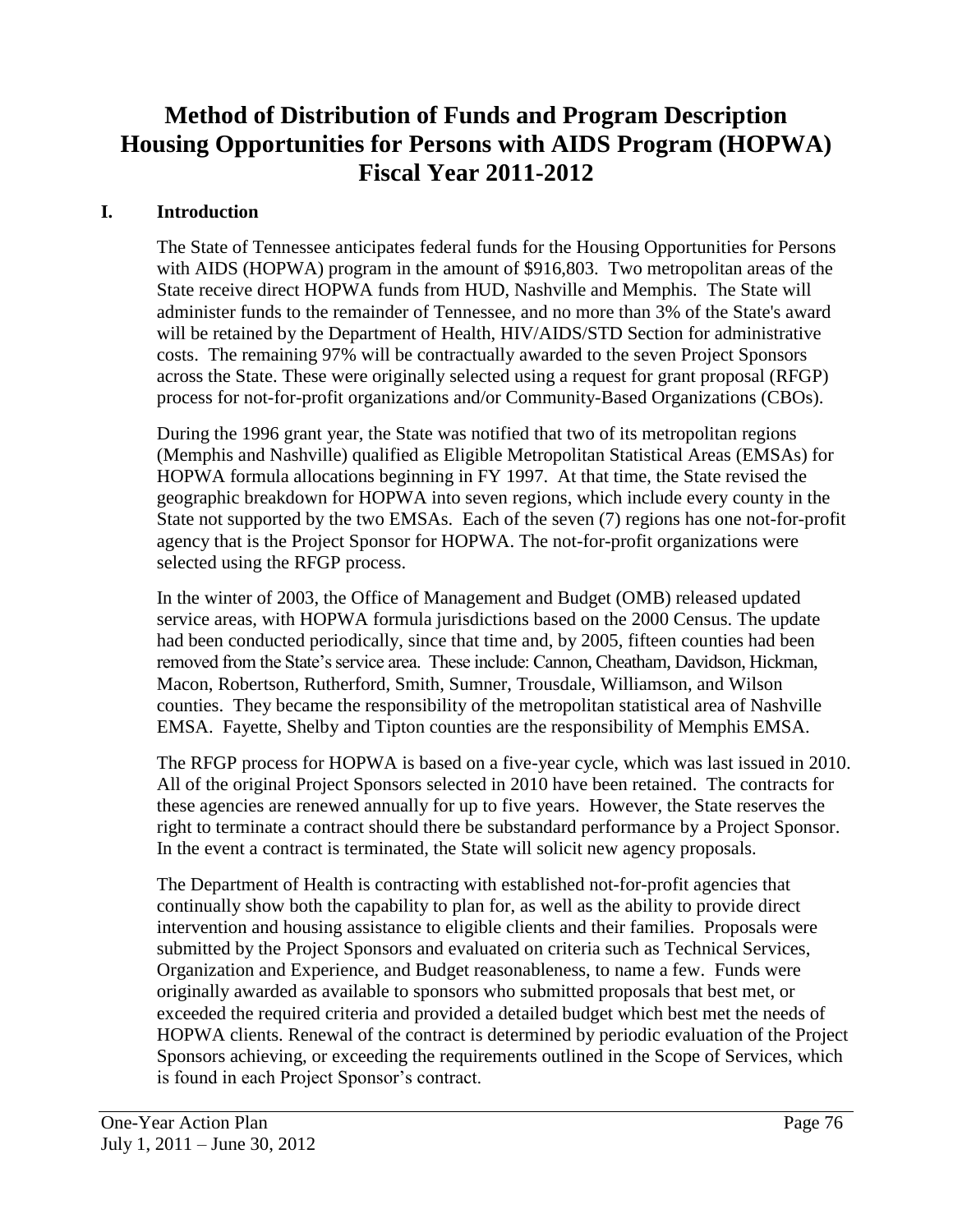In preparation for the development of the 2010 RFGP, the HIV/AIDS/STD Section staff reviewed the previous RFGP, incorporating any revisions, changes and deletions that had occurred since the original submission. The RFGP recommended the use the HOPWA funds for projects that address needs in the following areas:

A. Housing Information Services Program: including, but is not limited to, counseling, information, and referral services to help eligible clients locate, acquire, finance, and maintain housing. This may also include fair housing counseling for eligible beneficiaries who may encounter discrimination as described in the Federal and State Fair Housing Act.

B. Short-term Rent, Mortgage, and Utility payment Program: to prevent homelessness of the tenant or mortgagor of a dwelling.

C. Supportive Services Program: includes, but is not limited to, health, mental health, assessment, drug and alcohol abuse treatment and counseling, day care, nutritional services, intensive care when required, and assistance in gaining access to local, State, and federal government benefits and services. Health services may only be provided to clients with AIDS or related diseases, and not to family members, (see the definition of Family Member in Paragraph II.D.).

D. Permanent Housing Placement Program: permanent housing placement services may be used to help eligible persons establish a new residence where on-going occupancy is expected to continue.

The HIV/AIDS/STD Section issued an RFGP in 2010 for the three activities which HUD has now separated into four; this encouraged the maximum use of HOPWA funds for HIV infected clients and their family members threatened with homelessness. Proposals were reviewed by a panel of persons with expertise in AIDS health care, housing, and homelessness issues. Evaluators adhered to all aspects of the federal and State regulations governing HOPWA financial and resource management criteria and program goals. Additional consideration included the level of local or regional networking among area HIV service organizations; plans to identify HIV positive persons who are homeless but not part of any HIV support system; plans to serve both rural and urban residents; and the development of emergency housing plans for HIV positive persons.

# **II. Program Plan**

# A. Background and Need

Each plan includes a "Background and Need" section that: (a) identifies the applicant's HIV-specific program to date, concentrating heavily on specific clientrelated service, (b) analyzes the applicant's client caseload, concentrating specifically on data to show the need for HIV housing related services and activities, (c) documents how other HIV specific agencies have been consulted to decide local needs for housing related services, and (d) assesses for previous HOPWA grant recipients, the detailed demographic breakdown of their clients, including the three low income categories.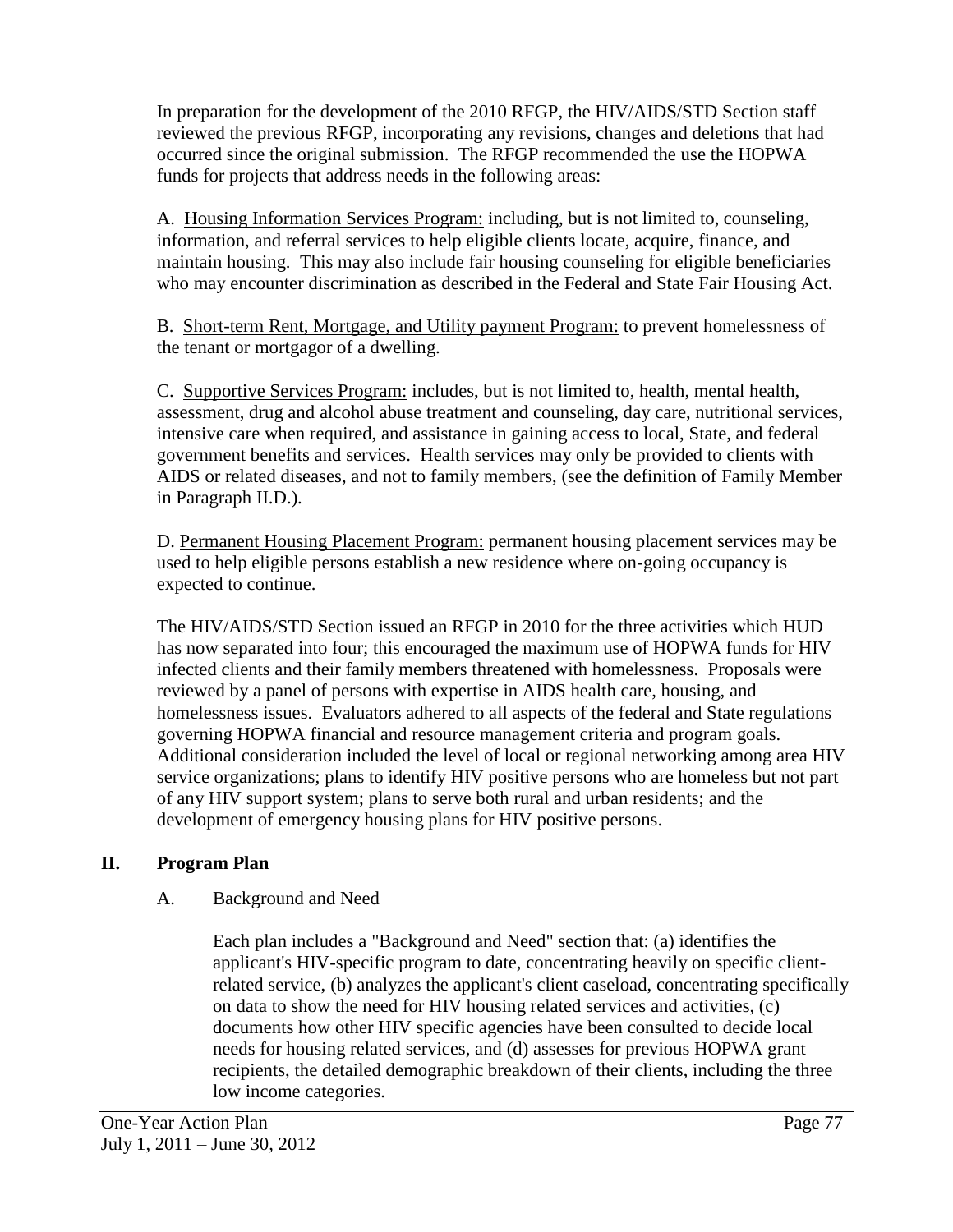#### B. Program Plan:

Based upon the information identified in the "Background and Need" section, each proposal provides a "Program Plan" that identifies each activity selected for inclusion in the proposal, as well as an estimate of the number of clients expected to be served.

The program plan outlines procedures expected to be initiated within each selected activity: (a) provide housing information services; (b) provide counseling and referral services; (c) assist eligible clients to locate, acquire, finance, and maintain housing; (d) prevent homelessness of eligible clients; (e) assist with short-term rent, mortgage and utility payments and; (f) provide supportive services

#### C. Outreach and Networking

Each plan includes a means by which potentially eligible applicants and clients are notified of the availability of housing assistance. The plan also addresses individuals in need in the surrounding rural areas, as appropriate, as well as individuals who may be HIV infected and homeless, but not part of any existing HIV support system.

Each applicant includes a local and/or regional networking plan involving agencies that provide HIV related services that will be used for service referrals. Organizations participating in this network included local and regional health department AIDS programs, other HIV-related Community-Based Organizations, alcohol and drug abuse HIV outreach agencies, HIV specific clinics, counseling and testing sites, homeless shelters and soup kitchens, local social service agencies, local Red Cross and Planned Parenthood organizations, and other agencies involved in specified areas.

All plans will develop and describe procedures for interagency referral and followup. Documentation is maintained to ensure other needed services are discussed and information is placed on application identifying available services; this information is then made available to clients.

#### D. Definition of "Family Member"

HUD defines "family" as a household composed of two or more related persons. The term "family" also includes one or more eligible persons living with another person or persons who are determined to be important to their care or well being. Finally it includes the surviving member or members of any family described in this definition who are living in a unit, helped under the HOPWA program, with the person with AIDS at the time of his or her death. This definition gives consideration to relationships outside traditional marriage between opposite sexes, but is specific enough to prevent situations where an individual receives housing assistance and subsequently provides a place to live for one or more friends or acquaintances.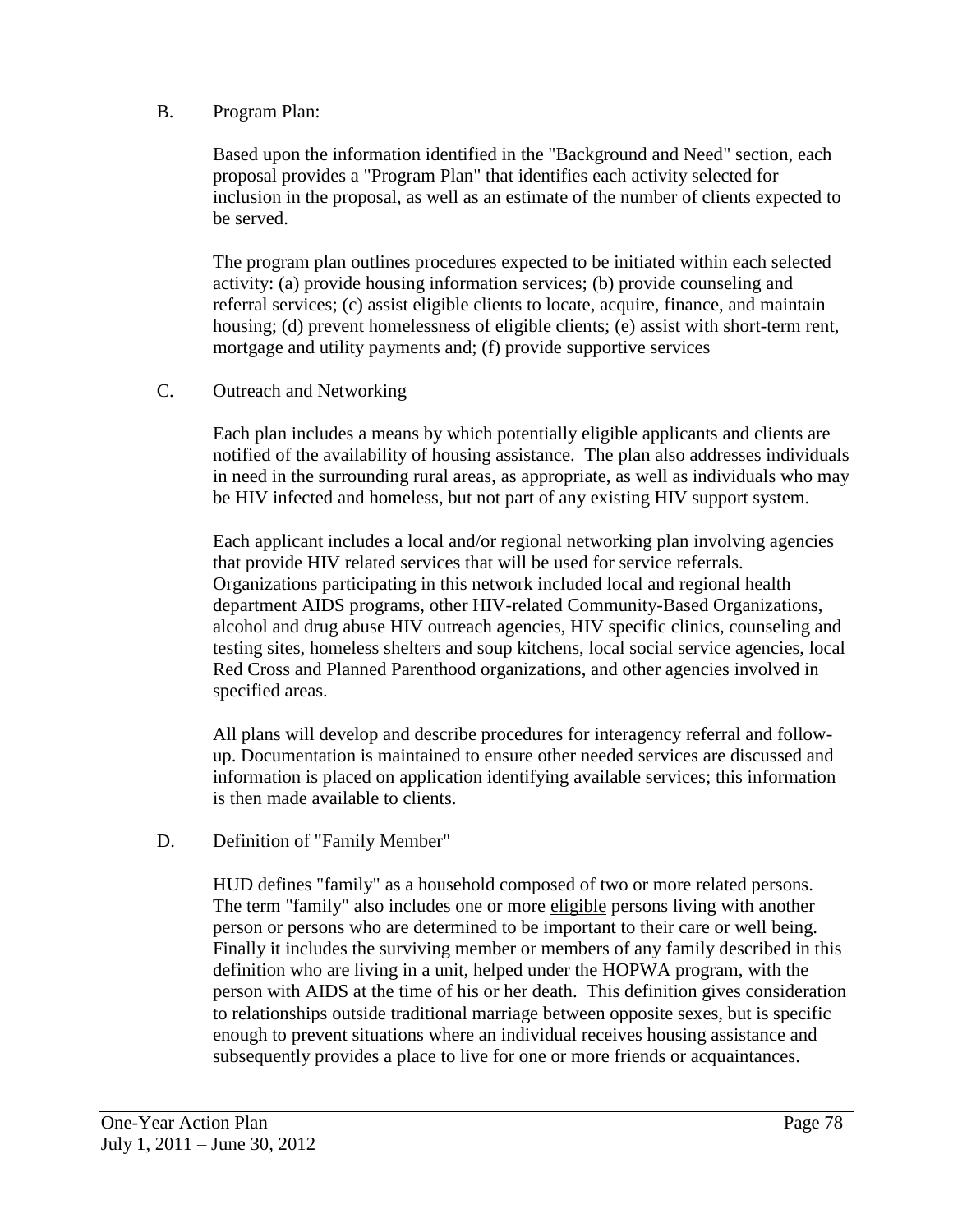#### E. Geographic Target Area

The geographic target area to be covered by the awarded funds is detailed by each applicant. In the event the target area was limited to a metropolitan city, the plan addresses how needs/inquiries from clients in surrounding rural areas would be managed. All Tennessee counties not served by HOPWA EMSAs will be served by the State HOPWA program in FY 2011-2012.

#### F. Plan to Address the CPD Outcome System

The State envisions the use of STRMU services to enhance the availability and sustainability through Enhance Suitable Living Environment by way of the prevention of homelessness in our client population. The seven Project Sponsors across the State will implement supportive services of various types depending on the availability of funds, but at present we are primarily capable of only addressing the prevention of homelessness.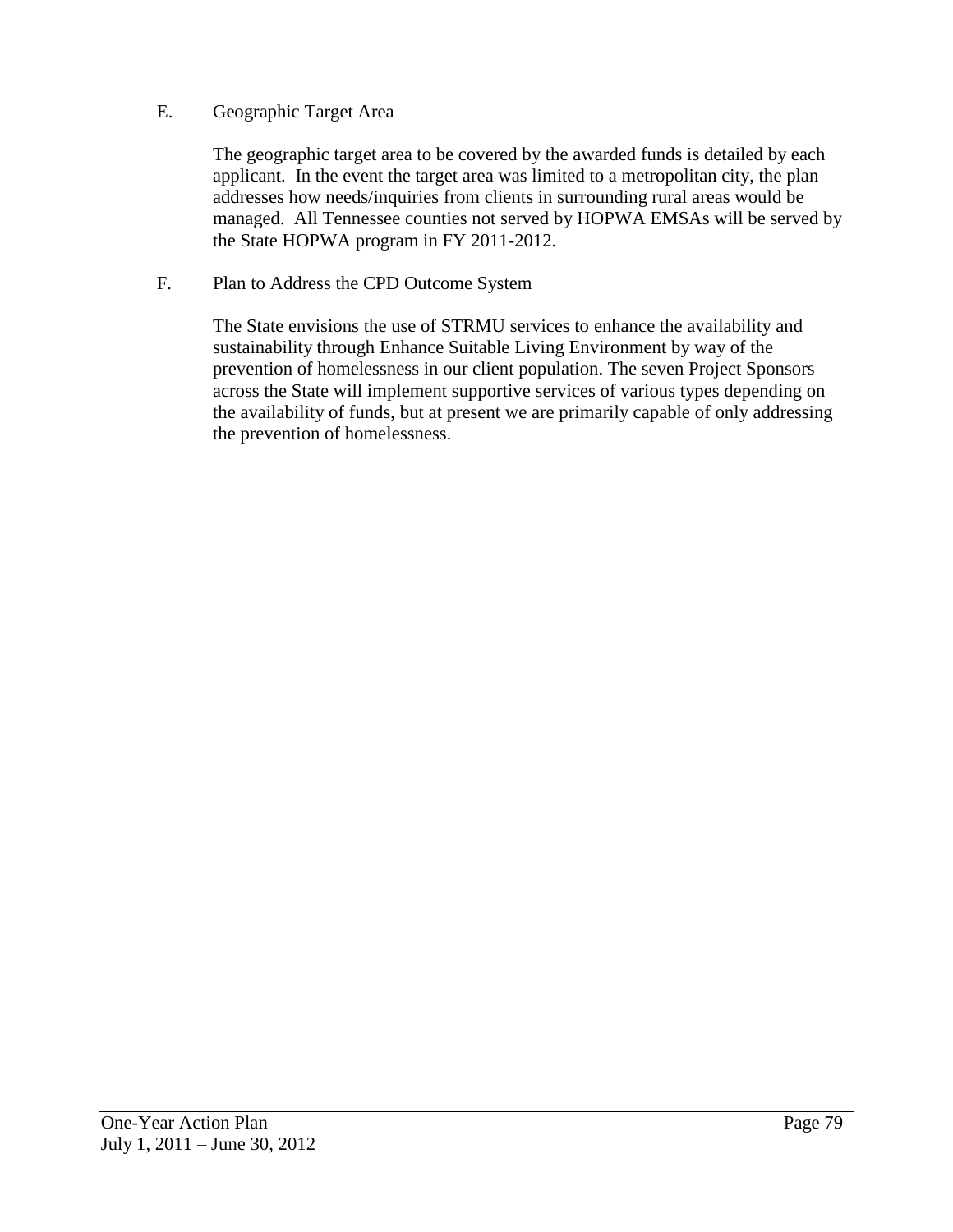# **HOPWA Methodology for Formula Distribution**

For the HOPWA program, the State is divided into seven regions. Sponsors wishing to receive HOPWA funds may submit applications to the HOPWA program when an RFGP is released. Total funding awards will not exceed the amount available for distribution within the region.

Funding for 2011-2012 will be distributed as follows:

| East Tennessee (East TN HRA)             | 32%    | \$285,376.96 |
|------------------------------------------|--------|--------------|
| Mid Cumberland (Nashville CARES)         | 5%     | \$44,590.15  |
| Northeast Tennessee (Frontier Health)    | 10%    | \$89,180.30  |
| Southeast Tennessee (Chattanooga CARES)  | 25%    | \$222,950.75 |
| South Central Tennessee (Columbia CARES) | 6%     | \$53,508.18  |
| Upper Cumberland (Upper Cumberland HRA)  | 3%     | \$26,754.09  |
| West Tennessee (West TN Legal Service)   | 16%    | \$142,688.48 |
| <b>Total Regional Distribution</b>       | 97%    | \$865,048.91 |
| Grantee Administration                   | $(3\%$ | \$26,754.09  |

*HRA= Health Resources Agency, CARES = Nashville Community AIDS Resources Education Services, Chattanooga Council on AIDS Resources Education and Support, Columbia Comprehensive AIDS Resources Education Services*

Percentages of incidence changed slightly due to the movement of service areas and jurisdictions based on the OMB designations and changing disease incidence by region. The 2010 RFGP was revised to reflect those percentage changes. Adjustments in the contract amounts will be made each year to reflect changes in the percentage of AIDS cases in each region.

• \$25,000 Dollars is set aside to assist sponsors in the Upper Cumberland and South Central regions for the provision of a full time case manager in each of these two extreme rural regions, previously without case management.

Total award \$916,803.00 (\$865,048.91 + \$26,754.09 + \$25,000.00)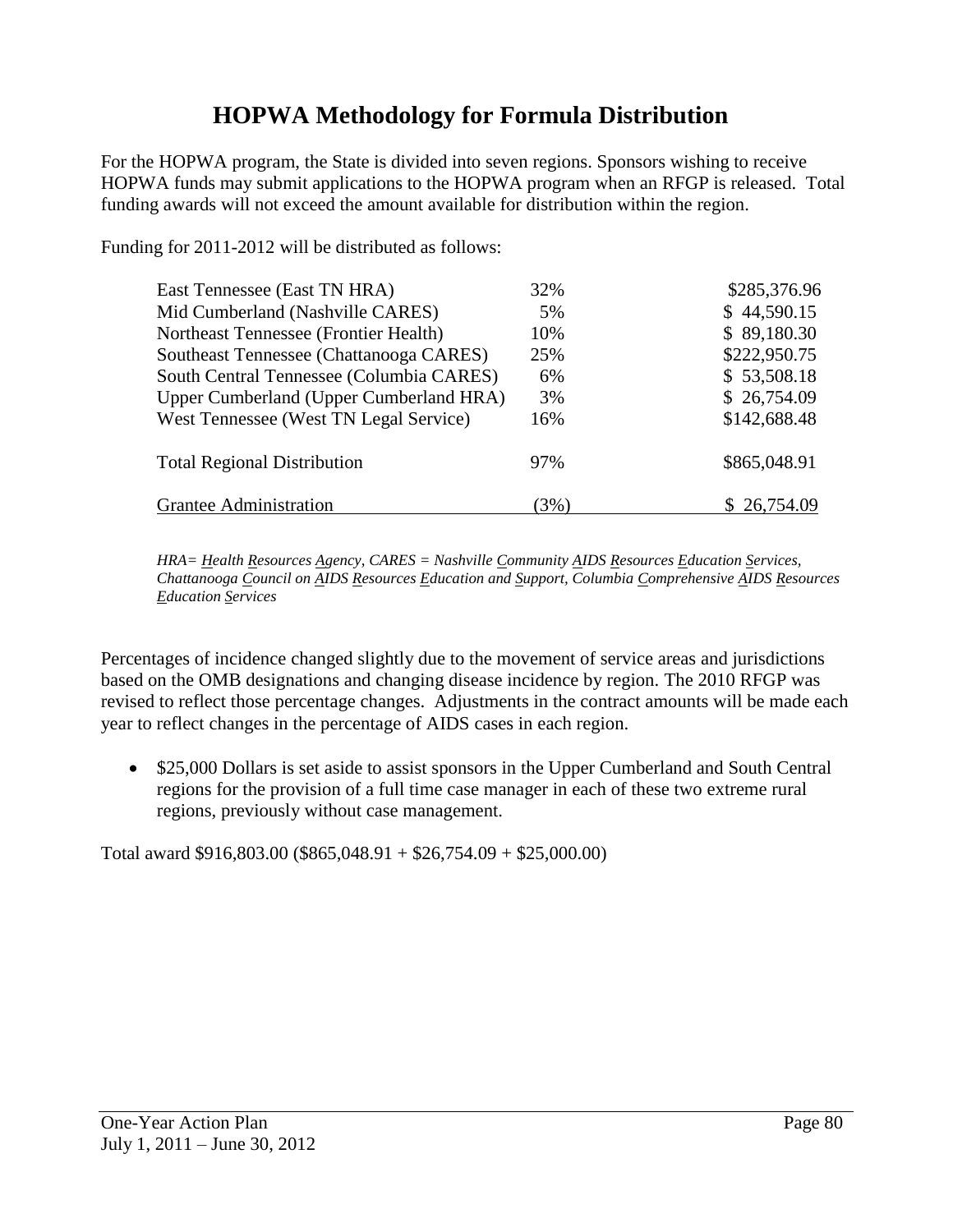# **Method of Distribution of Funds Other Federal and Non-Federal Resources**

### **HUD Section 8 Tenant-Based and Project-Based Rental Assistance Program**

While several agencies throughout the State administer the Section 8 Tenant Based program, the THDA program is authorized to operate in all counties, and is administered through nine Field Offices located in Cookeville, Covington, Erin, Knoxville, Lewisburg, Milan, Madison, Selmer, and Tullahoma. Each Field Office serves area counties, maintains a waiting list of potential recipients, and receives an allocation of vouchers based on the area served. Issuing of Section 8 vouchers is a continual process and occurs throughout the year. THDA currently serves approximately 6,000 families through this program.

Since 2000, the THDA Contract Administration division has had the responsibility for administration of Section 8 Project Based contracts throughout the state. As of the end of calendar year 2010 the Division has 402 contracts representing 29,513 families, and monthly Housing Assistance Payments (HAP) averaged approximately \$10.8 million per month. The Division expects the number of contracts, number of families, and amount of HAPs per month to be stable for calendar year 2011.

#### **Low Income Housing Tax Credit Program**

As tax credit authority is made available to the State from the Internal Revenue Service, tax credits are offered on a competitive basis to eligible applicants throughout the State. THDA administers this program and offers one or more application cycles based on level of tax credit authority, demand, and quality of applications submitted. A minimum of ten percent of the total state authority is reserved for qualified nonprofit applicants. Scoring criteria for tax credit applications gives preference to developments that:

- have marketing plans, lease-up plans, or operating policies and procedures which will give a priority to persons on current Public Housing waiting lists;
- $\bullet$  plan to develop housing designed for large families, elderly, persons with disabilities; include extended use restrictions for low income occupancy beyond 15 years; or
- $\bullet$  elect to set aside a minimum of 10% of the units for households with income no higher than 50% of area median income.

# **THDA Homeownership Programs**

Through the issuance of tax exempt mortgage revenue bonds, THDA makes homeownership funds available for first-time, low- and moderate-income homebuyers. THDA does not serve as a direct lender, but works with approximately 90 originating agents (OAs) throughout the state. The originating agents prepare and package the application along with other required documentation. The package is then sent to THDA for underwriting. THDA then issues a commitment of funding, to the originating agent and will close soon thereafter.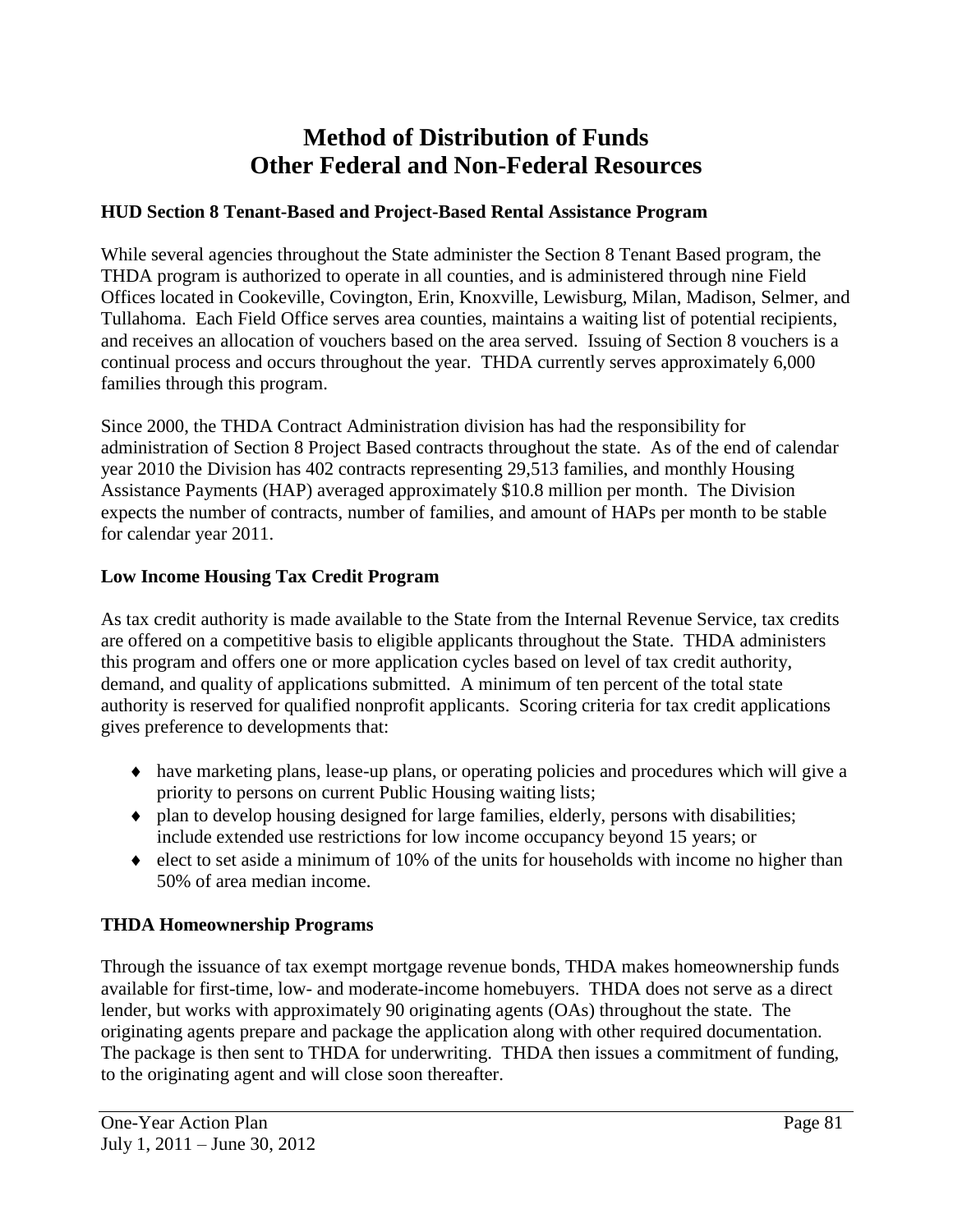At present, the agency has five Homeownership programs. Income limits and acquisition limits apply to each.

In the **Great Rate** program, the interest rate as of March 25, 2011 is 4.75%. Income limits vary by county and by household size. The lowest household income rates, which occur in the rural nonmetro counties, are \$54,600 for a household of one or two persons and \$62,790 for a household of three or more persons. The highest household income rates occur in Nashville MSA counties and are \$65,200 for households of one or two persons, and \$74,980 for households of three or more persons. Acquisition cost limits are \$200,160 for all counties except those in the Nashville MSA, where the limit is \$226,100. Income and acquisition cost limits are *subject to change*. In addition, homebuyer education is not required for this program.

**Great Advantage** offers a 2% down payment and closing cost assistance on FHA, VA, and USDA/RD loans to qualified buyers. The interest rate for this program, as of March 25, 2011 is 5.05%. To help the new home buyer avoid delinquent payments or foreclosure, homebuyer education or counseling is required. The income and acquisition cost limits of the Great Rate program apply to Great Advantage also.

**Great Start** offers a 4% down payment and closing cost assistance on FHA, VA, and USDA/RD loans to qualified buyers. The interest rate for this program, as of March 25, 2011 is 5.35%. To help the new home buyer avoid delinquent payments or foreclosure, homebuyer education or counseling is required. The income and acquisition cost limits of the Great Rate program apply to Great Start program also.

The **New Start 0% Mortgage Loan Program**, designed to promote the construction of new homes for very low-income Tennesseans, is delivered through non-profit organizations with established programs for the construction of single family housing for low and very low income households. The non-profit is responsible for selecting the homebuyer, determining eligibility, constructing the home, providing homebuyer education, and originating and servicing the New Start Loan. THDA currently works with 36 non-profit partners. Effective in March 2007, the New Start Program is delivered in two tiers:

Tier I- The maximum household income limit is \$32,700 which is 60% of the statewide median income. The interest rate for the Tier 1 Program is 0%. The maximum loan amount cannot exceed 75% of the appraised value.

Tier II – The maximum household income limit for the Tier II program cannot exceed \$38,150 which is 70% of the statewide median income. Currently the interest rate on the Tier II program is 2.49%. The Tier II interest rate is subject to change. The maximum loan amount cannot exceed 75% of the appraised value.

# **Preserve Home Improvement Loan Program**

An affordable-cost loan program has been developed by Tennessee Housing Development Agency (THDA) to help [low-and moderate-income](http://www.thda.org/singlefamily/acqinc.pdf) homeowners make necessary home repairs. The Preserve Loan Program is part of the innovative Housing Trust Fund (HTF) established by THDA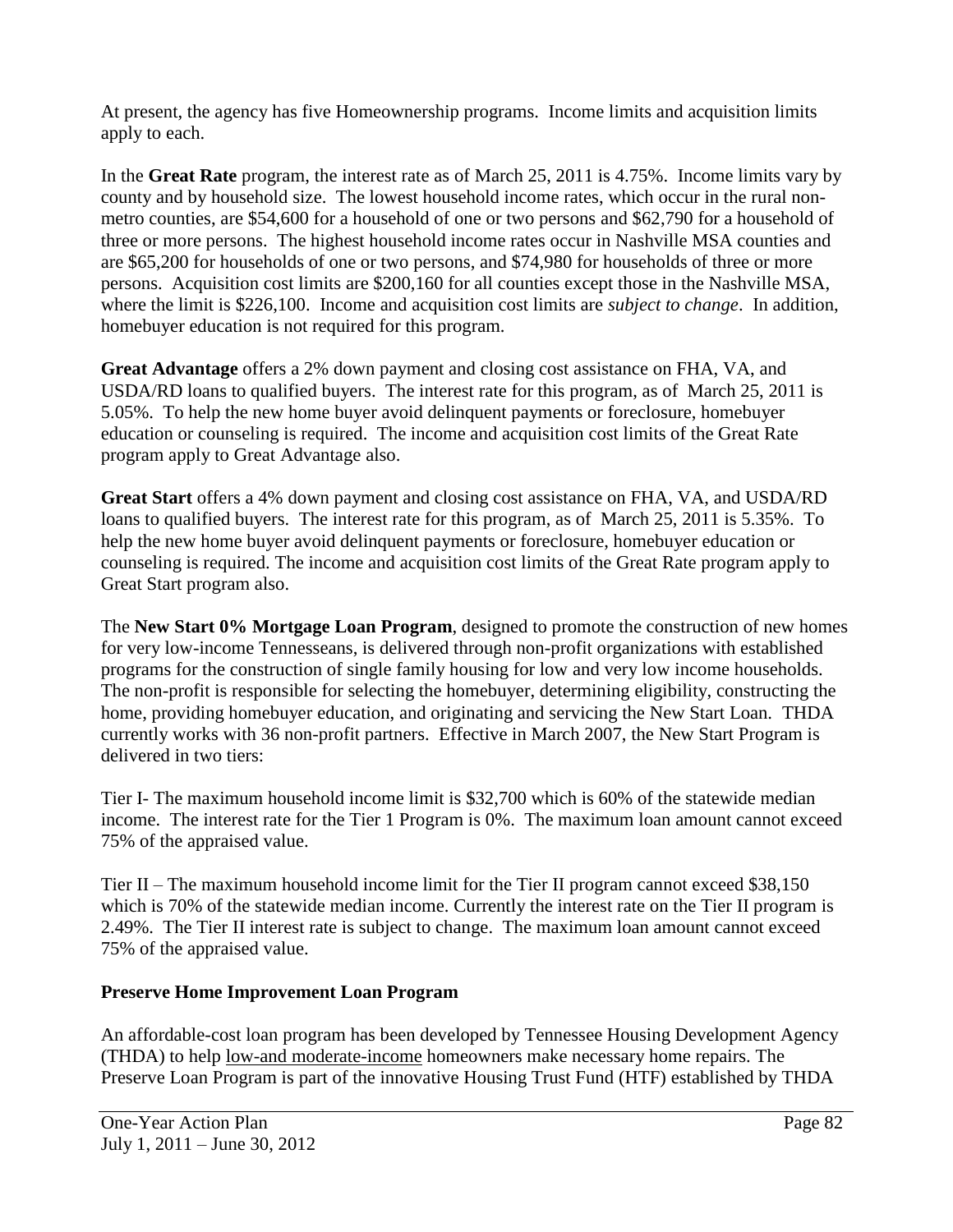in 2006 with approximately \$1 million appropriation from the Tennessee General Assembly. Housing Trust Fund is an umbrella for many housing assistance programs.

The interest rate for this program is 4% and the loan amount cannot exceed \$30,000. Income limits vary by county and by household size. The lowest household income rates, which occur in the rural non-metro counties, are \$54,500 for a household of one or two persons and \$62,675 for a household of three or more persons. The highest household income rates occur in Nashville MSA counties and are \$64,900 for households of one or two persons, and \$74,635 for households of three or more persons. Appraised value of the property prior to closing shall not exceed the acquisition cost limits for the THDA Homeownership Choices Program.

Fifth Third Bank was the first bank to partner with THDA to offer program statewide to enable homeowners with [low to moderate income](http://www.thda.org/singlefamily/acqinc.pdf) to make necessary home repairs. Fifth Third Bank committed a full-funded \$3.25 million line of credit to initiate the program.

First State Bank is partnering with THDA to offer program in the Madison County (Jackson) area of West Tennessee to enable homeowners with [low to moderate income](http://www.thda.org/singlefamily/acqinc.pdf) to make necessary home repairs. First State Bank committed a fully-funded \$500,000 line of credit to initiate the program in Madison County.

#### **Community Investment Tax Credit**

Financial institutions may obtain a credit against the sum total of taxes imposed by the Franchise and Excise Tax Laws when qualified loans, qualified investments, grants or contributions are extended to eligible housing entities for engaging in eligible low income housing activities. The amount of the credit shall be applied one time and will be based on the total amount of the loan, investment, grant, or contribution; or the credit may be applied annually for qualified loans and qualified low rate loans and will be based on the unpaid principal balance of the loan. The amount of the credit shall be as follows:

- Five percent (5%) of a qualified loan or qualified long term-term investment; *OR* three percent (3%) annually of the unpaid principal balance of a qualified loan as of December 31 of each year for the life of the loan, *OR* fifteen (15) years, whichever is earlier.
- Ten percent (10%) of a qualified low rate loan, grant, or contribution; OR five percent (5%) annually of the unpaid principal balance of a qualified low rate loan as of December 31 of each year for the life of the loan, *OR* fifteen (15) years, whichever is earlier.

The program is administered in cooperation with The Tennessee Department of Revenue. THDA will certify the housing entity and activity as eligible to receive the tax credits. TDoR will award the tax credits to the financial institutions. The eligible housing entity will be required to maintain records as requested by THDA to ensure that affordable housing opportunities are being provided.

#### **Eligible Activities:**

- Activities that create or preserve affordable housing for low income Tennesseans.
- Activities that assist low income Tennesseans in obtaining safe and affordable housing.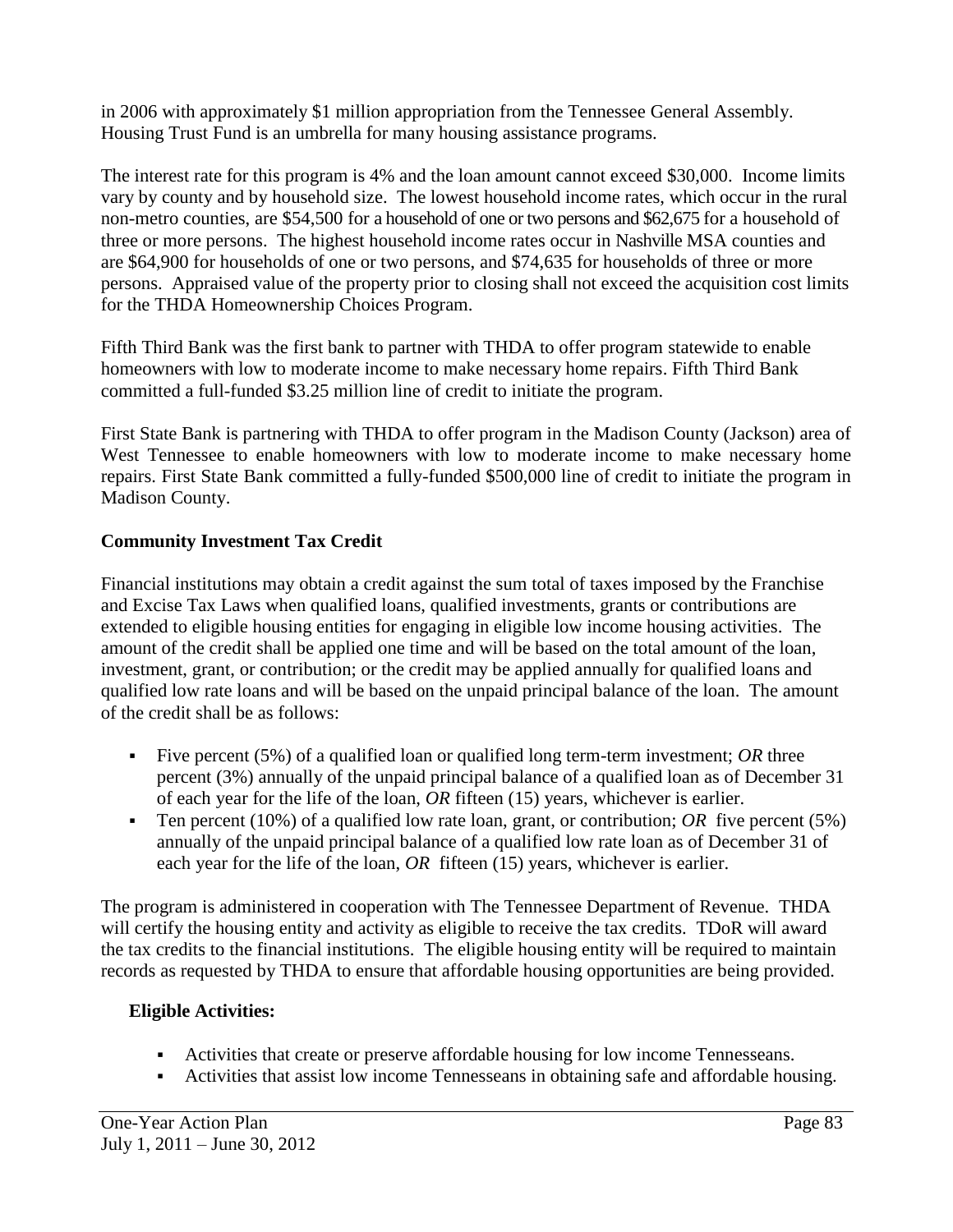- Activities that build the capacity of an eligible non-profit organization to provide housing opportunities for low-income Tennesseans.
- Any other low-income housing related activity approved by the THDA Executive Director and the Commissioner of Revenue.

Low income Tennesseans are defined as those who are at or below 80 % of the area median income as adjusted for family size. Applicable income limits are the current income limits produced by the Department of Housing and Urban Development for the Section 8 Programs. Tennessee limits may be found at [www.huduser.org/datasets/il.html.](http://www.huduser.org/datasets/il.html)

# **Eligible Housing Entities:**

- **Tennessee based non-profit organizations with an Internal Revenue Code 501 (C)(3)** status
- Public Housing Authorities
- Development Districts
- Tennessee Housing Development Agency

Participating financial institutions will receive tax credits for extending the following to eligible housing entities:

- Qualified loans defined as a loan at least 2% below the prime rate
- Qualified low-rate loans defined as a loan at least 4% below the prime rate
- Qualified long term investments extending for a period of more than 5 years
- Grants or contributions

Qualified long term investments are defined as equity investments where repayment is not expected to begin for a period of more than 5 years. Tax credits may be available to financial institutions retroactively for funds extended to eligible housing entities for eligible activities back to the date the bill was signed into law, June 22, 2005. Unused tax credits that are applied one time may be carried forward for a period of 15 years after the tax year in which the credit originated. Unused tax credits that are applied annually may not be carried forward beyond the tax year in which the credit originated.

# **BUILD Loan Program**

In November 2005, THDA initiated the BUILD Loan Program to build the capacity of nonprofit organizations to provide affordable housing to low income Tennesseans. The approximately \$5.0 million loan program supports the production of affordable housing by providing low interest short term loans to eligible nonprofit organizations. BUILD loan funds may be used for new construction or rehabilitation of units for homeownership or rental housing, land acquisition, pre-development activities, and site preparation.

# **Emergency Repair Program for the Elderly**

In January 2007, THDA created a \$2 million state-wide Emergency Repair Program for the Elderly. The program provides grants to low income, elderly homeowners who are 60 years or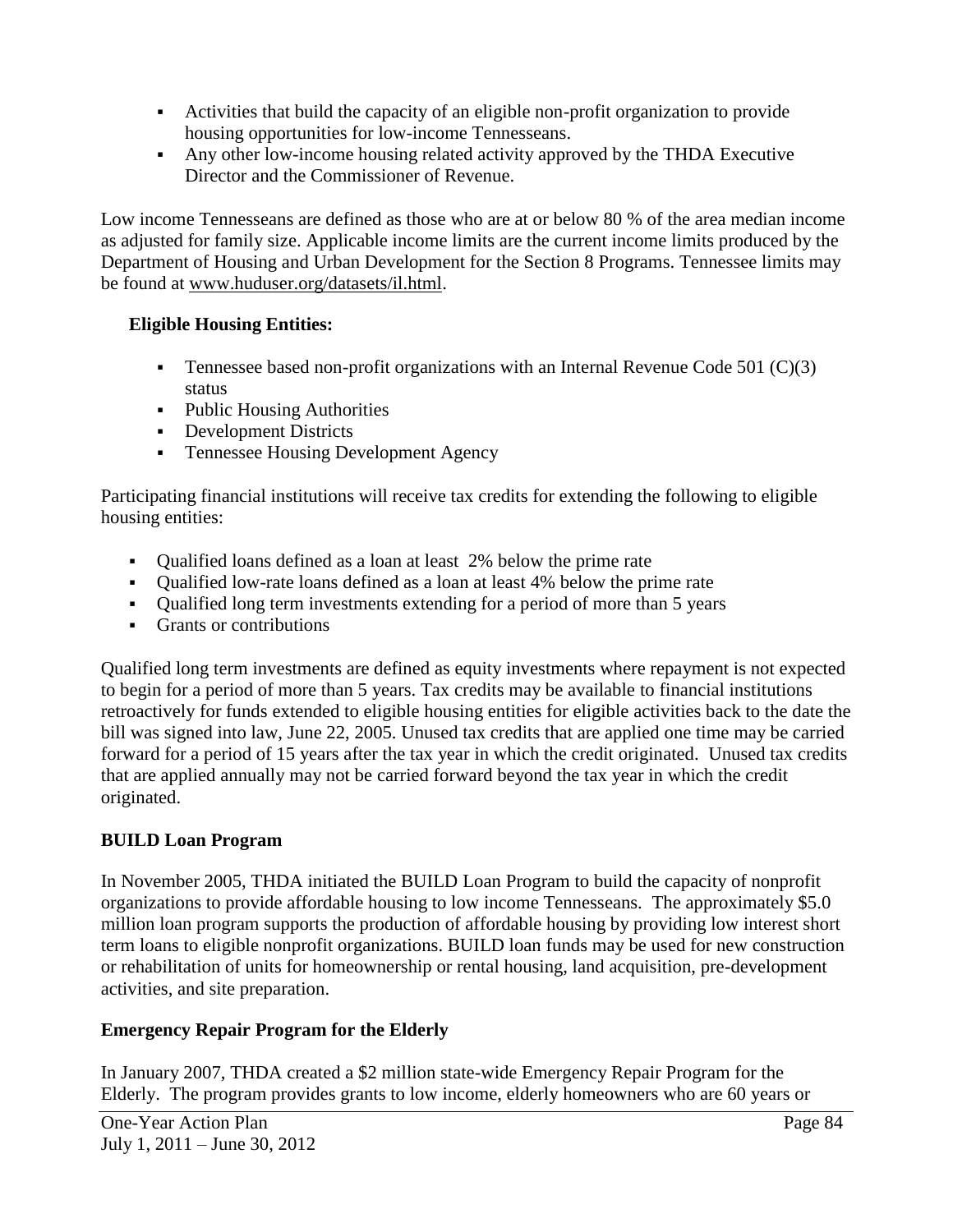older to correct, repair, or replace an essential system and/or a critical structural problem. The purpose of the program is to stabilize the elderly homeowner's residence by making rapid, essential repairs to make the home livable. This is not a comprehensive homeowner rehabilitation program. THDA's Board of Directors has allocated an additional \$2 million each subsequent fiscal year for total of \$6 million to this program through FY 11-12.

# **Foreclosure Prevention Initiative**

In March 2008, in addition to funds committed by their Board of Directors, the Tennessee Department of Financial Institutions, and Regions Bank, THDA received a \$1,329,700 federal grant through NeighborWorks® America to support Tennessee's state-wide foreclosure prevention counseling efforts. Since that initial grant of \$1.3 million in National Foreclosure Mitigation Counseling (NFMC) funds, THDA has received and completed four rounds of NFMC funding and has applied for a fifth round under the program.

THDA's funding through the NFMC grant program to date has brought over \$3.5 million into Tennessee to enable foreclosure prevention counselors to provide counseling at no cost to the state's homeowners in danger of foreclosure. Over 7,800 Tennessee households have been served under this initiative.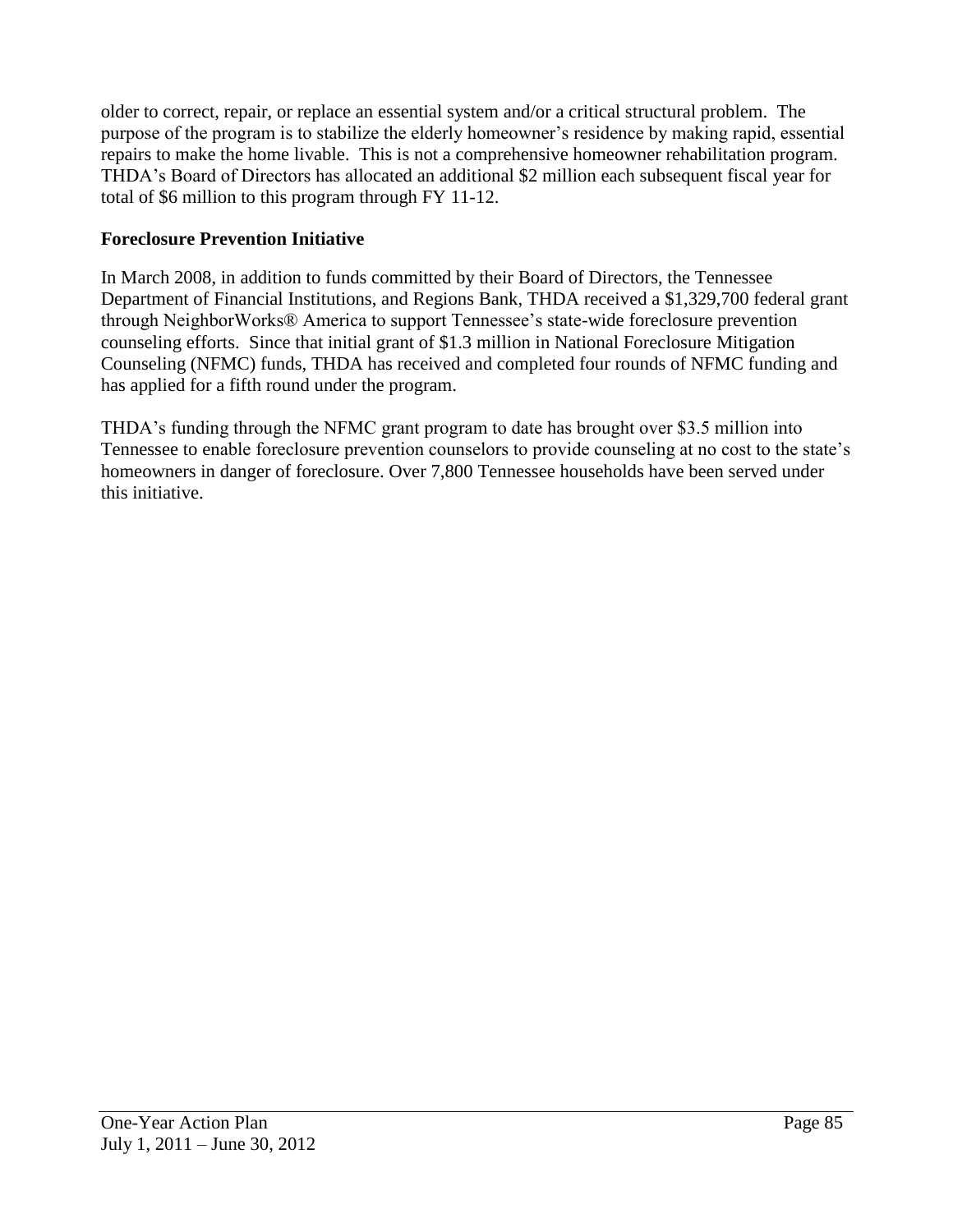# **Method of Distribution**

| <b>CDBG</b>                            |                |              |
|----------------------------------------|----------------|--------------|
|                                        | Min Amt.       | Max Amt.     |
| Competitive                            | \$22,860,844   | \$22,860,844 |
| Formula                                | $\overline{0}$ |              |
| <b>Retained for State Project</b>      | 0              | 0            |
| Non-Competitive                        | \$1,000,000    | \$1,000,000  |
| <b>State Administration of Program</b> | \$588,997      | \$588,997    |
|                                        |                |              |
| <b>Total</b>                           | \$24,449,841   | \$24,449,841 |
|                                        |                |              |
| <b>ESG</b>                             |                |              |
|                                        | Min Amt.       | Max Amt.     |
| Contract renewal                       | \$1,534,841    | \$1,534,841  |
|                                        |                |              |
|                                        |                |              |
| <b>HOME</b>                            |                |              |
|                                        | Min Amt.       | Max Amt.     |
| <b>CHDO</b> Round                      | \$2,310,901    | \$2,310,901  |
| Special Needs Round                    | \$1,540,600    | \$1,540,600  |
| <b>Regional Round</b>                  | \$10,013,903   | \$10,013,903 |
| Administration                         | \$1,540,600    | \$1,540,600  |
|                                        |                |              |
| <b>Total</b>                           | \$15,406,004   | \$15,406,004 |
|                                        |                |              |
| <b>HOPWA</b>                           |                |              |
|                                        | Min Amt.       | Max Amt.     |
| Competitive<br>Formula                 | 0              |              |
|                                        | \$890,049      | \$890,049    |
| <b>Retained for State Project</b>      | $\theta$       | O            |
| Non-Competitive                        | $\Omega$       |              |
| <b>State Administration of Program</b> | \$26,754       | \$26,754     |
| <b>Total</b>                           | \$916,803      | \$916,803    |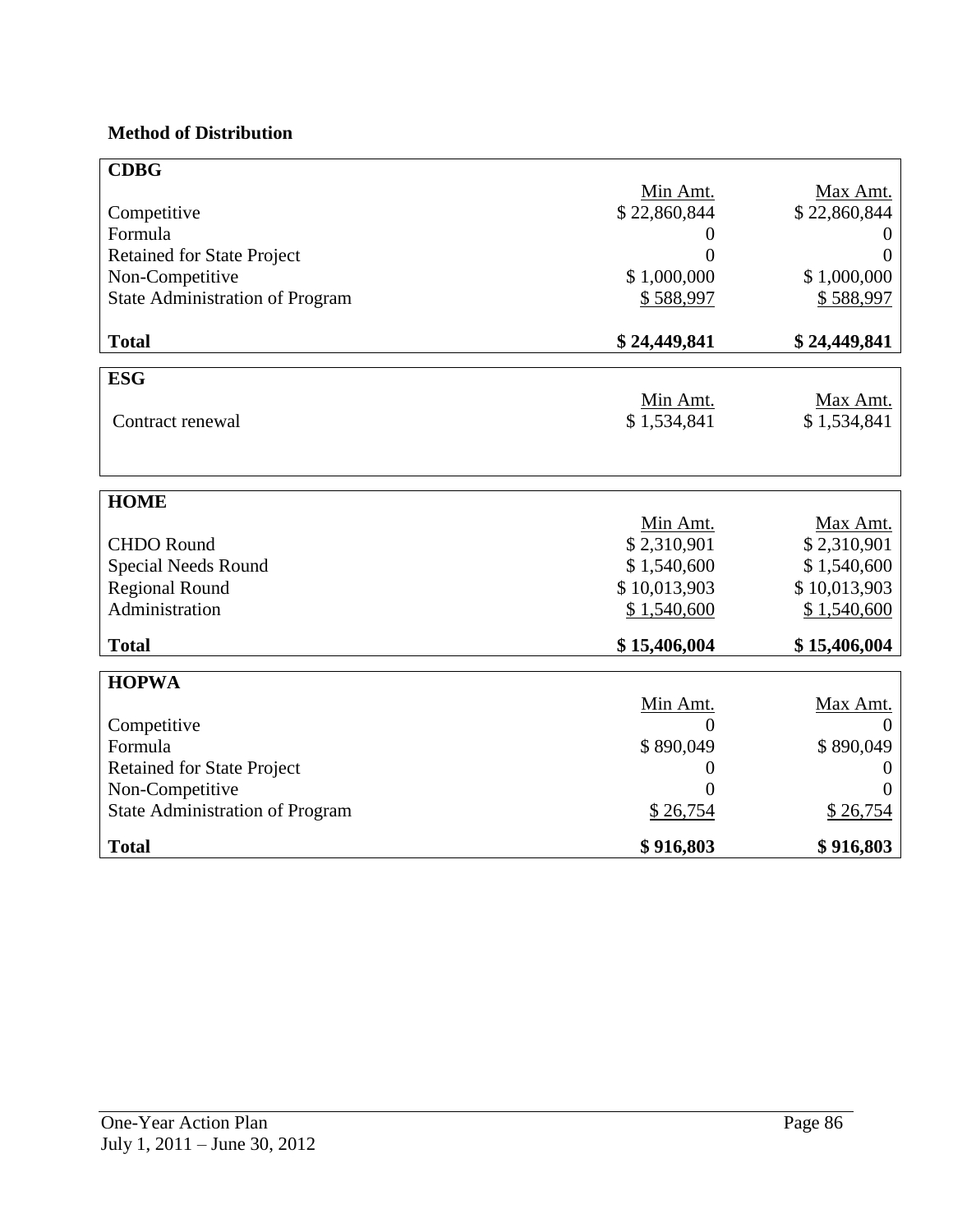#### **HOW THE PROPOSED DISTRIBUTION OF FUNDS WILL ADDRESS THE PRIORITY NEEDS AND SPECIFIC OBJECTIVES DESCRIBED IN THE CONSOLIDATED PLAN AND THE HUD OUTCOME SYSTEM OBJECTIVES**

The new HUD Outcome System lists the following three objectives: Suitable Living Environment, Decent Housing, and Economic Opportunity. A review of the state's priorities, as listed below, indicate how they fit within the HUD Outcome System Priorities. The State of Tennessee Consolidated Plan 2010-2015, as approved by HUD, establishes the priorities listed below.

#### **Housing**

#### **Increase the Amount of Affordable Housing and Preserve the Affordable Housing Stock.**

Action Steps

- Preserve affordable housing stock through housing rehabilitation targeted toward low- very lowand moderate-income populations in the state.
- Encourage the production of multifamily housing to serve low-income individuals in the state.
- Target funds toward housing for elderly in the state with emphasis on handicapped accessibility.
- Encourage the preservation of 2-3 bedroom affordable housing for low-income families in the state.
- $\blacklozenge$  Increase/Maintain the number of housing facilities in the state for homeless individuals.
- Increase the homeownership rates, especially among lower income and minority households.

#### **Non-Housing Community Development Needs**

#### **Provide for the viability of communities through insuring infrastructure, community livability, health and safety, and economic development.**

Action Steps

- Provide for the safety and well-being of low- and moderate-income families in the state by improving the quality and quantity of water in areas which do not have safe, reliable water sources.owater and sewer-related services to under served areas of the state
- Provide safe, reliable wastwater services to low- and moderate-income families in underserved areas of the state.
- Provide economic development opportunities through infrastructure development, industrial buildings and equipment.
- Provide economic development opportunities through the financing of infrastructure development, manufacturing facilities, and equipment, that support job creation for low and moderate income people.
- General enhancement of quality of life in low- and moderate-income neighborhoods throughout the state.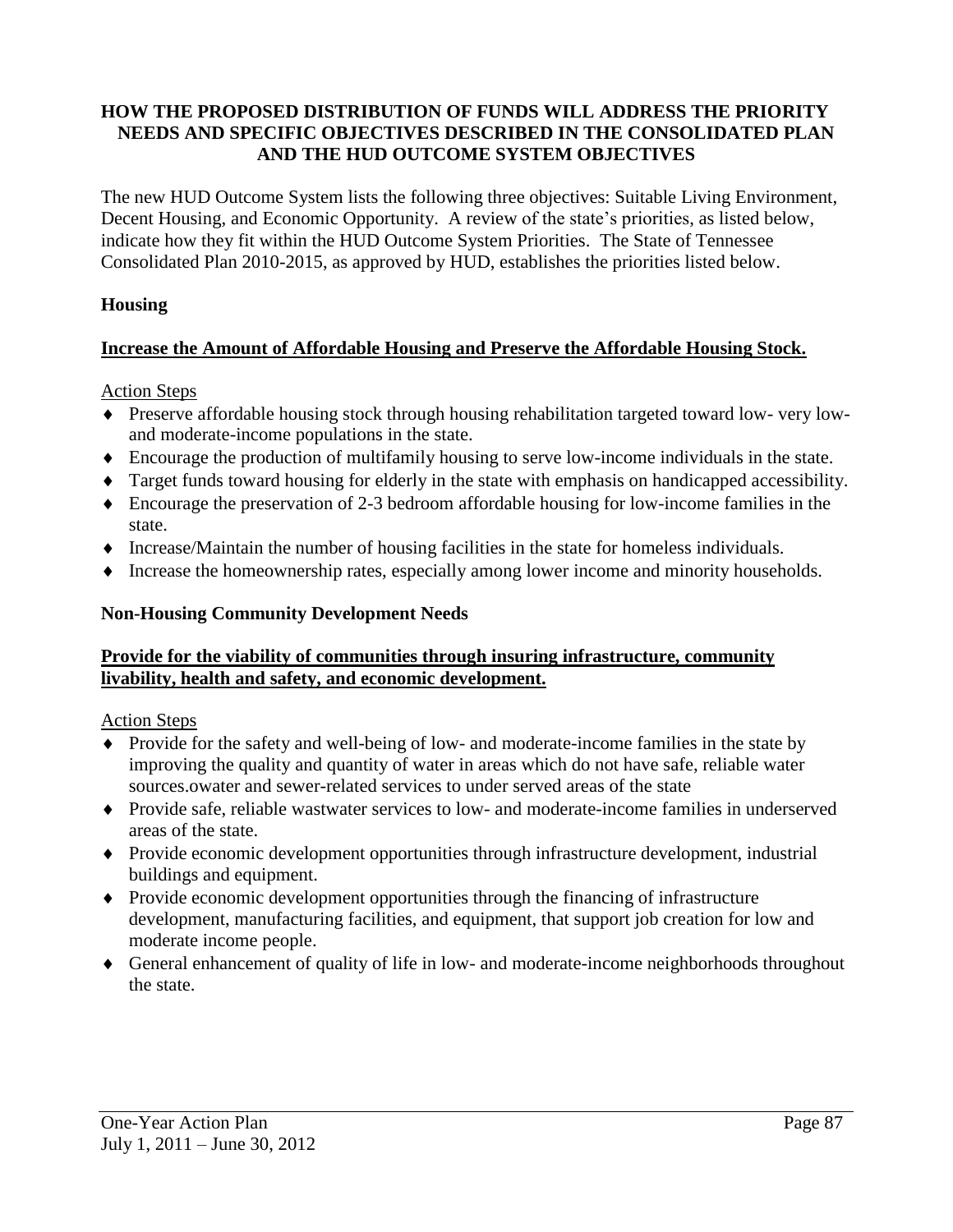#### **Provide for the housing and supportive services needs of homeless individuals and other special needs populations.**

# Action Steps

- Support the acquisition or rehabilitation of facilities to house homeless persons.
- Provide funds to assist persons at risk for homelessness.
- Encourage the development of resource directories to assist homeless persons.
- Increase the amount of services provided to mentally ill homeless.
- Encourage programs to support children in homeless facilities to receive preventive and emergency medical care as well as other developmental or cognitive services.
- Provide supportive services and housing-related services for persons diagnosed with HIV/AIDS.

#### **Affirmatively further fair housing and assure access to business opportunities in the state for women and minority owned business.**

Action Steps

- Convene fair housing workshops in the state for local governments, grantees, housing providers, advocates, and citizens.
- Provide fair housing information throughout the state informing citizens of their housing rights.
- Encourage reporting of fair housing violations by making citizens aware of their rights and providing information on access to fair housing advocates and organizations in the state.

The Listing of Proposed Projects will be available after the allocations are determined. By regulation, the State is not required to establish quantitative goals for these projects.

The funding categories shown in the Listing of Proposed Projects are very general but encompass all of the Priorities listed by the state. CDBG will be used to fund Acquisition, Public Facilities, Clearance and Demolition, Relocation, Housing Rehabilitation, and Economic Development. HOME funds will be used to fund Acquisition, New Construction, and Housing Rehabilitation. HOPWA funds will be used to fund Operating Costs of programs for persons with AIDS, and ESG funds will be used to fund Homeless Facilities and Operating Costs of Homeless Prevention programs. Other federal and non-federal funding sources also add to the accomplishment of the goals.

During this year, CDBG and HOME Program funds will be used to provide housing rehabilitation by preserving the affordable housing stock and revitalizing deteriorated neighborhoods. CDBG funds will be used for Public Facilities projects by providing water and sewer services to lowincome areas, thereby improving the safety and livability of neighborhoods and communities. CDBG funds will be used for Economic Development activities that increase access to capital and increase the accessibility to jobs.

HOME funds will be used for new construction of both single-family units and multifamily units. Tax Credits will be used for other projects that incorporate other federal, local, and private funding sources outside of those administered by the State. The program will address the issues of providing multifamily affordable housing, preserving the affordable housing stock, increasing the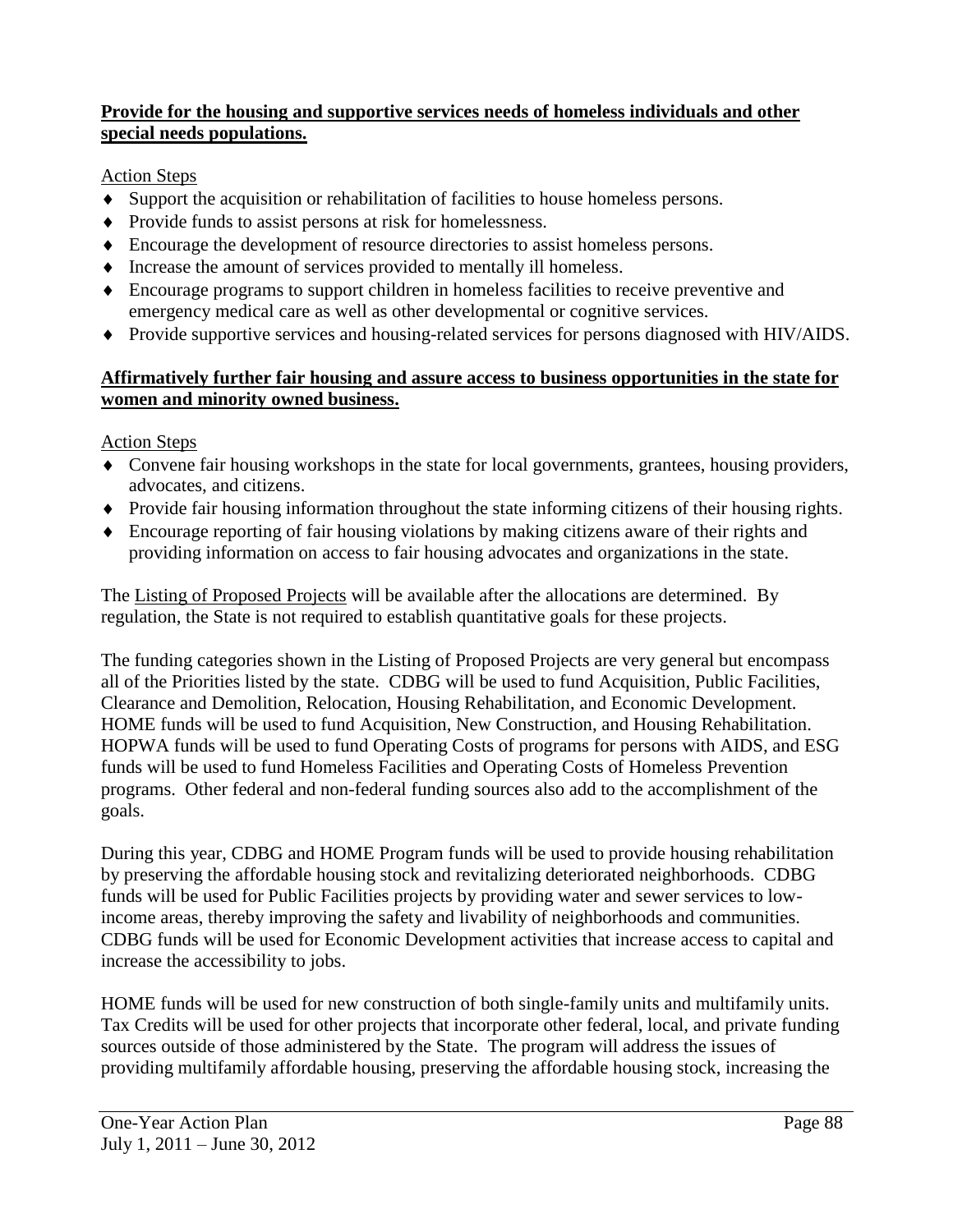supply of supportive housing for persons with special needs, and revitalizing deteriorating neighborhoods and communities.

The HOPWA program will fund services for AIDS patients, homeless persons, and persons at risk of becoming homeless. HOPWA provides numerous housing services including counseling, information and referral, resource identification, short terms rent, mortgage, and utility payments, and supportive services relating to health, mental health, permanent housing placement, drug and alcohol abuse treatment and counseling, day care, nutritional services, and assistance in accessing other benefits and services.

The Section 8 program provides rental assistance and incorporates the Family Self-Sufficiency program into its operations. Family Self-Sufficiency provides for a five-year plan for Section 8 tenants that helps direct them to the skills, services, and jobs they need to eventually reduce or eliminate the need for public assistance. The Section 8 to Homeownership program allows eligible voucher participants to utilize the voucher to pay a portion of their mortgage.

The THDA Homeownership program provides low interest loans to low- and moderate-income borrowers. This activity increases the availability of affordable housing and makes mortgage financing available at reasonable rates.

The THDA Homebuyer Education Initiative (HBEI) provides training into areas of the state where homebuyer educational resources are limited or non-existent. THDA has provided Train the Trainer sessions and serves as a clearinghouse for homebuyer education resources and information. THDA has added a mentoring program to the HBEI designed to provide HBEI providers an opportunity to received direct training and technical assistance on homebuyer education program marketing, implementation and sustaining program viability. The program brings together successful providers directly with those providers who are either initially starting or require additional technical assistance.

The Governor's Interagency Council on Homelessness, created by Executive Order in December 2004, brings together a number of state agencies including THDA, the Departments of Human Services, Health, Mental Health, and other state agencies dealing with children, corrections, education, persons with disabilities, mental health, veterans affairs, to "develop a long term plan to effectively address the homelessness challenge in Tennessee." Activities are on hold as of this writing until the newly installed commissioners of the aforementioned departments meet in late Spring or early Summer of 2011 to access policies and initiatives.

The Tennessee Reentry Collaborative (TREC) was created in the fall of 2004 to provide a continuum of services for all offenders reentering society. Led by the Tennessee Department of Correction and the Tennessee Board of Probation and Parole, the collaborative includes state agencies involved in housing, mental health, human services, veterans affairs, education, finance, workforce development, safety. Several non-profit, community based organizations are also involved. The collaborative intends to enhance public safety through improving the successful transition of offenders from prison to community and family through a collaborative effort of state agencies, community resources and the offender.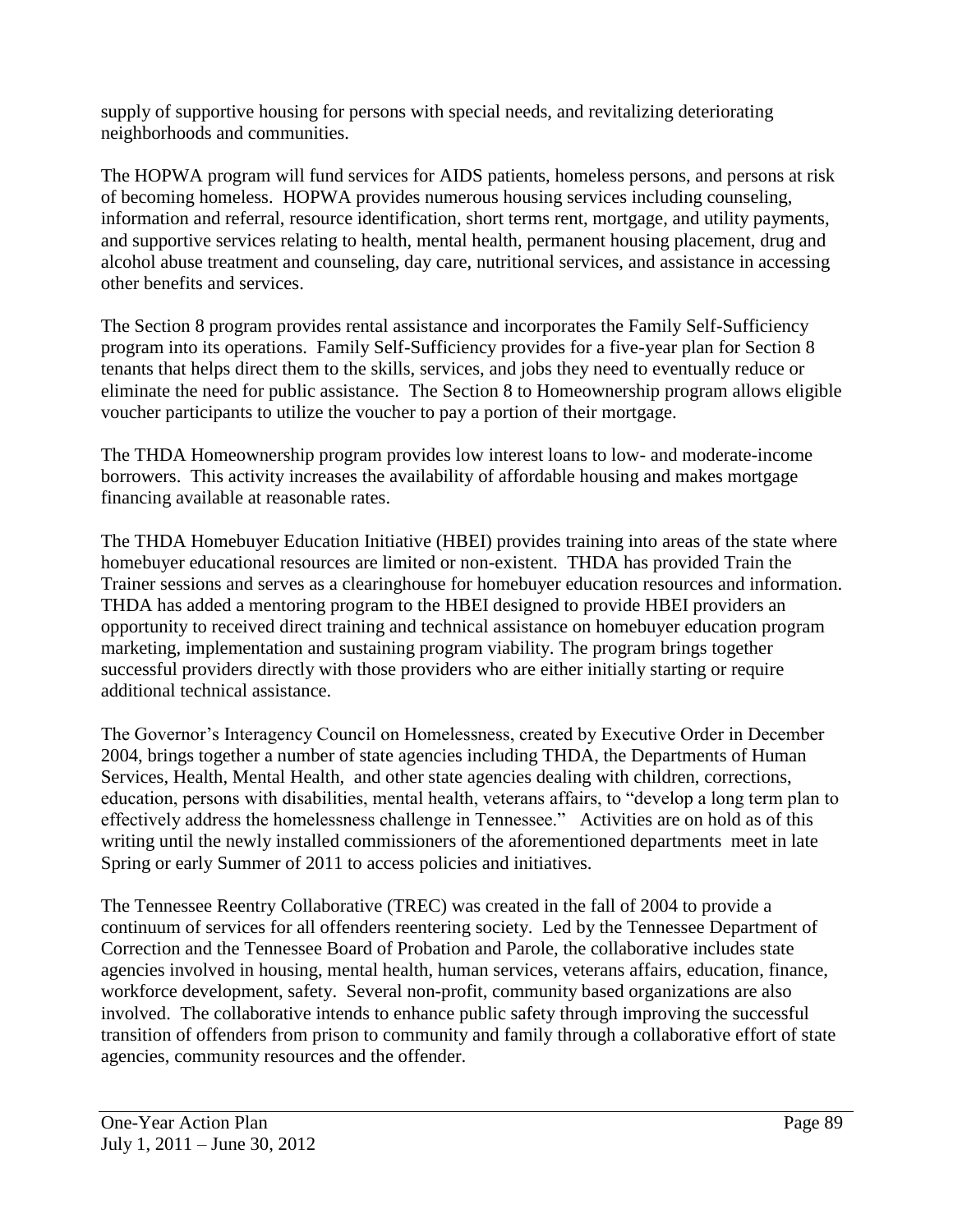The THDA programs, CITC and BUILD, will both provide opportunities for the development of affordable housing throughout the state.

# **GEOGRAPHIC DISTRIBUTION**

The programs described in this One-Year Action Plan reach all areas of the State of Tennessee, and specific targeting of HUD funds is to non-entitlement areas. There are, however, some exceptions to statewide distribution. Each program's geographic distribution is explained below:

#### **CDBG**

The State CDBG program is competitive for all city and county governments in Tennessee except for those CDBG entitlement cities which receive funding from HUD. Local governments excluded from the state-administered CDBG program include: the cities of Bristol, Chattanooga, Clarksville, Cleveland, Franklin, Jackson, Johnson City, Kingsport, Knoxville, Memphis, Morristown, Murfreesboro, Oak Ridge, the Metropolitan Government of Nashville-Davidson County, and the counties of Knox and Shelby.

# **ESG**

As of this writing the state Emergency Solutions Grant (ESG) program is on hold pending the development and issuance of federal program regulations and guidelines.

#### **HOME**

The State HOME program is competitive within certain categories. As explained in the method of distribution narrative, HOME funds are made available for competition as follows: 15% to CHDO Set-aside, 10% to Special Needs set-aside, and 65% allocated regionally based upon the percentage of low-income households in the non-entitlement areas. Any funds allocated to a specific region and not fully utilized may be reallocated within that grand division, and un-funded applicants from the other two regions may compete for the remaining funds in that grand division.

# **HOPWA**

The State HOPWA program allocates funds by region in the state to Project Sponsors. Project Sponsor regions cover all of the counties in the State not covered by the HOPWA EMSA entitlements. Organizations meeting the requirements established in the RFGP may apply for state funds on a regional basis as part of a competitive application process.

#### **OTHER PROGRAMS**

The remaining programs, including Section 8, Homeownership, LIHTC, BUILD, CITC, and Emergency Repair are all available statewide.

# **AFFORDABLE HOUSING GOALS**

Each of the three state agencies that carry out the five Consolidated Plan programs make funds available to sub recipients, who in turn propose to carry out certain activities that will address affordable housing and/or services to the homeless or those threatened with homelessness, or those requiring special services. At this time, the number of affordable housing units or the number of homeless, non-homeless, and special needs persons who may benefit from these programs cannot be accurately predicted until such time as awards are made to sub-recipients. The number of units or the number of individuals are dependant upon the amount of funding received by each of the three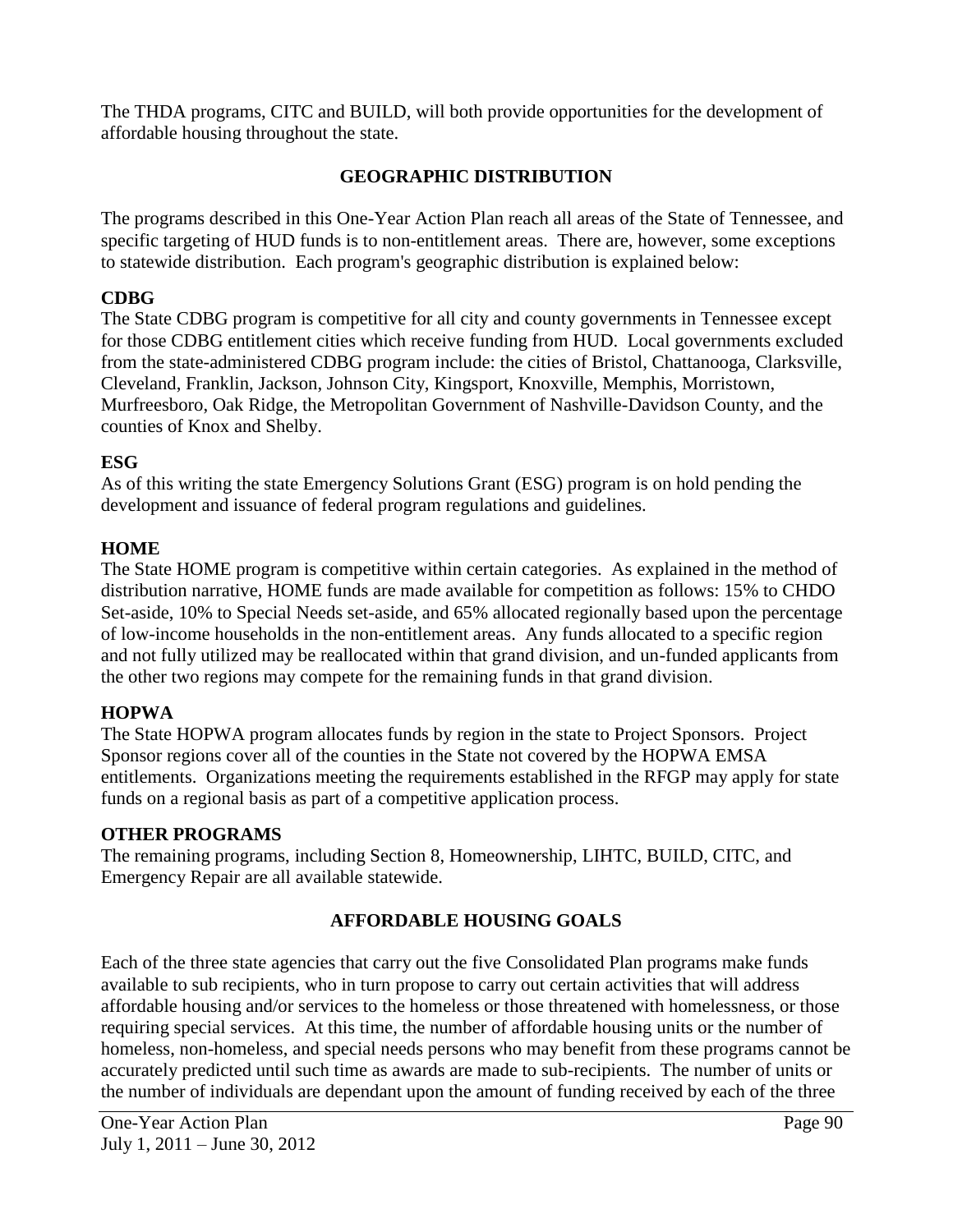agencies, and the subsequent awarding of funds to sub recipients and the activities proposed by the sub recipients.

# **HOMELESS AND OTHER SPECIAL NEEDS ACTIVITIES**

There are several activities mentioned in the previous section which address homeless and other special needs activities. The ESG program will provide services to homeless and at risk for homeless persons and families. The details are forthcoming as explained above.

HOPWA is a homeless prevention program for low income clients who are HIV positive or AIDS, and their families or significant others as out lined in 24 CFR 500-700, primarily through assistance with rent, mortgage, and utility payments assistance. In addition, the HOPWA program addresses the special needs of persons who are not homeless by providing counseling and supportive services including health, mental health, drug and alcohol abuse counseling and treatment, day care, nutritional services, intensive care, and assistance in gaining access to other local, state, and federal benefits and services. HOPWA also provides assistance with permanent housing placement.

THDA recognizes the housing needs of those with special needs through the HOME program. Ten percent of the total allocation will be reserved for eligible applicants proposing rental projects serving special needs populations with appropriate support services. These projects include, but are not limited to, housing designed for persons with an unusual need due to a condition that can either be permanent or temporary. Permanent conditions may include a physical, emotional or mental impairment that substantially limits one or more major life activities, such as walking, caring for oneself, learning or working. Temporary conditions may include homelessness, recovering from addiction or alcoholism, battered spouses, or teens referred by the court.

# **OTHER ACTIONS**

#### **Lead Based Paint**

The State of Tennessee addresses hazards of lead based paint in the state through the following programs/initiatives:

The Tennessee Department of Health, Childhood Lead Poisoning Prevention Program, provides lead poisoning facts such as lead sources and prevention tips for parents and health care professional. The Prevention Programs requires TennCare, the state health system for uninsured persons, to test children enrolled in the program. The department links with the Tennessee Department of Environment and Conservation's information on lead assessment and abatement programs.

In May 1999, by state legislation, the Tennessee Department of Environment and Conservation (TDEC) was given the necessary authority to have lead-based paint training in the state. The legislation also gave TDEC the authority to monitor lead abatement in the state to assure that contractors and owners of units comply with applicable laws. The division of solid waste management of TDEC received authorization from the Environmental Protection Agency (EPA) on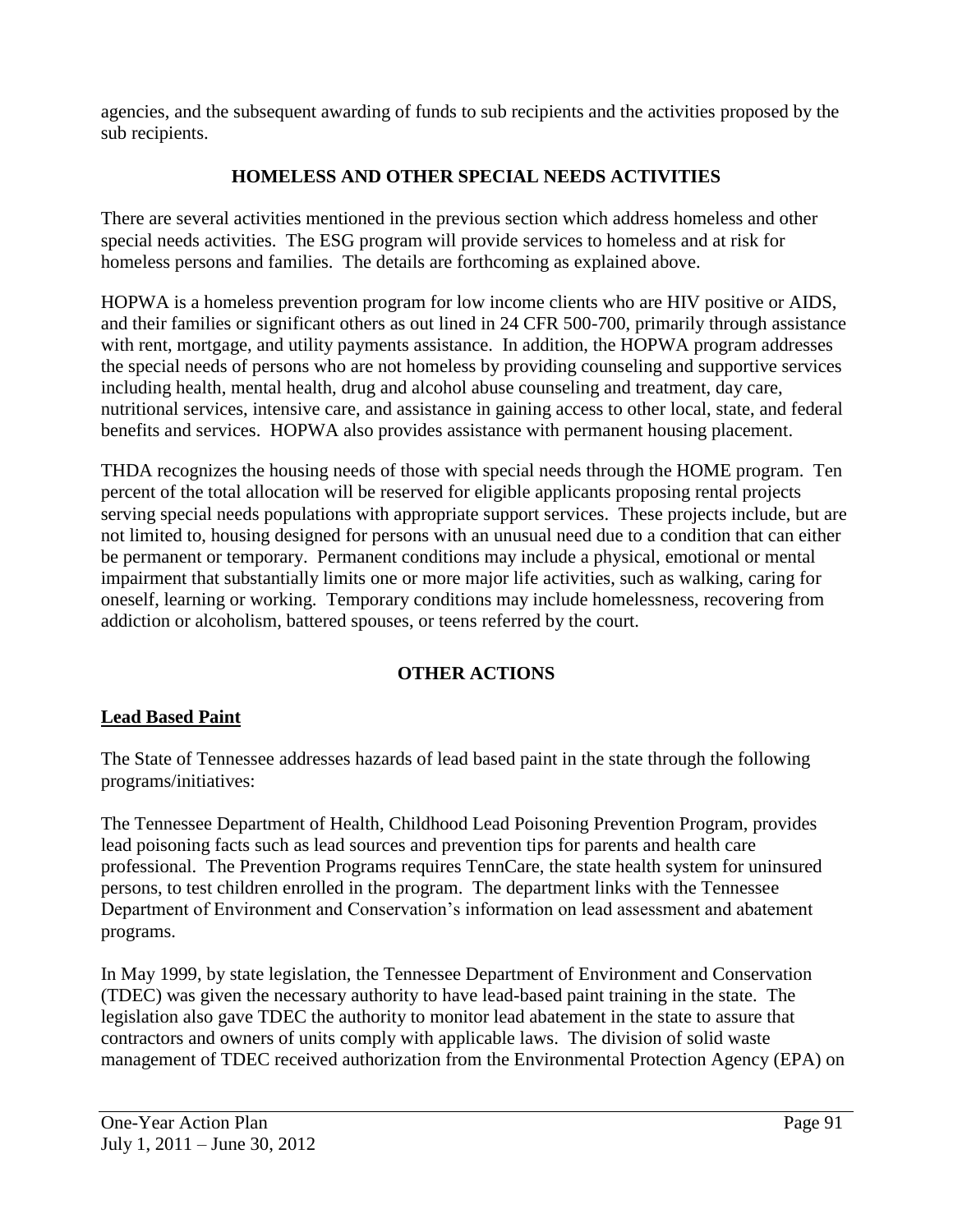January 17,2001, to administer the program in the state. The state has established guidelines for training of lead-abatement contractors and their workers in the state.

Lead-based paint policies are also in effect for the CDBG and HOME programs in the state. Specifically, grantees must give participants notice of possible lead hazards within the unit when the house is pre-1978, informing them of possible lead dangers.

For families with children under age seven, grantees must inspect units that might have lead contamination and provide the necessary abatement or encapsulation activities. Families must be given a federally approved pamphlet on lead poisoning prevention.

# **Low Income Housing Tax Credits**

The Low-Income Housing Tax Credit (LIHTC) program is administered by THDA. The tax credits are allocated through an application cycle that includes a selection process, determination of credit amounts, reservations, and carry-over allocation. Ten percent of the total state authority is reserved for qualified not-for-profit applicants. The goal of the allocation strategy is to utilize the tax credits allocated to Tennessee to the fullest extent possible to create, maintain, and preserve affordable rental housing for low-income households.

The specific strategy for coordinating the LIHTC program with the development of housing affordable to low-and moderate-income families consists of the following:

- 1. Develop rental units affordable to households with as low an income as possible and for the longest time period possible.
- 2. Encourage the construction or rehabilitation of rental units in the areas of Tennessee with the greatest need for affordable housing.
- 3. Encourage the development of appropriate housing units for persons with special needs, including the elderly and persons who are homeless or have disabilities.
- 4. Discourage allocation of tax credits to developments for which tax credits are not necessary to create, improve or preserve rental housing for low-income persons.
- 5. Allocate only the minimum amount of tax credits necessary to make a development financially feasible and to ensure its viability as a qualified low –income development throughout the credit period.
- 6. Encourage non-profit entities to develop rental housing for low-income households.
- 7. Encourage energy efficient construction and rehabilitation.
- 8. Encourage fair distribution of Tax Credits amoung counties and developers or related parties.
- 9. Improve distribution among developments of varying sizes to ensure that developments with a smaller number of housing units receive fair consideration.
- 10. Allocate Tax Credits fairly.

# **Public Housing Resident Initiatives**

The state, through the Section 8 Rental Assistance program, encourages public housing residents to become involved in management and participate in homeownership.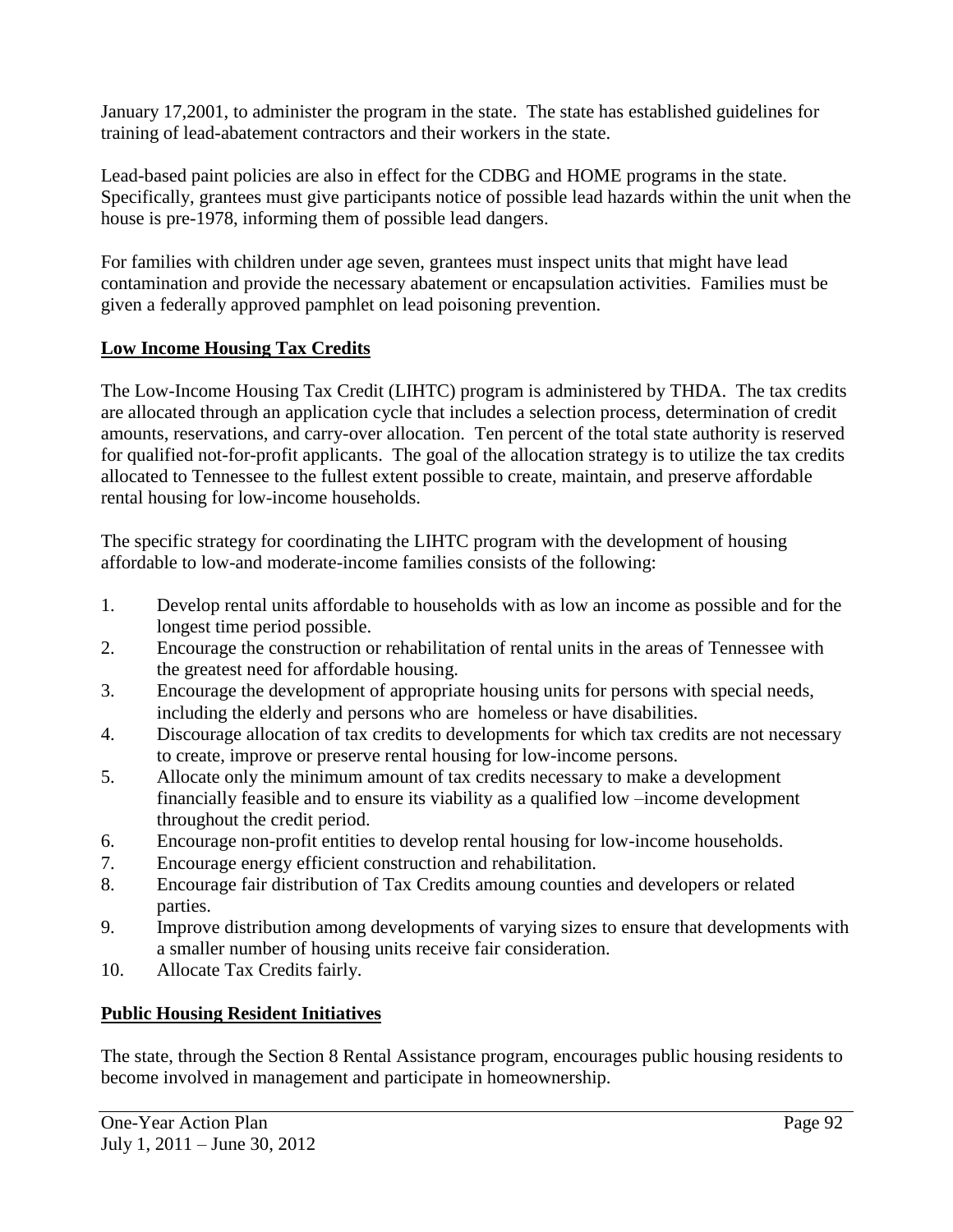The THDA Section 8 to Homeownership Program offers a mortgage subsidy to low income families that are not able to afford a mortgage payment for a home in the area where they reside without some financial assistance. In the Housing Choice Voucher program, families typically pay 30% of their monthly-adjusted income (or the family's Total Tenant Payment) toward homeownership expenses, and THDA pays the difference between the family's Total Tenant Payment and the actual monthly mortgage payment. The mortgage assistance payment must be paid directly to the lender or loan servicing company, and not to the family.

With the passage of the Quality Work Responsibility Act and the requirement of the Public Housing Authorities (PHA) to develop a five-year plan has altered the relationship between the state and the public housing authorities. In some cases, we continue to search for a delicate balance between the priorities and regulations governing public housing and the affordable housing issues facing the state, especially lower income residents of the state.

The state is currently required to sign off on the Public Housing Authority five-year plan and attempts to support PHAs by streamlining the review process. The state also tries to assure that residents have been informed of the impact that such plans have on them. Of special concern are those instances when Public Housing Authorities request to tear down viable public housing units. The state recognizes that in some cases demolition of units is necessary in order to have safe and financially viable public housing. The state, however, does not provide a "rubber stamp" approach to such requests for demolition. In an effort to minimize loss of much needed affordable housing the state has specified guidelines in place for proposals to demolish or reduce public housing units. These guidelines give public housing authorities flexibility to demolish units in extreme circumstances, but also give the state the needed flexibility to request additional information. A determination can then be made by the state regarding whether the specific request is consistent with the Consolidated Plan. A copy of the guidelines for the consistency with the state's plan is located in Appendix 4 of the Plan and on line at [www.thda.org](http://www.thda.org/) click on the Research and Planning Section to view the guidelines.

The state supports local PHA initiatives that provide self-sufficiency assistance to residents, encourages literacy, and provides safe places for children of public housing. The state further supports initiatives that serve the elderly and those with disabilities in public housing. The state does not assign priority to these populations over other poor families, rather the local PHAs assess their community needs and assign priorities.

# **Affirmatively Furthering Fair Housing**

The State of Tennessee has 92 counties that are reviewed for the Analysis of Impediments in furtherance of Fair Housing Planning, three are excluded because they are entitlements. The counties that have completed the Analysis have designed and conducted activities that will promote the identification and removal of impediments to fair housing in their individual jurisdictions.

The Department of Economic and Community Developments (ECD) Program Management Office has identified nine counties in Tennessee that will be required to provide a new Analysis of Impediments if they seek CDBG funding for the current year. Then nine identified counties are: Blount, Cheatham, Dickson, Madison, Montgomery, Moore, Robertson, Williamson, and Wilson.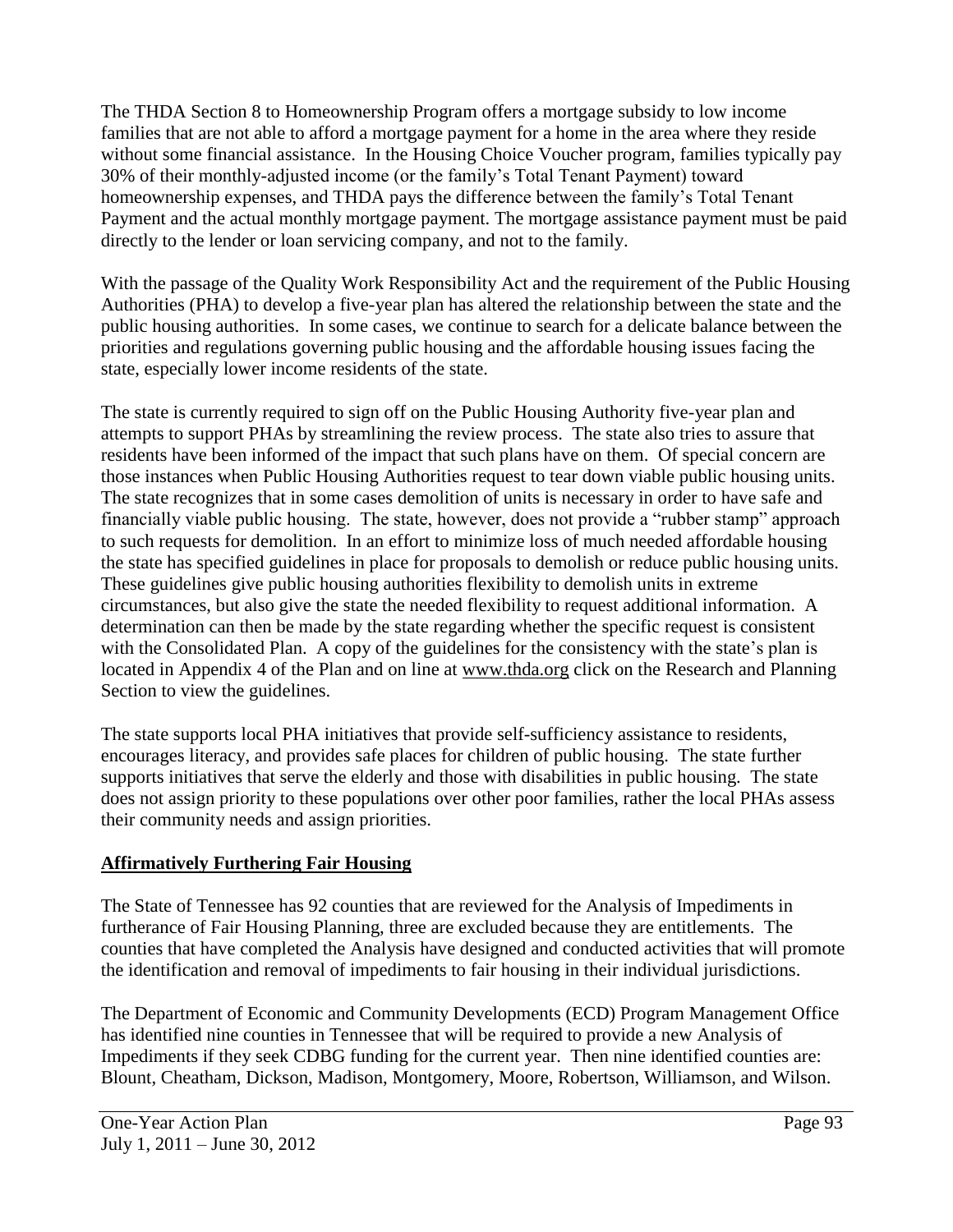A summary for the State of Tennessee is derived from submitted Analysis of Impediments. Once received, the ECD Program Management Office reviews the information provided, including resources for the community as well as impediments to fair housing. The office works with the community to develop an action plan and list of activities that will serve to further fair housing practices during the administration of CDBG grant funding. The comprehensive actions of participating communities serves as guide and resource for policy makers, practitioners and benefits the citizens of our state as we strive to achieve fair housing practices.

The state, working with local governments, is beginning an update of the analysis of impediments, which helps to determine actions that can overcome the effects of identified impediments. Actions to be taken are as follows: education about fair housing rights and responsibilities through workshops for local government officials, grantees, housing providers, advocates, and consumers; informing citizens of their housing rights; encourage reporting of fair housing violations by making citizens aware of their rights and providing information on access to fair housing advocates and organizations in the state.

The state will continue to look at additional data to determine possible levels of discrimination using data provided by the Tennessee Human Rights Commission for the periods indicated.

#### **Filing Summary**

| Tennessee Human Rights Commission | July 1, 2009-June 30, 2010 |
|-----------------------------------|----------------------------|
| <b>Total Complaints Filed</b>     | 155                        |



This graphic is a numerical explanation of the number of closed cases and the types of resolutions reached.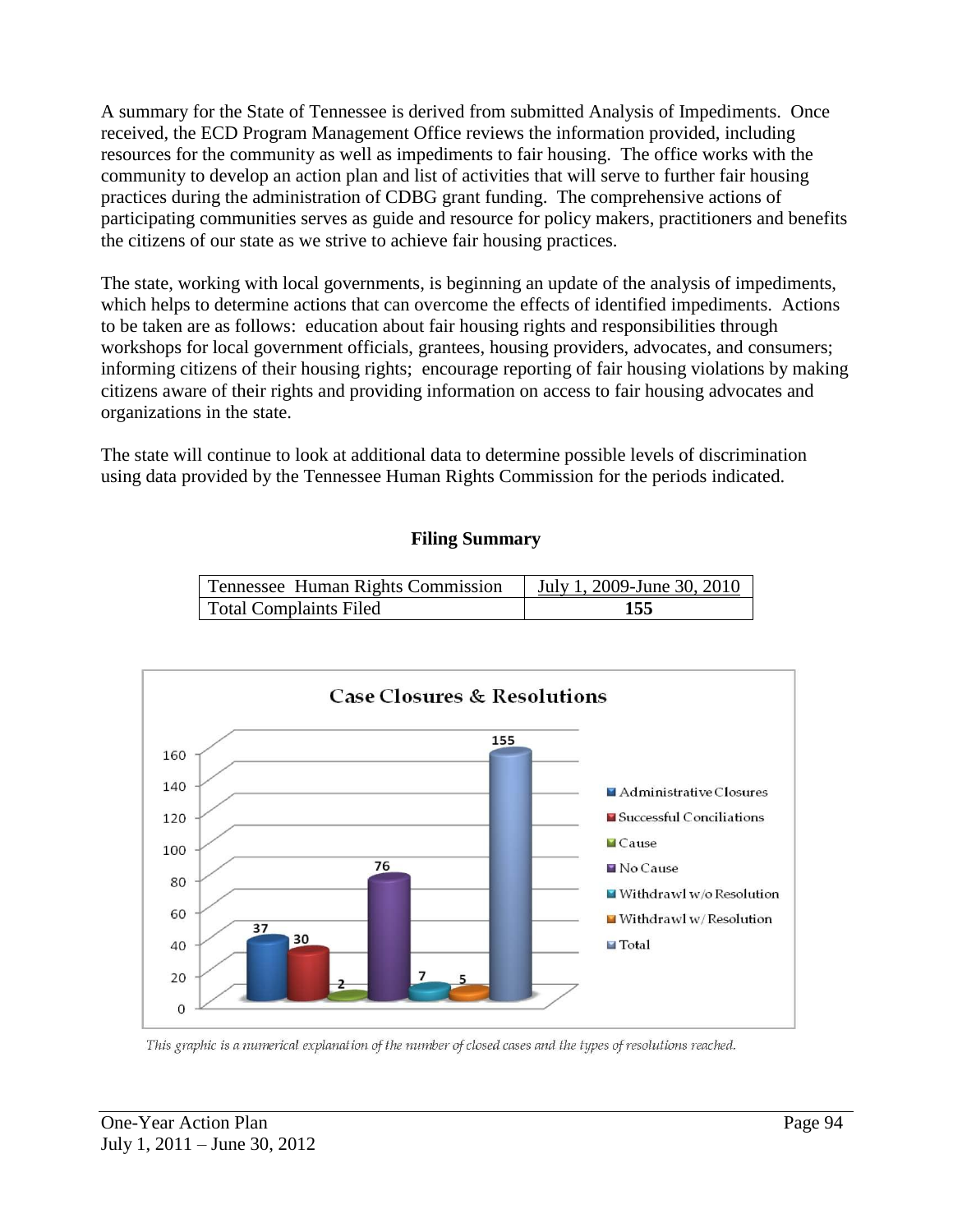In order to continue affirmatively furthering fair housing, the State will continue to work with local governments and will provide and encourage educational activities, especially in schools.

Under the HOME program, local governments are required to ensure that its Equal Opportunity and Fair Housing policies are consistent with their own or this Consolidated Plan. The State's site and neighborhood standards for HOME state that housing provided through the HOME program must promote greater choice of housing opportunities and must be in full compliance with the Fair Housing Act.

The HOPWA program includes, as one of its activities, Housing Information Services, which assists HIV/AIDS clients and their families with counseling, information, and referral services to locate, acquire, finance, and maintain housing. This includes fair housing counseling for beneficiaries who may encounter discrimination based on race, color, religion, sex, age, national origin, familial status or disability.

Representatives of the HUD funded programs (ESG, HOPWA, CDBG, and HOME) continue to confer regularly to track progress of fair housing initiatives. The agencies will collaborate on designing and conducting workshops and educational opportunities in order to educate and inform both housing providers and consumers. Also continuing will be efforts to advise citizens about their rights, about procedures for reporting fair housing violations, and how to access fair housing advocates and organizations in the state.

# **Barriers to Affordable Housing**

The state addresses affordable housing barriers through the following goals:

- $\bullet$  Increase the amount of affordable housing stock.
- Rehabilitate the current housing stock to maintain affordable and decrease the number of deteriorated units.
- Provide infrastructure improvements to encourage the construction of affordable homes and rehab of existing homes.
- Encourage the preservation of existing affordable housing units.
- Use housing subsidies to make housing more affordable to low-income families.

# **Anti-Poverty Strategy**

The anti-poverty strategy is designed to examine how both the CDBG and the HOME programs address the needs of individuals in the state with incomes below 30% of the median. While both the HOME program and the CDBG program serve persons up to 80% of the AMI, it is important to note that both programs recognize the special circumstances faced by extremely –low or very-low income individuals and families.

It is imperative that programs in the state pay special attention to the plight of these individuals in the use of funds designed to benefit disadvantaged populations in the state. The state addresses these areas in the following way: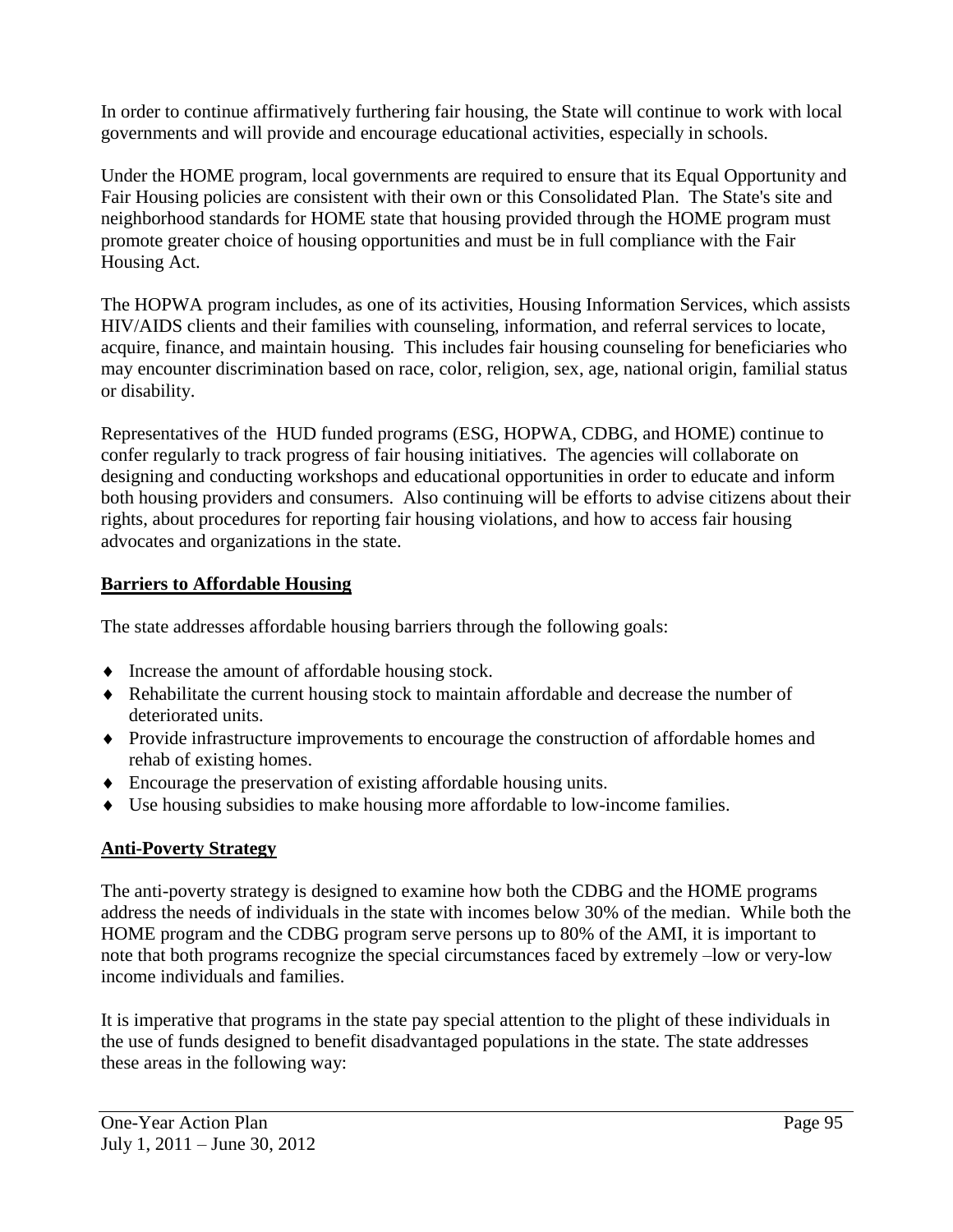HOME Program: HOME program data for the past two years indicate that 66% of the total households served were below 30% of the median income range, while 34% were in the 30%-50% of median income range. The HOME scoring mechanism awards additional points to applicant communities who serve census tracts that have a higher percentage of persons in poverty. THDA recommends that successful grantees use a formula to assure that those households with the greatest need based on income and family size be served first. To date, grantees in the state continue to use this formula assuring that persons below 30% of the AMI are served first. Additionally, the THDA Board of Directors has expressed concern that extremely low-income persons be served. In addition, as part of the rating system for ranking of qualified applicants,

CDBG: For several years the CDBG program did not separate low-and moderate- income beneficiary data to show participants below 30% of the AMI. That office is now collecting that data on program beneficiaries. Also, as a part of its scoring mechanism for housing rehabilitation, project need points are awarded based on the number of persons with higher poverty levels in the state, specifically persons 62 years of age or above, and/or female heads-of-household, and/or disabled individuals.

In addition to the HOME and CDBG program, the state's anti-poverty strategy is addressed through other initiatives in the state, such as Workforce Development/Investment which involves a consortium of agencies in the state working together to assist persons in poverty find employment. Family Self Sufficiency Programs, Welfare to Work, and the Temporary Assistance for Needy Families (TANF) programs provide child care, help with transportation, as well as a number of other services to assist poor families in finding and maintaining employment.

# **Coordination of Public and Private Housing and Social Service Agencies**

The four HUD programs applied for with this One-Year Action Plan are carried out by entities other than the State. Funds are awarded by the State to these entities, which include local governments and nonprofit organizations, who conduct the actual activities. Of the other federal and non-federal resources discussed in this plan, Section 8 is the only program directly administered in its entirety by the State. The Low-Income Housing Tax Credit program is awarded to other entities, and the Homeownership program is carried out by local lenders. Coordination with social service agencies occurs primarily at the local level with the exception of the Section 8 program. THDA, who administers Section 8, works very closely with other State agencies including the State Department of Human Services, the State Department of Health, and the Department of Mental Health and Developmental Disabilities. This coordinated effort is expected to continue.

The State will continue to support applications from other entities for HUD program funds for both formula/entitlement programs and competitive programs.

# **MONITORING AND COMPLIANCE**

Each state department responsible for the administration and delivery of the four programs addressed in this action plan has developed the standards and procedures for monitoring the activities through the development of program guidelines and through ongoing monitoring of program recipients, such as regular monitoring visits and required progress reports. These activities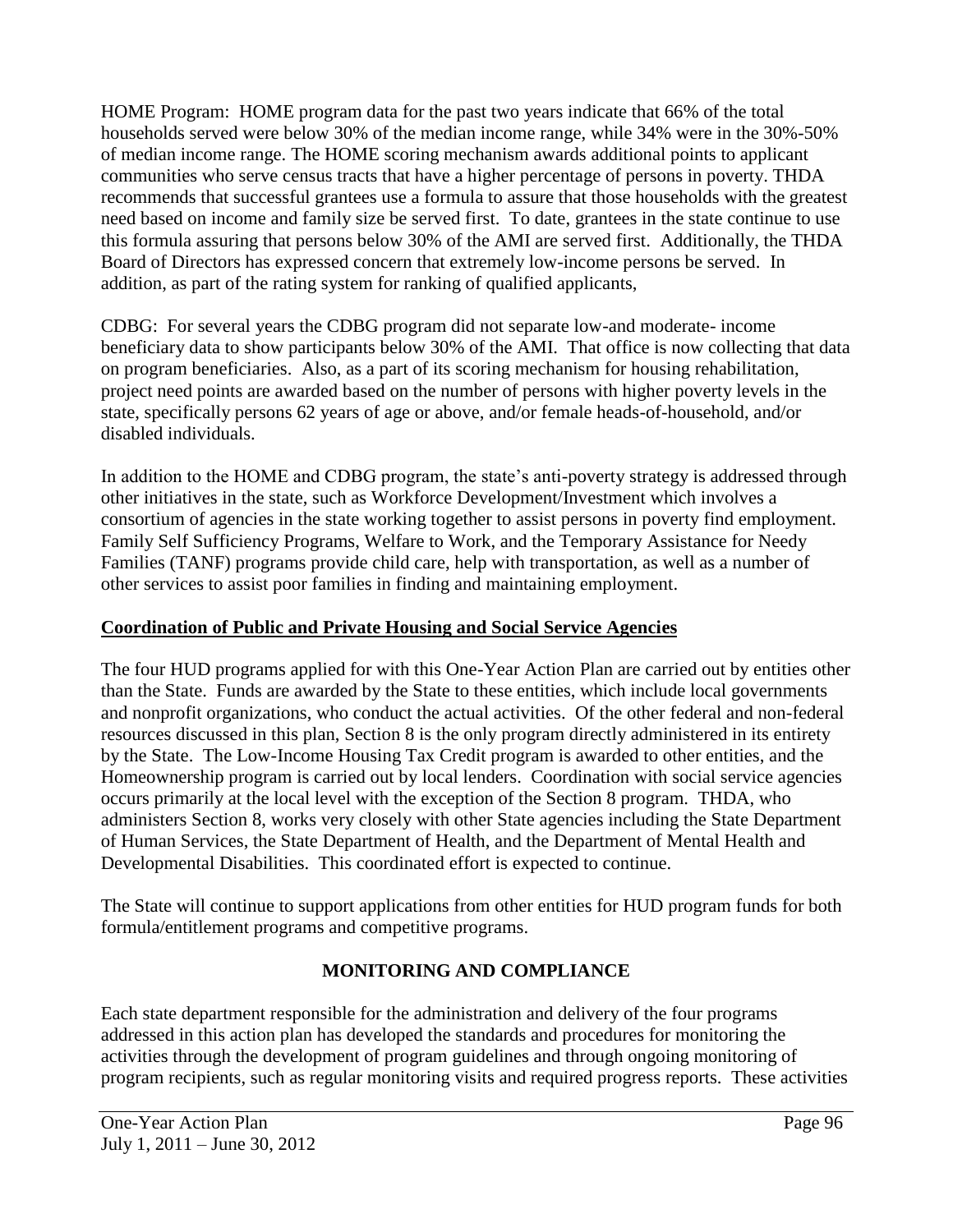insure that the ultimate recipients of program funds are carrying out the objectives of the program as described in the consolidated plan and annual action plans.

# **CITIZEN PARTICIPATION**

In accordance with the guidelines of the Consolidated Plan, the notice describing the Action Plan is placed in major distribution newspapers throughout the state. The notice advises that copies of the Action Plan are available for citizen review and may be viewed at any of the nine development district offices in the state, at the offices of THDA, and on the THDA web site, which also provides for online comment. The Consolidated Plan specifies a 15 day comment period will be provided for citizen review and comment. There were no comments or questions received.